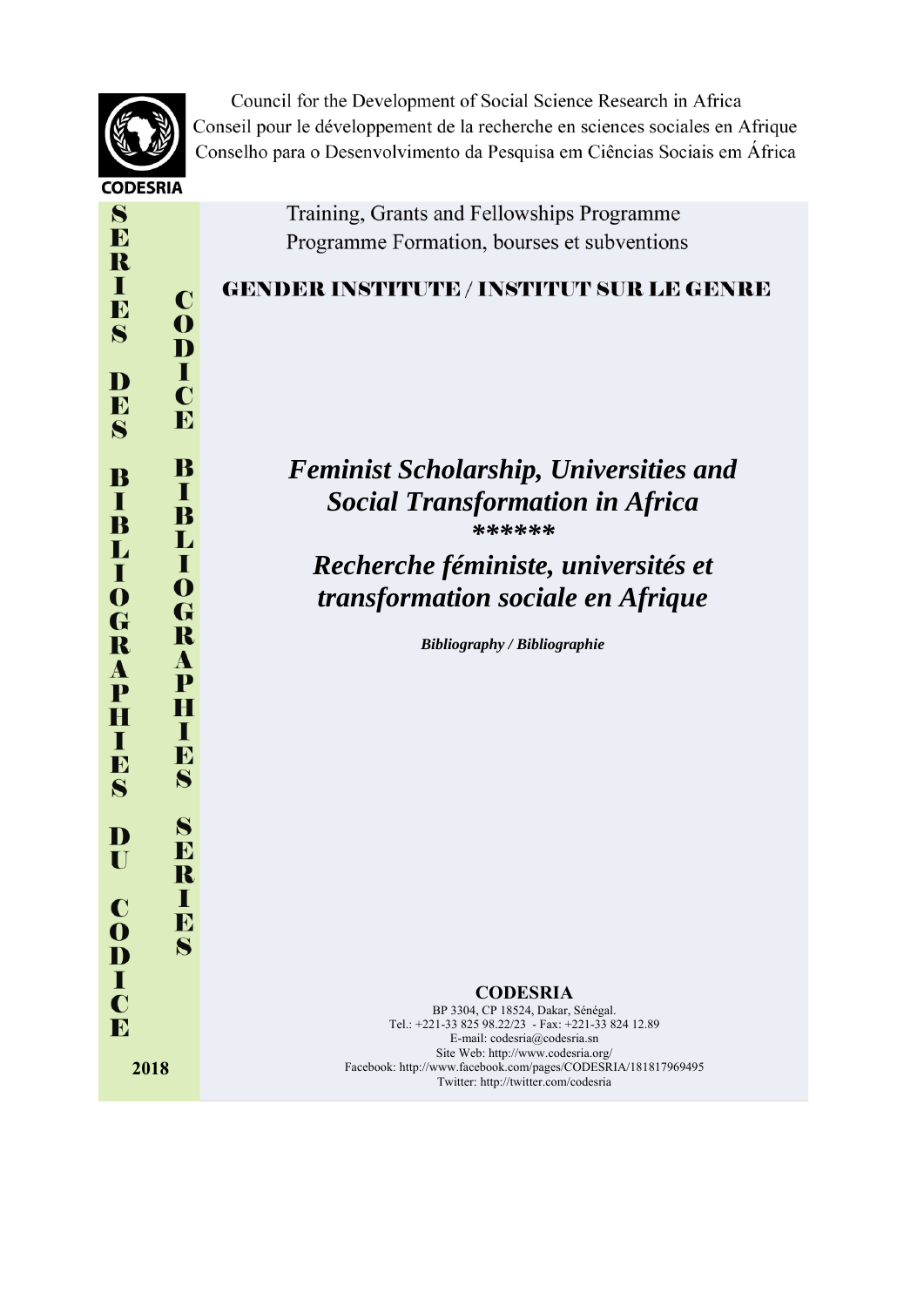## **Table of Contents / Table des matières**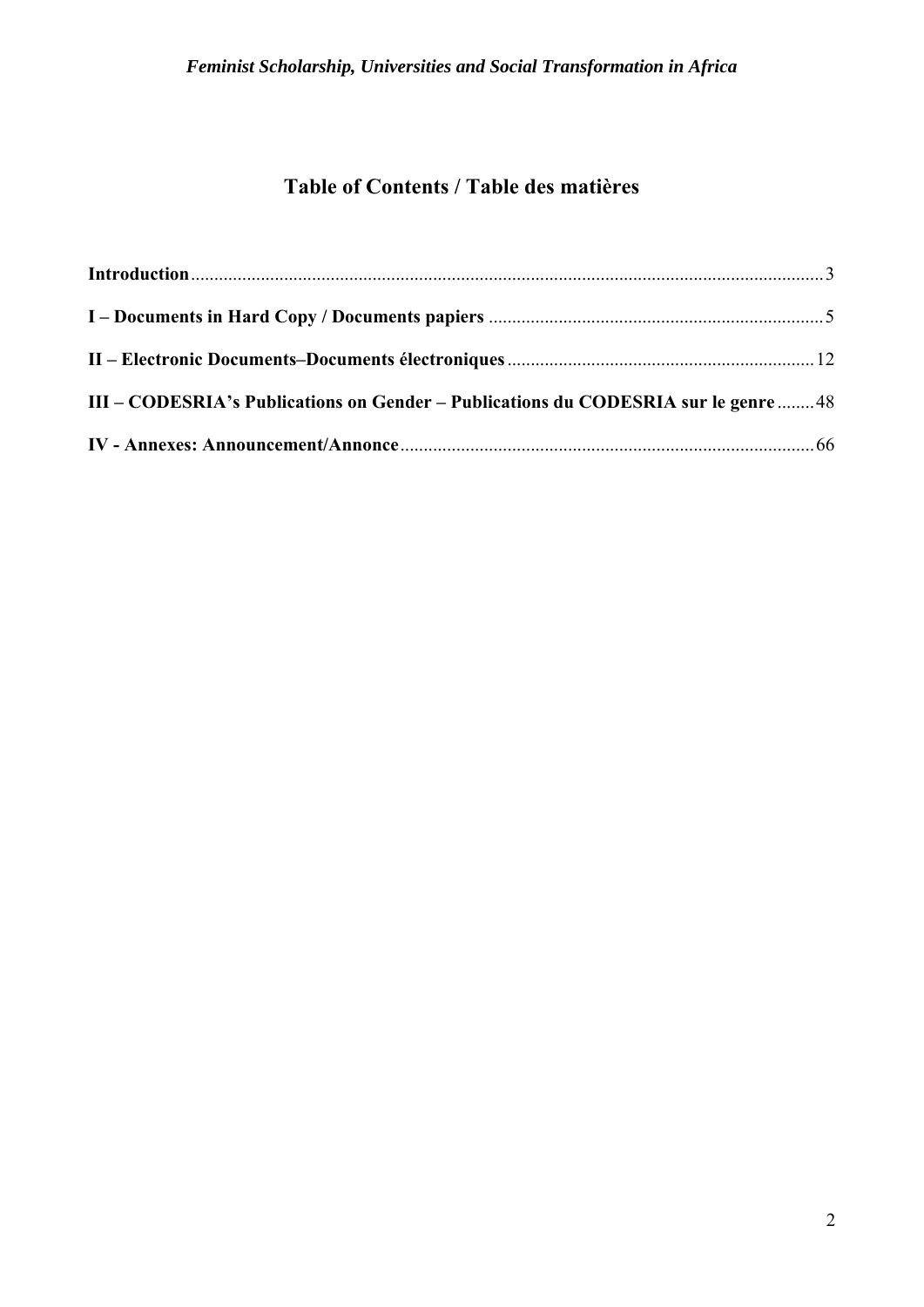#### **INTRODUCTION**

Every year since 1994, the Council for the Development of Social Science Research in Africa (CODESRIA) has organized a Gender Institute which brings together between 12 and 15 researchers for two (2) weeks of concentrated debate, experience-sharing and knowledge-building. Initially aimed at promoting widespread awareness of the concept of gender and its related issues, the institute has subsequently been organized around specific themes designed to strengthen the integration of gender analysis into social science research in Africa and encourage the emergence of a community of researchers versed in the field of gender studies.

The 2018 session of the institute has chosen the theme: "**Feminist Scholarship, Universities and Social Transformation in Africa**" seeks to provide an opportunity for participants to reflect on gains made and persisting challenges. This is especially in respect to the ways in which the engagements have made universities in Africa better institutions to spearhead the project of social transformation.

In this framework, the CODESRIA Documentation, Information and Communication Centre (CODICE) has compiled this bibliography. Various sources of bibliographic data have been used among which the CODESRIA data bases.

The bibliography is in three sections; the first and the second list the documents in hard copy and in electronic format specifically on the theme of the institute and the third part, more general, on CODESRIA's production on Gender. Classified alphabetically by author, the selected references are either in French or in English.

The Call for application for the Gender Institute is in the annex of this bibliography.

We hope that this bibliography will be useful, and suggestions for its improvement are welcome.

Have a fruitful Institute.

Le CODESRIA organise, depuis 1994, un institut sur le genre qui réunit, entre 12 et 15 chercheurs pendant deux (2) semaines de débats intenses, de partage d'expériences et de construction de savoir. Visant à ses débuts la promotion d'une conscience généralisée du genre dans la communauté de recherche en sciences sociales, l'institut a par la suite été organisé autour de thèmes spécifiques destinés à renforcer l'intégration de l'analyse de genre dans la recherche en sciences sociales en Afrique et à favoriser l'émergence d'une communauté de chercheurs dans le domaine des études sur le genre.

La session 2018 dudit Institut qui porte sur le thème : « **Recherche féministe, universités et transformation sociale en Afrique** » permettra aux participants de réfléchir aux progrès réalisés et les défis persistants. Un accent particulier est porté sur la manière dont cet engagement a fait des universités en Afrique de meilleures institutions dans la direction du projet de transformation sociale.

Dans cette perspective, le centre de documentation, d'information et de communication du CODESRIA (CODICE) a élaboré cette bibliographie. Différentes sources d'information bibliographique ont été utilisées parmi lesquelles les bases de données du CODESRIA.

La bibliographie est divisée en trois parties, une première et une deuxième constituées de documents sous format papier et électronique portant spécifiquement sur le thème de l'institut et une troisième partie plus générale sur la production du CODESRIA dans les domaines du genre. Les références sélectionnées sont classées alphabétiquement par auteur et sont soit en anglais soit en français.

L'appel à contributions lancé pour les besoins de l'institut est annexé à la bibliographie.

Nous espérons que cette bibliographie vous sera utile et le CODICE est à l'écoute de toutes suggestions permettant son éventuel enrichissement.

Bon institut.

**CODESRIA Documentation, Information and Communication Centre Centre de documentation, d'information et de communication du CODESRIA (CODICE)**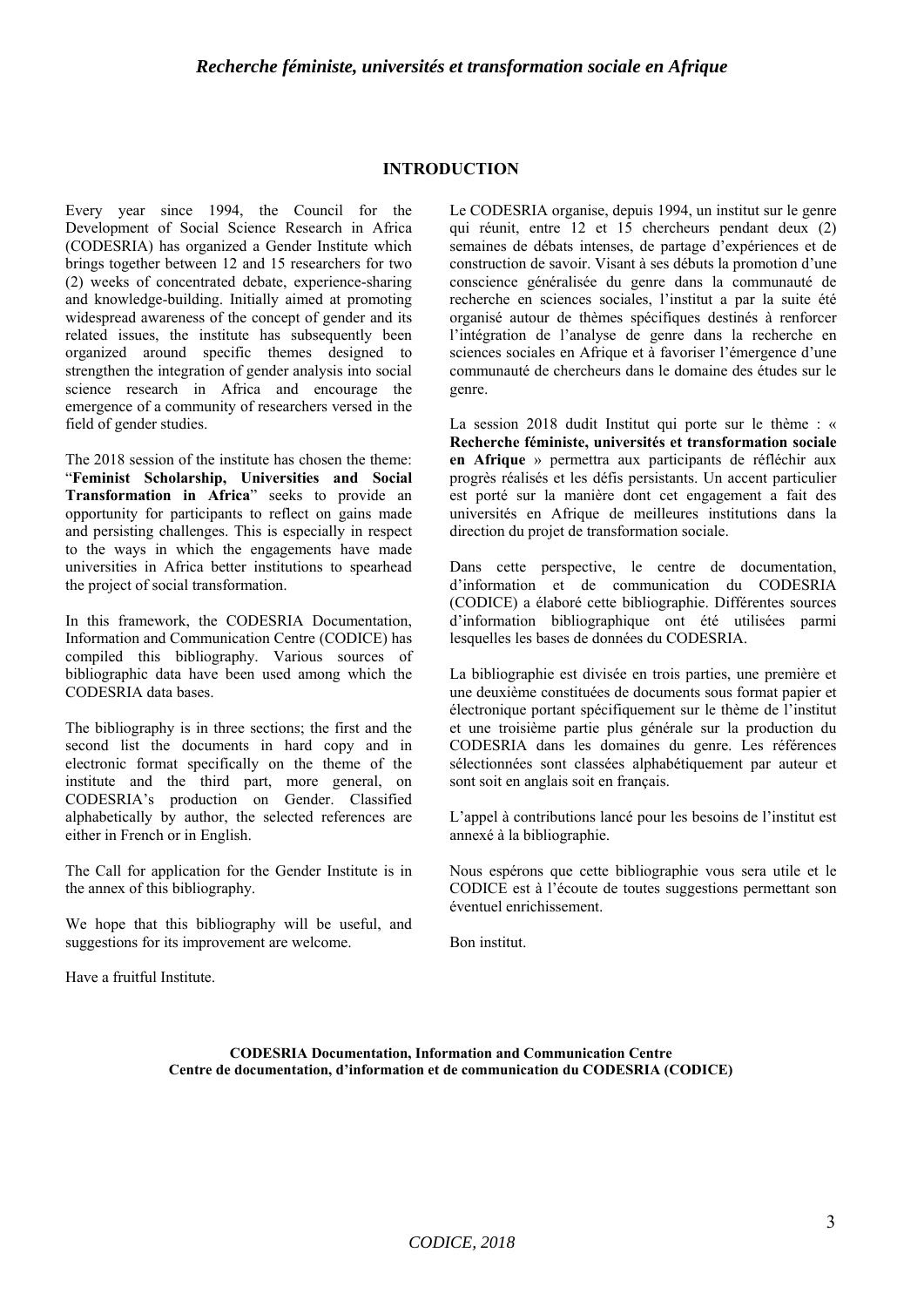# **PART I / 1ère PARTIE**

## **DOCUMENTS IN HARD COPY**

# **DOCUMENTS PAPIERS**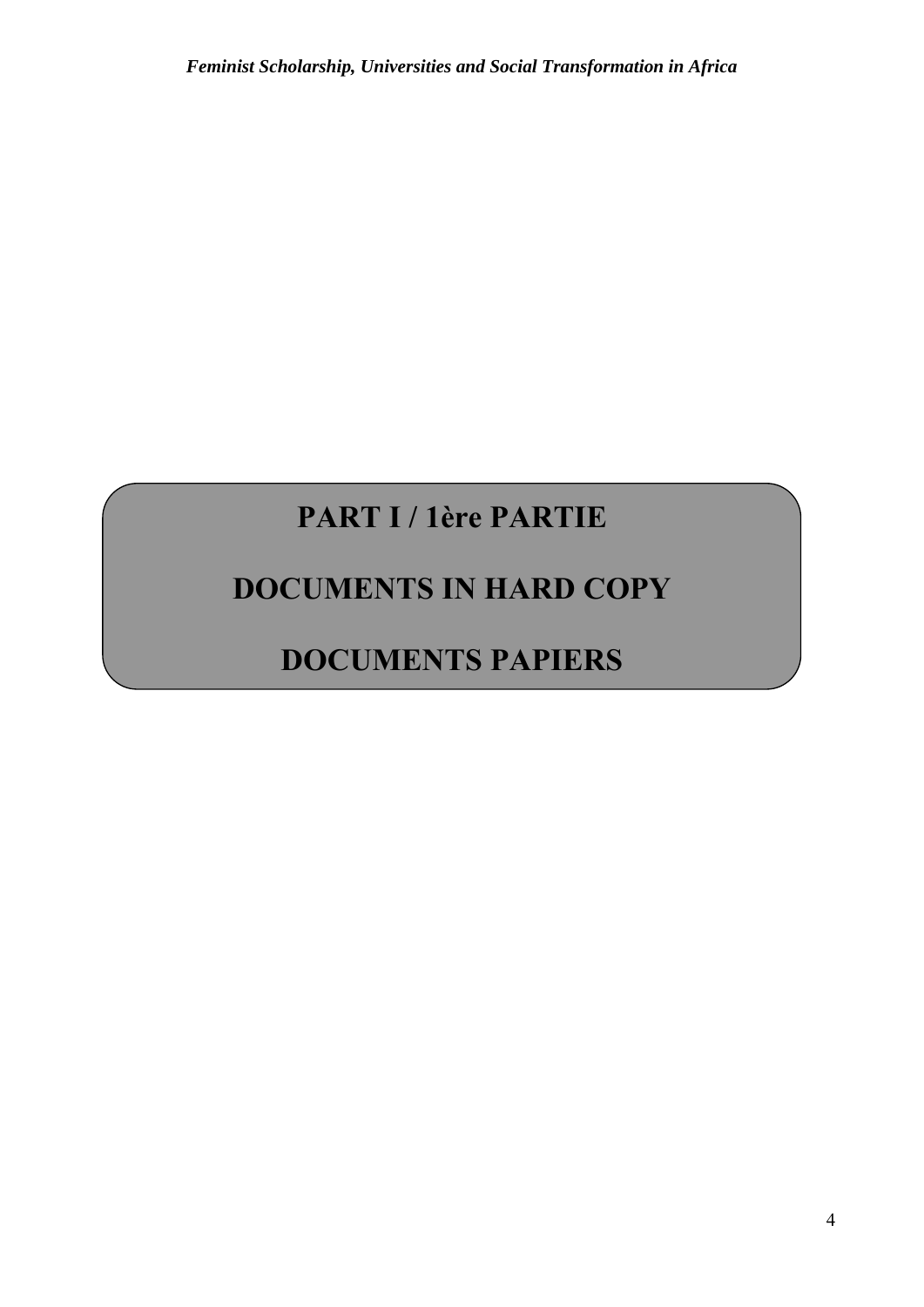## **I – Documents in Hard Copy / Documents papiers**

## **1.ARMSTEAD, Cathleen**

Writing Contradictions-Feminist Research and Feminist Writing *Women's Studies International Forum*, Vol. 18, N° 5-6, 1995, p. 627-636

**Subject(s)**: *women, social sciences, research, writing, methodology, political aspects, feminism*

## **2.ASSIE-LUMUMBA, Ndri Therese**

Les africaines dans la politique : femmes Baoulé de Côte d'Ivoire Paris L'Harmattan, 1996. - 207 p. ISBN: 2738440487

**Subjects**: *femmes, colonialism, marginalité, rôles des femmes, rôles sexuels, politique, participation politique, société, condition de la femme, domination masculine, Cote d'Ivoire*  **Call N°**: 14.02.03/ASS/15297

## **3.ASSIE-LUMUMBA, N'Dri Therese**

Higher Education in Francophone Africa: Assessment of the Potential of the Traditional Universities and Alternatives for Development Washington: World Bank, 1993. - X-72 p., 27cm

**Subject(s)** : *higher education, financial resources, teaching, educational research, social services, international cooperation, universities, college students, access to education, decision making, French Speaking Africa*  **Call N°:** 06.03.06/ASS/8704)

## **4.BOSERUP, Ester**

La femme face au développement économique Paris PUF, 1983. - Description: 315 p. ISBN: 213037719X

**Subjects**: *rôle des femmes, aspects économiques, conditions de la femme, industrie, éducation des femmes, travailleuses, migration rurale-urbaine, développement économique, femmes rurales, polygamie, femmes urbaines*  **Call N°**: 05.03.03/BOS/7788

## **5.CGREGOR, Elizabeth; BAZO, Fabiola**

Gender Mainstreaming in Science and Technology: a Reference Manuel for Governments and other Stakeholders London: Commonwealth Secretariat, 2001. – 103 p. ISBN: 0850926548

**Subject(S)**: *gender roles, government, reference materials, policy-making, science and technology, gender equality, decision making, governance*  **Call N°:** 05.03.03/MCG/12621

## **6.CHACHAGE, Chachage Seithy L.**

Academic Freedom and the Social Responsibilities of Academics in Tanzania Dakar: CODESRIA, 2008. - iv-94 p. ISBN: 9782869782433

**Subject(s)**: *academic freedom, higher education, universities, state, basic research, social responsibility, Tanzania*  **Call N°:** 04.02.02/CHA/14357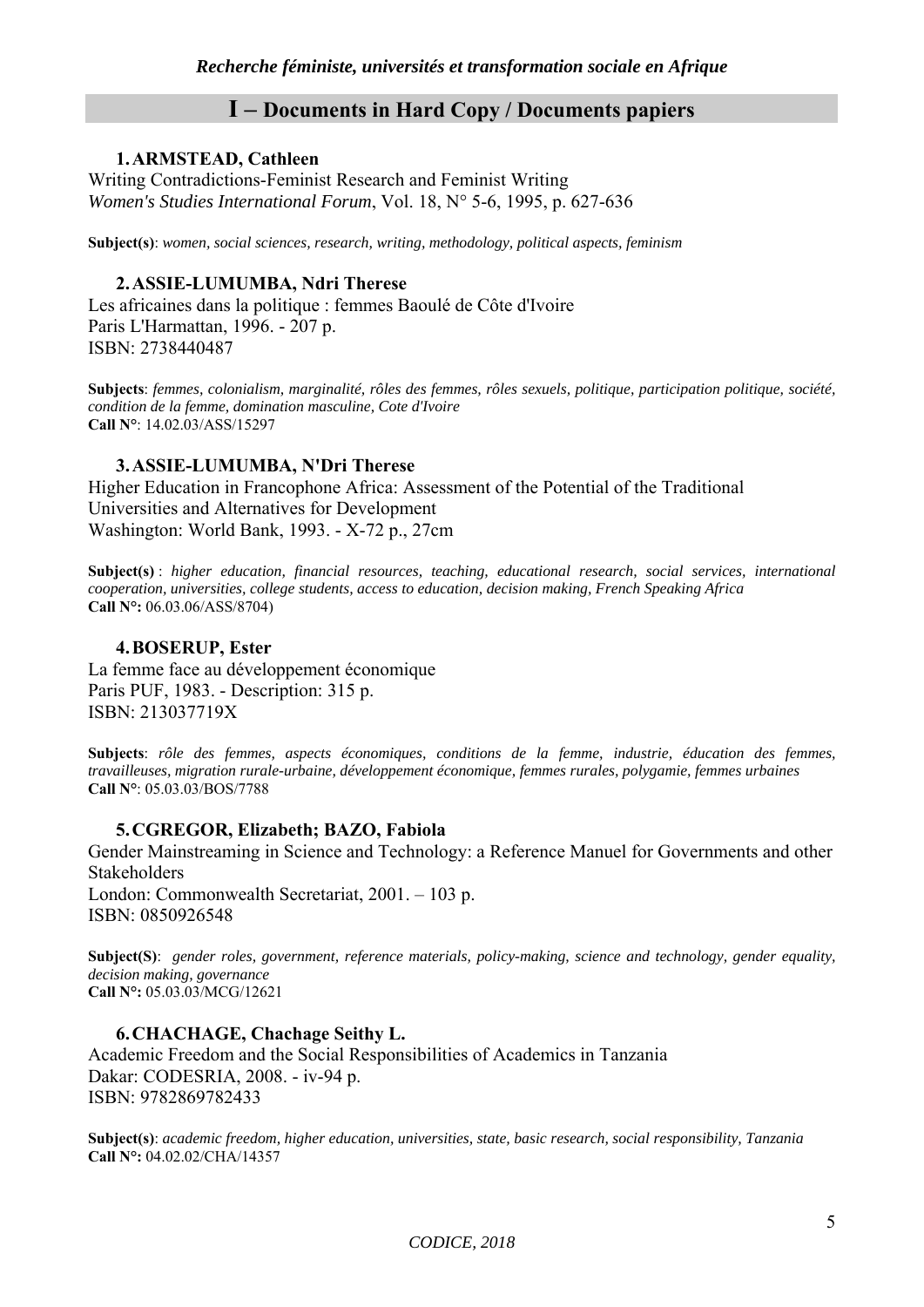## **7.CLOETE, Nico; MAASSEN, Peter; FEHNEL, Richard; MOJA, Teboho; GIBBON, Trish -- PEROLD, Helene, Ed.**

Transformation in Higher Education: Global Pressures and Local Realities Dordrecht: Springer, 2002. - xii-322 p., 24 cm

**Subject(s)**: *higher education, teachers, leadership, curriculum, research, educational reform, educational systems, college students, educational grants, South Africa*  **Call N°:**06.03.06/CLO/14451

## **8.COOMBE, Trevor**

A Consultation in Higher Education in Africa: a Report to the Ford Foundation and the Rockefeller Foundation New York: Ford Foundation, 1991. – 75 p., 28 cm

**Subject(s)**: *higher education, government, financing, universities, research, employment, management, Africa South of Sahara*  **Call N°:** 06.03.06/COO/5662

## **9.DORSEY, Betty Jo**

Academic Women at the University of Zimbabwe: Career Prospects, Aspirations and Family Role **Constraints** 

*Zimbabwe Journal of Educational Research*, Vol. 1, N° 3, 1989, p. 342-376

**Abstract**: The study looks at the status and under-representation of academic women at the University of Zimbabwe. It precisely focuses on gender differences with regard to academic rank, academic qualifications, productivity, involvement in University governance, and attitudes towards an academic career. It further shows the extent to which home and family responsibilities affect academic careers. The main finding is that University remains a male-dominated establishment. The few ambitious women that intrude into the sector are, entitle men, handicapped by their home and family duties.

**Subject(s)**: *higher education, women's participation, women's status, academic women, Zimbabwe* 

## **10. GERARD, Etienne**

Savoirs, insertion et globalisation : vu du Maghreb Paris : Publisud, 2006. – 403 p. ISBN : 2866009193

**Subject(s)** : *éducation, enseignement supérieur, recherche, savoir-faire, connaissance, formation, mondialisation, travail, insertion professionnelle, insertion sociale, Tunisie, Maroc, Algérie, Maghreb, Afrique du Nord*  **Call N°:** 06.02.01/GER/14439

## **11. HOWE, Gillian; TAUCHERT, Ashley, Ed.**

Gender, Teaching and Research in Higher Education: Challenges for the 21st Century Burlington: ASHGATE, 2001. - XIII-263 p., 24 cm

**Subject(s)**: *women, teaching, higher education, research, gender, feminism* **Call N°:** 14.02.03/HOW/14633

## **12. JAHAN, Rounaq**

The Elusive Agenda: Mainstreaming Women in Development London: Zed Books, 1996. - XIV-144 p. ISBN: 1856492745

**Subject(s)**: *women, economic and social development, population, women's movement, gender* **Call N°:** 14.02.03/JAH/8270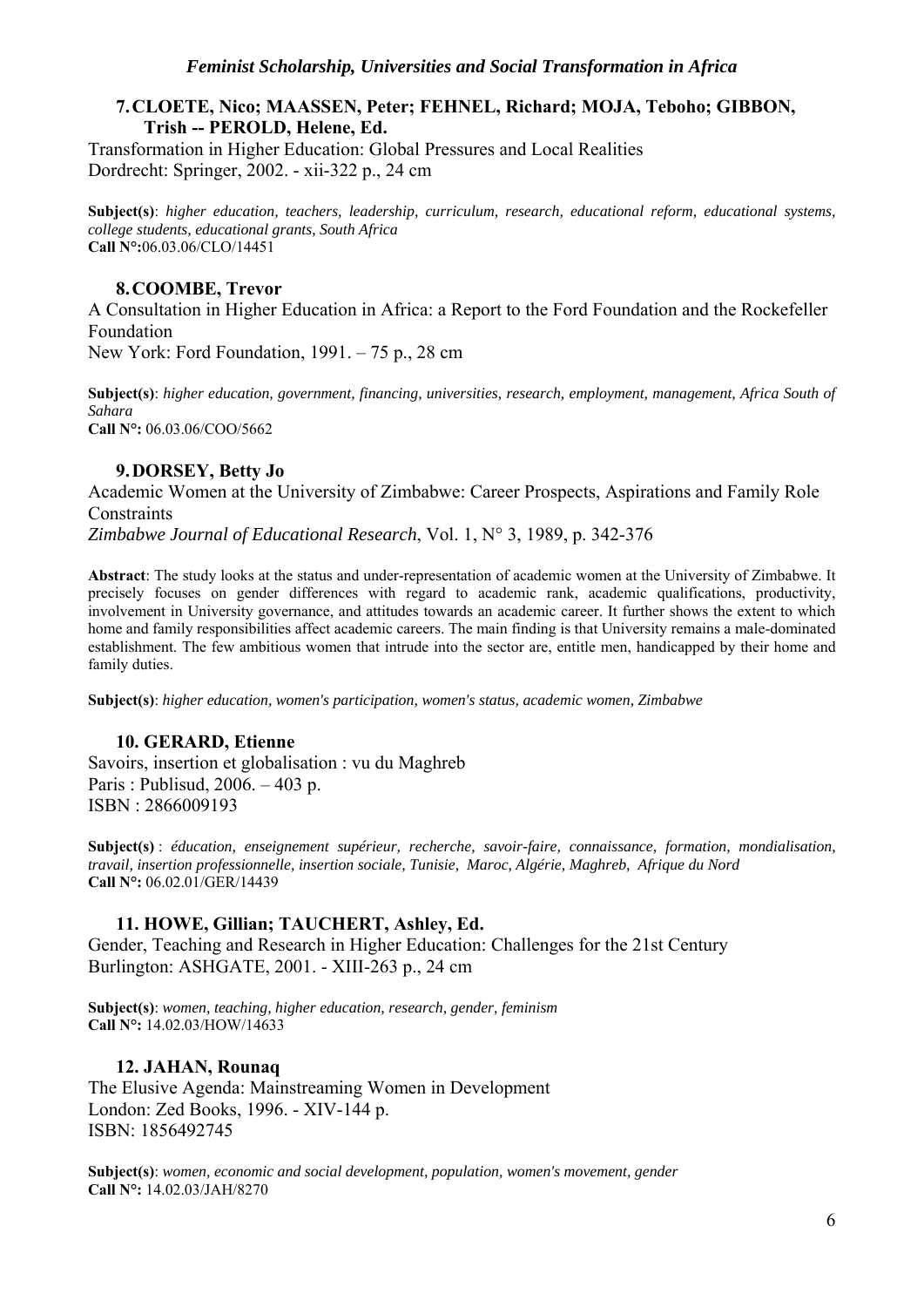#### **13. LENEY, Katya**

Decolonisation, Independance, and the Politics of Higher Education in West Africa Lewiston: The Edwin Mellen Press, 2003. -xiv-541p.

**Subject(s)**: *higher education, college students, blacks, universities, politics, decolonization, state, nationalism, independence, West Africa, Ghana, Senegal* **Call N°:**06.03.06/LEN/14453

#### **14. LULAT, Y. G-M.**

A History of African Higher Education from Antiquity to the Present: a Critical Synthesis London: Praeger, 2005. - xii-624 p. ISBN: 0313320616

**Subject(s)**: *higher education, history, Africa* **Call N°:** 06.03.06/LUL/14479

#### **15. MAMA, Amina**

Setting on Agenda for Gender and Women's Studies in Nigeria Zaria: Tamaza Publishing Company, 1996. - VI-90 p., 20 cm ISBN: 978210409

**Subject(s)**: *education of women, research centres, research programmes, educational policy, women, universities, higher education, research, curriculum development, gender, women's studies, intellectual resources, Nigeria* **Call N°:** 06.03.05/MAM/10158

#### **16. MANUH, Takyiwaa; GARIBA, Sulley; BUDU, Joseph**

Change and Transformation in Ghana's Publicly Funded Universities: a Study of Experiences, Lessons and Opportunities Oxford: James Currey, 2007. - xvi-175 p. ISBN: 9780852551714

**Subject(s)** : *universities, information technology, communication engineering, teaching, women's participation, educational reform, educational systems, educational financing, economic and social development, political development, higher education, research, public universities, knowledge production, ICT, Ghana*  **Call N°:** 06.04.05/MAN/14014

#### **17. MICHIEKA, Ratemo Waya**

Trails in Academic and Administrative Leadership in Kenya Dakar: CODESRIA, 2016. - 303 p. ISBN: 9782869786424

**Subject(s)**: *college management, higher education institutions, universities, academic freedom, leadership, academic leadership, Kenya* **Call N°:** 06.04.08/MIC/16292

## **18. MORLEY, Louise; WALSH, Val, Ed.**

Feminist Academics: Creative Agents for Change London: Taylor and Francis, 1995. - vi-203 p. ISBN: 0748403000

**Subject(s)**: *feminism, research, writing, women, higher education, teaching, learning*  **Call N°:** 05.03.07/MOR/14490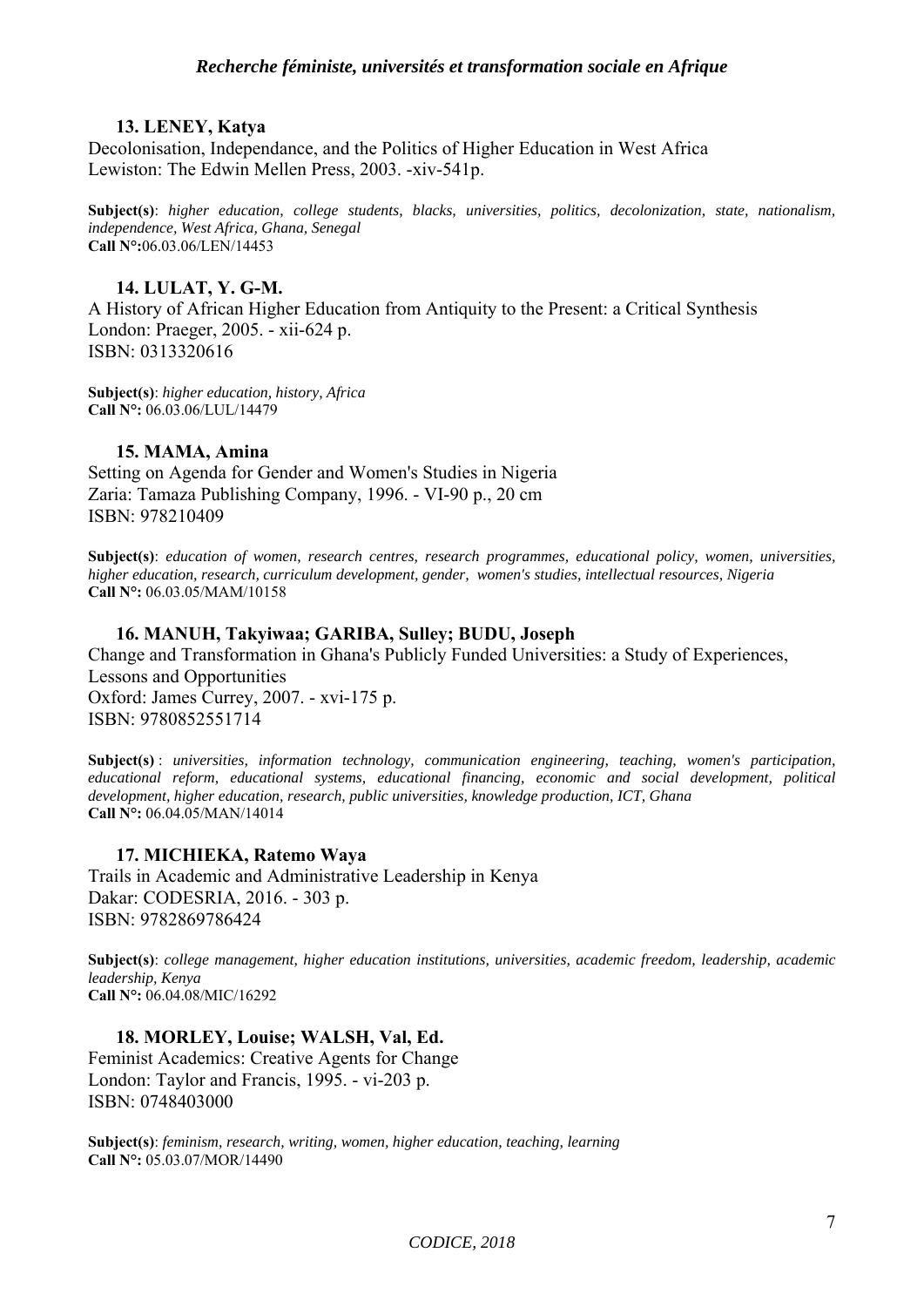**19. MONK, Janice; BETTERIDGE, Anne; NEWHALL, Amy**  Introduction: Reaching for Global Feminism in the Curriculum *Women's Studies International Forum*, Vol. 14, N° 4, p. 239-247

**Subject(s)**: *women, higher education, schooling, scholarships, feminism*

## **20. MORLEY, Louise**

Organising Feminisms: The Micropolitics of the Academy London: St. Martin's Press, 1999. - VIII-215 p. ISBN: 0312216769

**Subject(s)**: *feminism, gender roles, gender discrimination, gender equality, higher education, United Kingdom, Sweden, Greece*  **Call N°:** 05.03.07/MOR/14707

## **21. MOSER, C.O.N.**

Gender planning in the Third World: meeting practical and strategic gender needs *World Development*, Vol. 17, N° 11, 1989, p. 1799–1825

**Abstract**: Recognition of the important role that women play in Third World development has not necessarily been translated into planning practice. This paper describes the development of gender planning, which in identifying that women and men play different roles in Third World society and therefore often have different needs, provides both the conceptual framework and the methodological tools for incorporating gender into planning. These relate to the categorization of the triple role of women and the distinction between practical and strategic gender needs. The paper illustrates the capacity of different interventions to meet gender needs, and provides a critique of different policy approaches to "women in development" from a gender planning perspective.

## **22. MURANGA, Florence I.**

Etude comparative de la culture et de son impact sur l'aspiration académique des filles en Ouganda Nairobi : AAS, 1997. - III-23p. ISBN: 9966240101

**Subject(s)**: *enseignement supérieur, recherche, rôles sexuels, femmes, aspiration académique, Ouganda*  **Call N°:** 05.02.01/MUR/11280

## **23. MYERS, Kristen A.; ANDERSON, Cynthia D.; RISMAN, Barbara J., Eds.**

Feminist Foundations: Toward Transforming Sociology Thousand Oaks: Sage Publications, 1998. - xvi-439 p.

**Subject(s)**: *feminism, sociology, social stratification, gender equality, sexuality* **Call N°:** 05.03.07/MYE/14238

## **24. PARPART, Jane L.**

Who is the 'Other'?: A Postmodern Feminist Critique of Women an Development Theory and Practice

*Development and Change*, Vol. 24, N° 3, 1993, p. 439-464

**Subject(s)**: *women, economic and social development, development theory, feminism, postmodernism, gender* 

## **25. RWOMIRE, Apollo**

The Role of the University in Regional Integration and Cooperation: An African Perspective *Eastern Africa Social Science Research Review*, Vol. VI, N° 1, 1990, p. 61-72

**Subject(s)**: *higher education, universities, regional integration, economic and social development, Africa*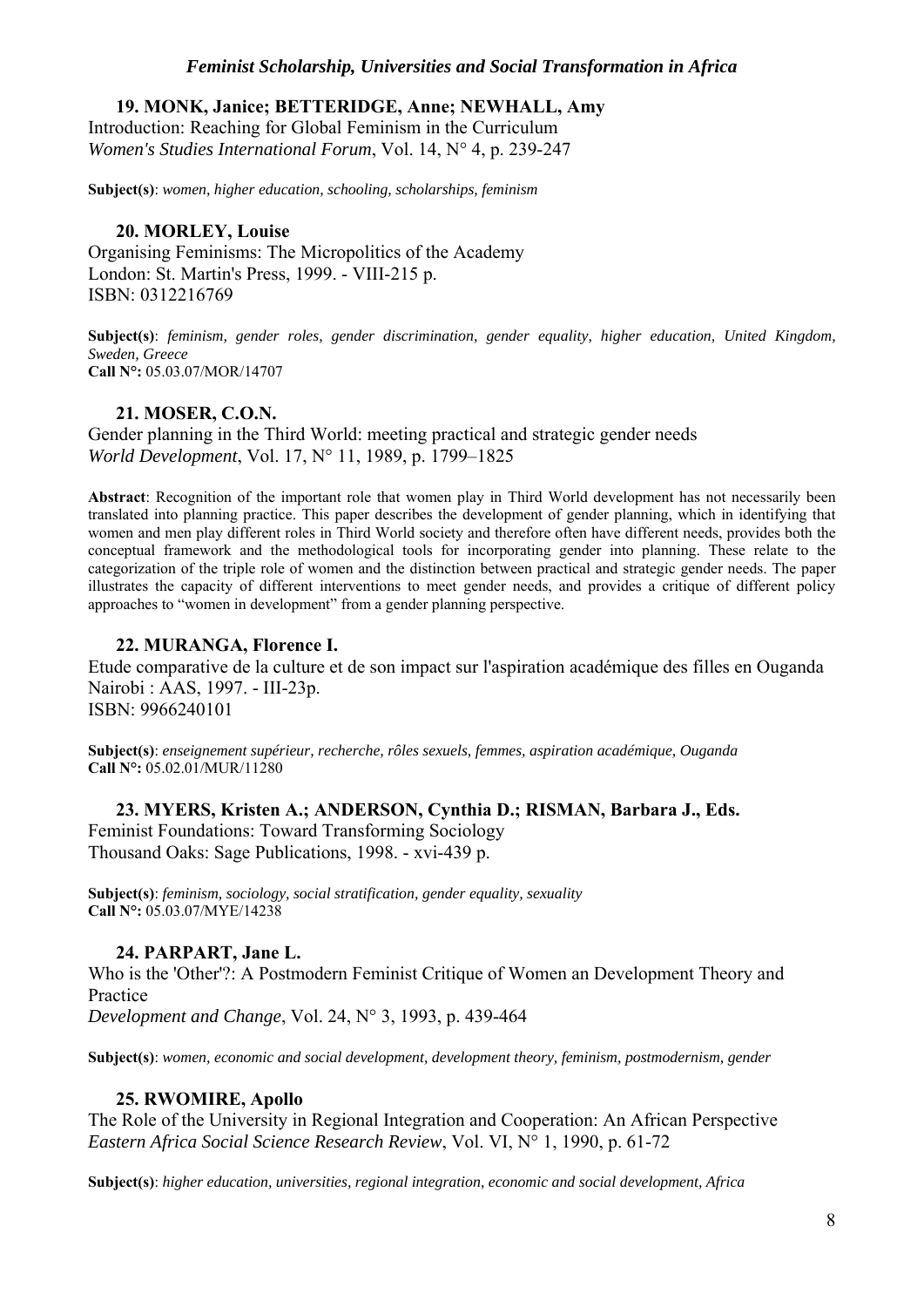## **26. SALMI, Jamil; VERSPOOR, Adriaan M., Eds.**

Revitalizing Higher Education Bingley: Emerald, 1994. - xii-422 p. ISBN: 9780080419480

**Subject(s)**: *higher education, research, educational financing, government, educational reform, universities, economic and social development, technological change, training* **Call N°: 0**6.03.06/SAL/14444)

## **27. SOW, Fatou**

Femmes, valeurs et socialité africaine *Notes africaines*, N° 168, 1975, p.195-112

## **28. SOW, Fatou**

La recherche féministe francophone : langue, identités et enjeux Paris: Karthala, 2009. – 680 p. ISBN: 9782811102777

**Subject(s)** : *féminisme, société, sexualité, recherche sociale, langues, égalité des sexes, politique, recherche féministe, francophonie* **Call N°:** 05.03.07/SOW/14795

**29. STANLEY, Liz**  Recovering Women in History from Feminist Deconstruction *Women's Studies International Forum*, Vol. 13, N° 1/2, 1990, p. 151-157

**Subject(s)**: *women, social change, research*

## **30. UNESCO-BREDA, Dakar**

Higher Education in Africa: Trends and Challenges for the 21st Century Dakar: UNESCO-BREDA, 1992. – 334 p. ISBN: 9290910186

**Subject(s)** : *higher education, educational innovations, educational reform, educational financing, educational research, educational sciences, information technology, trends, labour market, women, access to education, women's participation, Ghana, Africa*  **Call N°:** 06.03.06/UNE/7348

## **31. VERSCHUUR, Christine, ed.**

Quel genre d'homme ? Construction sociale de la masculinité, relations de genre et développement. Genève: - IUED, 2000. – 190 p.

**Subjects**: *hommes, violence contre les femmes, relations entre les sexes, circoncision, santé reproductive, sexualité, masculinité*  **Call N°**: 14.02.03/VER/12369

## **32. VERSCHUUR, Christine. 2010c.**

Diversité des mouvements de femmes, des pratiques et des théories féministes. La contribution des études de genre aux études de développement, p. 15-27

**In** : *Genre, postcolonialisme et diversité des mouvements de femmes. Cahiers Genre et Développement* / Sous la direction de Ch. Verschuur. – Paris : Harmattan, 2010. – 500 p. **File** : VERSCHUUR\_Christine\_Diversite des mouvements de femmes.pdf **Call N°**: 05.03.07/VER/15288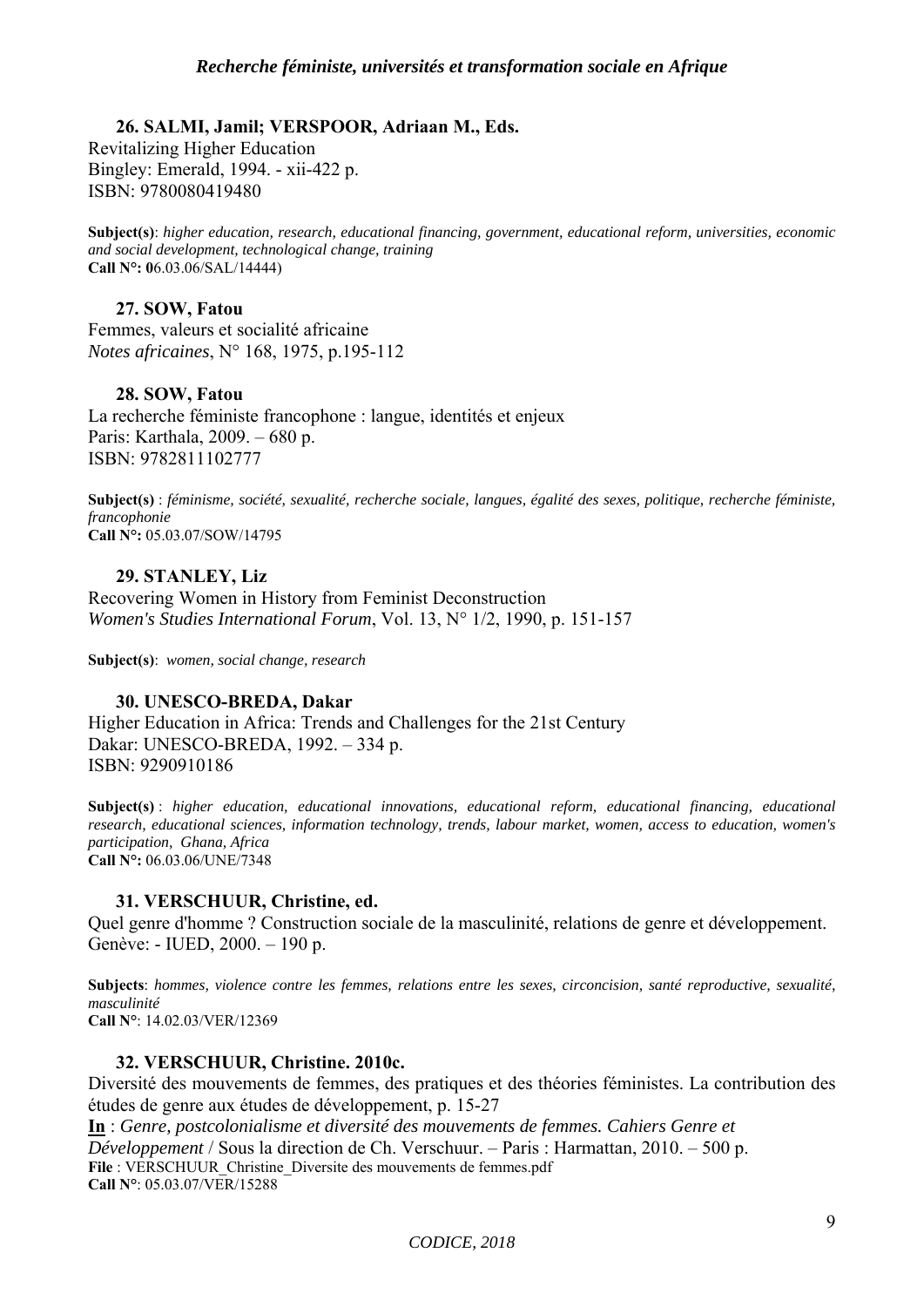#### **33. VERSCHUUR, Christine**

Genre, postcolonialisme et diversité des mouvements de femmes Paris : L'Harmattan, 2010. - 500 p.

**Subjects**: *féminisme, histoire, nationalisme, relations entre les sexes, analyse des rôles sexuels, mouvements sociaux, relations raciales postcolonialisme, sexisme, Chine, Inde, Asie, Palestine, Egypte, Moyen-Orient, Afrique du Sud, Etats-Unis, Brésil, Amérique Latine, Europe*  **Call N°**: 05.03.07/VER/15288

#### **34. VERSCHUUR, Christine; HAINARD, François**

Femmes et politiques urbaines: ruses, luttes et stratégies Paris UNESCO, 2004. – 103 p. ISBN: 9232038854

**Subjects**: *politique urbaine, relations entre les sexes, femmes, villes, autonomisation, Brésil, Argentine, Sénégal, Roumanie, Bulgarie, Burkina Faso, République Dominicaine, Santo Domingo, Sao Paulo, Ouagadougou, Lambol, Bucarest, Dakar* **Call N°**: 14.04.03/HAI/12811

## **35. VERSCHUUR, Christine; BISILLIAT, Jeanne**

Genre et économie: un premier éclairage Paris l'Harmattan, 2001.- 82 p. ISBN: 2747519082

**Subjects**: *relations entre les sexes, travail des enfants, femmes rurales, croissance économique, division du travail, rôles sexuels, développement économique, economie, macroeconomie, division sexuelle du travail*  **Call N°**: 05.03.01/BIS/12532

#### **36. VERSCHUUR, Christine ; BISILLIAT, Jeanne**

Le genre : un outil nécessaire: introduction à une problématique Publisher: Paris Harmattan, 2000. – 263 p. ISBN: 2738488552

**Subjects**: *analyse des rôles sexuels, politique de développement, relations entre les sexes, dévelopment économique et social, participation des femmes, rôles des femmes, travail des femmes* **Call N°** : 05.01.02/BIS/12562

## **37. VERSCHUUR, Christine ; REYSOO, Fenneke .**

Genre, pouvoirs et justice sociale Paris : L'Harmattan, 2003. - 283 p. ISBN: 2747557278

**Subjects**: *relations entre les sexes, élite, participation des femmes, société civile, féminisme, droits de la femme, justice sociale, pouvoir politique, gouvernance, développement économique, analyse des rôles sexuels* **Call N°** : 05.03.01/VER/15307

#### **38. WILSON-STRYDOM, Merridy**

A Framework for Faciliting the Transition from School to University in South Africa: a Capabilities Approach Bloemfontein: University of the Free State, 2012. - xxii-325 p., 30 cm *Thesis PhD University of the Free State, School of Higher Education Studies* 

**Subject(s)**: *Higher Education -- Universities -- Social Justice -- Research Methods -- South Africa -- Access To University -- Capabilities Approach -- Pragmatism -- Mixed Methods*  **Call N°:** TH**-**16074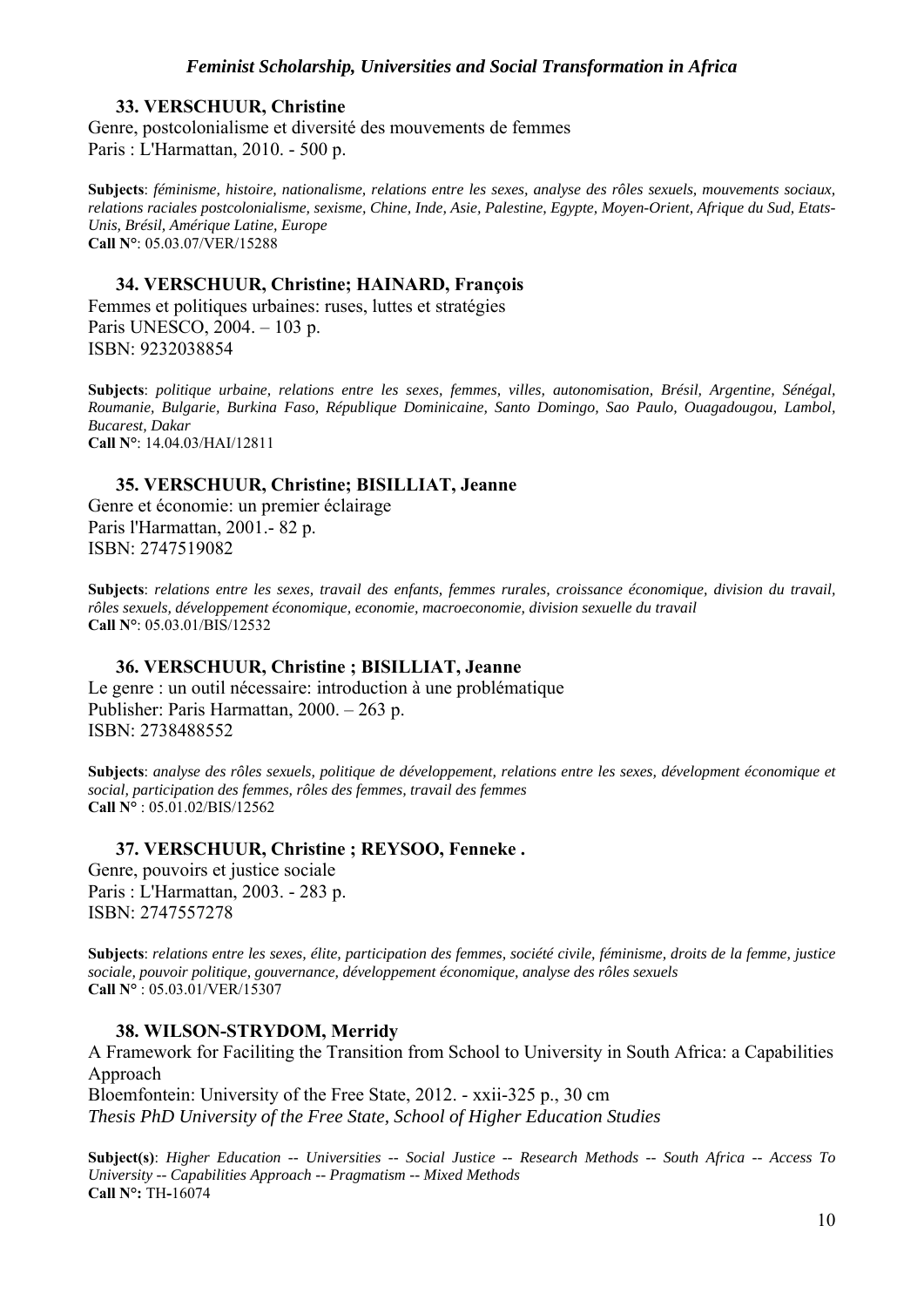# **PART II / 2ème PARTIE**

# **ELECTRONIC DOCUMENTS**

# **DOCUMENTS ÉLECTRONIQUES**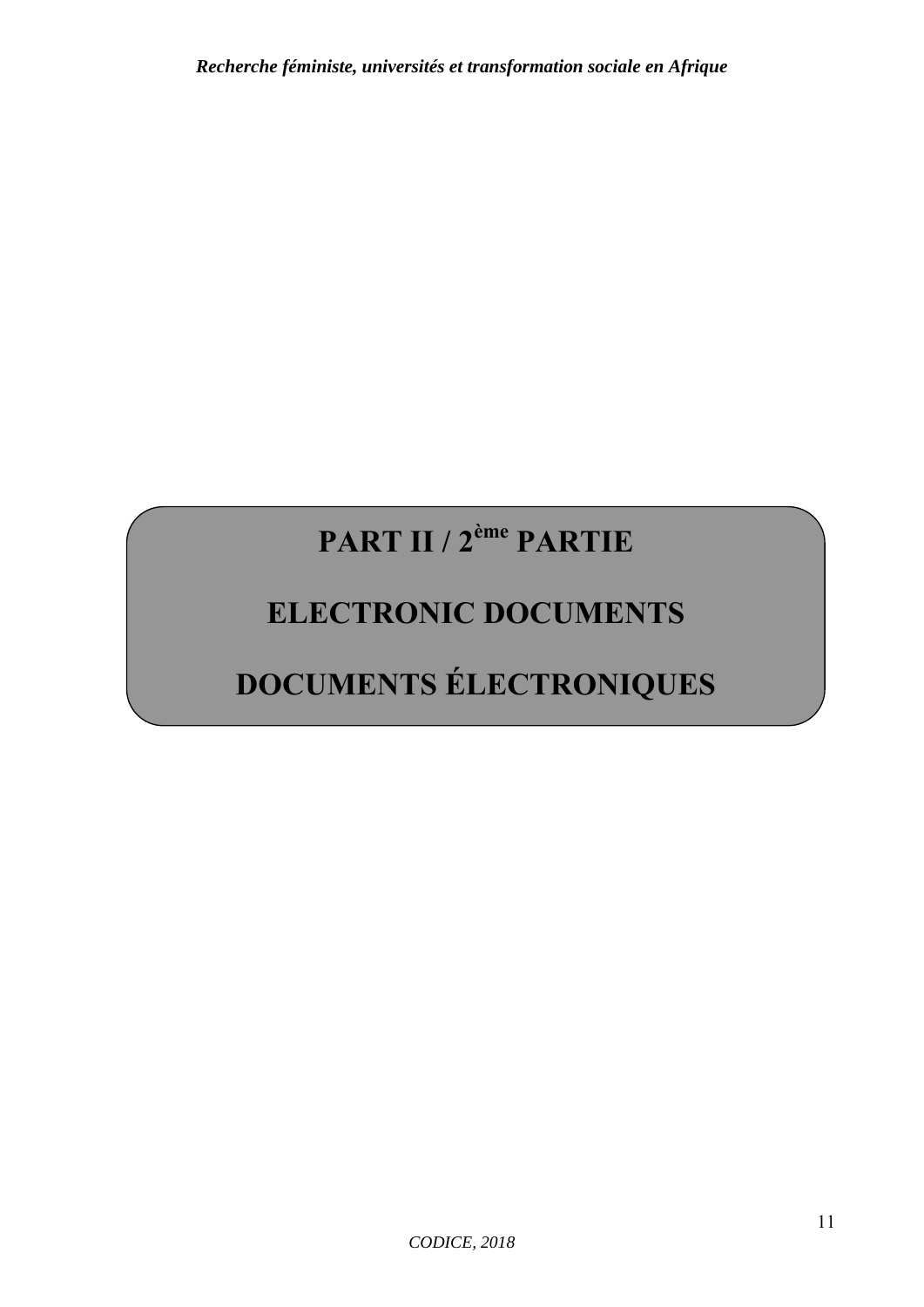## **II – Electronic Documents–Documents électroniques**

## **1.ABDI, Ali A.; CLEGHORN, Ailie, Eds.**

Issues in African Education: Sociological Perspectives New York: Palgrave Mammillan, 2005. – 320 p. **Source**:

http://s3.amazonaws.com/academia.edu.documents/31072470/Issues\_in\_African.pdf?AWSAccessKeyId=AKIAIWOW YYGZ2Y53UL3A&Expires=1498579507&Signature=W%2BnlGlCwbaYefU6VbwgnzAUCJsU%3D&responsecontent-disposition=inline%3B%20filename%3DWomens\_Education\_and\_Social\_Development.pdf#page=176 File: ABDI\_Ali A\_ Issues in African Education.pdf

## **2.ADJAMAGBO, Agnès ; ANTOINE, Philippe**

Être femme « autonome» dans les capitales africaines: les cas de Dakar et Lomé In : *Du genre et de l'Afrique : Hommage à Thérèse Locoh* / Édité par Jacques Vallin Paris : Ined Éditions - Institut national d'études démographiques , 2009. – 666 p. **Source** : https://slides.tips/etre-femme-autonome-dans-les-capitales-africaines-les-cas-de-dakar-et-lome.html

#### **3.African women form a united front in the battle for equality – podcast**

**Source**: https://www.theguardian.com/global-development/audio/2017/jan/19/african-women-form-united-front-battlefor-equality-podcast

## **4.AHMED, Sara**

Feminist Killjoys (And Other Willful Subjects) *The Scholar & Feminist Online*, Vol. 8, N° 3, Summer 2010, p. 1–8

**Introduction**: It can be hard to remember becoming a feminist if only because it is hard to remember a time that you did not feel that way. Is it possible to have always been that way? Is it possible to have been a feminist right from the beginning? A feminist story can be a beginning. Perhaps we can make sense of the complexity of feminism as an activist space if we can give an account of how feminism becomes an object of feeling, as something we invest in, as a way of relating to the world, a way of making sense of how we relate to the world. When did "feminism" become a word that spoke not just to you, but spoke you, that spoke of your existence or even spoke you into existence? The sound of it, your sound? How do we gather by gathering around this word, sticking to each other by sticking to it? What did it mean, what does it mean, to hold onto "feminism," to fight under its name; to feel in its ups and downs, in its coming and goings, one's own ups and downs, one's own comings and goings?

What is my story? Like you, I have many. One way of telling my feminist story would be to begin with a table. Around the table, a family gathers. Always we are seated in the same place: my father one end, myself the other, my two sisters to one side, my mother to the other. Always we are seated this way, as if we are trying to secure more than our place. A childhood memory, yes. But it is also memory of an everyday experience in that quite literal sense of an experience that happened every day. An intense everyday: my father asking questions, my sisters and me answering them, my mother mostly silent. When does intensity become tension?

**Source** : http://sfonline.barnard.edu/polyphonic/print\_ahmed.htm **File** : AHMED\_Sara\_ Feminist Killjoys.pdf

## **5.AINA, Tade Akin**

Beyond Reforms: The Politics of Higher Education Transformation in Africa *African Studies Review*, Vol. 53, N° 1, April 2010, p. 21-40

**Abstract**: In spite of over a half century of interventions and waves of "reforms," higher education in Africa today consists of institutions, systems, and practices that lack distinct values and goals, or a mission and vision connecting them to the major challenges of their local and global contexts. What is needed in African higher education is true transformation, which will involve practical and epistemological ruptures with previous ways of doing things and a reconstruction of structures, relations, cultures, and institutions. Of particular importance are initiatives that will ensure gender equity, changes in the organization and process of knowledge production, and a reenvisioning of universities' funding sources and mechanisms.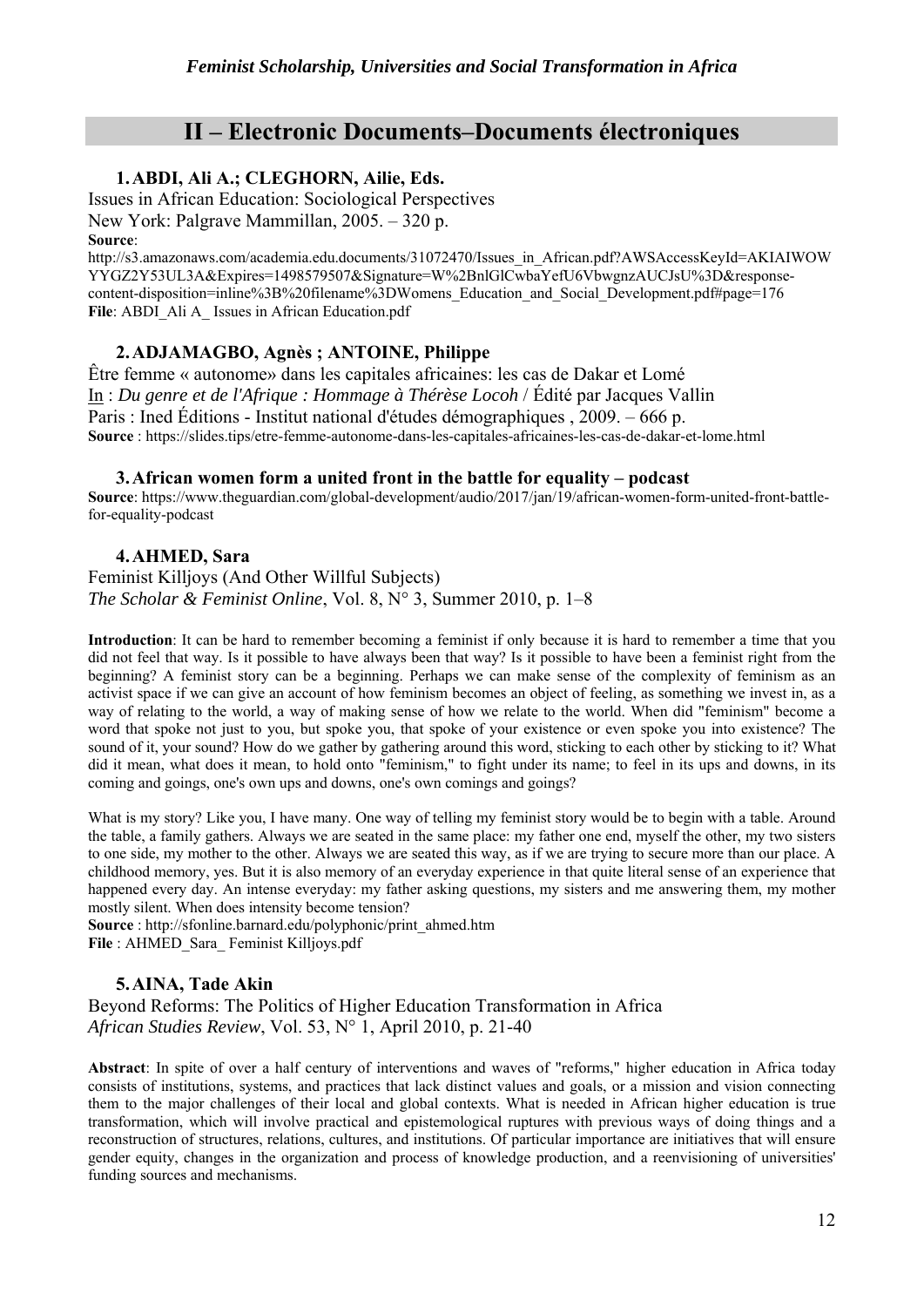**Topics**: *Higher Education, Political Reform, Educational Reform, African Culture, Research Universities, Authoritarianism, International Politics, Politicians* **Source**: http://www.jstor.org/stable/40863101 **File**: AINA\_Tade Akin\_Beyond Reforms.pdf

#### **6.AMPOFO, Akosua Adomako; BEOKU-BETTS, Josephine; NJAMBI, Wairimu Ngaruiya; OSIRIM, Mary J.**

Women's and Gender Studies in English-Speaking Sub-Saharan Africa: A Review of Research in the Social Sciences

*Gender & Society*, Vol. 18, 2004, p. 685-714

**Abstract**: This article seeks to broaden understanding of issues and controversies addressed in social science research on women's and gender studies by researchers and activists based in English-speaking sub-Saharan Africa. The topics covered were selected from those ratified by African women in the Africa Platform for Action in 1995 as well as from current debates on the politics of identity. The common feminist issues the authors identified were health; gender-based violence; sexuality, education, globalization and work; and politics, the state, and nongovernmental organizations. In addition, the authors address theoretical and methodological trends. All four coauthors are feminist sociologists: One scholar is based in an African academic institution, two are Africans based in U.S. academic institutions, and one is an African American based in a U.S. academic institution.

**Source**: http://repository.brynmawr.edu/soc\_pubs/7

**File**: **AMPOFO\_Akosua\_Adomako\_**Womens and Gender Studies.pdf

#### **7.ASSIÉ**‐**LUMUMBA, N'Dri; SUTTON, Margaret**

Global Trends in Comparative Research on Gender and Education *Comparative Education Review*, Vol. 48, N° 4, November 2004, p. 345-352

**Introduction** : In 2002, we were invited by Nelly Stromquist, then Comparative Education Review (CER) associate editor for special issues, to guest edit a special issue on gender. However, the schedule had to be revised, and we have finalized the issue while also serving as current associate editors of CER . We would like to thank Nelly for her intellectual leadership in the field and her consistent support throughout the process. We also thank the CER coeditors Mark Ginsburg and David Post for their patience and support through the process of assembling this issue.

This special issue of CER brings together analysis of two vectors of cultural and economic change that have deeply affected education around the world and, in so doing, have affected the theory and practice of comparative and international education. The first change includes the post–cold war processes of accelerating economic, cultural, and political interconnections known as "globalization." The second is the locally inflected and worldwide transformation of gender roles in the late twentieth century, which has been shaped in part through education. The topics of globalization and education, on the one hand, and gender and education, on the other, are not strangers to the pages of this journal. As discussed below, theorizing on both subjects within comparative education has been rich and has matured over time. We hope that this special issue can serve as a springboard for further efforts to understand how education around the world does or does not contribute to advancing human capabilities and dignity…

**Source**: http://www.jstor.org/stable/10.1086/423396

**File**: **ASSIE**‐**LUMUMBA\_NDri\_**Global Trends in Comparative Research.pdf

#### **8.BACCHI, Carol; EVELINE, Joan**, Eds.

Mainstreaming politics: Gendering practices and feminist theory Adelaide: University of Adelaide Press, 2010. – 390 p.

**Introduction**: This book is about change and how it happens. It draws upon the research and experiences of its contributors to provide glimpses into the challenges facing those who care to produce more egalitarian relationships between and among women and men, and into the 'spaces' found within constraints to advance such an agenda. Its specific topic is gender analysis, a form of policy analysis associated with the equality policy initiative called gender mainstreaming. The setting for the production of the book involved a large Linkage Grant project funded by the Australian Research Council (ARC), entitled 'Gendering impact assessment: A new framework for producing genderinclusive policy'. The authors of this volume, Carol Bacchi and Joan Eveline, located in South Australia and Western Australia respectively, were the Chief Investigators for the project. Our Linkage partners included, in South Australia, the Office for Women (OFW) and, in Western Australia, the Office for Women's Policy (OWP) and the Health Department. A number of other public sector agencies in both states were participants (for details see Chapter 3). The project involved a PhD student, Karen Vincent, and several Research Associates (Jennifer Binns and Susan Harwood in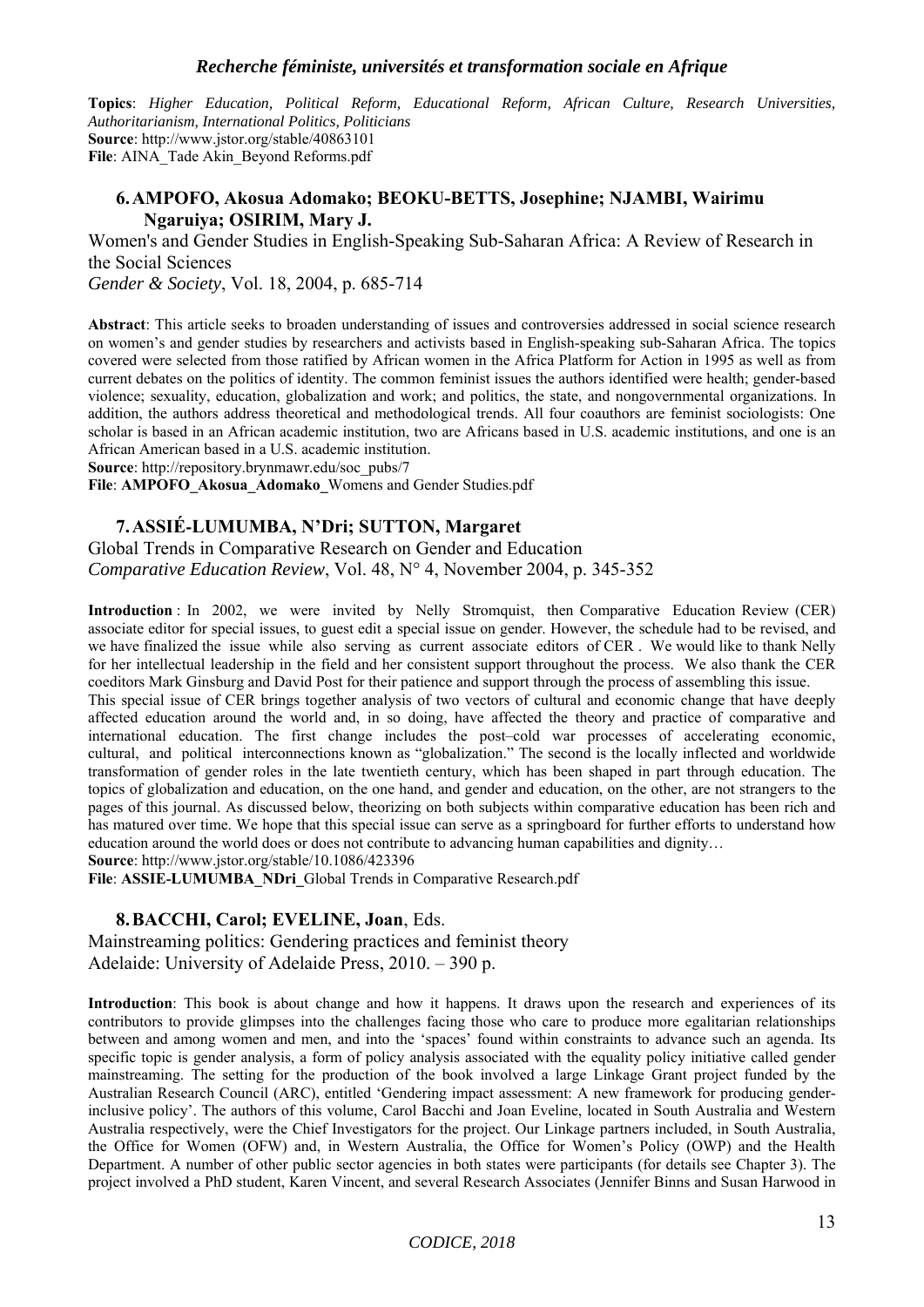Western Australia; Katy Osborne, Zoe Gordon and Catherine Mackenzie in South Australia), who became co-authors of some papers and reports, some of which are published here. ..

**Source**: http://www.doabooks.org/doab?func=search&query=rid%3A14794#.WTyLazzGqro.gmail File: **BACCHI** Carol Mainstreaming politics.pdf

## **9.BARNES, Teresa**

Politics of the mind and body: gender and institutional politics in Africa Universities *Feminist Africa*, N° 8, 2007, p. 8-25

**Introduction**: The national university is a unique institution in post-colonial Africa. Regardless of the standard or volume of its output, the African university is the premier, deeply subversive symbol of the colonial-era "hewers of wood and drawers of water" actually writing, thinking and theorising for themselves.

There is an increasing literature on African higher education, matched of late by increasing international and comparative interest. This builds on a small but durable body of work from Africans and others who have examined higher education on the continent since the ending of colonial rule. As feminists looking at these works, we ask, "Who has hewn the wood, drawn the water – and who is now being paid to think? Where are the lines of power and exclusion?"

This article seeks to situate the study of gender and culture in the context of the African university. The areas of convergence in the literature on gender, organisational culture, organisational management, post-colonial political history and educational theory have, largely, been neither described or theorised. The subject of gender and institutional culture in African higher

education remains largely unmapped – and a fruitful target of enquiry…

#### **Source**:

http://www.agi.ac.za/sites/default/files/image\_tool/images/429/feminist\_africa\_journals/archive/08/fa\_8\_feature\_article 1\_0.pdf

File: BARNES Teresa Politics of the mind and body.pdf

## **10. BAUDOUIN, Marie-Ange**

Genre et développement: la place de la femme en Afrique rurale et dans les projets de développement agraire

**Introduction** : Dans un contexte de dégradations environnementales et d'ouverture des marchés, la diversification des stratégies de survie est devenue indispensable aux villages ruraux africains. Les ONG peuvent jouer un rôle fondamental sur ce plan grâce à l'introduction de techniques nouvelles et à l'appui qu'elles peuvent offrir aux populations. Cependant, la prise en compte du contexte dans lequel leurs projets prennent place sera déterminante dans la réussite de leurs activités. Or, dans le milieu rural africain, l'importance des statuts peut constituer un frein au développement. La femme est souvent confinée dans son rôle de mère nourricière, et il sera alors vain de tenter de la faire prendre part à d'autres tâches qui ne relèvent pas de ses fonctions maternelles. Au contraire, si ce statut traditionnel est respecté, il pourra constituer un levier utile pour un projet de développement…

**Source** :https://www.habiter-autrement.org/31\_sud-nord/contributions-31/Femmes-rurales-et-genre-Marie-

Ange\_Baudouin\_2008.pdf

**File** : BAUDOUIN\_Marie-Ange\_Genre et développement.pdf

## **11. BEOKU-BETTS, Josephine; NJAMBI, Wairimũ Ngarũiya**

African Feminist Scholars in Women's Studies: "Negotiating Spaces of Dislocation and Transformation in the Study of Women

*Meridians*, Vol. 6, N° 1, 2005, p. 113-132

**Introduction**: The past decade has witnessed the publication of numerous feminist writings on issues of identity and difference in the analysis of women's lives (Anzaldiia 1990, 2001; Collins 1990; hooks 2000; Imam 1997; Mama 1996; Mohanty 1991; Oyewumi 1997; Sandoval 2001). Previously, a homogenized notion of "women" was taken for granted, and the experience of white middle-class women was generalized to other categories of women, irrespective of race, ethnicity, class, sexual orientation, nationality, and cultural difference. This homogenization effectively ignored or dismissed the agency of historically marginalized groups of women whose modes of identity and self-definition did not fit into conventional discourses on gender. Feminist scholarship has more recently rethought this homogenization of women, and it has moved significantly toward a more complex analysis of women's differentiated lives, including those in the academic community…

**Topics**: *Feminism, Women's Rights, Women's Studies, Third World, African American Culture, White People, Whiteness Studies, Gender Identity, Cultural Identity, Stereotypes*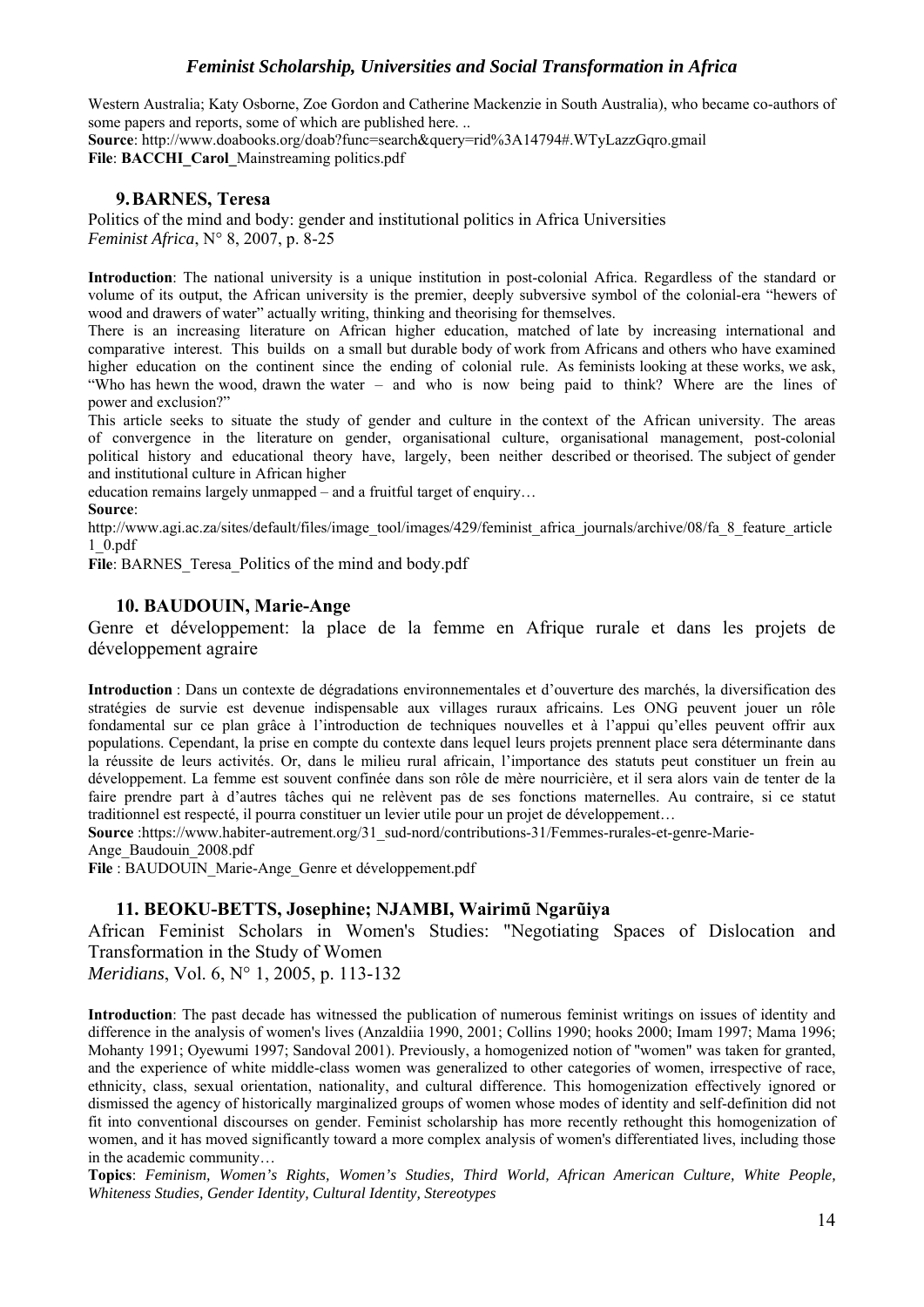**Source**: https://www.jstor.org/stable/pdf/40338687.pdf?refreqid=excelsior%3A24aa1137a6298598eb7b23808edc1eda File: BEOKU-BETTS\_Josephine\_African Feminist Scholars in Women's Studies.pdf

## **12. BEETHAM, Gwendolyn; DEMETRIADES, Justina**

Feminist Research Methodologies and Development: Overview and Practical Application *Gender and Development*, Vol. 15, No. 2, 2007, p. 199-216

**Abstract**: This article provides a background on the feminist frameworks at the foundation of research conducted from a gender perspective, showing that development research that ignores the complex aspects of gender relations results in incomplete and/or biased research, which in turn leads to the formulation of incomplete development policies and programmes. The article goes on to explore the ways that feminist methodologies have been used in the development of gender sensitive indicators and measurements of change, examining the methods currently available for assessing progress on gender equality and how gender methodologies can be used to ensure that indicators better reflect gendered experience.

**Topics**: *Research Methods, Gender Equality, Personal Empowerment, Economic Research, Gender Roles, Womens Rights, Violence Against Women, Feminism, International Development, Men* **Source**: http://www.tandfonline.com/doi/pdf/10.1080/13552070701391086?needAccess=true File: BEETHAM\_Gwendolyn\_Feminist Research Methodologies.pdf

## **13. BENNETT, Jane**

"Circles and circles": Notes on African feminist debates around gender and violence in the c21" *Feminist Africa,* N° 14, 2010, p. 21 – 47

**Introduction**: The strategies opened for political activism through mobilization as "women" shift dramatically in different historical, social, economic, and cultural contexts (Geisler, 2004; Razavi and Molyneux, 2002; Ferree and Tripp, 2006).

Some analyses of such shifts privilege identity politics as a key resource in understanding differences, tensions, and alliances (so that religious identities, for example, or racialized ones, become central to the theorization of particular activist agendas or initiatives). Others are more interested in the contextual confluence of economic and political realities through which people gendered as "women" find themselves deprived of access to power, material resources, and/or political representation. In the past few years, there have been vibrant, critical discussions on the nature, shape and direction of "women's movement" organizing, and in African contexts, I would suggest there are four overarching debates which have circled continually through intellectual writing on "women's movements", activist organization at several

levels, and within numerous fora – workshops, conferences, World Social…

**Source**: http://www.agi.ac.za/agi/feminist-africa/14

File: BENNETT\_Jane\_Circles and circles.pdf

## **14. BOYCE-DAVIES, Carol**

"Pan-Africanism, transnational black feminism and the limits of culturalist analyses in African gender discourses".

*Feminist Africa,* N° 14, 2014, p. 78- 93

**Introduction**: Feminism and pan-Africanism, as 20th century political positions, intersect in various ways but also follow different paths as they challenged entrenched systems of racial and gender domination. Because women have been consistently erased from the history of pan-Africanism, it is important to assert from the outset that there has been a presence of active women from the very start of pan-Africanism. Many of these women explicitly indicated women's rights positions in their work and activism. Pan-Africanists who were feminists, (or feminists who were pan-Africanists), practised the art of navigating a variety of complex positions around race, gender, class, national origin and culture within the larger goal of the liberation of African peoples internationally. These political positions place them easily within current understandings of transnational black feminism…

**Source**: http://www.agi.ac.za/sites/default/files/image\_tool/images/429/feminist\_africa\_journals/archive/02/features\_-\_pan-

africanism transnational black feminism and the limits of culturalist analyses in african gender discourses.pdf File: BOYCE-DAVIES\_Carol\_Pan-Africanism transnational black feminism.pdf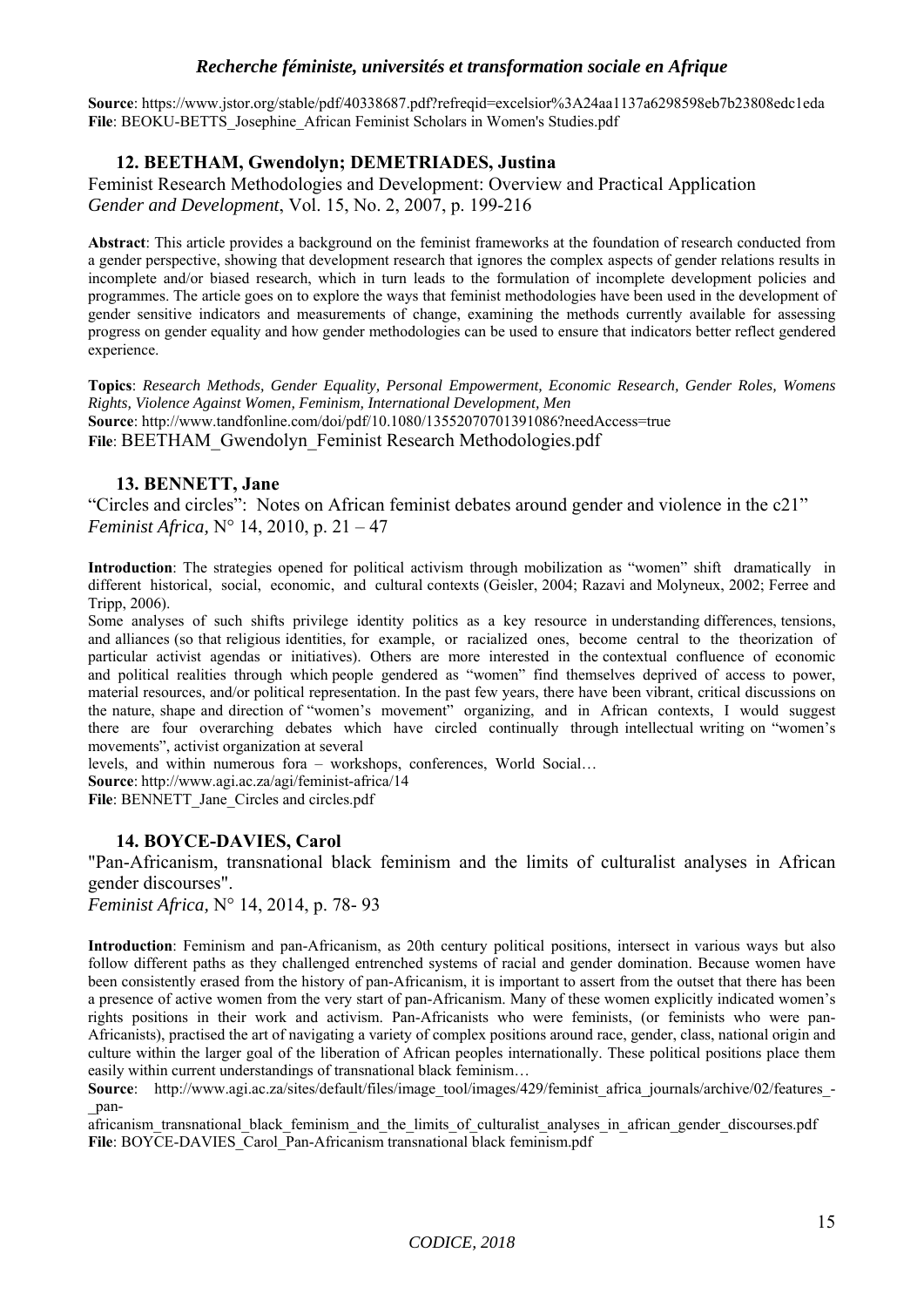#### **15. BRADLEY, Karen**

The Incorporation of Women into Higher Education: Paradoxical Outcomes? *Sociology of Education*, Vol. 73, N° 1, January 2000, p. 1-18

**Abstract**: Unlike the extensive cross-national research on occupational sex segregation, sex segregation within higher education has yet to be empirically examined comparatively. This article reports analyses for a wide range of countries from 1 965 through 1990, using two measures of gender differentiation by field of study. The results indicate that gender differentiation has declined surprisingly little. Women are more likely to graduate from education, arts, humanities, social sciences, and law, and men are more likely to graduate from natural sciences, mathematics, and engineering. Few differences are found between more- and less economically developed countries. These findings echo those in the occupational sex segregation literature.

**Topics**: *Higher Education, Men, Gender Equality, Womens Education, Graduates, Liberal Arts Education, Gender Roles, Mathematics, Engineering* **Source:** http://www.jstor.org/stable/2673196 File: BRADLEY\_Karen\_The Incorporation of Women into Higher Education.pdf

## **16. BUGAIN, Jeannine**

La problématique du rôle des femmes dans le développement en Afrique : l'implication du CIFAD *Recherches féministes*, Vol. 1, N° 2, 1988, p. 121-126.

**Introduction** : ans les sociétés traditionnelles africaines, les femmes jouent un rôle prépondérant dans tous les domaines de la vie sociale1. L'importance de ce rôle est d'ailleurs inhérente aux structures sociétales matrilinéaires ou patrilinéaires atténuées qui se chevauchent dans une dualité dialectique. Dans celles-ci, les Africaines participent pleinement à la gestion des affaires publiques et au développement. Ainsi elles assument des fonctions intégrées. Le passage à la société patriarcale lié à la maîtrise technologique des outils de chasse, de guerre et des moyens de production, transforme les rôles sociaux. Le régime patriarcal accentue la hiérarchisation sociale, et réagence la division sexuelle du travail; les inégalités matérielles et socio-culturelles s'aiguisent. Les femmes passent progressivement d'un rôle social global à un rôle partiel et plus marginal. Ce processus implique des transformations au niveau de la socialisation qui renforcent la structure sociétale inégalitaire. Au cours du temps, la femme commence à jouer un rôle plus effacé et devient de plus en plus une force tranquille. La société marchande, qui apparaît en Afrique suite à la colonisation, exacerbe la déstructuration des rapports sociaux et sexuels antérieurs. Les Africains et les Africaines se voient incorporés dans la division internationale du travail comme fournisseurs et fournisseuses de matières premières et également comme consommateurs et consommatrices. Les femmes sont particulièrement sollicitées et invitées à la consommation…

**Source** : https://www.erudit.org/fr/revues/rf/1988-v1-n2-rf1638/057520ar.pdf File : BUGAIN Jeannine La problematique du role des femmes.pdf

## **17. CAMPBELL, Rebecca; WASCO, M. Sharon**

Feminist Approaches to Social Science: Epistemological and Methodological Tenets *American Journal of Community Psychology*, Vol. 28, N° 6, 2000, p. 773-791

**Abstract**: This paper is a primer for community psychologists on feminist research. Much like the field of community psychology, feminist scholarship is defined by its values and process. Informed by the political ideologies of the 1970s women's movement (liberal, radical, socialist feminism, and womanism), feminist scholars reinterpreted classic concepts in philosophy of science to create feminist epistemologies and methodologies. Feminist epistemologies, such as feminist empiricism, standpoint theory, and postmodernism, recognize women's lived experiences as legitimate sources of knowledge. Feminist methodologies attempt to eradicate sexist bias in research and find ways to capture women's voices that are consistent with feminist ideals. Practically, the process of feminist research is characterized by four primary features:

(1) expanding methodologies to include both quantitative and qualitative methods, (2) connecting women for group-level data collection, (3) reducing the hierarchical relationship between esearchers and their participants to facilitate trust and disclosure, and (4) recognizing and reflecting upon the emotionality of women's lives. Recommendations for how community psychologists can integrate feminist scholarship into their practice are discuses. **Source**:http://s3.amazonaws.com/academia.edu.documents/38108978/AJCP\_-

Campbell\_\_Wasco.pdf?AWSAccessKeyId=AKIAIWOWYYGZ2Y53UL3A&Expires=1496773232&Signature=99b AkynK%2BlZ%2FN8okobmrtjnLPi8%3D&response-content-

disposition=inline%3B%20filename%3DFeminist\_Approaches\_to\_Social\_Science\_Ep.pdf File: CAMPBELL\_Rebecca\_Feminist Approaches to Social Science.pdf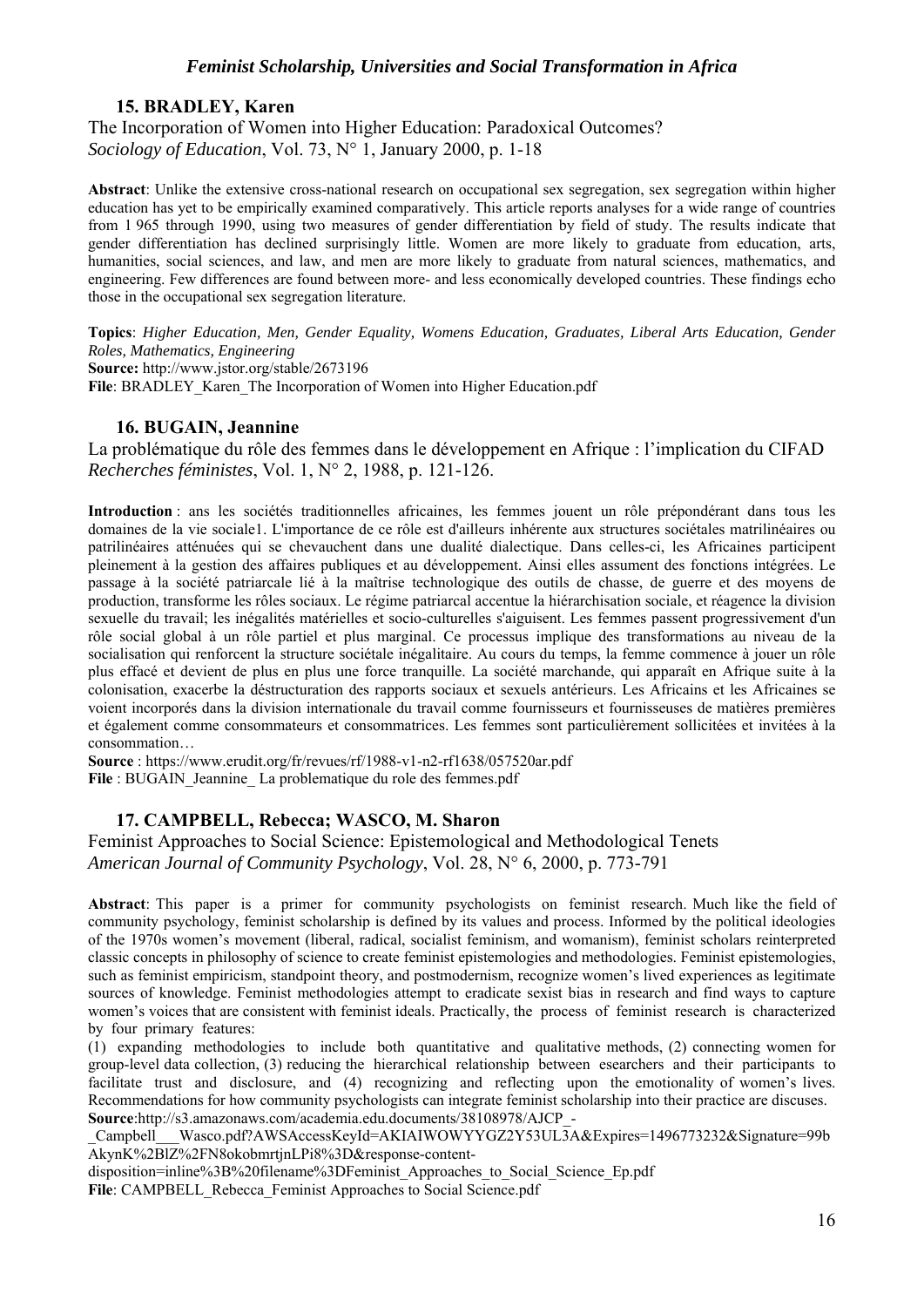## **18. CHADYA, Joyce M.**

Mother Politics: Anti-colonial Nationalism and the Woman Question in Africa *Journal of Women's History*, Vol. 15, N° 3, Autumn 2003, p. 153-157

**Introduction**: Anne McClintock's comment on nationalism succinctly captures the position of women during anticolonial nationalism on the African continent. Across the continent, especially since World War II, women played a crucial role in the ousting of colonial/apartheid minority governments.

However, the top leadership of most, if not all, of the nationalist movements was exclusively male. There was, therefore, a gender bias right from the creation of nationalist movements. This scenario was to be replicated in independent Africa when most of the senior government posts were (and continue to be) held by men. Women still find themselves at the margins of political and economic decisions at party and government level.

Using examples from sub-Saharan Africa, I examine the role that African women played in the formation and building of African nationalisms and how those historical origins affected their position in the postcolonial state. I argue that African nationalism accomplished it objectives at the expense of women's subordination. African nationalists' support of women's causes was part of a tactic of social and political inclusion that was meant to yoke as many people as possible to the nationalist struggle.

I further suggest that women's position in the postcolonial African state is distressed by the origins of the woman question which continue to eclipse its outlook. Almost without exception, the struggle for women's rights in Africa rose alongside nationalist movements in the form of anticolonial resistance. Hence, as many feminists argue, colonial women were fighting a two-pronged struggle. For the most part, in these struggles, nationalist interests overshadowed women's issues as women were encouraged to focus on nationalist goals first. The rest would be addressed later. Consequently, women's movements have co-existed with these nationalist movements in a love-hate relationship in which nationalists dominate…

File: CHADYA\_Joyce M\_Mother Politics.pdf

## **19. CLOETE, Nico; MAASSEN, Peter; BAILEY, Tracy**

Knowledge Production and Contradictory Functions in African Higher Education Somerset West: African Minds, 2015. – 310 p. ISBN: 9781920677855 (Book Series: African Higher Education Dynamics Series. Vol. 1)

**Abstract:** This volume brings together excellent scholarship and innovative policy discussion to demonstrate the essential role of higher education in the development of Africa and of the world at large. Based on deep knowledge of the university system in several African countries, this book will reshape the debate on development in the global information economy for years to come. It should be mandatory reading for academics, policy-makers and concerned citizens, in Africa and elsewhere."– Manuel Castells, Professor Emeritus, University of California at Berkeley, Laureate of the Holberg Prize 2012 and of the Balzan Prize 2013.

**Source**: http://www.africanminds.co.za/wp-content/uploads/2015/03/9781920677855\_txt1.pdf File: CLOETE\_Nico\_Knowledge Production and Contradictory Functions.pdf

## **20. COLLINS, Patricia Hill**

The Social Construction of Black Feminist Thought *Signs*, Vol. 14, N° 4, 1989, p. 745-773

**Topics**: *African American Culture, Black Communities, African Americans, Black Feminist Theory, Feminism, Epistemology, Ethical Epistemology, Feminist Ethics, Black White Relations, Social Epistemology* **Source**: https://diversedynamics.files.wordpress.com/2007/01/collins.pdf **File**: COLLINS\_Patricia Hill\_The Social Construction of Black Feminist Thought.pdf

## **21. CROSS, Michael; NDOFIREPI, Amasa**

Reconnecting the University to Society The Role of Knowledge as Public Good in South African Higher Education *Journal of Higher Education in Africa / Revue de l'enseignement supérieur en Afrique*, Vol. 14, N°

1, 2016, p. 119-140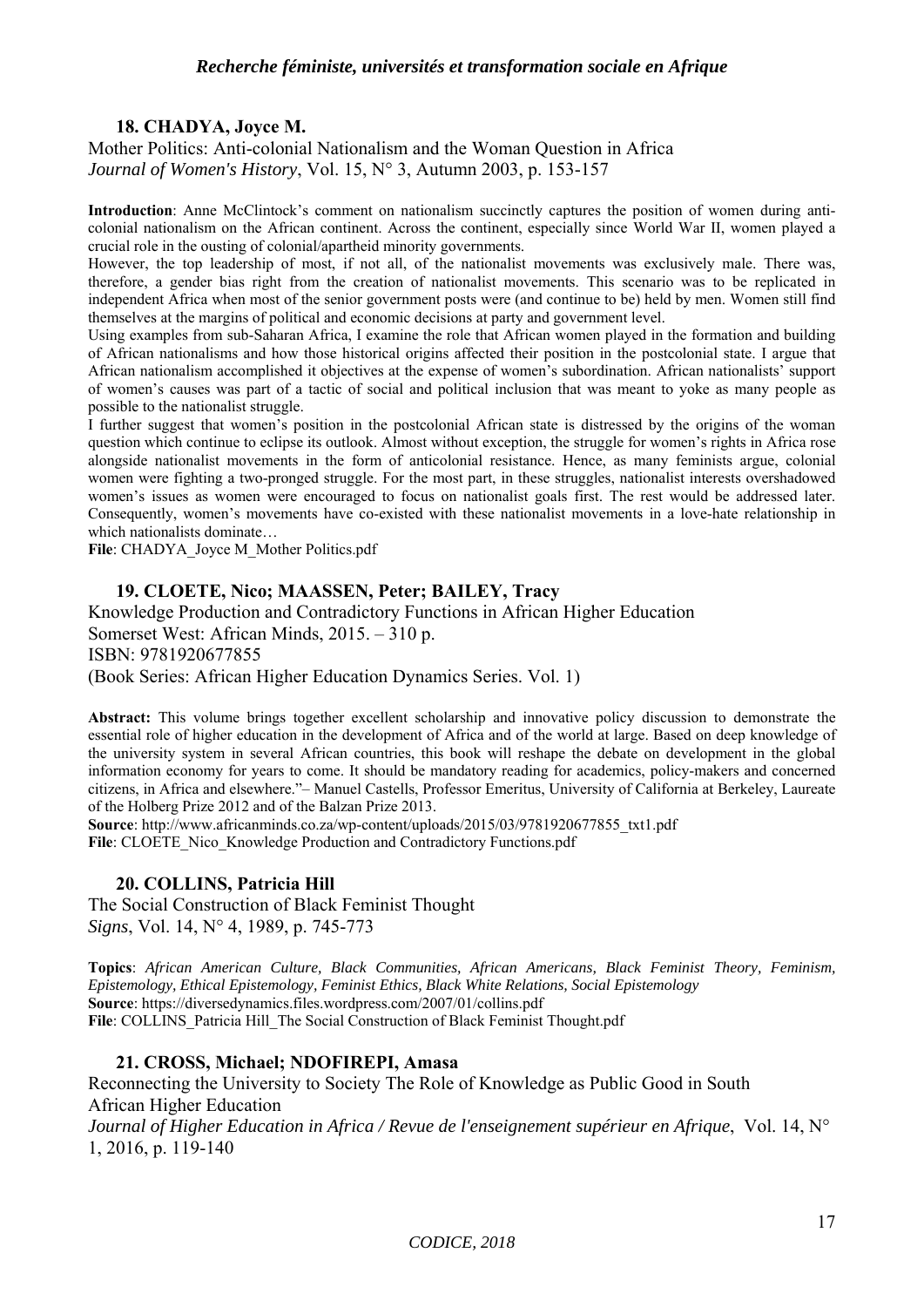**Abstract:**This article discusses the nature of university–society relations in response to the calls on South African universities for greater social and economic responsiveness driven by external stakeholders. The adoption of constitutional democracy and the provision of institutional autonomy have provided them with considerable freedom to pursue their goals in society. However, they have also left them under considerable pressure from competing interest groups, intensifying the levels of internal and external determination, very often in a conflicting manner. The article argues that current forms of determination (e.g. Constitutional framework, policy and stakeholder demands) on university operations cannot per se provide adequate options for university–society relations. Critical to effective university–society relations is the structure of production and distribution of knowledge. The problem in this regard stems from the failure to recognize the encroachment of the profit motive into the academy (the shift from a public good knowledge/learning regime to a neoliberal knowledge/learning regime). Under such circumstances, progressive virtues (self-development, positive human relations and informed citizenship), democratic principles (equity and social justice) and the commitment to social transformation guided by altruism and common good encapsulated in the South African higher education vision are under serious threat.

**Source**: http://www.codesria.org/spip.php?article2819&lang=fr File: CROSS\_Michael\_ Reconnecting the University to Society.pdf

## **22. DAGENAIS, Huguette**

 "La recherche féministe, en prise sur la réalité." *Recherches féministes*, Vol. 10, N° 1, 1997, p. 1–4

**Introduction**: La pensée magique qui caractérise plusieurs adversaires du féminisme a valu maintes et maintes fois au mouvement d'être déclaré mort ou moribond, ou à tout le moins dépassé. Les médias, toujours à l'affût de nouveauté et si possible de sensationnel, ont généreusement prêté leurs pages et leurs ondes à ces discours. Le monde de la recherche scientifique n'a pas été en reste. Plusieurs étudiantes désireuses de réaliser leur mémoire ou leur thèse en adoptant une perspective féministe se font encore dire qu'«une thèse, c'est sérieux! L'approche féministe, c'est du militantisme, pas une approche scientifique». Pourtant, comme le démontrent les articles (et les comptes rendus) du présent numéro, les recherches féministes en cours, qu'elles soient réalisées au Québec, en France, au Bénin ou en Tunisie, au Nord ou au Sud, sont bien arrimées aux préoccupations sociales de l'heure, sur lesquelles elles fournissent à la fois de nouvelles données et de nouveaux éclairages…

**Source**: https://www.erudit.org/fr/revues/rf/1997-v10-n1-rf1655/057908ar.pdf File: DAGENAIS Huguette La recherche feministe en prise sur la realité .pdf

#### **23. DAMAMME, Aurélie**

« Ayesha Imam, Amina Mama et Fatou Sow (Dir.) : Sexe, genre et société. Engendrer les sciences sociales africaines »

*Nouvelles Questions Féministes*, Vol. 25, N° 3, 2006, p. 140-143.

**Introduction**: Cet ouvrage au titre – et programme – audacieux, Sexe, genre et société. Engendrer les sciences sociales africaines, est édité par trois chercheuses africaines de renom, Ayesha Mei-Tje Imam et Amina Mama, Nigérianes, et Fatou Sow, Sénégalaise. Ce livre dense, treize articles, est le fruit d'un colloque du CODESRIA (Conseil pour le développement de la recherche en sciences sociales en Afrique) sur « l'analyse de genre et les sciences sociales en Afrique », qui s'est tenu en 1991 et a déjà fait l'objet d'une publication en anglais, en 1997. Cette traduction est particulièrement bienvenue pour appréhender, sous leurs multiples aspects, les études menées par les chercheures africaines (dix femmes et trois hommes) sur les rapports sociaux de sexe, dans une approche renouvelée du concept de genre. En outre, la bibliographie, particulièrement abondante, constitue un outil indispensable à une meilleure connaissance des recherches qui sont menées à l'échelle du continent sur ces questions.

Il faut noter d'emblée la diversité d'approches disciplinaires (sociologie, histoire, économie, psychologie, sciences de l'éducation) et la richesse des exemples fournis, concernant des pays de l'Afrique aussi bien francophone qu'anglophone.

**Source**: http://www.cairn.info/revue-nouvelles-questions-feministes-2006-3-page-140.htm **File**: DAMAMME\_Aurelie\_ Ayesha Imam\_Amina Mama\_Fatou Sow.pdf

#### **24. DAMARIS, Rose**

Retour sur les méthodologies de recherche féministes : document de travail 6 juillet 2001. – 55 p.

**Introduction**: Le présent document est le prolongement d'une présentation effectuée par l'auteure pour un atelier réunissant des membres de la Direction de la recherche de Condition féminine Canada, en février 2000. L'atelier avait pour but principal de fournir des ressources aux membres de la Direction amenés à évaluer les projets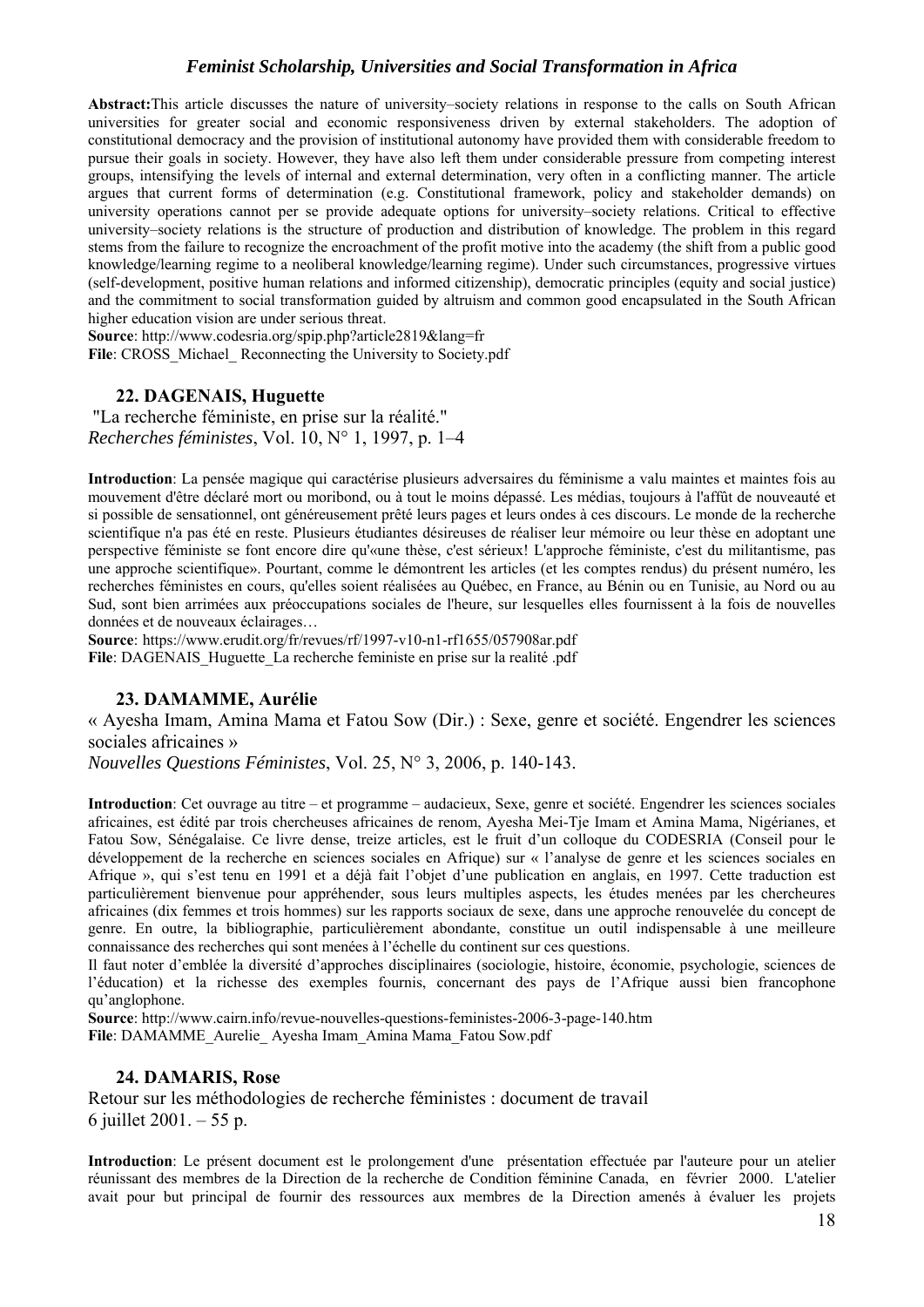de recherche soumis au Fonds de recherche en matière de politiques. La présentation s'appuyait sur les débats récents autour des méthodes de recherche dans les sciences sociales et, en particulier, sur l'évolution de la controverse quant à ce qui constitue des « méthodes de recherche féministes ». Le but était d'apporter une aide utile pour déterminer, d'une part, si les méthodologies et techniques de recherche envisagées dans les demandes de subventions pour projet étaient appropriées au sujet de la recherche et, de l'autre, si elles entraient dans le cadre du programme de recherche axé sur les politiques…

#### **Source**:

https://www.researchgate.net/profile/Damaris\_Rose/publication/229023001\_Retour\_sur\_les\_methodologies\_de\_recherc he\_feministes\_document\_de\_travail/links/004635152158792746000000/Retour-sur-les-methodologies-de-recherchefeministes-document-de-travail.pdf

File: DAMARIS Rose Retour sur les methodologies de recherche feminists.pdf

## **25. DAVID, Mariam**

Diversity, Gender and Widening Participation in Global Higher Education: a Feminist Perspective Learning and Teaching

*The International Journal of Higher Education in the Social Sciences*, Vol. 3, N° 2, Summer 2010, p. 19-38

**Abstract**: This article is a critique of the expansion of higher education in global and national contexts. First I provide an analysis of the transformation of higher education as a form of 'academic capital ism' and how second-wave feminist critiques and pedagogies have become incorporated as have women, amongst other social groups, in increasingly diverse forms of post-compulsory education. Yet, the transformations in global higher education have not been in the direction of greater gender or social equity. Second, I provide evidence of the policies and practices of the U.K. government in widening participation to U.K. higher education, drawing on research, commissioned by the U.K. government, and conducted by the Teaching and Learning Research Programme. I provide detailed research evidence, from the seven projects, about the policies, practices and pedagogies within English higher education. I argue that, although neither gender nor social equality has been accomplished, there is evidence of practices that value and respect social diversity and inclusion of women's diverse perspectives and feminist pedagogies.

**Topics**: *Higher Education, Feminism, College Students, Universities, Vocational Education, Academic Learning, Academic Education, Student Diversity, Educational Research* 

**Source**: http://www.jstor.org/stable/23744838

File: DAVID\_Mariam\_Diversity gender and widening participation.pdf

## **26. DESCARRIES, Francine**

"Théories féministes : essai de typologie"

*Communication présentée le 6 mai 1988 à l'UQÀM dans le cadre d'un séminaire organisé par le CRF "Théories -épistémologie - éthique féministes".* 

#### **Source**:

http://classiques.uqac.ca/contemporains/descarries\_francine/theories\_feministes\_typologie/theories\_feministes\_typo.pdf File: DESCARRIES Francine Theories feministes : essai de typologie.pdf

#### **27. DIAW, Codou**

Gender and Education in Sub-Saharan Africa: The Women in Development (WID) Approach and its Alternatives

In: Issues in African Education: Sociological Perspectives / Ed. By Ali A. Abdi and Ailie Cleghorn. – New York: Palgrave Macmillan, 2005, p. 175-192

**Introduction**: This quote is pertinent to this chapter in that it sets the scene for discussing the issues of education, gender, and culture in an international, rather than national perspective. It also recognizes both the key role played by international development institutions and the contribution of the academic field. Finally, it underscores the importance of using a gender framework to analyze policy issues that affect the education of girls and women…

File: ABDI\_Ali A\_Issues in African Education.pdf

#### **28. EL-MALIK, Shiera S.**

Intellectual Work 'In-the-World': Women's Writing and Anti-Colonial Thought in Africa *Irish Studies in International Affairs*, Vol. 24, 2013, p. 101-120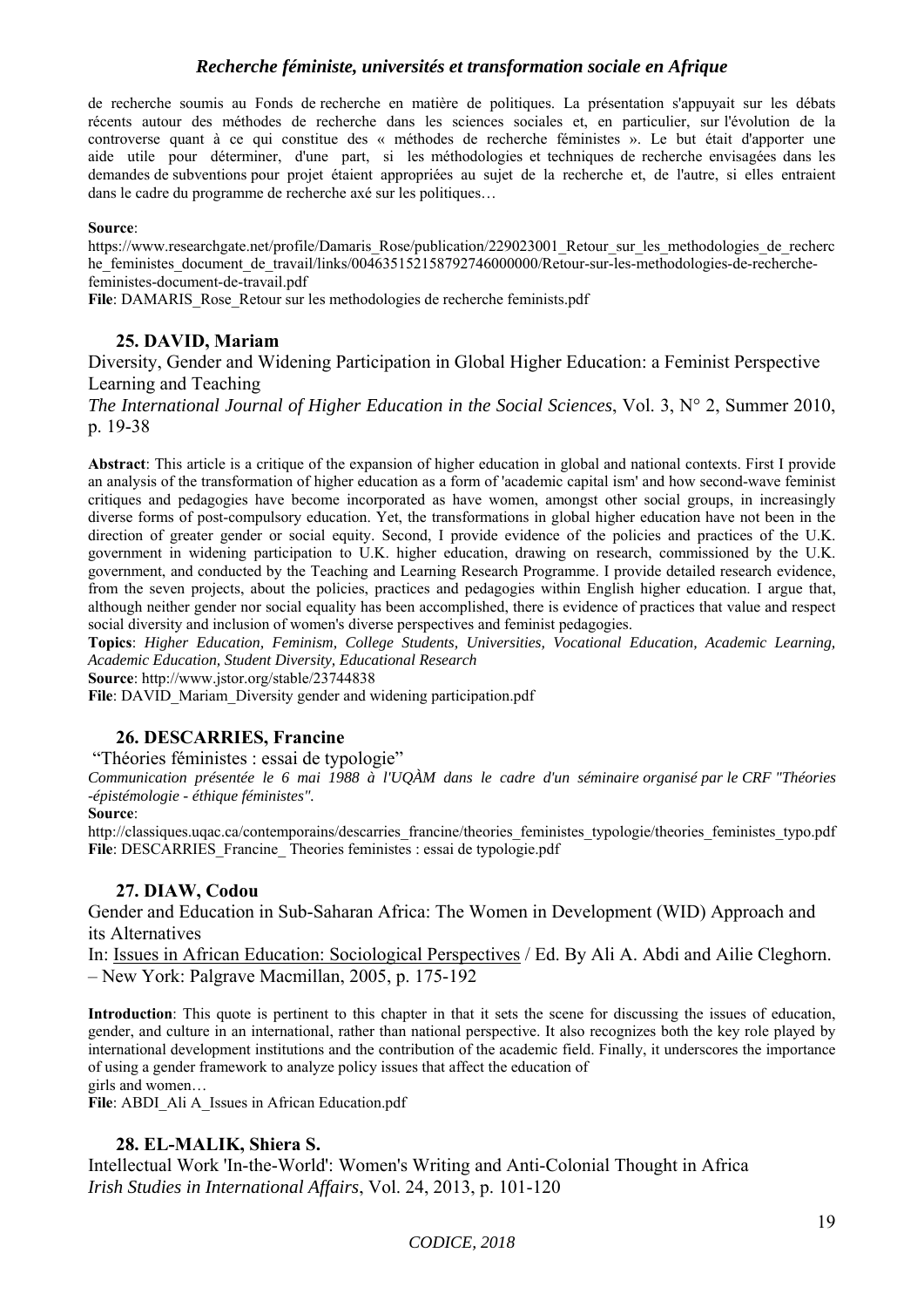**Abstract**: This paper considers women's practices of thinking, writing and speaking less acknowledged part of the anticolonial project. I argue that the colonial moment in history exposed, and continues to expose, how hegemonic epistemological structures are fundamentally racist and sexist, setting bound- aries around who can speak and what can be said, even in the historical record. I posit that 'looking back' and asking 'where are the women?' reveals complexity in how women's intellectual energies and writing practices harnessed in defining the political problem and in devising a response. I present three examples of women's writing and intellectual work regarding colonialism in narrative form and suggest that too little attention is paid the value of what I call 'present-hind-sight.

**Topics**: *Colonialism – Men – Nationalism – Oppression – Narratives -- Womens rights -- Womens studies – Racism -- Gender equality --Irish studies* **Source**: http://www.jstor.org/stable/42912416

**File**: EL-MALIK, Shiera S\_Intellectual Work In-the-World.pdf

## **29. FALQUET, Jules**

Trois questions aux mouvements sociaux «progressistes» Apports de la théorie féministe à l'analyse des mouvements sociaux

*Nouvelles Questions Féministes*, Vol. 24, N° 3, 2005, p. 18-35

**Introduction**: C'est à la fois comme sociologue féministe et comme sympathisante ou militante de différents mouvements sociaux des deux côtés de l'Atlan tique, que je voudrais partager les réflexions suivantes, ébauchées dans plusieurs travaux précédents sur différents mouvements sociaux réputés particulièrement « progressistes ».

 Du côté des mouvements assez classiquement « redistributifs », pour reprendre la distinction établie notamment par Nancy Fraser (1997), j'interrogerai trois mouvements particulièrement significatifs par le nombre de personnes impliquées, leur durée (plus de vingt ans) et leur fort écho international. La guérilla du Front Farabundo Marti de Libération nationale (FMLN), au Salvador, a cristallisé l'un des principaux projets révolutionnaires et anti-impérialistes latino-américains des années 80. Le mouvement zapatiste, autour de l'Armée zapatiste de Libération nationale (EZLN), au Mexique, a joué un grand rôle dans le déclenchement de l'actuelle résistance à la mondialisation néolibérale. Enfin, le Mouvement des Sans Terre (MST), au Brésil, constitue une référence de lutte paysanne pour la terre et fait également partie des piliers de la lutte contre le néolibéralisme…

**Source**: http://www.jstor.org/stable/40620322

File: FALQUET\_Jules\_Trois questions aux mouvements sociaux progressistes.pdf

## **30. FLOOD, Michael**

Men as Students and Teachers of Feminist Scholarship

**Abstract**: When men participate as students in Women's and Gender Studies (WGS) classrooms, they undergo feminist change. They adopt more progressive understandings of gender, show greater support for feminism, and increase their involvement in antisexist activism. Male students in WGS classrooms benefit to the same degree as female students, showing similar levels of change, although they start with poorer attitudes and thus the gap between them and their female peers persists. At the same time, male students' presence highlights critical challenges to feminist pedagogy: gendered patterns of interaction, resistance to feminist teaching, and limitations on women's critical reflections on personal experience. When men teach WGS, typically they are ''graded up''—evaluated by students as less biased and more competent than female professors.

Male professors face distinct dilemmas in teaching about gender inequality from a position of privilege. Yet, like male students, they can adopt traitorous and antipatriarchal social locations and standpoints, developing pedagogies for and by the privileged.

**Source**:

http://s3.amazonaws.com/academia.edu.documents/30366567/Flood Men as Students and Teachers of Feminist S cholarship\_2011.pdf?AWSAccessKeyId=AKIAIWOWYYGZ2Y53UL3A&Expires=1496831741&Signature=2Q1N2p ClQvZd9ubVTUr%2FM2uyAtk%3D&response-content-

disposition=inline%3B%20filename%3DMen\_as\_Students\_and\_Teachers\_of\_Feminist.pdf **File**: FLOOD\_Michael**\_**Men as Students and Teachers of Feminist Scholarship.pdf

## **31. FONTAN, Jean-Marc**

" De l'intellectuel critique au professionnel de service, radioscopie de l'universitaire engagé "

**Introduction** : L'emprise de la civilisation capitaliste sur le devenir de la planète suscite actuellement une réflexion critique et entraîne un renouvellement des mouvements sociaux. Un certain nombre d'intellectuels de la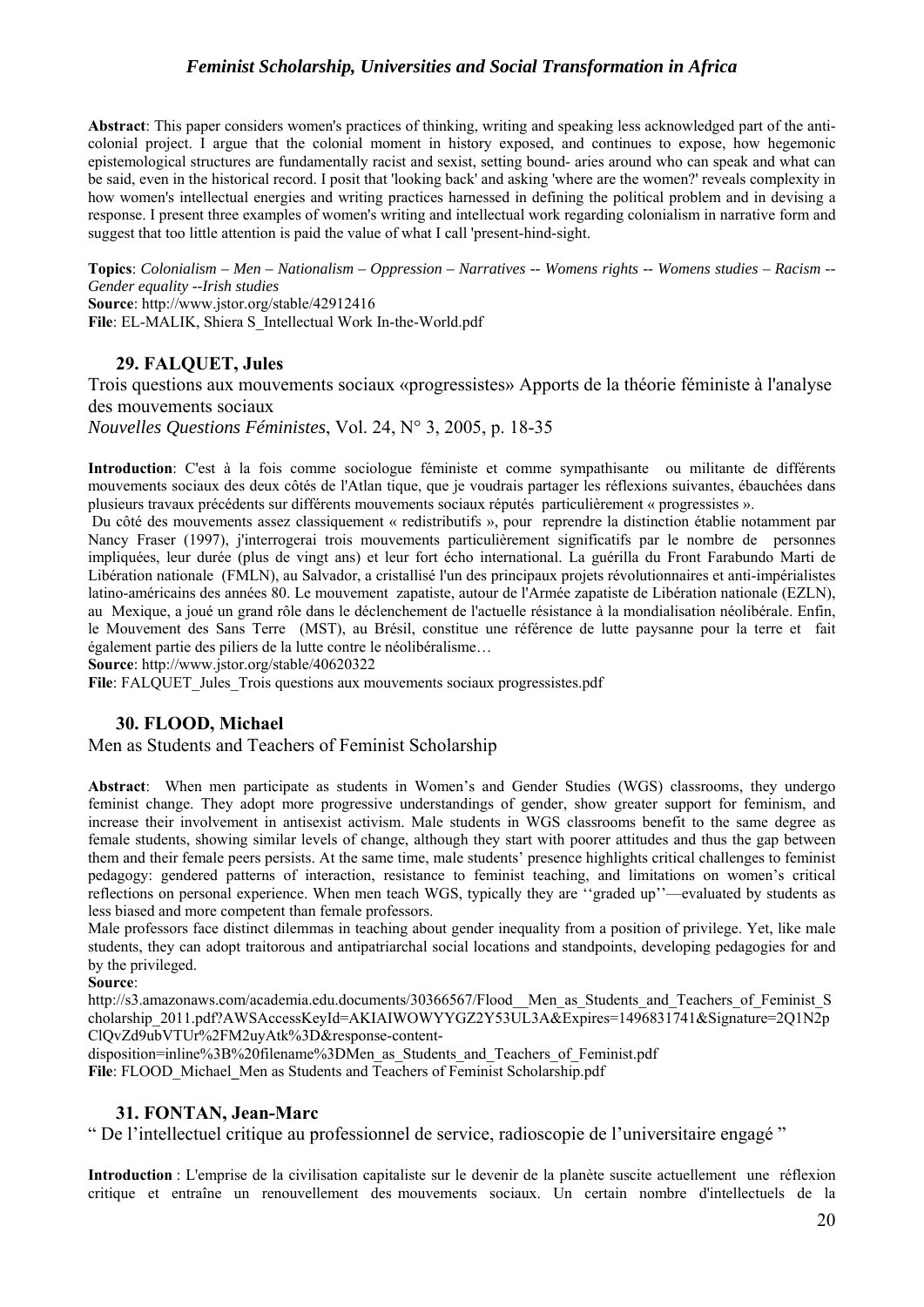communauté universitaire participent à cette réflexion et à ce renouvellement. Les modalités qu'ils proposent pour aborder les grands problèmes sociaux, politiques, économiques ou culturels empruntent différentes voies, plus ou moins complémentaires les unes par rapport aux autres. Si la majorité des intellectuels opte pour une approche réflexive positive non engagée, en se parant des habits de l'objectivité scientifique pour afficher une neutralité face au devenir… **Source** : http://classiques.uqac.ca/contemporains/fontan\_jean\_marc/intellectuels\_critiques/intellectuel\_critique.pdf File : FONTAN\_Jean-Marc\_De l\_intellectuel critique au professionnel de service.pdf

## **32. GAIDZANWA, Rudo B.**

The Experience of Women in Post-revolutionary Reconstruction: Women in Higher Education Administration Harare: HRRC, 1989. - 24 p. (Working paper / Human Resources Research Centre; no. 2)

**Introduction**: In most post-revolutionary situations, there is a need for reconstruction of institutions and infrastructure that are deemed necessary for the realization of the goals of the post-revolutionary societies. In the SADCC region, struggles for national liberation are taking place in South Africa and Namibia. Zimbabwe, Mozambique and Angola are engaged in reconstruction after their struggles against colonial regimes. Countries such as Tanzania and Zambia are continually trying to reconstruct their economies that have been stretched by support given to national liberation movements. The attempts at reconstruction are occurring in situations where the current struggles against colonialism and imperialism are intensifying. The potential for regional disruption socially, economically and political increases as these struggles intensify. It is within this context that the experiences of women in higher education administration will be examined. The major case for reference will be that of the University of Zimbabwe. The experiences of women in higher education administration will be discussed so that their policy implications can be assessed. Where possible, reference will be made to the other SADCC countries for comparative purposes…

**Source** : http://opendocs.ids.ac.uk/opendocs/handle/123456789/7216

File: Gaidzanwa\_Rudo B\_The Experience of Women in Post-revolutionary.pdf

## **33. GOEBEL, Allison; EPPRECHT, Marc**

Women and Employment in Sub-Saharan Africa: Testing the World Bank and WID Models with a Lesotho Case Study *African Studies Review*, Vol. 38, N°. 1, Apr., 1995, p. 1-22

**Introduction**: This paper offers an empirical study of a weaving enterprise in the southern African nation of Lesotho. The objective of the study was to test the theory and prescriptions of the liberal women in develop- ment (or WID) approach within the World Bank model of development as a whole. That is, through the analysis of a real life situation for a specific group of women in a specific Third World context, we sought to determine whether employment "empowers" women (as WID predicts), exploits them (as some of its critics assert), or otherwise affects their lives and consciousness. Throughout the following discussion, we bear in mind that development strategies do not only succeed or fail, but can profoundly affect the political, social and economic structures in devel- oping societies as they unfold, often in unwitting ways (Ferguson 1990, xiv). What effect does a WID-type business actually have in this spe- cific instance, and what can it tell us about the relevance of mainstream development discourse and practice with regard to women's employment throughout Sub-Saharan Africa?

**Topics**: Working Women, World Bank, Sustainable Development, Business Development, Productivity, Economic Models, Entrepreneurs, Husbands **Source**: http://www.jstor.org/stable/525471

**File** : **GOEBEL\_Allison\_**Women and Employment in Sub-Saharan Africa.pdf

#### **34. HETHERINGTON, Penelope**

Women in South Africa: The Historiography in English *The International Journal of African Historical Studies*, Vol. 26, N° 2, 1993, p. 241-269

**Introduction**: The historiography of South Africa has been transformed since the 1970s of the work of neo-marxist historians who undermined the hegemony of liberal interpretation of the South African past, with its emphasis on race The now well-established neo-marxist tradition interprets the economic history of South Africa in terms of a consistent and long-lasting attack fractions of capital on the black population, in the interests of capital and the creation and reproduction of a black working class. According political economy approach, this process has in the past been "mystified" "rationalized" as the natural outcome of race differences. The implication that liberal historians have taken the rationalizations of the dominant elite the "real" reason for the creation of a racist society. In so doing they have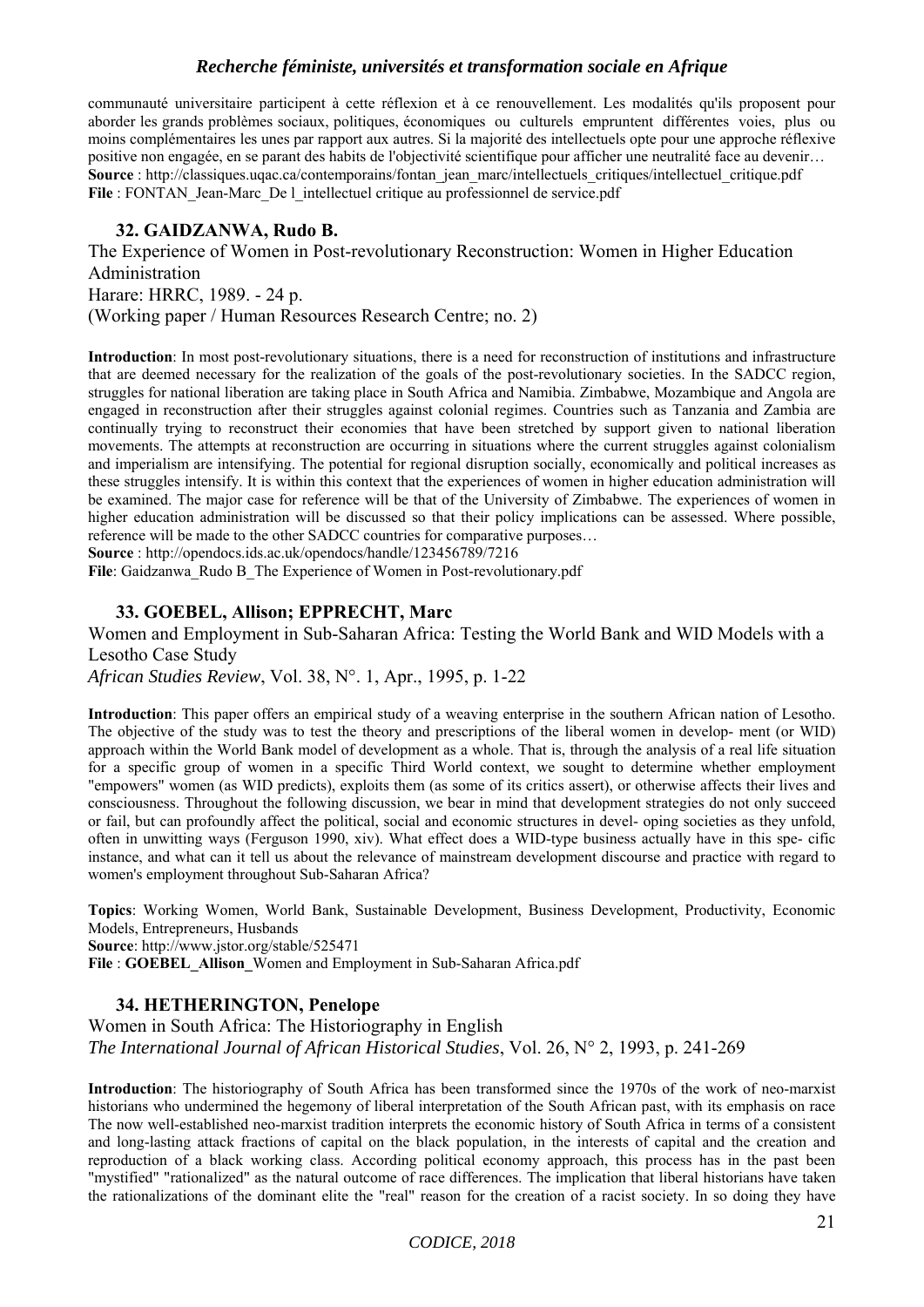something of an apologia for South African apartheid. But the neo-approach, especially in its early stages, has also been criticized because it to economic reductionism and to insensitivity to the subtlety of the "discourses" in South African society.2 It neglects the historical complexity political process and ignores the agency of the black…

**Topics**: *African history, Womens history, Womens studies, Capitalism, Black people, Feminism, Working women, Gender roles, Historians*  **Source**: http://www.jstor.org/stable/219546 File: HETHERINGTON\_Penelope\_Women in South Africa.pdf

## **35. JACOBS, Jerry A.**

Gender Inequality and Higher Education *Annual Review of Sociology*, Vol. 22, 1996, p. 153-185

**Abstract**: This paper reviews a diverse literature on gender and higher education. Gender inequality is more pronounced in some aspects of the educational systems than in others. The analysis distinguishes 1) access to higher education; 2) college experiences; and 3) post collegiate outcomes. Women fare relatively well in the area of access, less well in terms of the college experience, and are particularly disadvantaged with respect to the outcomes of schooling. Explanations of gender inequality in higher education should distinguish between these different aspects of education and should explain those contexts in which women have attained parity as well as those in which they continue to lag behind men.

**Topics**: *Women's Education, Higher Education, Colleges, Women's Studies, Men, Gender Equality, College Students, Net Income, School Enrollment, Working Women*

**Source**: https://www.jstor.org/stable/pdf/2083428.pdf?refreqid=search%3Ad170eb07a370694961963b2db8c0b859 File: JACOBS Jerry A Gender Inequality and Higher Education.pdf

## **36. EGBO, Benedicta**

Women's Education and Social Development in Africa In: Issues in African Education: Sociological Perspectives / Ed. By Ali A. Abdi and Ailie Cleghorn. – New York: Palgrave Macmillan, 2005, p. 141-158

**Introduction**: Much has been written about the role of education as an important prerequisite for social development. Although there are competing claims to the contrary, there is indeed compelling evidence that mass education accelerated industrial revolution in much of the developed West. Following the same logic, postcolonial social policies in Africa and other less developed parts of the world have been premised on the assumption that there is an interdependence between education and social development. But, despite this recognition and massive educational expansions in the region over the last several decades, women's equal access to education is at best, ideational. An analysis of UNESCO's (2000) World Education Report, shows that while significant gains were made in school enrollments in Africa, women continue to trail behind men, with few exceptions, at all levels of education (see table 8.1). But, beyond disparities in educational enrollments and asymmetrical access to social rewards per se, women's education is of critical value to society in very important ways…

File: ABDI\_Ali A\_Issues in African Education.pdf

## **37. JACQUOT, Sophie**

La fin d'une politique d'exception: L'émergence du gender mainstreaming et la normalisation de la politique communautaire d'égalité entre les femmes et les hommes *Revue française de science politique*, Vol. 59, N° 2, Avril 2009, p. 247-277

**Source** : https://www.jstor.org/stable/pdf/43120490.pdf?refreqid=search%3Ac13217b61cf7ae6ab4486c8184130c48 File : JACQUOT\_Sophie\_La fin d\_une politique d\_exception.pdf

## **38. KANDE, Ndeye Mariama Angèle**

Les facteurs déterminants de la carrière des enseignantes chercheures: une approche genre organisation système (gos) intégrée : cas de l'UCAD.

Montpellier : 2014. Université de Montpellier 3 École normale supérieure de l'enseignement technique et professionnel, 2014. – 304 p.

*Thèse de doctorat, Sciences de gestion*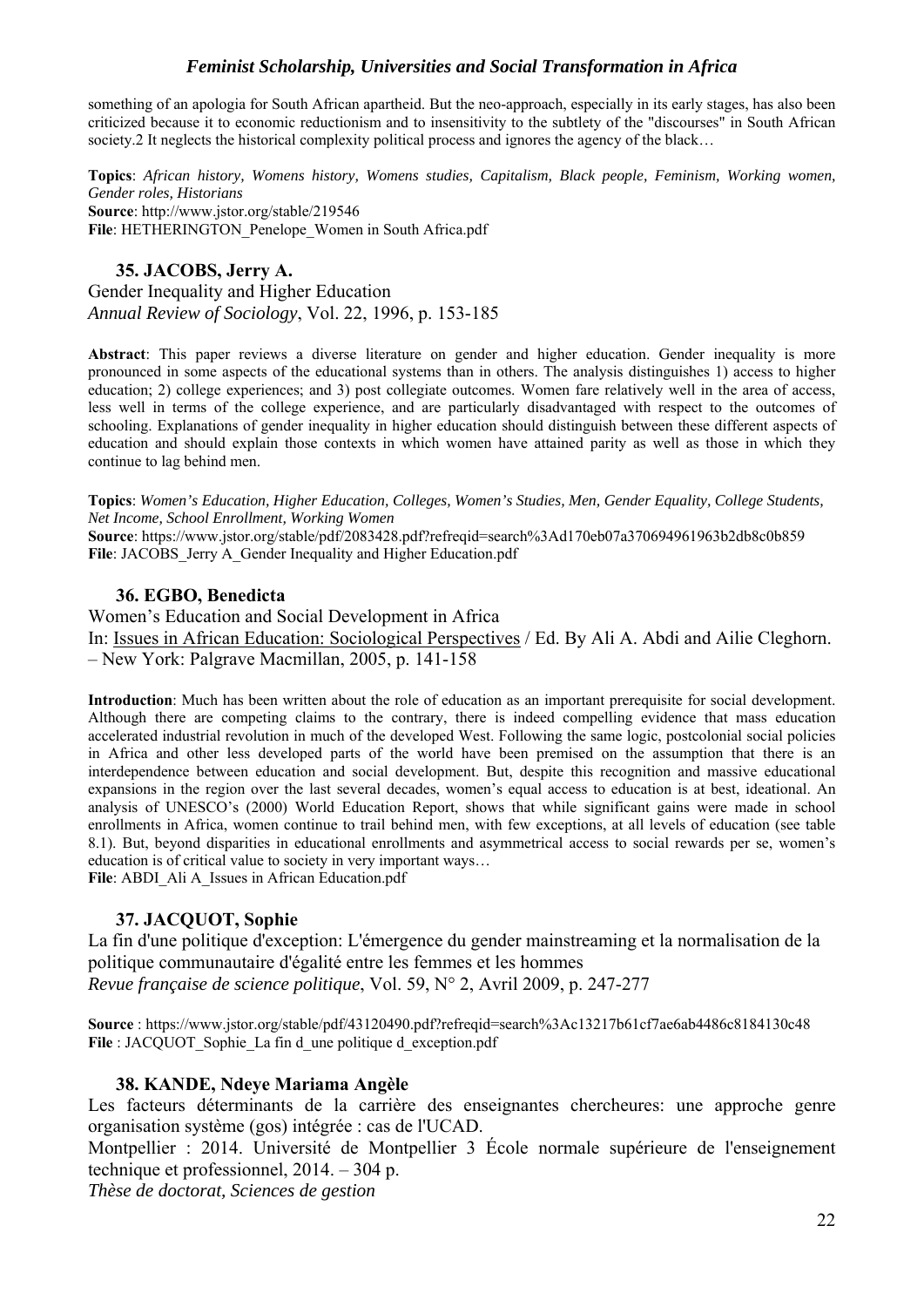**Résumé**: Cette étude s'intéresse particulièrement à la construction de carrières des enseignants du supérieur et plus précisément de celle des femmes universitaires. Elle porte sur la manière dont les femmes pourraient s'intéresser plus aux carrières universitaires et participer au développement de la recherche scientifique.

Le cadre théorique fait référence à l'approche Genre Organisation Système de Fagenson (1990). Cette théorie a été mobilisée pour apporter des explications relatives à la progression limitée des femmes universitaires et aux différences de carrière constatées entre les enseignantes et enseignants. Cette recherche s'inscrit dans une logique épistémologique interprétativiste. Elle se veut qualitative avec à l'appui l'étude de cas de l'université Cheikh Anta diop. Parallèlement, à travers des entretiens semi directifs et des récits de vie, le vécu, les expériences et les histoires professionnelles des enseignantes chercheures sont mis en relief.

Les résultats de cette recherche ont montré que les hommes évoluaient sur l'échelle hiérarchique plus rapidement que les femmes à cause des grossesses, des enfants et des pesanteurs socioculturelles. Cependant, certaines enseignantes chercheures réussissent très bien leurs progressions de carrière.

**Source** : http://www.biu-montpellier.fr/florabium/jsp/nnt.jsp?nnt=2014MON30089.

**File**: KANDE\_Ndeye\_Mariama\_Angele.pdf

## **39. HALVORSEN, Tor; NOSSUM, Jorun**

North-South Knowledge Networks: Towards Equitable Collaboration Between Academics, Donors and Universities Somerset West; African Minds, 2016. – 310 p.

Vol.1. - ISBN: 9781928331308

**Abstract**: Since the 1990s, internationalisation has become key for institutions wishing to secure funding for higher education and research. For the academic community, this strategic shift has had many consequences. Priorities have changed and been influenced by new ways of thinking about universities, and of measuring their impact in relation to each other and to their social goals. Debates are ongoing and hotly contested. In this collection, a mix of renowned academics and newer voices reflect on some of the realities of international research partnerships. They both question and highlight the agency of academics, donors and research institutions in the geopolitics of knowledge and power. The contributors offer fresh insights on institutional transformation, the setting of research agendas, and access to research funding, while highlighting the dilemmas researchers face when their institutions are vulnerable to state and donor influence. Offering a range of perspectives on why academics should collaborate and what for, this book will be useful to anyone interested in how scholars are adapting to the realities of international networking and how research institutions are finding innovative ways to make North–South partnerships and collaborations increasingly fair, sustainable and mutually beneficial.

**Source**:http://www.africanminds.co.za/wp-content/uploads/2017/01/AMT-South-North-Cooperation-Lighting-Source\_LWed.pdf

**File**: HALVORSEN\_Tor\_North-South Knowledge Networks.pdf

## **40. HOOKS, bell**

 (1994): "Theory as Liberatory Practice, p. 59-75 In: *Teaching to Transgress: Education as the Practice of Freedom*  New York: Routledge, 1994. – 107 p.

**Source**: https://academictrap.files.wordpress.com/2015/03/bell-hooks-teaching-to-transgress.pdf File: HOOKS Bell Teaching to Transgress.pdf

## **41. HUFF, Amber; DOWD, Caitriona; OKECH, Awino; MUTERU, Alfred; SHAHROKH, Thea; ZADI ZADI, Patrick; ALIDU, Seidu Mahama; ALLOUCHE, Jeremy**

Violence and Violence Reduction Efforts in Kenya, Uganda, Ghana and Ivory Coast: Insights and Lessons towards Achieving SDG 16

Brighton: Institute of Development Studies 2016. – 95 p.

**Source**:

https://opendocs.ids.ac.uk/opendocs/bitstream/handle/123456789/12656/ER210\_ViolenceandViolenceReductionEfforts inKenyaUgandaGhanaandIvoryCoast.pdf?sequence=1&isAllowed=y

File: HUFF\_Amber\_Violence and Violence Reduction Efforts in Kenya.pdf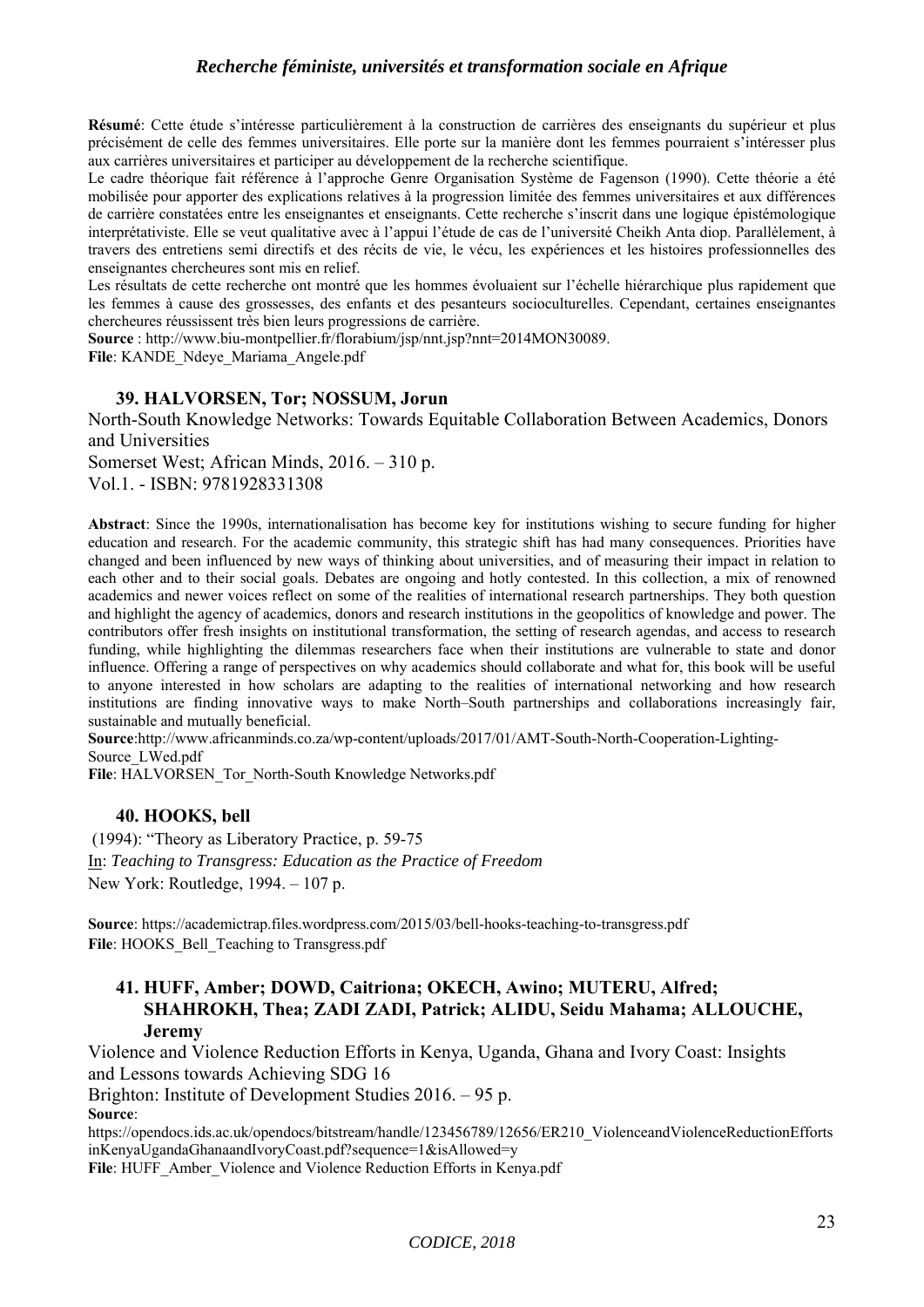## **42. KASENTE, Deborah Hope**  Gender Studies and Gender Training in Africa *Development in Practice*, Vol. 6, N° 1, Feb., 1996, p. 50-54

**Introduction**: There is no universally accepted definition of gender studies and gender training. Thus, in a regional gathering of scholars from Eastern and Southern Africa (Makerere University 1]992), also attended by academics from Europe and the USA, the consensus was that to do women's studies is to do gender studies, and that the difference is a matter of terminology that depends on the social- cultural context. But the 1994 Bergen conference, whose purpose was to share experiences and to examine the effectiveness and impact of gender training worldwide (Cloud and Antwi-Nsiah 1994), identified three broad sets of objectives of gender training (Rao et al. 1991)…

**Source**: https://www.jstor.org/stable/pdf/4029354.pdf?refreqid=search%3A2ac587ff821af47ae259ae828060326f File: KASENTE\_Deborah Hope Gender Studies and Gender Training in Africa.pdf

#### **43. KORIEH, Chima J.**

The Land Has Changed: History, Society, and Gender in Colonial Eastern Nigeria Calgary: University of Calgary Press, 2010. – 390 p. ISBN: 9781552385456

**Abstract**: A century ago, agriculture was the dominant economic sector in much of Africa. By the 1990s, however, African farmers had declining incomes and were worse off, on average, than those who did not farm. Colonial policies, subsequent 'top-down' statism, and globalization are usually cited as primary causes of this long-term decline. In this unprecedented study of the Igbo region of southeastern Nigeria, Chima Korieh points the way to a more complex and inclusive approach to this issue. Using agricultural change as a lens through which to view socio-economic and cultural change, political struggle, and colonial hegemony, Korieh shows that regional dynamics and local responses also played vital roles in this era of transformation. British attempts to modernize the densely populated Igbo region were focused largely on intensive production of palm oil as a cash crop for export and on the assumption of male dominance within a conventional western hierarchy. This colonial agenda, however, collided with a traditional culture in which females played important social and political roles and male status was closely tied to yam cultivation. Drawing on an astonishing array of sources, including oral interviews, newspapers, private journals, and especially letters of petition from local farmers and traders, Korieh puts the reader in direct contact with ordinary people, evoking a feeling of what it was like to live through the era. As such, the book reveals colonial interactions as negotiated encounters between officials and natives and challenges simplistic notions of a hegemonic colonial state and a compliant native population. **Source**: http://www.doabooks.org/doab?func=search&query=rid%3A15168#.WTyNo\_nfV\_k.gmail **File**: **KORIEH\_Chima J.\_** The Land Has Changed.pdf

#### **44. LAGRAVE, Rose-Marie**

Recherches féministes ou recherches sur les femmes ?. *Actes de la recherche en sciences sociales*, Vol. 83, juin 1990, p. 27-39

**Résumé** : Recherches féministes ou recherches sur les femmes ? Cet article analyse la genèse et les modalités de constitution du champ des études féministes dans ses relations au champ scientifique. Les clivages entre point de vue féministe et point de vue scientifique "orthodoxe" sont fonction des positions que les centres de recherche occupent dans l'espace social considéré, ces positions étant elles-mêmes structuralement déterminées par les propriétés sociales des membres de chaque centre et par les stratégies de ces centres visant à une légitimité institutionnelle ou à une reconnaissance par le mouvement social. On voit comment l'intégration institutionnelle qui a caractérisé l'ensemble des études féministes a détourné leur caractère subversif au profit de leur inclusion marginale et dévaluée dans le champ scientifique.

**Abstract**: Women's Studies or Studying Women? This article analyses the genesis and the processes of constitution of the field of women's studies in its relationship with the scientific field. The divisions between the feminist viewpoint and the "orthodox" scientific viewpoint depend on the positions that the women's studies centres occupy in the social space in question; and these positions are themselves structurally determined by the social properties of the members of each centre and by the strategies adopted by these centres in pursuing institutional legitimacy or recognition by the social movement. It can be seen how the institutional integration that has characterised women's studies as a whole has blunted their subversive character for the sake of their marginal, devalued inclusion in the scientific field.

**Source**: http://www.persee.fr/doc/arss\_0335-5322\_1990\_num\_83\_1\_2934

File: LAGRAVE\_Rose-Marie\_Recherches féministes ou recherches sur les femmes.pdf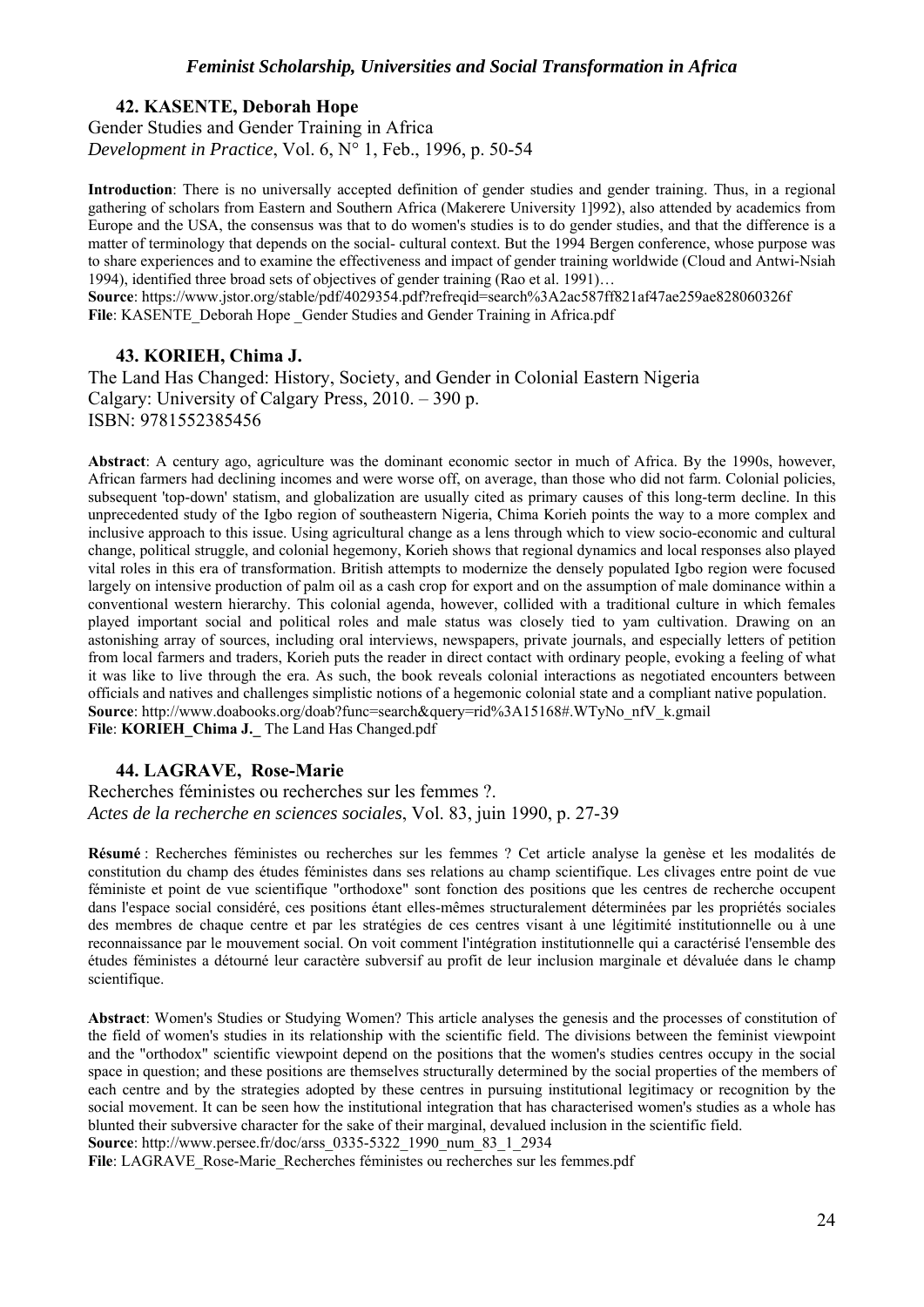#### **45. LEBEAU, Yann**

## Les universités, espaces de médiation du global au local *Cahiers de la recherche sur l'éducation et les savoirs*, N° 5, 2006, p. 7-14.

**Introduction** : Les réformes en cours des systèmes d'enseignement supérieur tendent, du Nord au Sud, à présenter une coloration similaire. Il n'est pas un pays où ne soit posée aujourd'hui la question de la "transformation" de l'université ou de l'enseignement supérieur. Un certain nombre de similarités sont observées dans ces processus de réforme qui laissent à penser qu'une sorte d'agenda global les stimule, et le regard se tourne alors immanquablement vers les institutions multilatérales aujourd'hui déterminantes dans la réflexion et l'action sur les processus de réforme des politiques publiques (Banque mondiale, OCDE, Union européenne). Que des pays d'Afrique francophone discutent aujourd'hui de leur « arrimage au LMD » (Idiata, 2006) et que le "processus de Bologne" tende à être assimilé à un calendrier de réformes internationales des systèmes d'enseignement supérieur laisse en effet songeur quant à la capacité des États, notamment les plus pauvres, à gérer leurs relations avec leurs universités. Ces dernières semblent adopter partout des pratiques uniformes de gestion de leur ressources humaines et matérielles qui mettent en question la fonction de conversion du savoir et des compétences en bien public qu'elles ont prétendu assumer de par le monde depuis le XIXe siècle (Calhoun, 2006). Les Cahiers de la Recherche sur l'Éducation et les Savoirs souhaitent apporter un éclairage critique et comparatif sur les transformations en cours des universités et des champs universitaires du Nord et du Sud, induites ou justifiées par ce mouvement "global"…

#### **Source** : http://cres.revues.org/1067

**Fichier : LEBEAU** Yann Les universites espaces de mediation du global au local.pdf

#### **46. LEWIS, Desiree**

African Gender Research and Postcoloniality: Legacies and Challenges In: African Gender Studies A Reader. Palgrave Macmillan US, 2005. p. 381-395.

**Introduction**: Much African gender research draws extensively on the disciplines of anthropology, and the predominant emphasis in many gender initiatives on the continent remains technocratic and narrowly developmentalist. Alternatives to traditional anthropological and technicist methods and ideas have been developed by feminist scholars in a variety of fields. In historical research from the late 80s, for example, Fatima Mernissi (1988) and Bonlanle Awe (1991) explored the need for "herstory" in African historiography, with their comprehensive accounts of women's agency and subordination transcending the limitations of insular anthropology and developmentalism.

Developing these themes in more recent work, Cheryl Jonson-Odim and Nina Mba in For Women and the Nation (1997) link the texture of historical process to a Nigerian woman's narrative of her life to approach issues of gender and development from a holistic and humanist point of view.

Certain recent studies of the state have gone especially far in extending theoretical and empirical material for understanding women and African politics. Scholars like Azza Karam, dealing with Egypt (1998), and Sylvia Tamale (1999) and Ailai Tripp (2000), focusing on Uganda, examine postcolonial states in terms of gendered institutional structures, relations and cultures. In so doing they question restrictive notions of development and enlist a much wider range of theories and subjects than those examined in traditional anthropological accounts. In the sphere of economics Aderanti Adepojou and Christine Oppong's Gender, Work and Population in Sub-Saharan Africa (1994) draws together a range of case studies in which women's work is explored with detailed reference to gender roles, kinship, conjugal relations and the connections between reproduction and production. Collectively showing how governments and donor agencies, ignoring the minutae of women's labour, usually base development programmes on skewed notions of what this labour actually entails, this anthology offers a powerful critique of liberal women in Development approaches and also implicitly questions traditional anthropological biases.

File: LEWIS\_Desiree\_African gender research and postcoloniality.pdf

#### **47. LEWIS, Desiree**

Discursive Challenges for African Feminisms *Quest: An African Journal of Philosophy / Revue Africaine de Philosophie,* Vol. XX, p. 77-96

**Abstract**: Discursive Challenges for African Feminisms. In what follows, I draw attention to the necessity for connecting national and continental feminist challenges to those that confront feminisms globally. Two main discursive manifestations of the neo-liberal co-optation of feminism are explored: the growth of moderate rightsbased discourses; and secondly, the co-optation and adulteration of gender research and teaching. While there are important differences in the way that these trends have evolved and currently function in different parts of the world, I stress that they are politically connected. In the third and final section, I focus on ways in which some feminist commentators are invigorating the language and practice of feminism to contest our present context of hegemonised knowledge and information.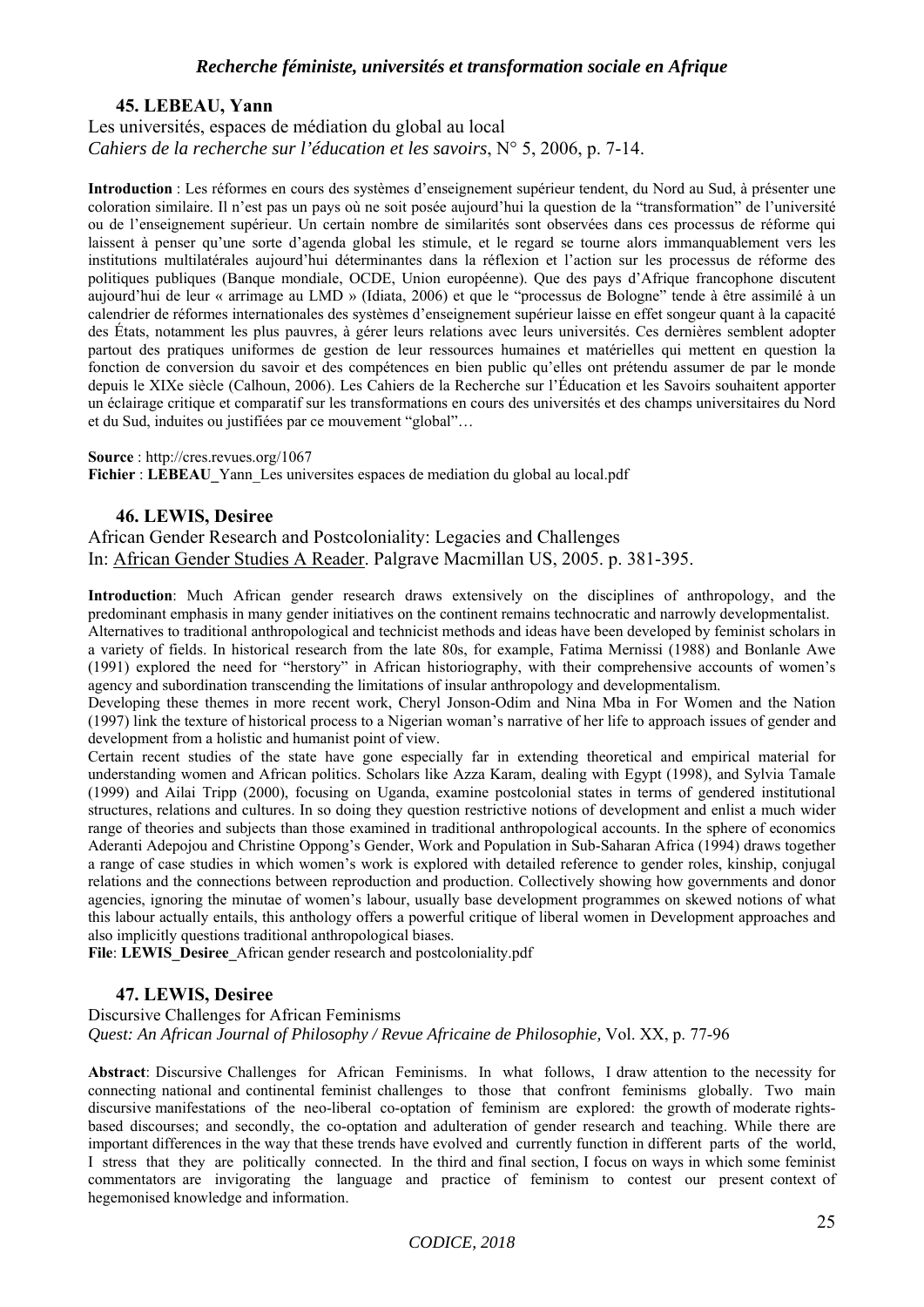**Source**: http://citeseerx.ist.psu.edu/viewdoc/download?doi=10.1.1.554.9411&rep=rep1&type=pdf File: LEWIS Desiree Discursive Challenges for African Feminisms.pdf

## **48. LY, Allou**

"Promise and betrayal: Women fighters and national liberation in Guinea Bissau" *Feminist Africa*, N° 19, 2014, p. 24 – 42

**Introduction**: Guinea Bissau presents an especially clear-cut case in which women's mass participation in the independence struggle was not followed by sustained commitment to women's equality in the post-colonial period. Amilcar Cabral of Guinea Bissau and his party, the Partido Africano da Independência da Guiné e Cabo Verde (PAIGC), realised that the national liberation war could not succeed without women's participation, not only as political agents but also as fighters. Cabral also understood, and attempted to convince his male Party members, that a genuine national liberation meant liberation not only from colonialism but also from all the local traditional socio-cultural forces, both pre-colonial and imposed by the Portuguese rulers, that excluded women from decision-making structures at every level of society. Sadly, many of the former women fighters also say that male PAIGC members did not fulfill promises of socio-political, economic and gender equality that were crucial to genuine social transformation. Because women participated in bringing about independence in very dramatic ways, because the Party that came to power actually promised equality, and because the Party then had women return to their traditional subordinate roles, Guinea Bissau provides an especially clear case for exploring the relation in Africa between broken promises to women and the unhappiness reflected in the saying "Africa is growing but not developing"…

**Source**: http://www.agi.ac.za/sites/default/files/image\_tool/images/429/feminist\_africa\_journals/archive/02/features\_-\_promise\_and\_betrayal-\_women\_fighters\_and\_national\_liberation\_in\_guinea\_bissau.pdf Fichier: LY\_Allou\_Promise and betrayal.pdf

## **49. MCFADDEN, Patricia**

2002. "Contemporary African Feminism: Conceptual Challenges and Transformational Prospects in Buwa, Open Society South Africa

**Source**:http://www.osisa.org/buwa/womens-rights/regional/contemporary-african-feminism-conceptual-challengesand-transformational **File**: MCFADDEN Patricia\_Contemporary African Feminism.pdf

#### **50. MAMA, Amina**

Demythologising Gender in Development: Feminist Studies in African Contexts *IDS Bulletin,* Vol. 35, N° 4, October 2004, p. 121-124

**Introduction**: Feminism – an international political and intellectual movement to challenge the subordination of women – has many roots and trajectories. The theoretical and practical aspects of this movement draw connections between the local and the global manifestations of women's ongoing subordination, across the various movements that seek to advance liberation and development, and across the various academic disciplines that organise social theory.

The impact of feminism on the global development industry has led to many things, only some of which are as radical and progressive as their instigators dreamed. The interaction between feminism and development has generated a series of approaches to development, a need for gender expertise – something of a travelling circus of experts – gender technocrats touting a new kind of export product, whose brand-name has shifted with the decades, from Women in Development (WID) to Women and Development (WAD) to Gender and Development (GAD) to gender mainstreaming….

**Source**: https://opendocs.ids.ac.uk/opendocs/bitstream/handle/123456789/8510/IDSB\_35\_4\_10.1111-j.1759- 5436.2004.tb00165.x.pdf?sequence=1&isAllowed=y **File**: MAMA\_Amina\_Demythologising Gender in Development.pdf

#### **51. MAMA, Amina; BARNES, Teresa; TSIKATA, Dzodzi Akuyo, Eds.**

Rethinking Universities I

Cape Town: African Gender, Institute, September 2007. - iv, 136 p.

**Editorial**: Today, as ever, Africa desperately needs its universities. As the pace of technological and social change speeds up, the challenges of knowing ourselves as African people continue to change subtly. Where are the peoples of Africa in world development? What role can our cash-strapped universities play in Africa's fate and future? How do we make sense of global politics and power struggles? Are we at the dawn of a new age of oil-based imperialism, or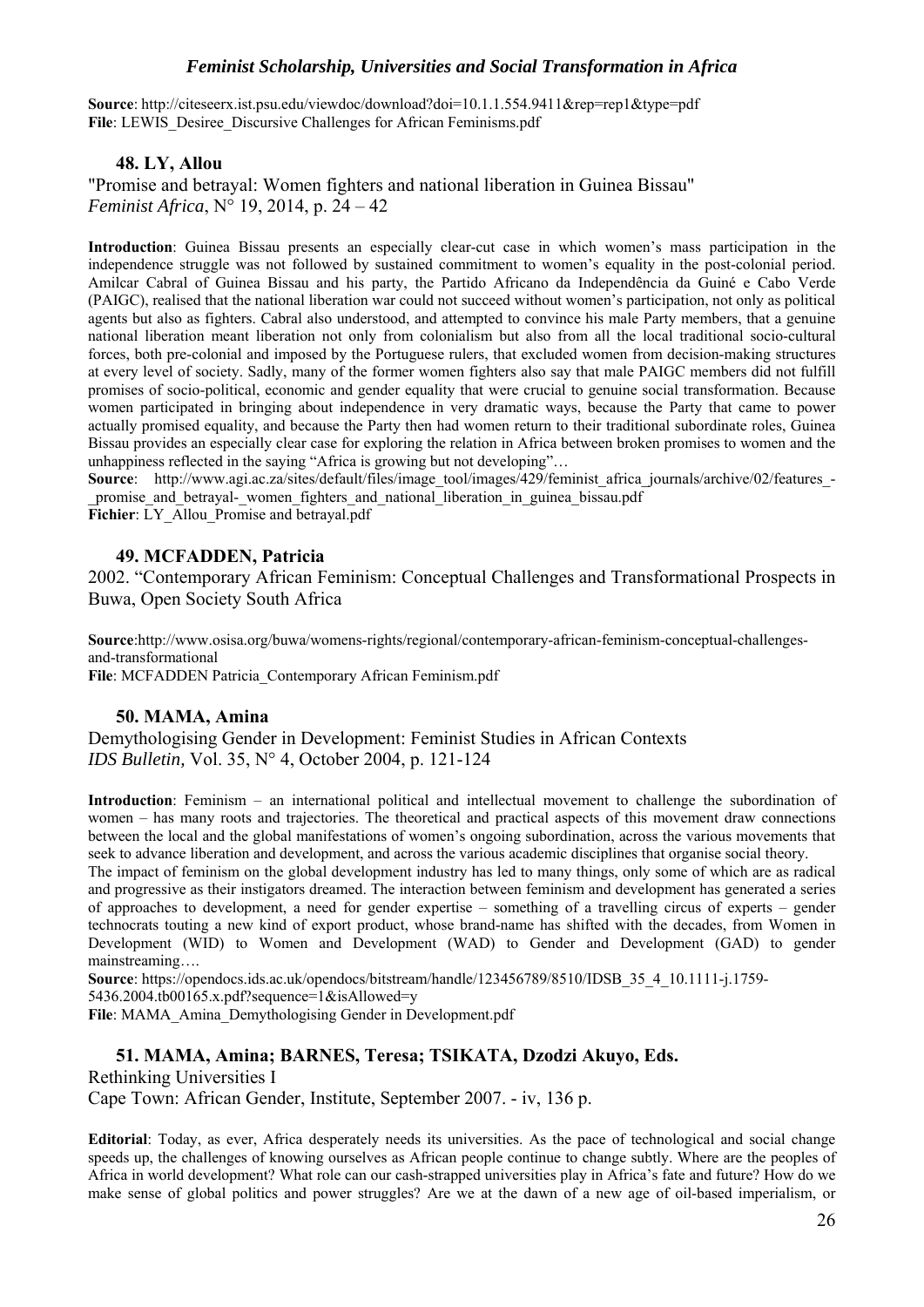trapped in a continuing saga of vicious exploitation? What are the implications of the global spread of militarism and religious fundamentalism for Africa, for the women of Africa? Do indigenous knowledges, and indigenous crops and seeds of Africa, hold promise for the future? How can we withstand the consequences of global economic doctrines? What must we do to take advantage of contemporary political democratization processes, or the related opportunities for cultural change? These and many more questions face Africa's corps of comparatively underpaid and definitely overworked –but tenacious – academics, demanding new levels of resilience, tenacity and dedication…

**Source** : http://agi.ac.za/sites/agi.ac.za/files/fa\_8\_entire\_journal.pdf.

File: Mama<sup>Amina</sup> Rethinking Universities I.pdf

## **52. MAMA, Amina; BARNES, Teresa; DIAW, Aminata, Eds.**

Rethinking universities II Cape Town: African Gender Institute, December 2007. – vi-151 p. (Feminist Africa, ISSN 1726-4596; no. 9)

**Editorial**: Welcome to Feminist Africa 9, the second of two issues dedicated to Rethinking Universities, in which we continue the work first begun in FA1 to present and develop feminist perspectives on Africa's institutions of higher learning. The feature articles cover a range of countries, and we are especially pleased to bring work from Francophone Africa to this issue.

As we write this editorial from Cape Town in November 2007, feminist activists and scholars around South Africa are shaking their heads over the news that the ANC Women's League has chosen as their "preferred candidate" for the ANC presidency a man who embodies at best the conservative traditions of southern African patriarchy, and at worst its most cynically misogynist aspects. The ANC Women's League has never been a radical body, but its enthusiasm for this candidate still chills the heart. Given South Africa's electoral system, it is inevitable that the president of the ANC will become the president of South Africa following the next national elections. The supine support of women for masculinist hegemonic domination is not what we thought the mothers, daughters, sons and brothers of South Africa suffered, fought and died for. In this sentiment we join sisters on the continent more experienced with the depths to which the gender politics of newly democratic nations can plummet...

**Source** : http://agi.ac.za/sites/agi.ac.za/files/fa\_9\_entire\_journal.pdf. **File**: Mama\_Amina\_Rethinking universities II.pdf

## **53. MANION, Caroline J.**

Gender and Academic Choice in National Capacity-building: the Case of the University of the Gambia Halifax, Nova Scotia: Saint Mary's University, 2003. - 146 p. Master of Arts, International Development Studies ISBN: 0-612-83539-1

**Abstract**: The primary objective of this thesis is to provide an exploration of the dynamics of women's academic choice within the context of formal education at the tertiary level in The Gambia, West Africa. Using women's decisionmaking ability as an indication of empowerment, this thesis seeks to assess the impact of the Gambian Government's policy efforts to increase women's access to and retention in formal schooling as an important component of strategies aimed at improving the human capital resource base in the country. Of specific concern is the disproportionately lower engagement of women in science, math and technology training at the higher levels of education in the country. The study broadly addresses issues linked to, a) women's capacity to make relatively autonomous decisions concerning their education and b) the manner in which the early educational experiences of women shape and influence their performance and programs of study pursued at the university level. The explicit goals of the Gambian government to cultivate a science and technology culture and to include all citizens in national development processes provide the backdrop to the central discussion.

The research methodology was implemented over a three-month period and included participant observation, sixteen semi-structured interviews and two group interviews as well as the collection of primary source material and statistics from government ministries and NGOs involved in women's education.

While many of the findings are consistent with the literature on women, education and development, some amount of variation was discovered. First, it appears as though persistent patriarchy alongside economic considerations continues to constrain girls and women's access to and performance in formal education in The Gambia, particularly with respect to women's engagement in science, math and technology subjects. Socialization processes reflective of the patriarchal nature of Gambian society also negatively influence women's decision-making power. Subtle nuances were established with respect to career consideration, household dynamics, and the school environment itself that suggest important context-specific factors that need to be considered when designing and implementing strategies to facilitate women's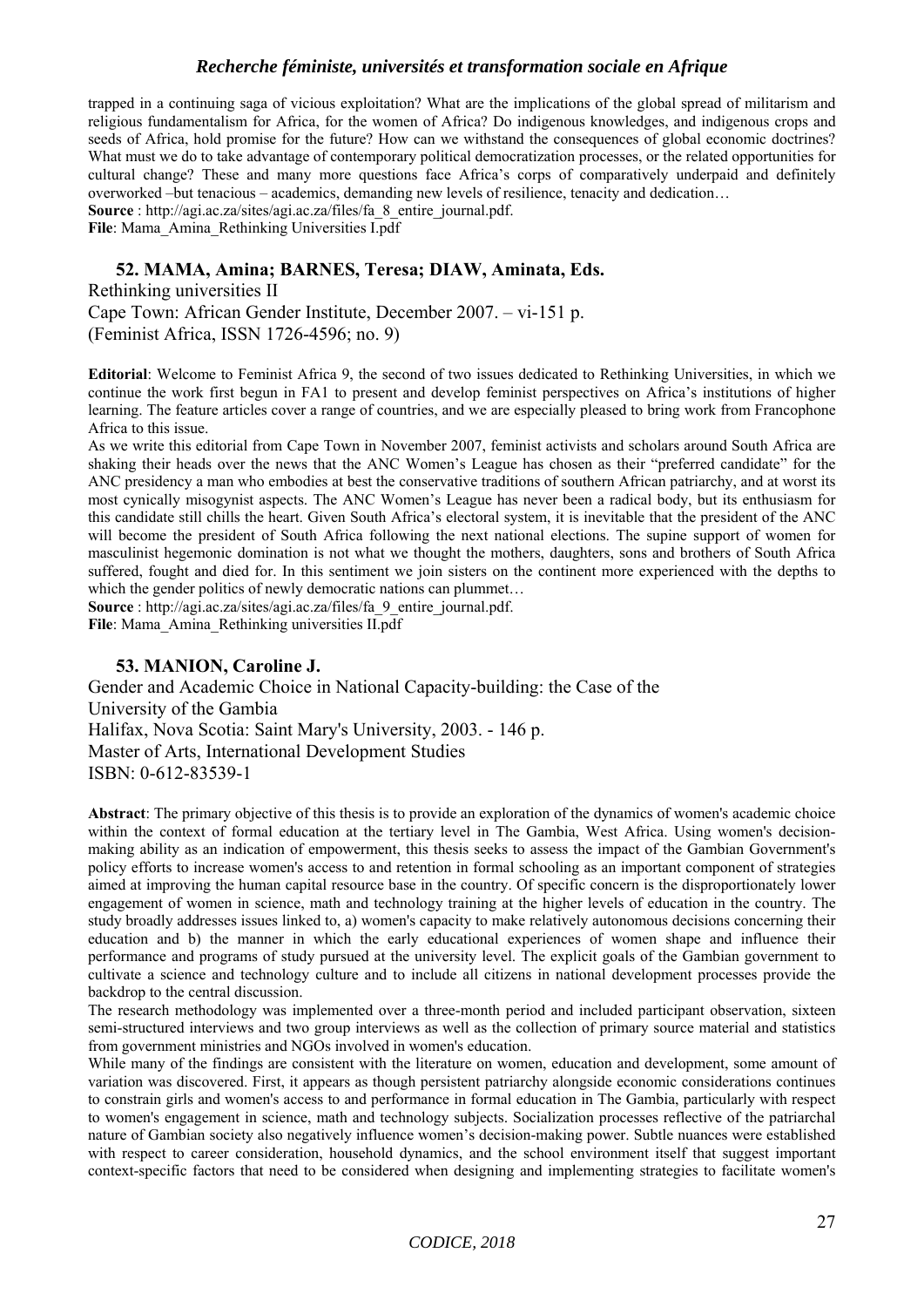empowerment through education as a means of providing women with the capacity to actively engage in national development processes.

**Source** : http://mobile.library2.smu.ca/handle/01/22297 File: MANION Caroline J Gender and Academic Choice.pdf

## **54. MAGAREY, Susan**

Dangerous Ideas: Women's Liberation – Women's Studies – Around the World Adelaide: University of Adelaide Press, 2014. – 322 p.

**Abstract**: Dangerous Ideas explores sex and love, politics and performance, joy and anguish in a collection of essays focused on the history and politics of the Women's Liberation Movement and one of its offshoots, Women's Studies, in Australia and around the world. These are serious matters: they are about tectonic changes in people's lives and ideas in the late twentieth century, too little remembered or understood any longer. 'Feminism', this book suggests, 'is always multiple and various, fluid and changing, defying efforts at definition, characterisation, periodisation'. Nevertheless, Dangerous Ideas tackles some hard questions. How did Women's Liberation begin? What held this transformative movement together? Would it bring about the death of the family? Was it reorganising the labour market? Revolutionising human reproduction? How could Women's Studies exist in patriarchal universities? Could feminism change the paradigms governing the world of learning? In the United States? In Russia? In the People's Republic of China. It is great fun, too. This book tells of Hobart's hilarious Feminist Food Guide; of an outburst of creative energies among feminists – women on top, behaving badly; of dreams and desires for an entirely different future. And, always unorthodox: it finds hope and cheer in a history of the tampon.

**Source**: http://www.doabooks.org/doab?func=search&query=rid%3A16550#.WTyQ9UQQkyM.gmail **File**: MAGAREY\_Susan\_Dangerous Ideas.pdf

## **55. MAMA, Amina**

'Challenging subjects: Gender and power in African contexts.', p. 9-18 In: *Identity and Beyond: Rethinking Africanity* / Souleymane Bachir Diagne et al. (eds).. Uppsala: Nordiska Afrikainstitutet, 2001. – 32 p. **Source**: http://www.diva-portal.org/smash/get/diva2:248958/FULLTEXT01.pdf **File**: MAMA\_Amina\_Challenging subjects.pdf

#### **56. MAMA Amina**

Is It Ethical to Study Africa? Preliminary Thoughts on Scholarship and Freedom *African Studies Review*, Vol. 50, N° 1, 2007, p. 1-26

**Abstract**: This article explores the manner in which ethical concerns have been addressed within Africa's progressive intellectual tradition through the eras of anticolonial, pan-African, and nationalist struggles for freedom, and into the era of globalization. Africa is characterized as the region bearing the most negative consequences of globalization, a reality that offers a critical vantage point well-attuned to the challenge of demystifying the global policy dictates currently dominating the global landscape. Ethical considerations are conceptualized as being framed by considerations of identity, epistemology, and methodology. It is suggested that Africa's radical intellectuals have effectively pursued antiimperialist ethics, and developed regional and national intellectual communities of scholars who have worked for freedom, often challenging and subverting the constraints of dominant and received disciplinary approaches and paradigms. However, it is suggested that the liberatory promise of the anticolonial nationalist eras has not been fulfilled. While the fortunes of higher education and research in Africa have declined, scholars have established independent research networks in and beyond the campuses to keep African intellectual life alive. However, it is argued that Africa's intellectuals need to engage more proactively with the methodological implications of their own liberatory intellectual ethics. To do so requires that we address the intellectual challenges of Africa's complicated and contradictory location in the world and ensure that our unique vantage points inform methodological and pedagogical strategies that pursue freedom.

**Source**: http://muse.jhu.edu/journals/arw/summary/v050/50.1mama.html **File**: MAMA\_Amina\_ Is It Ethical to Study Africa.pdf

## **57. MANNATHOKO, Changu**

Theoretical Perspectives on Gender in Education: The Case of Eastern and Southern Africa *International Review of Education / Revue internationale de l'éducation*, Vol. 45, N° 5/6, 1999, p. 445-460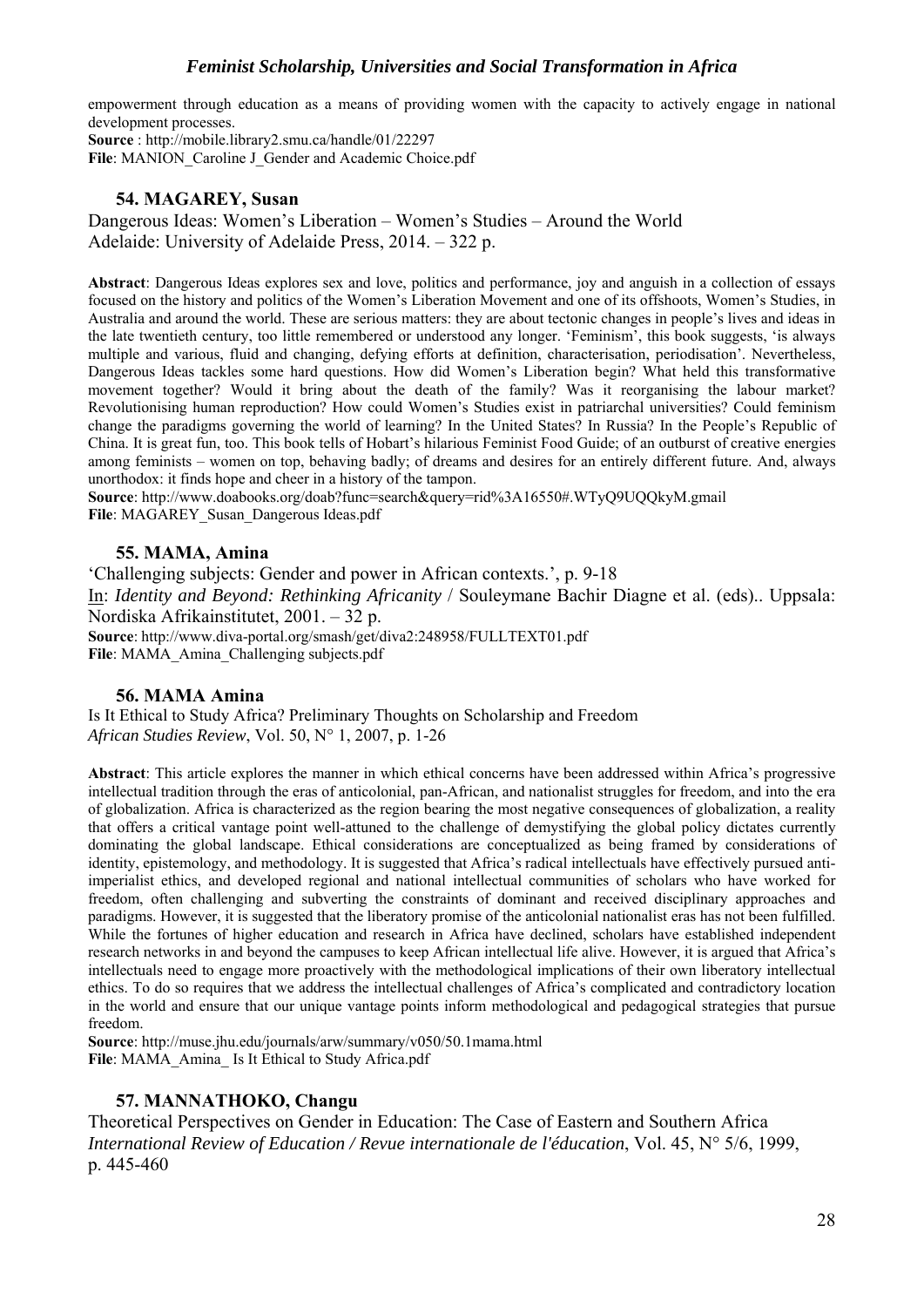**Abstract**: In recent years, throughout Eastern and Southern Africa, there has been a proliferation of research on gender in education. It is possible to point to a wide variety of publications, courses and programmes planned and organized by universities, national governments, international organizations, non-governmental organizations and the private sector relating to this field. This article examines the feminist and gender theories underpinning all these endeavors. The theories are assessed for their potential capacity to assist in elucidating the complex relationship between gender and development within the region.

**Résumé** : Ces dernières années, on assiste en Afrique orientale et australe à une prolifération d'études scientifiques sur les questions d'égalité des sexes dans l'éducation. On peut enumérer une accumulation de publications, de cours et de programmes préparés et réalisés par des universités, des gouvernements nationaux, des organismes internationaux, des organisations non gouvernementales et des entités du secteur privé actives dans ce domaine. Cet article analyse les théories féministe et paritaire sur lesquelles reposent tous ces efforts. II évalue ces théories par rapport à leur contribution potentielle à clarifier la relation complexe entre égalité des sexes et développement dans cette région du monde.

**Topics**: *Women's Rights, Educational Research, Men, Feminism, Oppression, Teacher Education, Women's Studies, Gender Roles*

**Source**: URL: http://www.jstor.org/stable/3445096

File: MANNATHOKO\_Changu\_Theoretical Perspectives on Gender in Education.pdf

## **58. MARTIN, Hélène; ROUX, Patricia**

 Recherches féministes sur l'imbrication des rapports de pouvoir : une contribution à la décolonisation des savoirs

*Nouvelles Questions Féministes*, Vol. 34, N° 1, 2015, p. 4-13.

**Introduction**: Bien que des écrits de féministes décoloniales, postcoloniales et du Black feminism aient déjà plus de trente ans, ils n'ont été traduits, lus et entendus que depuis peu dans l'espace académique francophone européen. Importées et utilisées, les approches de l'imbrication soulèvent beaucoup d'enthousiasme (comme l'a montré l'intérêt suscité par l'appel à communications du 6e Congrès), parce qu'en abordant ensemble des systèmes de domination, elles permettent d'objectiver les rapports sociaux de manière nouvelle et, en conséquence, de produire des analyses inédites. Par exemple, les questions liées aux migrations féminines peuvent être envisagées comme un objet de réflexion en soi, dégagées tant de l'androcentrisme des études sur les migrations que du sociocentrisme des études féministes ; de même, le recours aux approches de l'imbrication permet de constituer en objet de pensée des luttes féministes qui sont ellesmêmes traversées par des rapports de pouvoir.

Mais ce nouveau paradigme suscite également des résistances et des polémiques, ce que le déroulement du 6e Congrès a illustré, y compris en étant lui-même soumis à une analyse en termes d'imbrication des rapports de pouvoir. Très vite, en effet, pour le comité organisateur du congrès comme pour les participantes, la réalité des rapports de domination a posé question, puisque ces derniers ont affecté l'organisation même du congrès : sur le plan de l'organisation du travail au sein de l'Université – une institution fortement hiérarchisée dans laquelle tout le travail (non seulement le travail académique mais également le travail de maintenance, celui de restauration, etc.) est structuré par des rapports de pouvoir –, sur le plan de l'obtention de budgets via des instances de subvention académiques et politiques et de l'usage de ces budgets, sur le plan des limites imposées par la police des frontières, en particulier en ce qui concerne le délivrement de visas, ainsi que sur le plan du périmètre de nos réseaux. Parmi les controverses qui ont émergé lors de l'assemblée générale clôturant le Congrès, des participantes ont regretté l'invisibilisation, l'euphémisation, voire l'instrumentalisation, dans le cadre même du Congrès, de groupes opprimés, par le racisme d'abord, mais aussi par l'âgisme, par le classisme et par l'hétérosexisme – des groupes que quelques-unes affirmaient incarner, au risque, selon nous, de ré-essentialiser les catégories résultant de ces rapports sociaux ; d'autres participantes ont interrogé la capacité subversive d'un féminisme académique (entendez : institutionnalisé) ; d'autres encore ont exprimé leurs craintes que la lutte féministe qu'elles mènent, parfois depuis des décennies, ne se noie dans l'analyse des rapports de pouvoir imbriqués.

**Source**: http://www.cairn.info/revue-nouvelles-questions-feministes-2015-1-page-4.htm File: MARTIN\_Helene\_Recherches feministes sur l\_imbrication des rapports de pouvoir.pdf

## **59. MICKELSON, Roslyn Arlin; NKOMO, Mokubung; SMITH, Stephen Samuel**  Education, Ethnicity, Gender, and Social Transformation in Israel and South Africa

*Comparative Education Review*, Vol. 45, N° 1, February 2001, p. 1-35

**Introduction**: The year 1948 was critical in the history of two multiethnic nations, Israel and South Africa. In 1948, the nation of Israel was created by a United Nations partition of the British protectorate of Palestine. The Israeli Declaration of Independence enshrined the principle of equal rights for all citizens irrespective of their race, religion, gender, or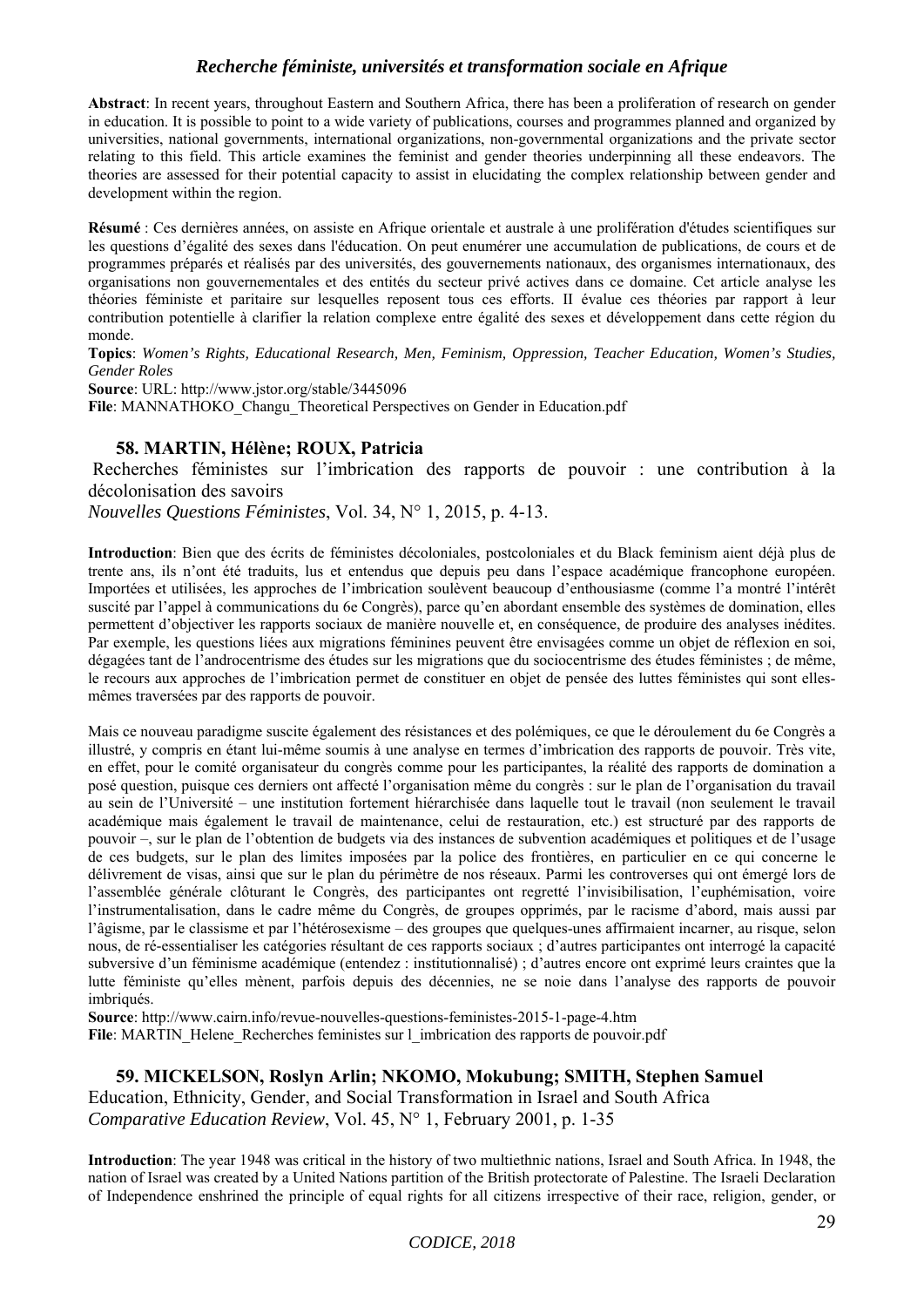nationality. In 1948, the Nationalist Party triumphed in the Republic of South Africa's elections and soon thereafter instituted the system of apartheid that enshrined white privilege as the law of the land. Unlike Israel, the Republic of South Africa made no pretense that it was a democratic state. During the last half-century, both Israel and South Africa have remained highly stratified by gender, ethnicity, and social class...

**Source**: URL: http://www.jstor.org/stable/10.1086/447643

**File**: MICKELSON\_Roslyn Arlin\_Education Ethnicity Gender.pdf

## **60. MKANDAWIRE-VALHMU, Lucy; KAKO, Peninnah; KIBICHO, Jennifer; STEVENS, Patricia E.**

The Innovative and Collective Capacity of Low-Income East African Women in the Era of HIV/AIDS: Contesting Western Notions of African Women *Health Care for Women International*, 34, 2013, p. 332–350

**Abstract**: Historically, African women have been viewed through a colonizing and Eurocentric lens emphasizing poverty, oppression, and suffering. A postcolonial, feminist approach to our two qualitative studies with human immunodeficiency virus (HIV)-infected women in Malawi and Kenya led us to depart from this discourse, highlighting women's capacity. Through this article, not only is a forum created for African women's voices to be heard as subaltern knowledge leading to transformational change, but also health care providers are made aware, through women's words, of how they might capitalize on grassroots women's movements, particularly in resource-poor communities, to implement effective HIV prevention and treatment strategies.

In sub-Saharan Africa, women often have been affected the most by the scourge of HIV, in not only acquiring the virus and living with HIV infection, but also in bearing the most responsibility for caring for the sick and for orphaned children. Yet the processes through which they engage in innovative and collective capacity in the midst of living with HIV infection and its aftermath have not been well articulated. The characterization of African women in the media as well as in the literature has been that of poor, illiterate women who lack agency and are victims of oppressive, patriarchal societies and traditions (Beoku-Betts & Njambi, 2005; Day, 2008; Win, 2004). This representation of African women is part of a broader Eurocentric and hegemonic discourse in which Third World women are viewed according to Mohanty (1991) within the context of "underdevelopment, oppressive traditions, high illiteracy, rural and urban poverty, religious fanaticism and 'overpopulation"' (pp. 5–6). In the twenty-first century where we value equality and are making strides to eliminate oppressive worldviews and practices, the philosophical underpinnings that guide the theorizing of women's experiences and their lives is critical to the formulation of health interventions that will make a difference in women's lives while valuing their autonomy and capacity and maintaining their human dignity.

Our analyses of findings of two separate qualitative studies are the basis of the feminist theorizing reflected in this article about the lives of women living with HIV in Malawi and Kenya. The findings of these studies show that African women indeed face challenges related to the HIV epidemic, scarce resources, and gender-based disparities, but they are by no means defined by these challenges, nor are they victims. Central to the findings of our studies is the capacity of African women to reach out to other HIV-infected women and to organize women's movements within their respective communities in an effort to promote positive health outcomes in spite of limited resources. In this write-up, we define women's capacity as their ability to take on various initiatives as individuals, and to engage in collective activities as a group that would have a positive and meaningful impact on their own health as well as on the health of others in their community. The specific aims of the Malawi study where a total of 72 women participated in focus group interviews with the first author follow: (a) to explore lifetime experiences of sexual, physical, and emotional violence among Malawian women living with HIV; (b) to engage them in dialogue about how they have been affected by violence; (c) to describe from their perspective the events leading up to and following their HIV testing; and (d) to analyze their accounts about what helps and hinders them in accessing HIV treatment, care, and support.

The Kenya study, conducted by the second author, engaged women in a longitudinal study with a total of 54 women participating in individual interviews. The specific aims of this study follow: (a) to explore gender roles and HIV transmission risks, (b) to examine personal and contextual factors that influence women's capacity to access HIV treatment on a consistent basis over time, and (c) to describe the daily behaviors women perform over time to manage HIV/AIDS and maximize their health and the health and well-being of their families. **File**: MKANDAWIRE-VALHMU\_Lucy.pdf

#### **61. MOHANTY, T.C.**

*Under Western Eyes* revisited: Feminist solidarity through anticapitalist struggles *Signs: Journal of Women in Culture and Society,* **Vol.** 28, N° 2, 2002, p. 499–534.

**Introduction**: I write this essay at the urging of a number of friends and with some trepidation, revisiting the themes and arguments of an essay written some sixteen years ago. This is a difficult essay to write, and I undertake it hesitantly and with humility—yet feeling that I must do so to take fuller responsibility for my ideas, and perhaps to explain whatever influence they have had on debates in feminist theory.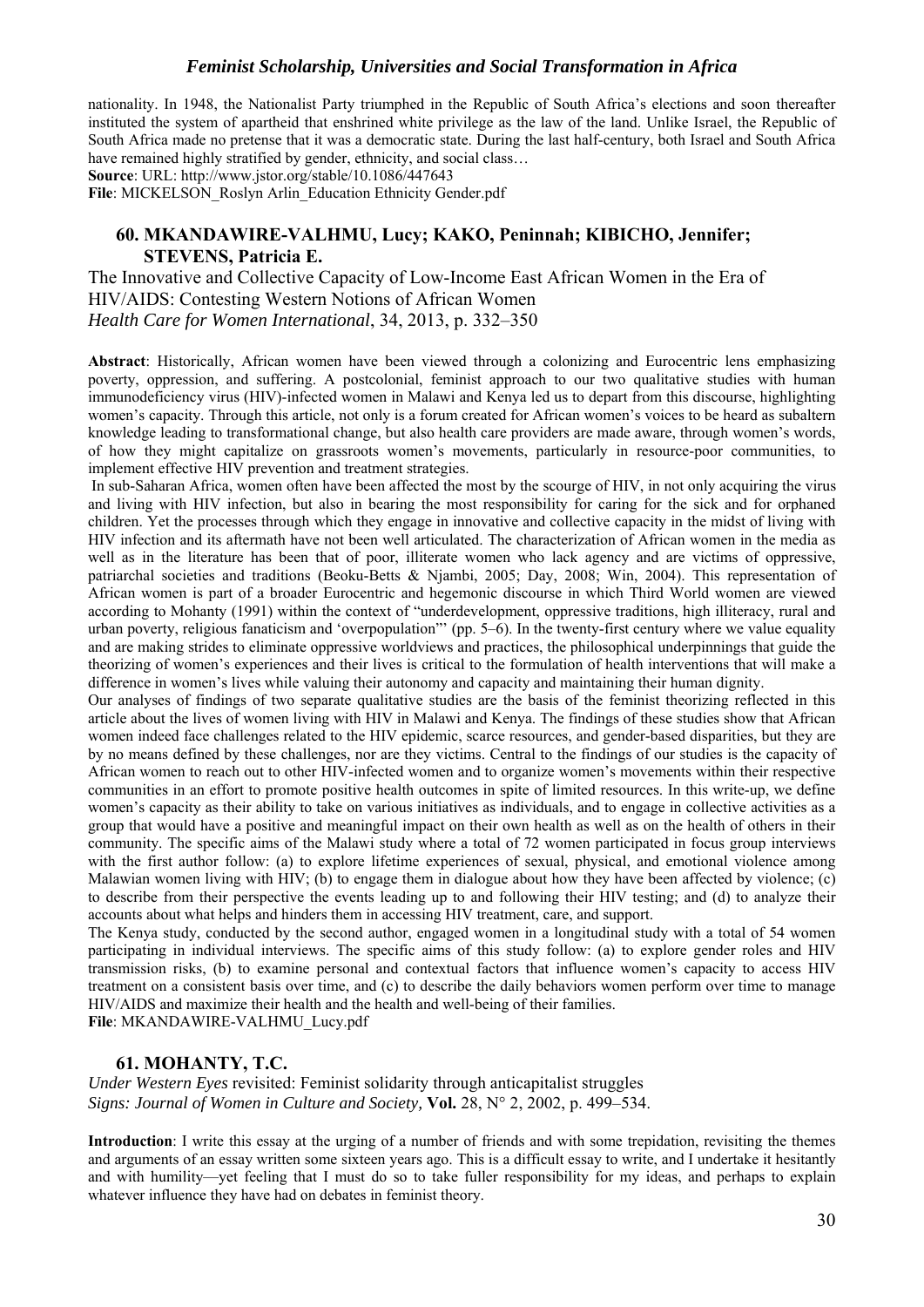"Under Western Eyes" (1986) was not only my very first "feminist studies" publication; it remains the one that marks my presence in the international feminist community.

I had barely completed my Ph.D. when Iwrote this essay; I am now a professor of women's studies. The "under" of Western eyes is now much more an "inside" in terms of my own location in the U.S. academy.

The site from which I wrote the essay consisted of a very vibrant, transnational women's movement, while the site I write from today is quite different. With the increasing privatization and corporatization of public life, it has become much harder to discern such a women's movement from the United States (although women's movements are thriving around the world), and my site of access and struggle has increasingly come to be the U.S. academy. In the United States, women's movements have become increasingly conservative, and much radical, antiracist feminist activism occurs outside the rubric of such movements. Thus, much of what I say here is influenced by the primary site I occupy as an educator and scholar. It is time to revisit "Under Western Eyes," to clarify ideas that remained implicit and unstated in 1986 and to further develop and historicize the theoretical framework I outlined then. I also want to assess how this essay has been read and misread and to respond to the critiques and celebrations. And it is time for me to move explicitly from critique to reconstruction, to identify the urgent issues facing feminists at the beginning of the twentyfirst century, to ask the question: How would "Under Western Eyes"—the Third World inside and outside the West—be explored and analyzed decades later? What do I consider to be the urgent theoretical and methodological questions facing a comparative feminist politics at this moment in history?...

**Source**: http://www2.kobe-

u.ac.jp/~alexroni/IPD%202015%20readings/IPD%202015\_5/Under%20western%20Eyes%20revisited.pdf File: Mohanty T.C Under Western Eyes revisited.pdf

## **62. MOISEYENKO, Olena**

Education and Social Cohesion: Higher Education *Peabody Journal of Education*, Vol. 80, N° 4, 2005, p. 89-104

**Abstract**: Social cohesion is understood as the social networks and the norms of reciprocity and trustworthiness that arise from connections among individuals.

When students attend higher education institutions, they go through a process of socialization, and it is vital to ensure that they acquire the core values that underpin the social cohesion. This article presents a preliminary understanding of how higher education institutions can influence social cohesion through curriculum content and the culture of their institutions, through fairness to students and faculty, and through procedures available for effective adjudication to members of the school community in order to achieve a consensus over what and how to teach. This article also presents a view on the role of higher education institutions in promoting social cohesion in local communities.

**Topics**: *Higher Education, Colleges, Universities, School Community Programs, Law Students, Graduate Students, School Campuses*

**Source**: http://www.jstor.org/stable/3497054 **File**: MOISEYENKO\_Olena\_Education and Social Cohesion.pdf

## **63. MOLYNEUX, Maxine**

Mobilization without Emancipation? Women's Interests, the State, and Revolution in Nicaragua *Feminist Studies*, Vol. 11, N° 2, 1985, p. 227–254.

**Source**: https://wantiterle1971.files.wordpress.com/2018/03/13043845.pdf **File**: MOLYNEUX\_Maxine\_Mobilization without Emancipation.pdf

## **64. MUKUDI, Edith**

Gender and Education in Africa *Comparative Education Review*, Vol. 46, N° 2, May 2002, p. 234-241

**Introduction**: Lessons from Mount Kilimanjaro and Women's Agency and Educational Policy: The Experiences of the Women of Kilome are welcome contributions to the field of gender and education in Africa. They offer insight into the dynamics that yield differentials in the processes, outcomes, and socioeconomic effects of education. These works are important for those interested in gender issues and concerned about education as a tool to empower women. For the field of comparative education, they serve to help us understand why educational outcomes and effects sometimes differ across groups, communities, and nations.

Perhaps the most important contribution of the two works is the use that they make of ethnographic methodologies in researching their topics, making it possible for those more focused on positivistic and empirical approaches to view the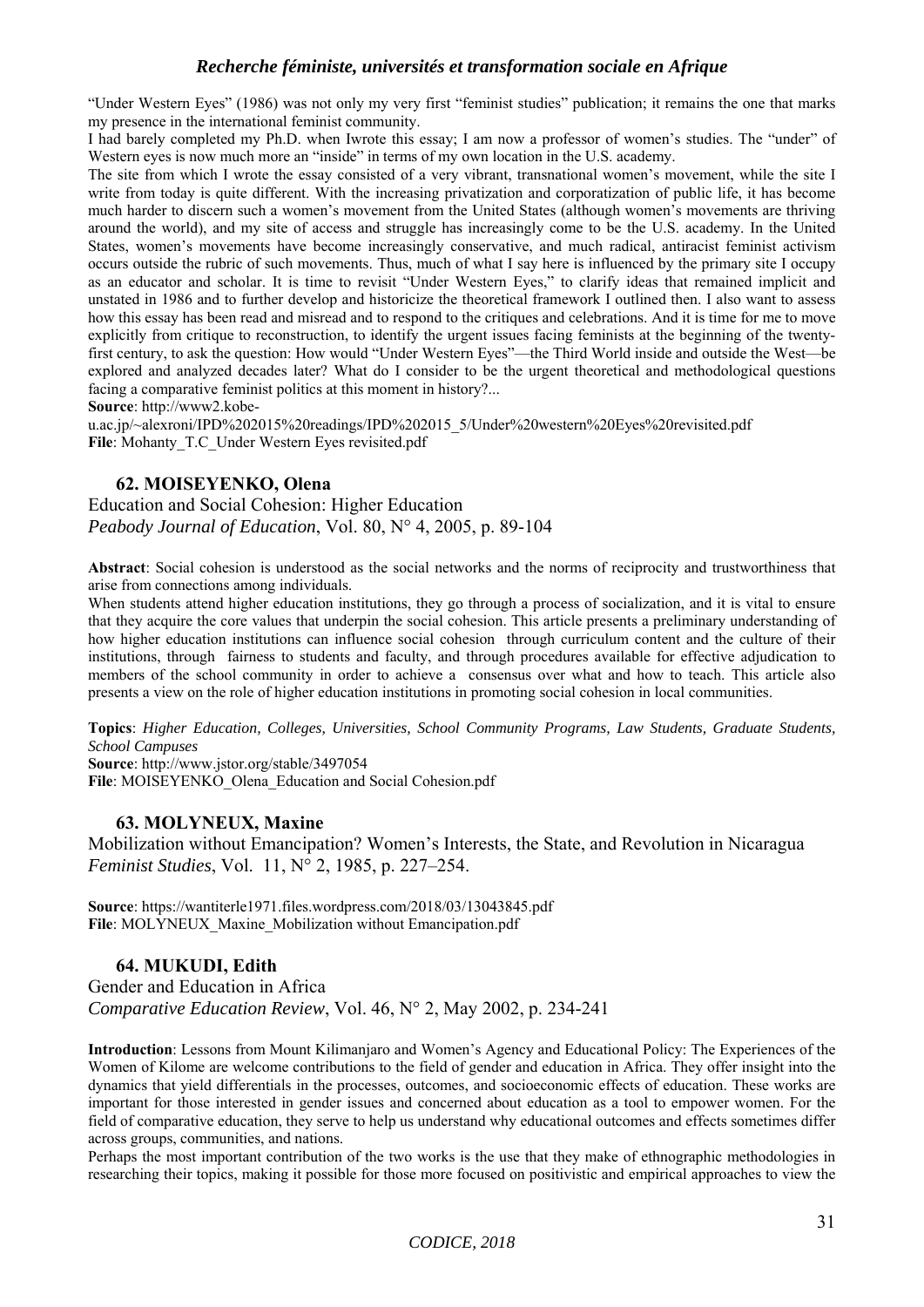dynamics behind the quantitative evidence presented and to provide explanations to observable outcomes and effects in the linkages between gender and education in Africa.

**Topics**: *Public Investments, Women's Education, Comparative Education, International Education, Cultural Education, Economics Education, Investment Return Rates* **Source**:

https://www.jstor.org/stable/pdf/10.1086/340478.pdf?refreqid=search%3A6a57464dc2a7addf82a0191c58460246 File: MUKUDI\_Edith\_Gender and Education in Africa.pdf

## **65. MULINARI, Diana; SANDELL, Kerstin**

Exploring the Notion of Experience in Feminist Thought *Acta Sociologica*, Vol. 42, N° 4, 1999, p. 287-297

**Abstract**: Why is the notion of experience so relevant for feminist theory? How has the concept been used and by whom? What are the theoretical and political implications of postmodern theory for a re-thinking of the concept? In these pages we will explore the uses and abuses of the concept of experience in contemporary feminist thought through the works of influential feminist intellectuals. This article has two aims. The first is to create a theoretical space for reflection and re-appraisal of the concept of experience inspired by Dorothy Smith's contribution to feminist sociology. The second is to shift these debates from the periphery to the centre of sociology by taking into account the centrality of the concept for the discipline.

**Source**: https://www.jstor.org/stable/pdf/4201163.pdf?refreqid=search%3A41804f5a9bd369f8f9a44612816475b1 **File**: MULINARI\_Diana\_Exploring the Notion of Experience in Feminist Thought.pdf

## **66. MUPOTSA, D.; MHISHI, L.**

This little rage of poetry: Researching gender and sexuality *Feminist Africa,* N° 11, 2008, p. 97–107.

**Introduction**: "Researching gender and sexuality" has come to represent the thing I do, my career prospects and the dream I have had for near a decade. Yet, I begin my doctoral studies with a sort of ambivalence: ambivalence best characterised by deep rage and deep resignation. This standpoint offers some thoughts about how I got here, how to strategize "in here". Many of my peers (well, now former peers) at the African Gender Institute at the University of Cape Town – the mostly women with whom I studied my honours and master's degrees - were bemused by my naïve love of everything that was academic. I was  $-1$  am  $-1$  was completely enamoured with all intellectual exercises, wanting to take all the passion of my feminist politics into serious scholarly practice. Although deeply flawed and patriarchal, I had viewed this place, the university, as the site best suited for the articulation of my freedom, the site where I could best express my rage and the site through which I would make my largest contribution towards a better world.

#### **Source**:

http://www.agi.ac.za/sites/default/files/image\_tool/images/429/feminist\_africa\_journals/archive/11/fa\_11\_9\_standpoint \_2.pdf

File: MUPOTSA\_D\_This little rage of poetry.pdf

## **67. MUTUA, Makau**

Typologies of Scholarship on Africa: Proceedings of the Annual Meeting of American Society of International Law

*International Law in a Multipolar World*, Vol. 107, 2013, p. 189-192

**Introduction**: Last but not least, Erika George analyzed the gender/human rights theme through a thorough review of Penelope Andrews' new book, From Cape Town to Kabul: Rethinking Strategies for Pursuing Women's Human Rights.9 One key insight in this book is the concept of conditional interdependence, which argues that women's differences and the different cultural contexts in which they live their lives should be taken into account in rights advocacy.

Through this concept she demonstrates how commonalities across different cultures and histories in different transitional societies, such as Afghanistan and South Africa, result in similar challenges for women, e.g., poverty in the realization of rights. She shows that in this context community and shared resources are far more important than is sometimes assumed in approaches to women's rights that emphasize individuality and autonomy. Professor George argues that Penelope Andrews' book shows how scholarship on Africa and international law has gone beyond the traditional paradigms of international legal feminist literature and strategies.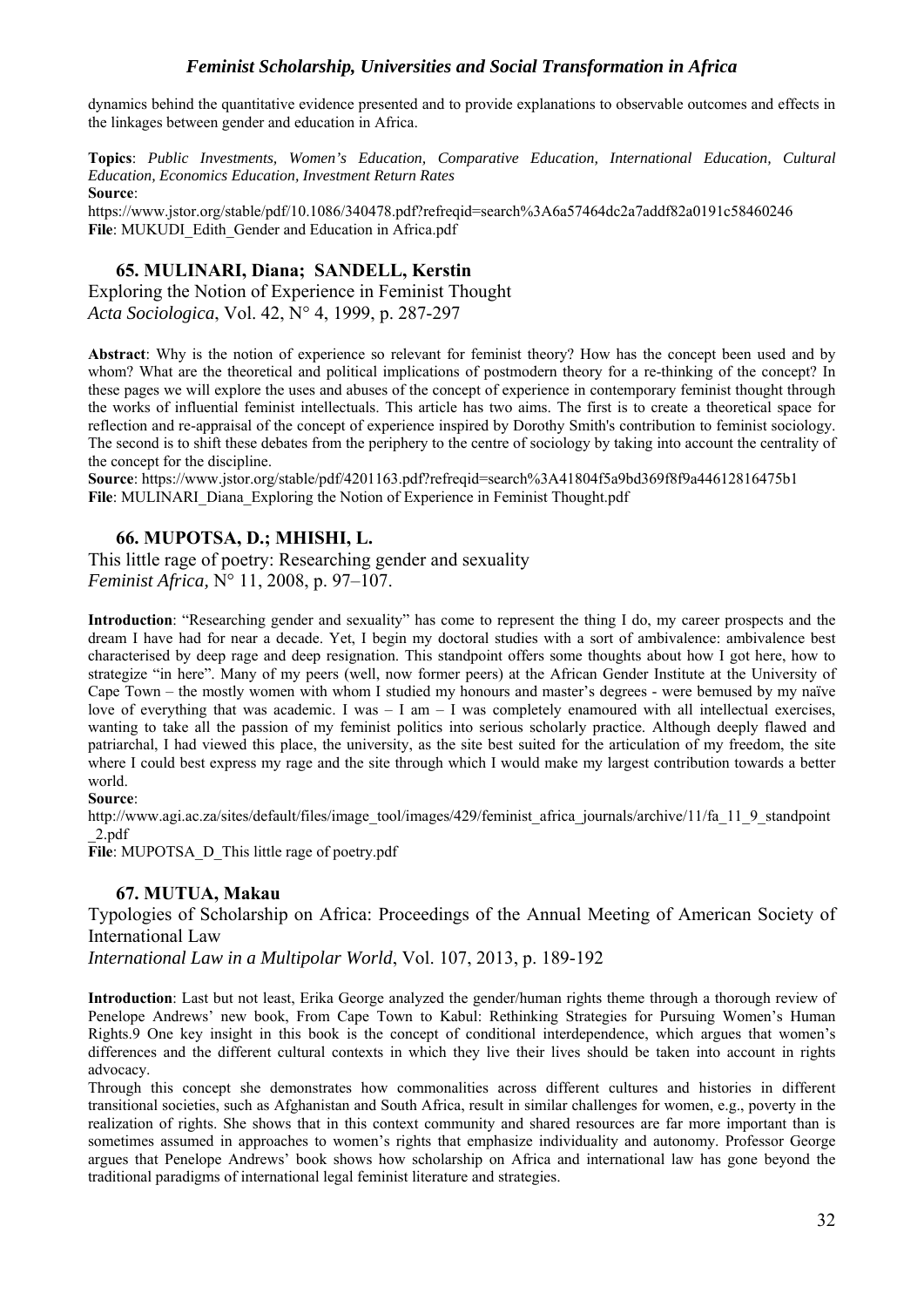**Topics**: *International Law, Human Rights, Women's Rights, Feminism, African Literature, Literature, Constituents, Normativity, African Studies, African Diaspora* **Source**: http://www.jstor.org/stable/10.5305/procannmeetasil.107.0189 **File**: MUTUA\_Makau\_Typologies of Scholarship on Africa.pdf

## **68. NDASHE, Sibongile**

"Seeking the protection of LGBTI rights at the African Commission on Human and Peoples' Rights".

*Feminist Africa* N° 15, 2011, p. 17 – 37

**Introduction** : Over the past four years there has been a steadily growing movement of organising for the protection of lesbian, gay, bisexual, transgender and intersex (LGBTI) rights at the African Commission on Human and Peoples' Rights ('ACmHPR').

The ACmHPR is seen as the ideal venue for the protection of rights of sexual minorities because of its mandate to protect human rights. The organising has focused on identifying activists who are interested in working in the regional human rights mechanism, expanding the circles of activism by reaching out to mainstream human rights organisations and finding ways of getting the ACmHPR to understand and respond to the violations of human rights of LGBTI people.

The 39th and 40th Session of the African Commission on Human and Peoples' Rights: The foundational meetings. Before May 2006 mention of LGBTI rights at the ACmHPR had only been in passing and not part of an organised civil society strategy.

 Co-ordinated work for LGBTI rights at the ACmHPR began in May 2006 when the International Gay and Lesbian Human Rights Commission ('IGLHRC') in conjunction with the Coalition of African Lesbians ('CAL'), Behind the Mask ('BTM') and All-Africa Rights Initiative ('AARI') sought to investigate the opportunities for advancing activism using the regional human rights mechanism for the protection of LGBTI people. A conscious decision was initially made not to formally engage with the ACmHPR but to establish whether the space to engage with the ACmHPR existed. The meeting focused on providing information about African regional human rights mechanisms and the opportunities and challenges these presented and on looking at the manner in which international human rights has worked to protect LGBTI and sexual rights…

**Source** :

http://www.agi.ac.za/sites/default/files/image\_tool/images/429/feminist\_africa\_journals/archive/15/2\_case\_study\_sibon gile\_ndashe.pdf

**File** : NDASHE\_Sibongile\_Seeking the protection of LGBTI rights.pdf

## **69. NEWTON, Julie**

Making Social Protection Gender Sensitive for Inclusive Development in Sub-Saharan Africa. Leyde : Plateforme INCLUDE.

**Source**:http://includeplatform.net/wp-content/uploads/2016/01/INCLUDE-GRF-Newton-Making-Social-Protection-Gender-Sensitive.pdf File: NEWTON\_Julie\_Making Social Protection Gender Sensitive.pdf

## **70. NGUEMA, Isaac**

Université, société et développement en Afrique centrale *Présence Africaine, Nouvelle série*, N° 143, 3e trimestre 1987, p. 31-90

**Introduction**: Avant d'accepter de faire ce rapport introductif sur le « Rôle des universités dans le développement économique, social et culturel des pays d'Afrique » (1), nous avons tout d'abord été saisi par une vive hésitation, fondée sur trois raisons principales :

 i) La préparation de cet exposé devait nous conduire à revivre les différentes erreurs et les nombreuses lacunes, dont nous nous sommes rendus responsables, lors de la création de l'université Omar Bongo en 1970, par une équipe d'hommes engagés, mais sans expérience, parmi lesquels certains ont déjà accompli l'inéluctable voyage commencé par nos ancêtres, tandis que d'autres ont retrouvé la chaleur apaisante de leur mère-patrie. Le souvenir de ces erreurs revenait à remuer, comme on dit, le couteau dans la plaie. C'était un exercice, pensons-nous, qui devait être des plus pénibles.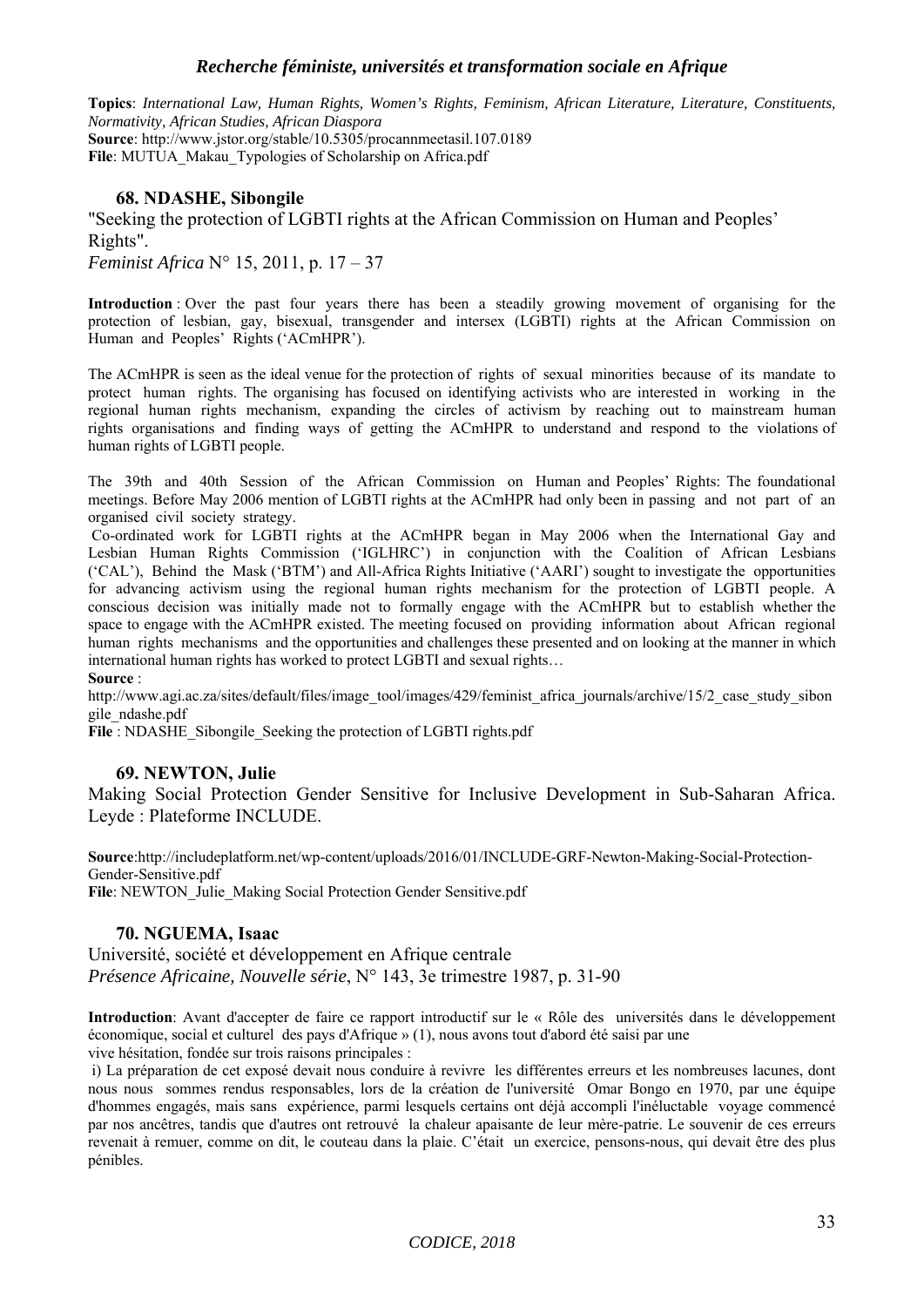ii) S'il est vrai que voici une dizaine d'années encore, nos fonctions nous conduisaient à réfléchir sur les missions du monde et de la vie universitaire en Afrique, il ne reste pas moins évident que les idées qui étaient alors en vogue sont probablement devenue aujourd'hui des idées périmées, pour ne pas dire dépassées ; nous

craignions de devoir, devant un auditoire d'hommes aussi avertis qu'attentifs, que constitue la « secte » des recteurs, « enfoncer des portes ouvertes », pour ne pas dire prendre des lampions pour des lanternes…

**Source**: http://www.jstor.org/stable/24351526

File: NGUEMA\_Isaac\_Universite\_societe\_developpement en Afrique centrale.pdf

## **71. OKECH, Awino**

Statecraft and Pursuing Women's Rights in Africa Accra: AWDF, 2016. – 27 p.

**Introduction**: Let us remember that in the fight to empower women, we can accept no frontiers, only breakthroughs. Governance cuts across all spheres of representation and decision making, from the community to national levels. Full political participation will become a reality for us, as women, when quotas and set-asides become a relic of the past; when our access in participatory institutions at all levels is considered a right; and when we no longer feel compelled to wage campaigns and stage protests in order to have a say in the decisions that affect our lives – be it at the peace table or in the political and economic arenas.

**Source**: http://awdflibrary.org/bitstream/handle/123456789/165/Primers-One-Statecraft-Persuing-womens-rights-in-Africa.pdf?sequence=2&isAllowed=y

File: OKECH\_Awino\_Statecraft and Pursuing Womens Rights in Africa.pdf

## **72. OKECH, Awino**

On Feminist Futures and Movement Imperatives https://link.springer.com/epdf/10.1057/s41301-017-0125- 6?author\_access\_token=vL0LA9upBEZxI66PlUm9\_VxOt48VBPO10Uv7D6sAgHuJZDfIV\_RRb W760kmZP1uOrkyEqD7j8kyOUTZt5xwYysmMDkSK4VKS7L9UdNWG1u551693ZE1fFixV\_SG aIK3Jt\_idxLvgh2zrqJGUcOnxVw%3D%3D

## **73. OKEKE, Philomina E.**

African/Africanist Feminist Relations: Restructuring the Agenda/Agency *Issue: A Journal of Opinion*, Vol. 25, N° 2, 1997, p. 34-36

**Introduction**: The controversy surrounding African/Africanist feminist relations is neither a recent phenomenon nor one peculiar to this academic constituency. In the few odd years following the Second Wave, black feminists in the West have challenged the programs and direction of both the feminist movement and academia at every turn. In very succinct terms they rejected any alliance with a political project which, however well meaning, excludes them from the forums where women's oppression(s) should be named and confronted. As hooks (1988) points out in the case of African American women, in so far as the "authorities" who study them constitute themselves and forge along in "the absence of the voices of the individuals whose experiences they seek to address, ...the subject-object dichotomy is maintained and domination is reinforced."' [H]ooks stresses the need to recognize the unique perspective of the subjects of study and to reflect this recognition in the knowledge they produce. Feminist scholars in many parts of the developing world have equally added their voices to a growing resistance.2 But regardless of the claim these critics award to such knowledge bases, they clearly dissociate themselves from dissenters who might find inviting the prospects of a forum left solely for those whose experiences are the basis of any social inquiry…

**Topics**: *African Studies, Feminism, Constituents, Political Debate, Scholarship Funds, Academic Communities, African Culture, Social Sciences, Funding, Womens Studies* 

**Source:** https://www.jstor.org/stable/pdf/1166743.pdf?refreqid=excelsior%3A0a4801b9a4bc4eae358b9056d5eb6f6c File: OKEKE\_Philomina\_E\_African\_Africanist Feminist Relations.pdf

## **74. OKEKE, Philomina E.**

African Women in the Age of Transformation: Voices from the Continent *Issue: A Journal of Opinion*, Vol. 25, N° 2, 1997, p. 5-7

**Abstract**: I agreed to undertake the task of editing this volume, regarding such an opportunity as one more point larger academic discourse that must be forced to rethink the content and direction of its discourse. In a stressed the need to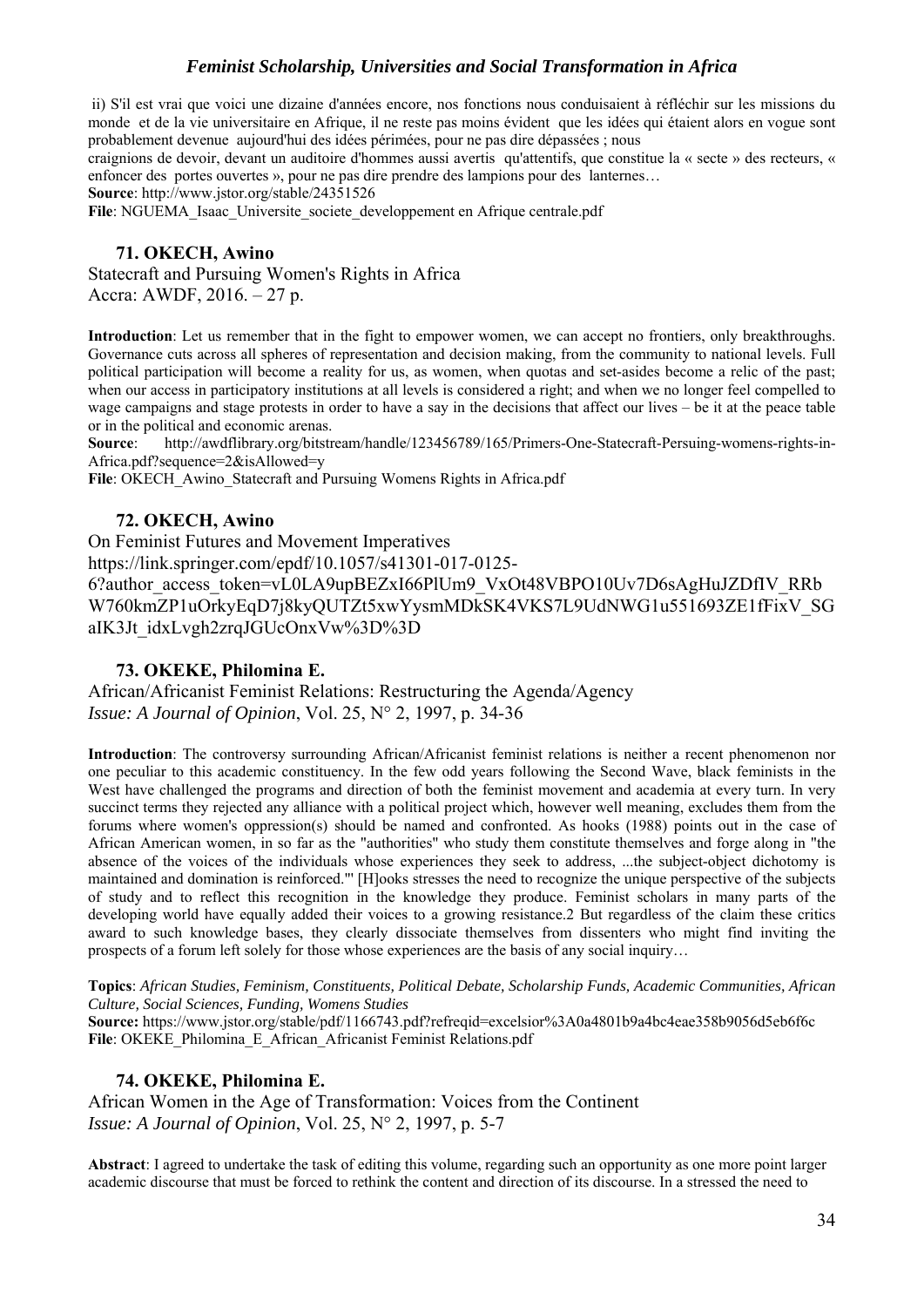restructure existing relations among African and Africanist female scholars in order conditions of African women's lives as articulated by the former. I drew attention to the diminishing presence female voices, especially those in the continent, in shaping the study of African women and feminist scholarship Admittedly, the African case is, in part, a product of the social, economic and political trends which have both academic networks and infrastructures, distancing us from the very human situations and institutional define and mediate our research.

**Topics**: *Women, African Culture, Political Debate, Feminism, Poetry, Agriculture, Women's Health, Churches, Discourse, Economic Trends*  **Source**: https://www.jstor.org/stable/pdf/1166735.pdf?refreqid=excelsior%3A960c6271f6dfa20f25654450e594bfb8

#### **75. OKEKE, Philomina E.**

Female Wage Earners and Separate Resource Structures in Post Oil Boom Nigeria *Dialectical Anthropology*, Vol. 22, N° 3/4, December 1997, p. 373-387

File: OKEKE\_Philomina\_E\_African Women in the Age of Transformation.pdf

**Introduction**: In strict economic terms, development is defined as a rise in the per capita income of a country accompanied by a significant transformation of its productive base.This definition has often failed to adequately incorporate the crucial role women play in what remains a complex process. In the African case, for instance, the importance of women's economic activities to family subsistence went unnoticed until the emergence of gender in the 1970s as a major analytical category in development theory. This section takes a brief look at Nigeria's economic history as a backdrop against which the case of Igbo female wage earners will be examined...

**Topics**: *Women, Wage Earners, Gender Roles, Working Women, Economic Resources, Children, Employment, Husbands, Men, Families*

**Source:** https://www.jstor.org/stable/pdf/29790465.pdf?refreqid=excelsior%3Ae269f680a9ef47363517da41d419df22 File: OKEKE\_Philomina\_E\_Female Wage Earners and Separate.pdf

#### **76. OKEKE, Philomina E.**

Postmodern Feminism and Knowledge Production: The African Context *Africa Today*, Vol. 43, N° 3, 2000, Jul. - Sep., 1996, p. 223-233

**Abstract**: This article examines the implications of what may now be seen as a postmodern trend in feminist scholarship regarding the study of African women. It argues primarily that the rigorous critiques emerging from postmodern feminist debates have not only failed to confront in practice the politics of producing feminist knowledge1 but may push farther into the background (given the attention these debates presently claim) what remains an ongoing intellectual and political hegemony. If the African case is a reflection of the state of affairs in similar feminist constituencies, then we must call into question not only the potential of postmodern discourses to yield much-needed strategies for restructuring feminist relations but also the validity of feminism itself as a political project.

**Topics**: *Feminism, Women's Rights, Postmodern Feminism, Postmodern Philosophy, Political Debate, Literary Postmodernism, Women, Women's Studies, Postfeminism, Political Discourse* **Source**: http://www.jstor.org/stable/4187106 File: OKEKE\_Philomina\_E.\_Postmodern Feminism and Knowledge Production.pdf

## **77. OKEKE-IHEJIRIKA, Philomina**

Achieving Gender Equity in Africa's Institutions of Tertiary Education: Beyond Access and Representation

In: Issues in African Education: Sociological Perspectives / Ed. By Ali A. Abdi and Ailie Cleghorn. – New York: Palgrave Macmillan, 2005, p. 159-174

**Introduction**: The analysis below attempts to extend the debate on African women's participation in tertiary education beyond the persistent appeals for equal representation across the disciplines, and in the proportion of teaching and administrative staff. The analysis here focuses specifically on sub-Saharan Africa. Hence, the references and proposals made exclude the countries north of the Sahara such as Egypt, Morocco, and Algeria. The chapter begins with a brief review of the reasons advanced by those who advocate African women's access to and representation in tertiary education. It also takes a cursory look at African women's progress at this level, highlighting the barriers they face. The primary purpose here, however, it to explore the ideological content of African women's training, and the various ways it might be implicated in the struggle to achieve gender equity at the tertiary level… File: ABDI\_Ali A\_Issues in African Education.pdf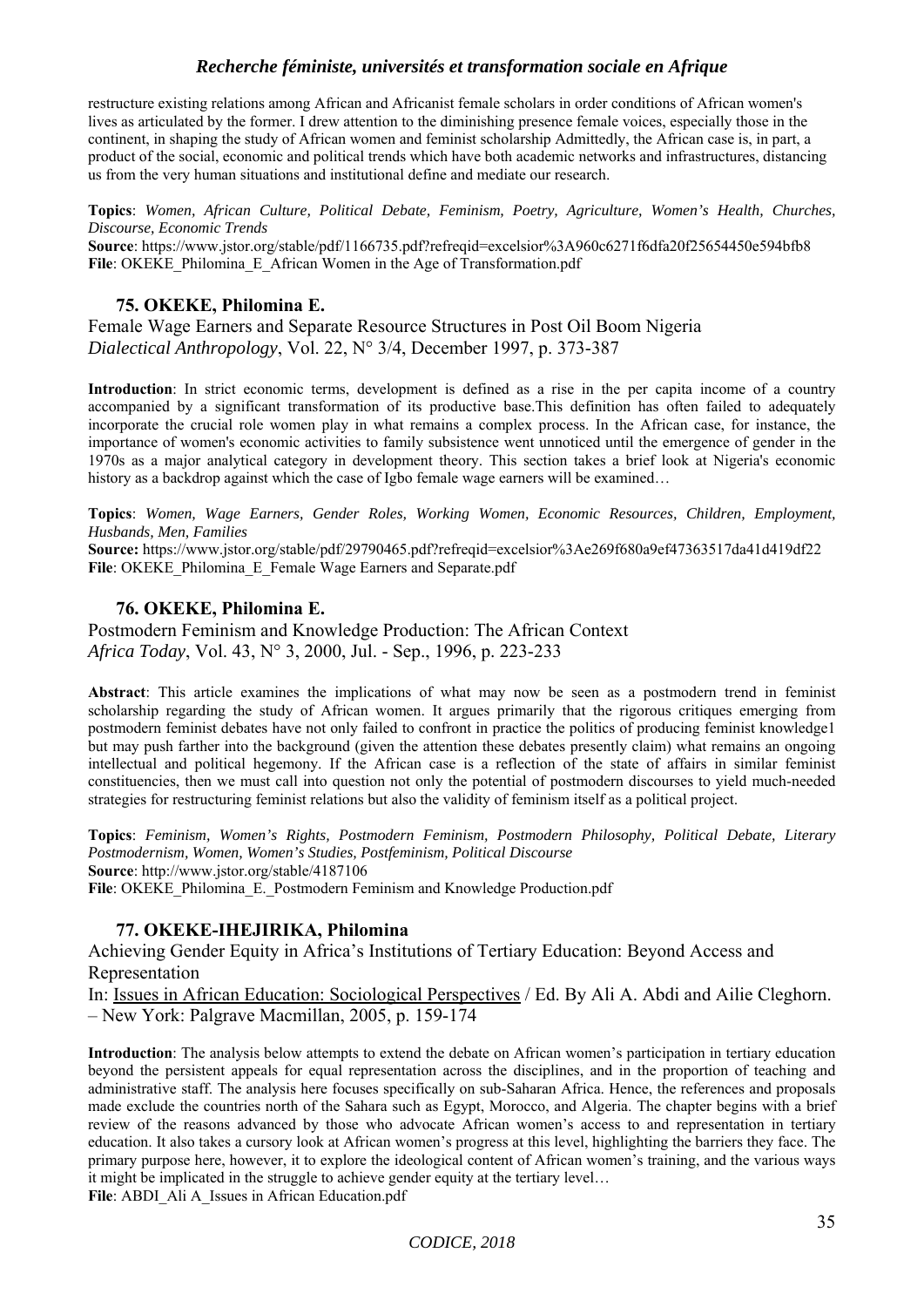**78. ONU Femmes, New York** 

Le progrès des femmes dans le monde 2015-2016: transformer les économies, réaliser les droits

**Source**: http://progress.unwomen.org/en/2015/pdf/UNW\_progressreport\_fre\_06\_05.pdf **File**: ONU Femmes\_Le progres des femmes dans le monde.pdf

## **79. OYEWUMI, Oyeronke**

Conceptualizing Gender: The Eurocentric Foundations of Feminist: Concepts and the Challenge of African Epistemologies

*Jenda: A Journal of Culture and African Women Studies*, Vol. 2, n° 1, 2002, p. 1-9.

**Introduction**: The last five centuries, described as the age of modernity, have been defined by a number of historical processes including the Atlantic Slave Trade and attendant institutions of slavery, and European colonization of Africa Asia and Latin America. The idea of modernity evokes the development of capitalism and industrialization, as well as the establishment of nation states and the growth of regional disparities in the World system. The period has witnessed a host of social and cultural transformations. Significantly, gender and racial categories emerged during this epoch as two fundamental axes along which people were exploited and societies stratified. A hallmark of the modern era is the expansion of Europe and the establishment of Euro/American cultural hegemony throughout the world. Nowhere is this more profound than in the production of knowledge about human behavior, history, societies, and cultures. As a result, interests, concerns, predilections, neuroses, prejudices, social institutions and social categories of Euro/Americans have dominated the writing of human history. One effect of this Eurocentrism is the racialization of knowledge: Europe is represented as the source of knowledge and Europeans as knowers. Indeed, male gender privilege as an essential part of European ethos is enshrined in the culture of modernity. This global context for knowledge production must be taken into account in our quest to comprehend African realities and indeed the human condition…

**Source**: https://www.codesria.org/IMG/pdf/OYEWUMI.pdf

File: OYEWUMI\_Oyeronke \_Conceptualizing Gender.pdf

## **80. PEREIRA, Charmaine**

Between Knowing and Imagining: What Space for Feminism in Scholarship on Africa?

**Introduction**: What does it mean to talk about the relationship between knowing and imagining? More than any apparently external frontier, it is the capacity to go beyond what is given, to fantasise, to create new possibilities that link what is desired with what is known, that will shape the content of knowledge production and its potential uses. In the quest to transcend existing intellectual frontiers, the sheer expanse of the human imagination and the ability to engage the emotions as well as the intellect in the process of knowledge production, become subjects for reflection and analysis. To do this is no easy matter; it involves addressing, rather than evacuating, ambiguities, innuendos, contradictions, silences and gaps as integral to the issues that warrant sustained study. As Marjorie Mbilinyi points out, creative and innovative work involves "more imagination, inspiration and guesswork" (1992: 53) than treading the wellworn paths of scientific orthodoxy.

**Source**: http://agi.ac.za/sites/agi.ac.za/files/fa\_1\_feature\_article\_2.pdf **File**: PEREIRA\_Charmaine\_Between Knowing and Imagining.pdf

## **81. PEREIRA, Charmaine**

 'Zina and transgressive heterosexuality in northern Nigeria.' *Feminist Africa*, N° 5, 2005, p. 52–79.

**Introduction**: Contextualising zina in Nigeria post-1999 requires some attention to recent changes in Sharia, the system of Muslim laws practised in the country. This article focuses on the sexual politics of zina and the selective recognition by Sharia implementers of some expressions of illicit sex, and not others, as a sexual crime. Zina is transgressive according to Sharia criminal law. While the Sharia does not explicitly name zina as transgressive heterosexuality, it is clear from significant elements of its conceptualisation, that is, its status as consensual sex between a man and a woman who are not married to one another, that zina involves heterosexual sex and that the source of its transgression is its occurrence outside marriage…

#### **Source**:

http://www.agi.ac.za/sites/default/files/image\_tool/images/429/feminist\_africa\_journals/archive/05/fa\_5\_feature\_article \_3.pdf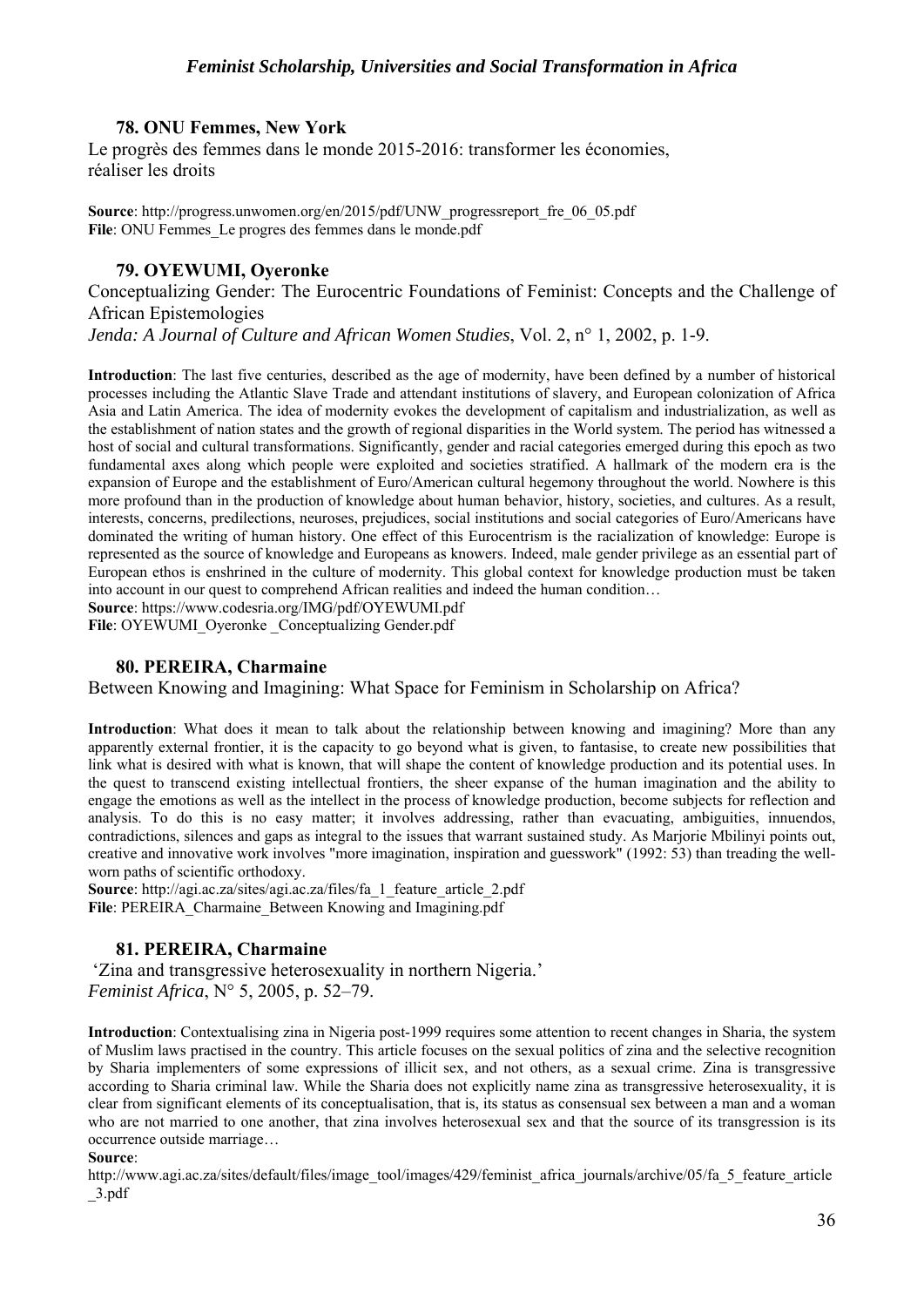File : PEREIRA\_Charmaine\_Zina and transgressive heterosexuality.pdf

## **82. PIETTE, Christine**

"Vingt ans de Recherches féministes" *Recherches féministes*, 211, 2008, p. 11–37.

**Introduction**: La revue Recherches féministes est née à l'Université Laval, il y a vingt ans, dans un contexte que l'on peut qualifier de favorable, du moins si on le compare à celui d'aujourd'hui. Depuis l'Année internationale des femmes (1975), le féminisme prenait son élan un peu partout dans le monde occidental. En Amérique du Nord et dans le monde anglo-saxon, en particulier, la recherche féministe était déjà riche de milliers de travaux de recherche dans de multiples disciplines et le concept de « rapport entre les sexes » était déjà au cœur des questions soulevées. À l'Université Laval, un comité ad hoc composé de femmes de tous les milieux de l'établissement (professeures, professionnelles, employées de soutien et étudiantes) avait été formé par le recteur Jean-Guy Paquet en 1979 afin d'étudier leur situation dans l'établissement et un rapport comportant de nombreuses recommandations en avait résulté; dans sa suite, une coordonnatrice à la condition féminine était nommée. Puis, en 1983 naissait le Groupe de recherche multidisciplinaire féministe (GREMF), regroupement de professeures et d'étudiantes dont le mandat concernait d'abord la recherche. Quelques années après, une chaire d'étude consacrée à la condition des femmes voyait le jour. Lorsque paraît le premier numéro de la revue Recherches féministes, revue créée par le GREMF la même année, soit en 1988, celle-ci n'est pas toute pionnière dans la francophonie quant à son intérêt pour les femmes. Elle comble toutefois un grand vide dans le domaine de la diffusion des publications scientifiques féministes dans le monde francophone… **Source**: https://www.erudit.org/en/journals/rf/2008-v21-n1-rf2309/018306ar.pdf

File: PIETTE\_Christine\_Vingt ans de Recherches feminists.pdf

## **83. PILLAY, Venitha**

Searching for Balance but Finding Guilt A Story of Academic Mothers in South Africa *Journal of Higher Education in Africa / Revue de l'enseignement supérieur en Afrique*  Vol. 10, N° 2, 2012, p. 139-156

**Abstract**: This article draws on the data from a larger ethnographic study which tracked the lives of three academics who had just become mothers. In it, I respond to the question I have repeatedly encountered, in a variety of forms: How can I be an academic and a mother without going insane? Two linked thematic issues emerge from the data: (a) the search for balance between academic work and motherhood is elusive; and (b) academic mothers are torn apart by guilt. In using Grosz's idea that feminists need to consistently critique and construct, I make a case for academic mothers seeking to 'let go' in order to 'let in' more liberatory ways of being 'academic' and 'mother'. I argue too that Grosz's idea should be extended to include ways of destructing paralyzing notions of what it means to be an academic and a mother, simultaneously.

**Résumé** : Ce papier s'appuie sur les données d'une vaste étude ethnographique qui a suivi la vie de trois nouvelles mamans universitaires. Dans cet article, je tente de répondre à la question qui m'a été posée à plusieurs reprises, sous différentes de formes, au cours des présentations du livre : « comment puis- je être universitaire et mère, sans perdre la tête ? ». Deux questions thématiques liées découlent des données : a) la recherche de l'équilibre entre le travail universitaire et la maternité est insaisissable ; et b) les mères universitaires sont déchirées par la culpabilité. En utilisant l'idée de Grosz selon laquelle les féministes doivent constamment critiquer et construire, je prends le cas des mères universitaires qui cherchent à « lâcher prise », afin d' « adopter » lus de moyens émancipateurs pour être universitaire et mère. Je démontre aussi que l'idée de Grosz devrait être élargie pour inclure les moyens de détruire les notions qui bloquent la signification d'être universitaire et mère.

**Source**: http://www.jstor.org/stable/jhigheducafri.10.2.139

File : PILLAY Venitha Searching for Balance but Finding Guilt.pdf

#### **84. RATHGEBER, Evra M.**

Wid, Wad, Gad: Trends in Research and Practice. – March, 1999

**Introduction**: During the past few years, the term "women in development" has become common currency both inside and outside academic settings.

But while "women in development" or "WID", is understood to mean the integration of women into global processes of economic, political and social growth and change, there often is confusion about the meaning of two more recent acronyms, "WAD" and "dAD".

This paper will begin with an examination of meanings and assumptions embedded in "WID," "WAD" and "GAD" and then will look at the extent to which differing views of the relationship between gender and development have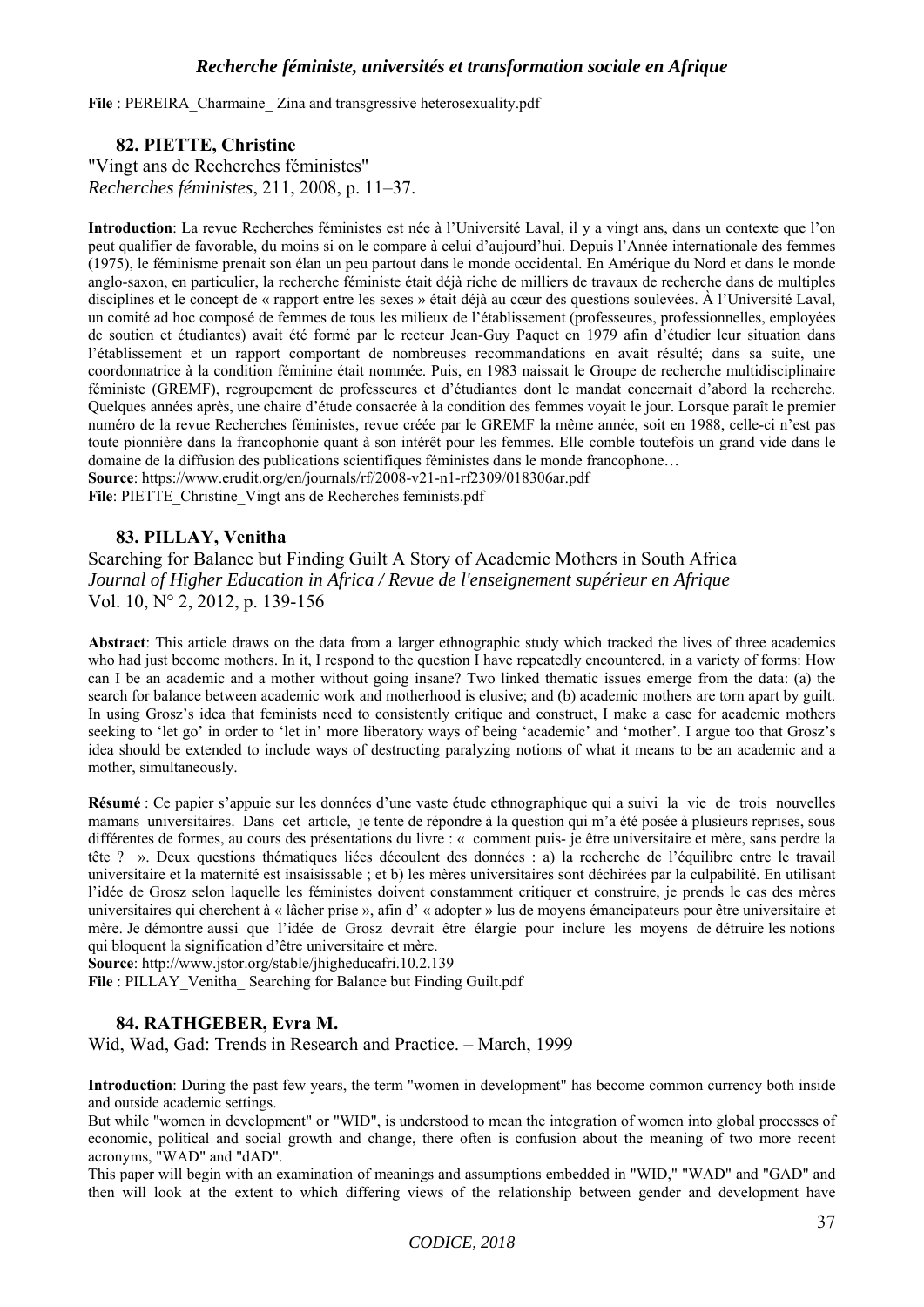influenced research, policymaking and international agency thinking since the mid 1960s. it is suggested that each term has been associated with a varying set of assumptions and has led to the formulation of different strategies for the participation of women in development strategies.

**File**: RATHGEBER, Evra M\_ Wid Wad Gad.pdf

#### **85. RENN, Kristen A.**

Roles of women's higher education institutions in international contexts *Higher Education*, Vol. 64, N° 2, August 2012, p. 177-191

**Abstract**: Women's colleges and universities persist around the world, even as the vast majority of tertiary institutions are open to men and women. In nearly every nation, women can attend even the most elite formerly all-male universities, and in several nations women are the majority of all college students. Questions therefore arise about the continued need for a single-sex sector in the 21st century. In this study I examined the contribution of these institutions to their national systems of education and society. I used a qualitative, comparative, multiple case study approach to understand 14 diverse women's colleges and universities in nine nations on five continents. Five key roles emerged: access, campus climate, gender empowerment, leadership development, and cultural paradox. I make recommendations for research and practice.

**Topics**: *Women's Education, Higher Education, Colleges, College Students, Universities, Gender Roles, School Campuses, Feminism, Men, Personal Empowerment* **Source**: URL: http://www.jstor.org/stable/23255275 File: RENN\_Kristen A\_Roles of womens higher education institutions.pdf

#### **85. Rethinking Universities**

Feminist Africa, N° 8, 2007 **Source**: http://www.agi.ac.za/agi/feminist-africa/08

#### **86. Rethinking Universities II**

Feminist Africa, N° 9, 2007 **Source**: http://www.agi.ac.za/agi/feminist-africa/09

#### **87. ROMACK, Katherine**

Women's Studies in the "Post'Feminist" University *Feminist Formations*, Vol. 23, N° 1, spring 2011, p. 235-256

**Abstract**: Although there is a sizeable body of evidence to suggest that women's social and economic status in the United States has been steadily eroded in recent years, pundits celebrating the dawn of the age of "post-feminism" abound. The article examines three of the most popular arguments launched against women's studies programs in the wake of some recent and, hopefully, precipitous announcements of the decline of such programs in the United States and Great Britain. Women's studies rejects the idea that knowledge can be reduced to a set of individual outcomes , in favor of a vision of knowledge production that is holistic, historically situated, particularist, and pragmatic - working through collective and conversation and debate across disciplines and between the university and its wider public. As such, women's studies, far from ancillary, is central to the mission of the university. The challenge now facing feminists dwelling in the ruins of the " post-feminist " university is how to begin to generate approaches to the study of women that insist upon the distinctly " feminine " and "qualitative" dimensions of human experience across the disciplines approaches that do not simply counter women's exclusion from dominant regimes of knowledge, but that actively work to create new standards of intellectual.

**Topics**: *Women's Studies, Feminism, Universities, Gender Equality, Postfeminism, Men, Higher Education, Political Discourse, Economic Liberalism* **Source**: https://www.jstor.org/stable/pdf/41301646.pdf?refreqid=search%3A799dc4bf43ec0b2e90edc37205e77286 **File**: ROMACK\_Katherine\_Womens Studies in the Post'Feminist.pdf

**88. ROPERS-HUILMAN, Rebecca; WINTERS, Kelly T.**  Feminist Research in Higher Education *The Journal of Higher Education*, Vol. 82, N° 6, 2011, p. 667-690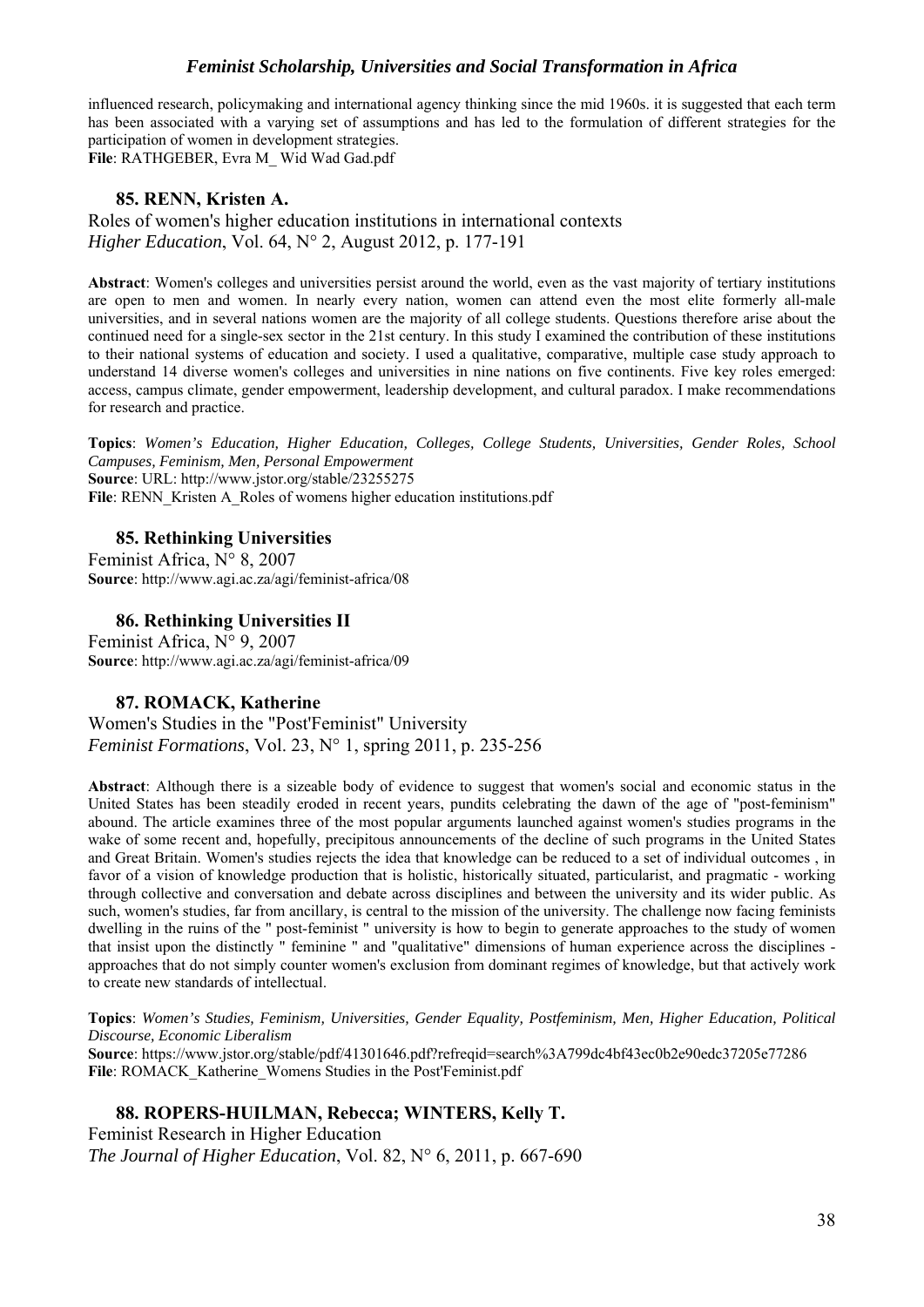**Introduction**: Feminist theory and methodology have yet to find fertile ground in mainstream higher education publications. As Jeni Hart (2006) notes, even though women have made advances in higher education on multiple levels, research that is explicitly feminist is underrepresented in mainstream higher education academic journals. Michael Parsons and Emily Ward (2001) caution that this gap in feminist research has potentially far-reaching implications for the formation of both higher education policy and practice, as a lack of understanding about the gendered nature of educational experiences may be related to ineffective responses to both problems and opportunities. For example, despite much effort, women and men are unevenly positioned as students and faculty in different academic disciplines, and a disproportionate number of white men are in positions of power within higher education (Almanac, 2008). Further, current shifts in academic staffing patterns affect women and men differently (Bousquet, 2008; Glazer-Raymo, 2008), and many educational approaches commonly associated with student success may, in fact, have opposite effects for women and men (Sax, 2008). While feminist research is not a panacea for all issues in higher education, it has much to contribute to understanding and addressing the gendered contexts of colleges, universities, and educational policy…

**Topics**: *Feminism, Higher Education, Educational Research, Feminist Theory, Men, Gender Identity, Observational Research, Epistemology, Research Studies*

**Source**:https://www.jstor.org/stable/pdf/41337166.pdf?refreqid=search%3A8ef415cb94c3db70354318d3ffcd133b File: ROPERS-HUILMAN\_Rebecca\_ Feminist Research in Higher Education.pdf

## **89. SADER, Saajidha B.; ODENDAAL, Marie; SEARLE, Ruth**

Globalisation, Higher Education Restructuring and Women in Leadership: Opportunities or Threats?

*Agenda: Empowering Women for Gender Equity*, N° 65, 2005, p. 58-74

**Abstract**: In this article we explore how processes of globalisation and restructuring higher education (HE) appear to be impacting on the work of women in leadership and gender equity in HE in South Africa today. We also aim to problematise the apparent effects of the complex interrelationship between globalization (corporatisation managerialism and marketisation), HE reform and gender equity. Globalisation is perceived as holding both opportunity and threat to higher education - it defers redress in terms of gender equity. In some instances, fast tracking women into leadership positions has raised questions about sustainability, support and commitment to change. We have chosen to frame the issues through a small exploratory case study drawing on the experiences of five women in leadership' at one South African university.

**Topics**: *Globalization, Higher Education, School Restructuring, Universities, Women's Education, Middle Management, Demand, Social Justice, State Universities* **Source**: http://www.jstor.org/stable/4066653

File: SADER\_Saajidha\_B\_Globalisation Higher Education Restructuring.pdf

#### **90. SANYA, Brenda Nyandiko, LUTOMIA, Anne Namatsi**

"Archives and Collective Memories: Searching for African women in the pan-African imaginary" *Feminist Africa*, N° 20, 2015, p. 69 -76

**Introduction**: In July 1985, Nairobi hosted a meeting of over 14,000 women at the United Nations' Third World Conference on Women Domestic and international women's rights activists held a concurrent meeting, dubbed Forum 85 Organised by non-governmental organisations, Forum 85 served as a space for activists to oppose capitalist exploitation, patriarchal subjugation and racist oppression, and to build coalitions and develop more nuanced critical views of patriarchy, capitalism and racism in postcolonial and post-slavery societies.

The event brought women from all over the world to Kenya. Notably, African women contributed directly to its planning, an action that resulted in a shift in understandings of power within the global women's rights movement.

Scholars and activists who were present spoke about Nairobi as momentous not only because "it was here, unfettered by formal responsibilities, that feminists openly expressed ideas, analysed experiences, and set forth expectations for the future" (O'Barr et al, 1986: 584), but also because of the inclusion of women from Kenya and the African continent. The forum was significant, too, for the embrace of transnational black feminist frameworks, and for disrupting (if only momentarily) the notion that women's roles in national building were solely domestic and reproductive.

**Source** :

http://www.agi.ac.za/sites/default/files/image\_tool/images/429/feminist\_africa\_journals/archive/20/6\_fa20\_feature\_5.p df

Fichier : SANYA\_Brenda\_Nyandiko\_Archives and Collective Memories.pdf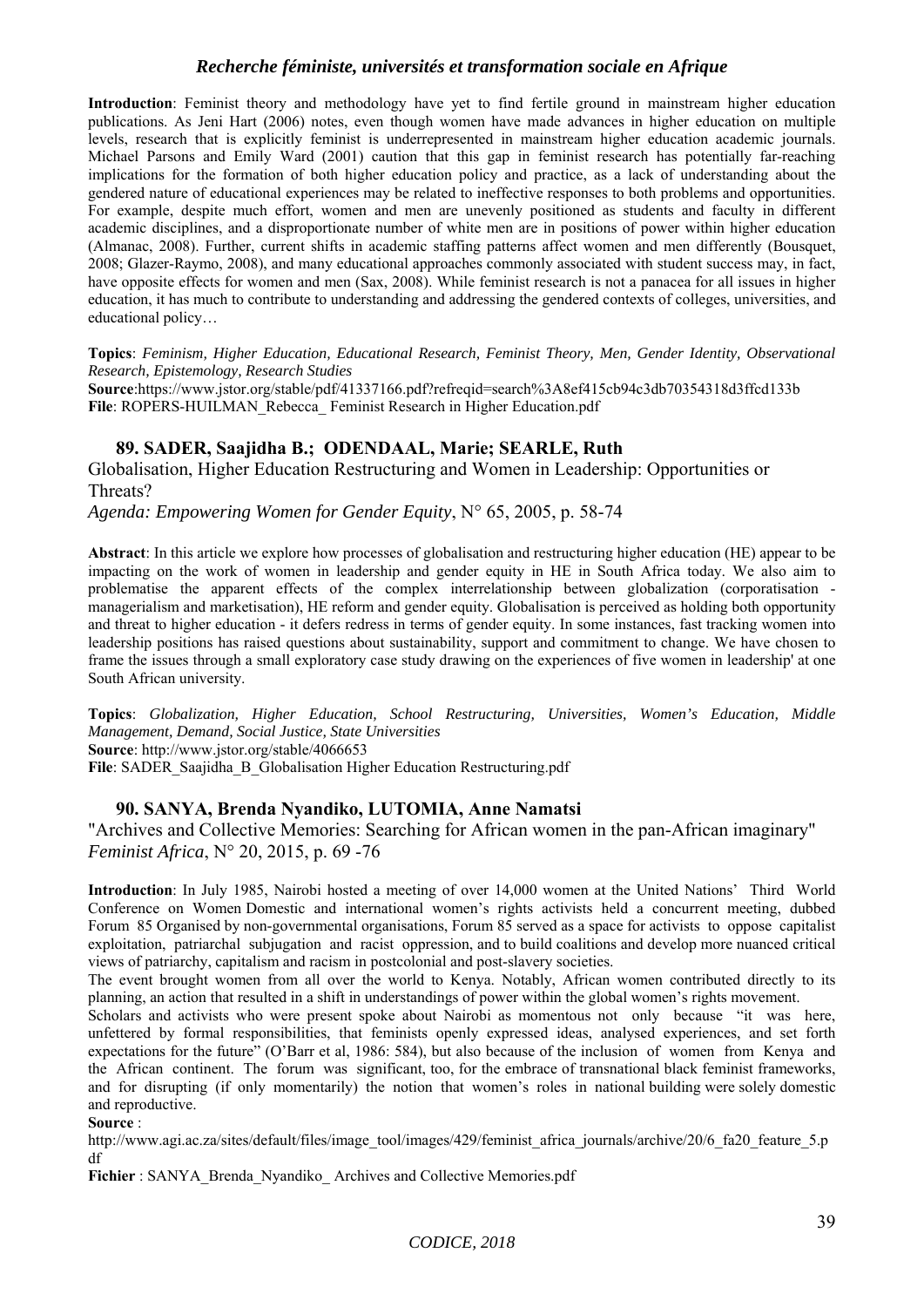**91. SHARMA, Nandita; WRIGHT, Cynthia**  Decolonizing Resistance, Challenging Colonial States *Social Justice*, Vol. 35, N° 3, (113), 2008-09, p. 120-138

**Introduction**: In a Recent Article in Social Justice, "Decolonizing Antiracism," Bonita Lawrence and Enakshi Dua (2005) argue that antiracist theory and practices have historically excluded the concerns of Aboriginal peoples. The result, they claim, is twofold: Aboriginal people "cannot see themselves in antiracism contexts and Aboriginal activism against settler domination takes place without people of color as allies."1 They further argue that antiracist praxis has actually contributed to the active colonization of Aboriginal peoples (pp. 122-123). Indeed, they contend that "antiracism is premised on an ongoing colonial project" (p. 123, emphasis added) and on "a colonizing social formation" (pp. 129-130).2 Examples of antiracist complicity, according to Lawrence and Dua, include postcolonial critiques of national liberation strategies and social constructivist critiques of nationhood or nationalisms. They maintain that such analyses further secure the colonization of indigenous people by contributing to "the ongoing delegitimization of Indigenous nationhood" (p. 128). Moreover, since indigenous "nationhood" is understood in ethnicized terms, Lawrence and Dua also claim that critiques, such as those of Stuart Hall, against ethnic absolutism are destructive of indigenous national identity and struggle (p. 131).3 Like other nationalist arguments that read the existence of contemporary nationalized polities back into time immemorial, Lawrence and Dua maintain that such critiques are attacks against both the pre-colonial identity of indigenous people and of their contemporary efforts at achieving sovereignty.

**Topics**: *Nationalism, Decolonization, Racism, Indigenous Peoples, Capitalism, Nationhood, Economic Liberalism, Social Interaction*

**Source**: https://www.jstor.org/stable/pdf/29768504.pdf?refreqid=search%3A8ef415cb94c3db70354318d3ffcd133b **File**: SHARMA\_Nandita\_Decolonizing Resistance.pdf

## **92. SKACHKOVA, Penka**

Academic Careers of Immigrant Women Professors in the U.S. *Higher Education*, Vol. 53, N° 6, Jun., 2007, p. 697-738

**Abstract**: The article draws on the narratives of 34 immigrant women professors from 22 different countries who teach in a major research university in the U.S. First, the article presents immigrant women professors' voices of experiencing traditional academic activities in terms of teaching, research, and administration/service. Second, the paper voices women's stories of social climate prevailing in their departments and institutions that affects their academic careers. Third, the article narrates women's expressions of their efforts to balance academic life and family life.

**Topics**: *Narrators, Higher Education, Working Women, Academia, Feminism, Universities, Students, Men* **Source**: https://www.jstor.org/stable/pdf/29735083.pdf?refreqid=search%3A8ef415cb94c3db70354318d3ffcd133b **File**: SKACHKOVA\_Penka\_ Academic Careers of Immigrant Women.pdf

#### **93. SOW, Fatou**

Femmes, état et mondialisation en Afrique Dakar : CODESRIA,

**Introduction**: La question du politique et de l'État occupe une place majeure dans l'étude de la situation des femmes en Afrique et dans le monde. Elle permet de relier leurs problèmes généralement associés à la sphère familiale à la sphère publique auxquelles elles appartiennent comme citoyennes. On élargit ainsi l'espace familial dans lequel sont confinés leur statut et leur pouvoir dans des conditions et des règles socialement définies par la communauté et juridiquement par l'État. L'État fixe les cadres juridiques, économiques et politiques dans lesquels se déroulent les activités humaines et codifie les relations entre individus en société. Il légifère donc sur la position des femmes, à travers notamment la Constitution, le Code de la famille, le Code du travail et d'autres dispositions qui sont souvent vecteurs d'inégalités entre les sexes et sont, pour cette raison, remises en cause.

Cette communication participe d'une réflexion féministe entamée, par divers groupes de recherche en Afrique et à l'étranger, sur le sexe de l'État en Afrique et la nature de ses rapports avec les citoyens comme êtres ' sexués'. Sa dimension masculine et patriarcale a été largement critiquée, malgré l'institutionnalisation politique et administrative progressive des programmes en direction des femmes : Protection maternelle et infantile et Animation féminine des années d'indépendance ; Femme et développement et Genre et développement des années 1970-1990, avec les deux décennies des Nations Unies en direction des femmes. Le souci de promotion des femmes en vue du développement était évident ; celui d'assurer l'égalité entre les sexes pour les femmes elles-mêmes l'était moins. C'est cette position ambiguë de l'État qui engage le questionnement sur le sexe de l'État et de ses politiques. Comment la nature actuelle de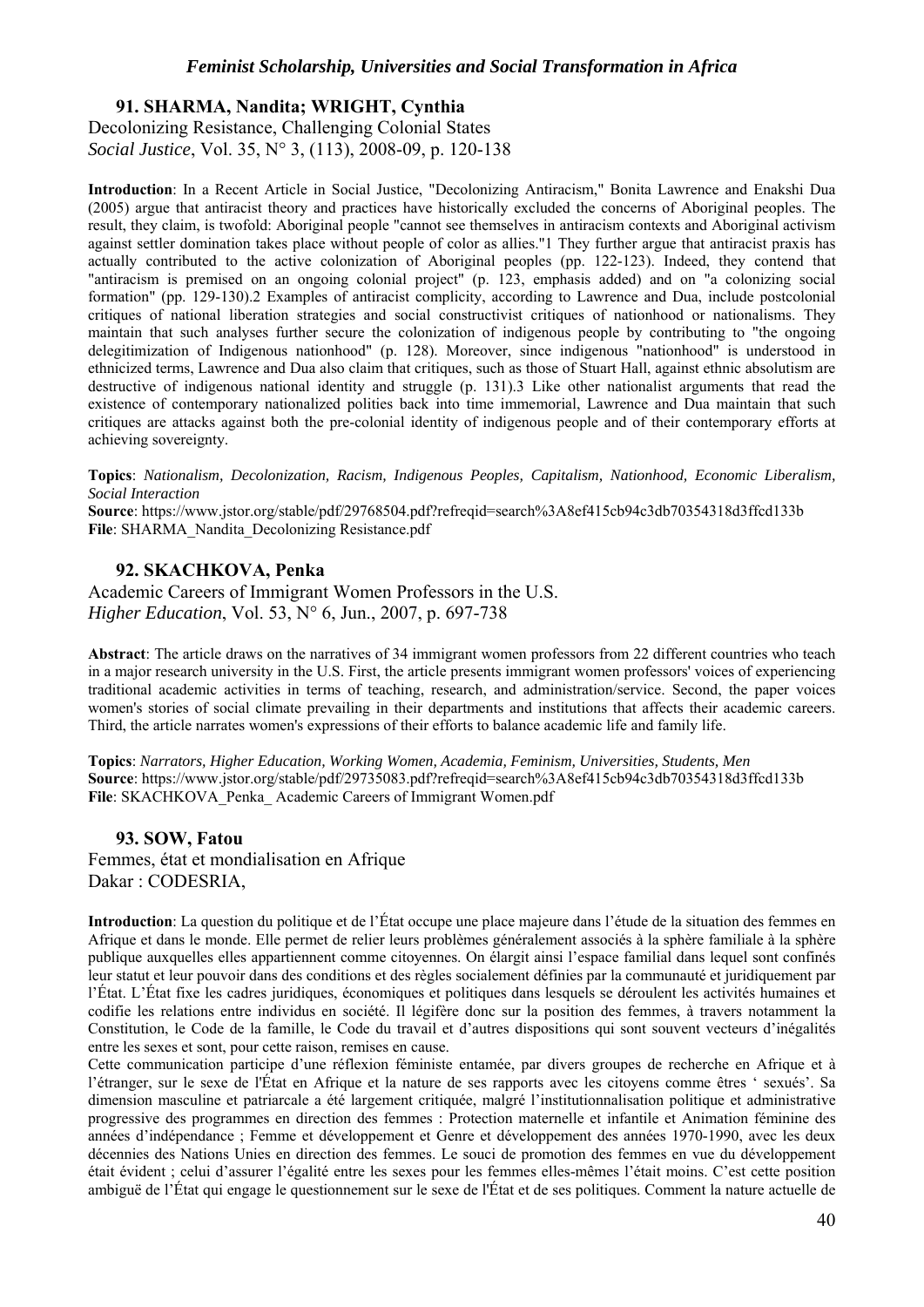l'État en prise avec les nouvelles exigences du marché mondial conditionne t'elle l'avancement ou le recul des droits des femmes revendiqués comme droits humains ? Face aux diverses transformations sociales, économiques et politiques liées à la mondialisation, les dilemmes observés et les fractures sociales notées partout, comment réfléchir la cause des femmes ?

**Source**: https://www.codesria.org/IMG/pdf/SOW-1.pdf

**File**: SOW\_Fatou\_Femmes, état et mondialisation en Afrique.pdf

## **94. SOW, Fatou**

Les femmes, le sexe de l'État et les enjeux du politique : l'exemple de la régionalisation au Sénégal *Clio, histoire, femmes et sociétés,* numéro spécial « Femmes d'Afrique », N° 6, 1997, p. 127-144.

**Introduction**: En Afrique, les pouvoirs politiques à l'indépendance ont généralement accordé peu de place aux femmes dans la hiérarchie du pouvoir, alors que leur position a été cruciale dans l'histoire précoloniale1, dans les premiers rapports avec les colonisateurs et dans les luttes de libération2. 2 Au Sénégal, l'apparition des femmes dans la politique intervient dans les quatre communes coloniales qu'étaient Gorée, Rufisque, Saint-Louis et Dakar. Ces premières citoyennes de droit français ne se mobilisèrent ni contre la polygamie, ni contre l'excision ou contre d'autres droits plus personnels. Elles revendiquèrent au plus le droit d'accéder à l'école au sein d'une élite urbaine de fonctionnaires et de traitants qui, de Durant Valentin (1848), François Carpot (1900), Blaise Diagne (1914), à Ngalandou Diouf (1934), Lamine Guèye (1945) et Senghor dans les années 50, voulaient assimiler la culture française, sans être eux-mêmes assimilés. Là comme ailleurs, les grandes mobilisations des femmes africaines dans l'espace politique prirent tout leur sens face au travail forcé et toute leur ampleur à la fin de la Seconde Guerre mondiale, sous la houlette du Bloc africain ou des National Congress anglophones. 3 Les femmes ont été à la fois sujets et objets des projet nationalistes. Elles ont été des actrices dans la mesure où leur appui et leur engagement étaient indispensables au mouvement nationaliste qui a accepté qu'elles quittent leurs rôles traditionnels. Mais elles ont été, dans le même temps, réifiées, comme symboles de l'identité nationale, comme objets de compétition entre groupes (colonisés/colonisateurs par exemple) dont le contrôle des femmes, de leur corps, de leur sexualité et de leur fécondité est une manière de signifier la domination et d'en jouir. Avec les indépendances, elles ont disparu des hautes sphères du pouvoir national, tout en maintenant une présence constante dans le mouvement politique et syndical africain comme masse de manœuvre. Elles ont joué **Source**: https://journals.openedition.org/clio/379

File: SOW\_Fatou\_Les femmes le sexe de l\_etat et les enjeux du politique.pdf

## **95. STEADY, Filomina Chioma**

An Investigative Framework for Gender Research in Africa in the New Millennium

**Introduction**: Introduction: Africa - a continent in Crisis The majority of African countries are in crisis. Economic domination through corporate globalization is the primary global strategy for economic growth. The resulting development paradigm is re-colonization through the reproduction of hegemonic tendencies that facilitate the movement of trans-national capital. Protracted recession, the debt burden, Structural Adjustment Programmes, externally-controlled privatization and an emphasis on exports are creating a cultural crisis of major proportions. The marginalization of Africa through corporate globalization has led to widespread poverty, the destruction of many African economies, social dislocation and civil strife. This is compounded by the erosion of the life- supporting capacities of many African ecosystems. Authoritarian regimes and gender-based discrimination complete the picture.

Global economic processes are producing new dimensions of structural racism through North/South and Black/White polarizations. The United Nations conference on racism held in Durban, South Africa last year recognized the correlation between corporate globalization and racism and emphasized the gendered dimensions of this correlation. Racialized women, become recruited into the international labor force as cheap sources of unprotected and migratory labor and as objects of sex tourism, trafficking and domestic servitude. The overwhelming evidence seems to suggest that gender -based hierarchies and gender subordination combined with structural racism are being reinforced by globalization African women are among the most severely affected. (Steady, 2002)…

**Source**: https://link.springer.com/chapter/10.1007/978-1-137-09009-6\_17#page-1

File: STEADY\_Filomina Chioma\_An Investigative Framework.pdf

## **96. STROMQUIST, Nelly P.**

Gender Studies: A Global Perspective of Their Evolution Contribution, and Challenges to Comparative Higher Education

*Higher Education*, Vol. 41, N° 4, June, 2001, p. 373-387

**Abstract:** The incorporation of new fields of study in the university tends to be a contested process. This has been the case for women's studies despite its many conceptual, theoretical, and methodological contributions. Moreover, these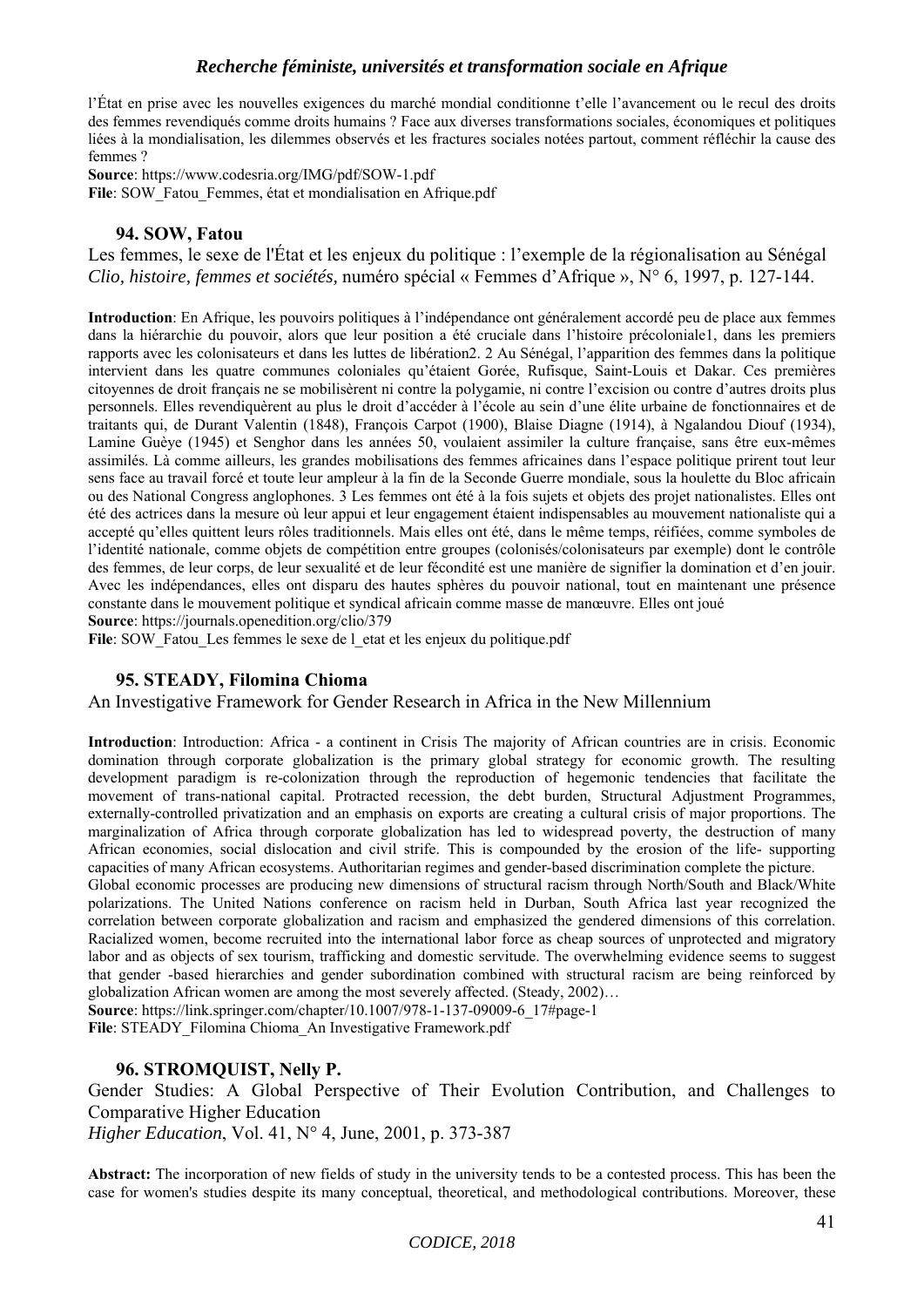programs have constantly suffered financial vulnerability and struggled for academic recognition and autonomy. Comparative data about women's studies programs exist but could be enhanced by explicit cross-national studies. At the crossroads today, women's studies can chose to adopt more feminist political concerns and engage in socially transformative research projects or succumb to forces of globalization that, in making the university increasingly entrepreneurial, preempt concerns for equity and social justice.

**Topics**: *Women's Studies, Feminism, College Students, Higher Education, Research Universities, Educational Research, Globalization* **Source**: URL: http://www.jstor.org/stable/3448130 File: **STROMOUIST** Nelly P\_Gender Studies\_A Global Perspective .pdf

#### **97. SUBOTZKY, George**

Alternatives to the Entrepreneurial University: New Modes of Knowledge Production in Community Service Programs *Higher Education*, Vol. 38, N° 4, December 1999, p. 401-440

**Abstract**: Globalisation has significantly altered patterns of research and development, and production. In turn, this has generated new organisational forms and practices in higher education knowledge production. As a result, a strong trend towards the 'entrepreneurial' university has emerged, characterised by increasing market-like behaviour and governance. Within the dominant neo-liberal global consensus, this primarily serves the market and the private good.

 However, this is a growing counter concern for higher education's contribution to equity, community development and the public good. Drawing from various case studies, focusing on South Africa, this paper identifies the higher education-community partnership model as a complementary alternative to the entrepreneurial university. It is shown that knowledge production in these partnerships closely resembles so-called "mode 2", applications-driven knowledge production. Potentially, however, the partnership model integrates and mutually enhances experiential learning, relevant research and community development.

**Topics**: *Higher Education, Collaboration, Information Production, Globalization, Volunteer Labor, Educational Research, Service Learning, Research Universities, Economic Development* **Source**: https://www.jstor.org/stable/pdf/3448092.pdf?refreqid=search%3A8360082cb15e90a1bc7d211bb5353892 **File**: **SUBOTZKY\_George\_**Alternatives to the Entrepreneurial University.pdf

#### **98. TEFERRA, Damtew; ALTBACH, Philip G.**

African Higher Education: Challenges for the 21st Century *Higher Education*, Vol. 47, N° 1, Jan., 2004, p. 21-50

**Abstract**: African higher education, at the beginning of the new millennium, faces unprece- dented challenges. Not only is the demand for access unstoppable, especially in the context of Africa's traditionally low postsecondary attendance levels, but higher education is re- cognized as a key force for modernization and development. Africa's academic institutions face obstacles in providing the education, research, and service needed if the continent is to advance. Generalizing about a continent as large and diverse as Africa is difficult. Yet there are some common elements - and there are certainly some common challenges. In our discussion, we are not generally optimistic either in analyzing the current reality in much of Africa or in pointing to future prospects. The fact is that African universities currently function in very difficult circumstances, both in terms of the social, economic, and political problems facing the continent and in the context of globalization, and the road to future success will not be an easy one. Based on Africawide research, this article discusses such topics as access to higher education, the challenges of funding, the growing role of private higher education institutions in Africa, governance and autonomy, management challenges, gender (including the access of women to higher education and the problems faced by women students and academic staff), the role of research and the problems of scholarly communication, language issues, and the brain drain. These issues are at the heart of Africa's future academic development.

**Topics**: *Higher Education, Universities, College Students, Handbooks, Academic Freedom, School Enrollment, Women, Funding, Academic Education*

**Source**: https://www.jstor.org/stable/pdf/4151555.pdf?refreqid=search%3Ad170eb07a370694961963b2db8c0b859 **File**: TEFERRA\_Damtew\_African Higher Education.pdf

**99. TOUPIN, Louise**  "Une histoire du féminisme est-elle possible?." *Recherches féministes*, 61, 1993, p. 25–52.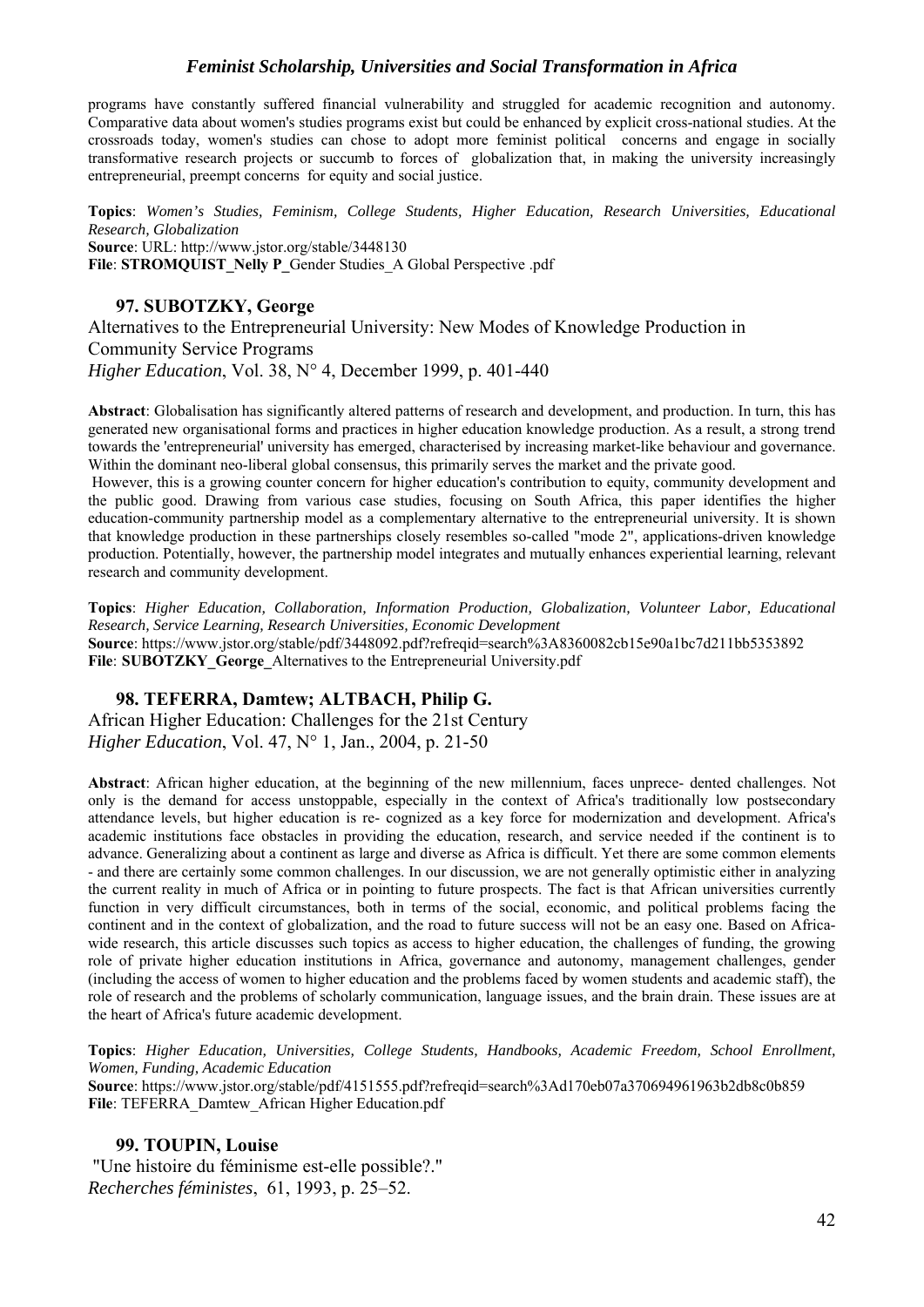**Introduction**: Serait-ce, comme le dit Marie-Jo Bonnet, parce que nous arrivons toujours très mal à déterminer historiquement «ce qui, de la femme, a rompu les amarres » et à mettre en évidence ce que sont ces amarres à larguer, que l'histoire du féminisme se butte à la définition même de son objet de recherche : qu'est-ce que le féminisme, et comment peut-on caractériser les courants qui l'ont traversé? Voilà en effet le sujet d'un débat historiographique qui a cours aux États-Unis depuis au moins 30 ans. À l'un des pôles du débat, on trouve une définition large du féminisme, alors qu'une définition plus restreinte anime l'autre pôle. Ainsi: doit-on chercher à inclure sous le grand chapeau du féminisme à peu près tout ce que les femmes ont fait et dit dans l'histoire ou, plutôt, chercher à comprendre et à établir la variété de leurs faits et gestes, et à ne qualifier de féministe qu'un type d'agir parmi bien d'autres possibles· c'est-àdire l'activité publique des femmes? Récemment encore aux États-Unis, l'échange entre deux historiennes, Karen Offen et Nancy Cott (Offen 1989b; Cott 1989a) a réactivé la querelle. Plus près de nous, au Québec, Yolande Cohen a tenté, sans grand succès à ce jour, de « brasser la cage » en affirmant que les cercles de fermières, dont elle a écrit une histoire, sont à l'origine du féminisme québécois (Cohen I990: 270), alors que c'est notoirement au Montréal Local Council of Women, puis à la Fédération nationale Saint-Jean-Baptiste que l'on a reconnu jusqu'ici ce droit d'aînesse. Derrière ce débat se profile en filigrane un cadre d'interprétation: celui de l'égalité-différence et la typologie des féminismes qui en est issue. Ce cadre d'analyse fausse-t-il le débat?

**Source**: https://www.erudit.org/en/journals/rf/1993-v6-n1-rf1647/057723ar.pdf File: TOUPIN\_Louise\_Une histoire du feminisme est-elle possible.pdf

## **100. TRIPP, Aili Mari**

Rethinking Difference: Comparative Perspectives from Africa *Signs*, Vol. 25, N° 3, Spring, 2000, p. 649-675

**Introduction**: s of Western feminist discourse on difference is that a discussion that attempted to break down universalizing tendencies ended up theorizing difference in universalizing ways. The discussion often made it seem that the Western understanding of difference was applicable not only globally but even temporally. In this article, I argue that the way in which gender is conceptually related to other identities such as race, ethnicity, and religion differs very much from place to place and across time. Regardless of whether those conceptualizing the relationship are African-American feminist academics, leaders of the Ugandan women's movement, or women participants in the Irish peace movement, all of their reflections are political constructions, and these constructions vary according to divergent political, social, and economic conditions and histories. Some articulate the relationships between gender and other identities explicitly, while others work with implicit understandings of the connections…

**Source**: http://www.jstor.org/stable/3175412

File: TRIPP\_Aili Mari\_ Rethinking Difference.pdf

#### **101. UN WOMEN, New York**

Progress of the World's Women 2015-2016: Transforming Economies, Realizing Rights New York: UN WOMEN, 2015. – 342 p.

**Source**: http://progress.unwomen.org/en/2015/pdf/UNW\_progressreport.pdf File: UN WOMEN\_Progress of the Worlds Women.pdf

#### **102. UNECA, Addis Ababa**

Conflicts in the Sahel Region: The development costs and consequences Addis Ababa : UNECA, 2017. – 152 p.

**Executive Summary**: Over the past 25 years, the Sahel has attracted international research and policy attention, on account of the environmental challenges it faces, which are often linked to factors such as drought, famine and desertification. Secondly, the effects of environmental change have impoverished the region. Thirdly, the scale and scope of security issues and the challenges linked to ethno-nationalist irredentism is increasing, as is the spread of small arms and light weapons, organized crime and criminal network activities and radical armed groups.

The research focuses on frontline States in relation to two conflict corridors, namely Northern Mali and Northeast Nigeria (Lake Chad Basin), where large-scale armed conflicts and violence are rife. Some generic features and characteristics define these two corridors. First, they directly or geographically manifest the impact of armed conflict and large-scale insecurities. Second, governments are responding to the insecurity by deploying troops, increasing patrols or combating with armed groups. Third, tensions occur between host communities and displaced or refugee communities. Fourth and last, the corridors crisscross national boundaries.

When superimposed on the corridor that begins in Northern Mali, which has been the scene of major armed conflicts, these same features and characteristics extend into the border areas of Mauritania, Niger and Burkina Faso – countries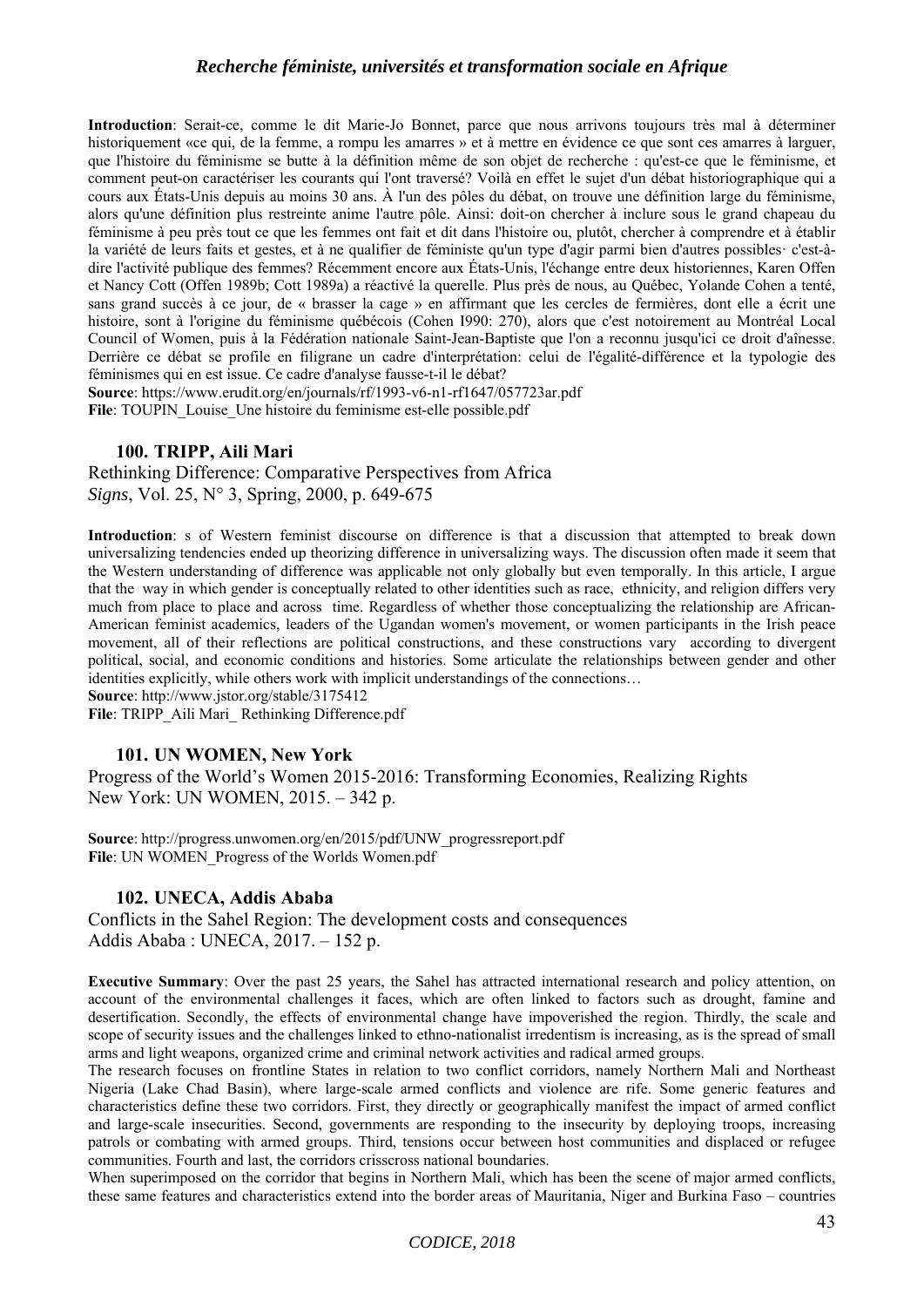most impacted by the attendant insecurities. Likewise, the corridor from north-east Nigeria extends into Niger, Cameroon and Chad, which all have been impacted by the Boko Haram crisis. However, this study primarily focuses on what it calls the five frontline States - Burkina Faso, Mali, Mauritania, Niger and Nigeria. The study was limited to these frontline States because of the short time available for research and also for the sake of analytical simplicity and coherence, and the opportunity for in-depth empirical assessment and analysis of the root causes and impacts of armed conflicts and insecurity on economic and governance-related themes.

The emphasis on these frontline States does not preclude tangential focus and gathering of data and use of examples from other Sahelian States. Countries of secondary focus include Algeria, Cameroon, Chad and Guinea Bissau. When the study began, Cameroon and Chad had not yet acquired their current status as significant extensions to the Northeast Nigeria conflict corridor. Nonetheless, the choice of Niger as the main extension of that corridor is significant. The country is at the intersection of both corridors – from Northeast Mali and Northeast Nigeria – and has been at the receiving end of the insecurity caused by the armed conflicts.

**Source**: https://repository.uneca.org/bitstream/handle/10855/23474/b11580410.pdf?sequence=3 **File**: UNECA\_Conflicts in the Sahel Region.pdf

#### **103. UNESCO, Paris**

Les femmes et la paix en Afrique Paris : UNESCO, 2003. -

**Introduction** : Ces études de cas sur la contribution des femmes à une culture de paix en Afrique ont été conçues et entreprises dans le cadre du Projet UNESCO « Vers une culture de la paix », plus précisément par le Programme Femmes et Culture de la Paix qui portait un intérêt particulier à l'Afrique. L'UNESCO et l'UNIDIR sont fiers de s'associer pour cette publication qui paraît durant la première décennie du millénaire, déclarée « Décennie internationale pour une Culture de la Paix et de la non-violence au profit des enfants du monde » et ce, pour donner la parole aux femmes qui veulent être des partenaires à part entière dans les processus formels et informels de résolution des conflits et de négociations de paix. Ces études confirment les rôles essentiels et déterminants qu'ont joués et que peuvent jouer les femmes du Burundi, du Cameroun, de la République centrafricaine, de Namibie, de Tanzanie et de Somalie dans la prévention et la résolution des conflits comme dans la promotion d'une culture de la paix en s'appuyant sur des méthodes traditionnelles. Bien que différentes en raison des contextes géographiques et culturels, elles n'en démontrent pas moins l'existence de tendances universelles inhérentes à la contribution des femmes en faveur de la paix et de la résolution des conflits. Nous sommes, par conséquent, convaincus que ces études de cas seront utiles non seulement aux femmes africaines, mais également aux femmes et aux hommes d'autres continents qui luttent courageusement et fructueusement pour trouver des alternatives à la violence et à la guerre. Dans ces études de cas, les femmes sont souvent perçues comme des vecteurs transmettant des valeurs culturelles à leurs enfants et aux générations futures, notamment au moyen d'expressions artistiques telles que la chanson, la danse et les récits folkloriques. Elles sont les intermédiaires dans des situations de conflit, participant à des missions de reconnaissance pour évaluer les possibilités de paix et faciliter par la suite la communication et les négociations. Elles sont également, ou acceptent de l'être, des « passerelles » entre des communautés…

**Source** : http://unesdoc.unesco.org/images/0013/001332/133274f.pdf **File** : UNESCO\_Les femmes et la paix en Afrique.pdf

#### **104. UNESCO, Paris**

Gender and EFA 2000-2015: Achievements And Challenges Paris: UNESCCO, 2015. – 57 p.

**Introduction**: The vision agreed upon at the World Education Forum in Dakar, Senegal, in 2000 was clear and transformational: long-standing gender bias and discrimination undermine the achievement of education for all (EFA). Until all girls and women exercise their right to education and literacy, progress in achieving EFA will be stymied, and a dynamic source of development and empowerment will be squandered. Fifteen years later, the road to achieving gender parity and reducing all forms of gender inequalities in education continues to be long and twisting. This report provides detailed evidence of how much has been achieved in the past 15 years but also where considerable – some quite intractable – challenges remain. It highlights notable progress in gender parity in primary and secondary education, particularly in South and West Asia, while underscoring the persistent barriers to achieving gender equality in education. The lack of progress in literacy among adult women is especially stark: in 2015 an estimated 481 million women, 15 years and over, lack basic literacy skills, 64% of the total number of those who are illiterate, a percentage virtually unchanged since 2000.

What can be done to eliminate gender-specific obstacles in education and create a more gender-just world? This report describes an array of country efforts, some quite effective, to achieve and go beyond gender parity in education. Many of these policies and programmes focus on the immediate school environment in which girls learn. Others focus on the informal and formal laws, social norms and practices that deny girls their right of access to, and completion of, a full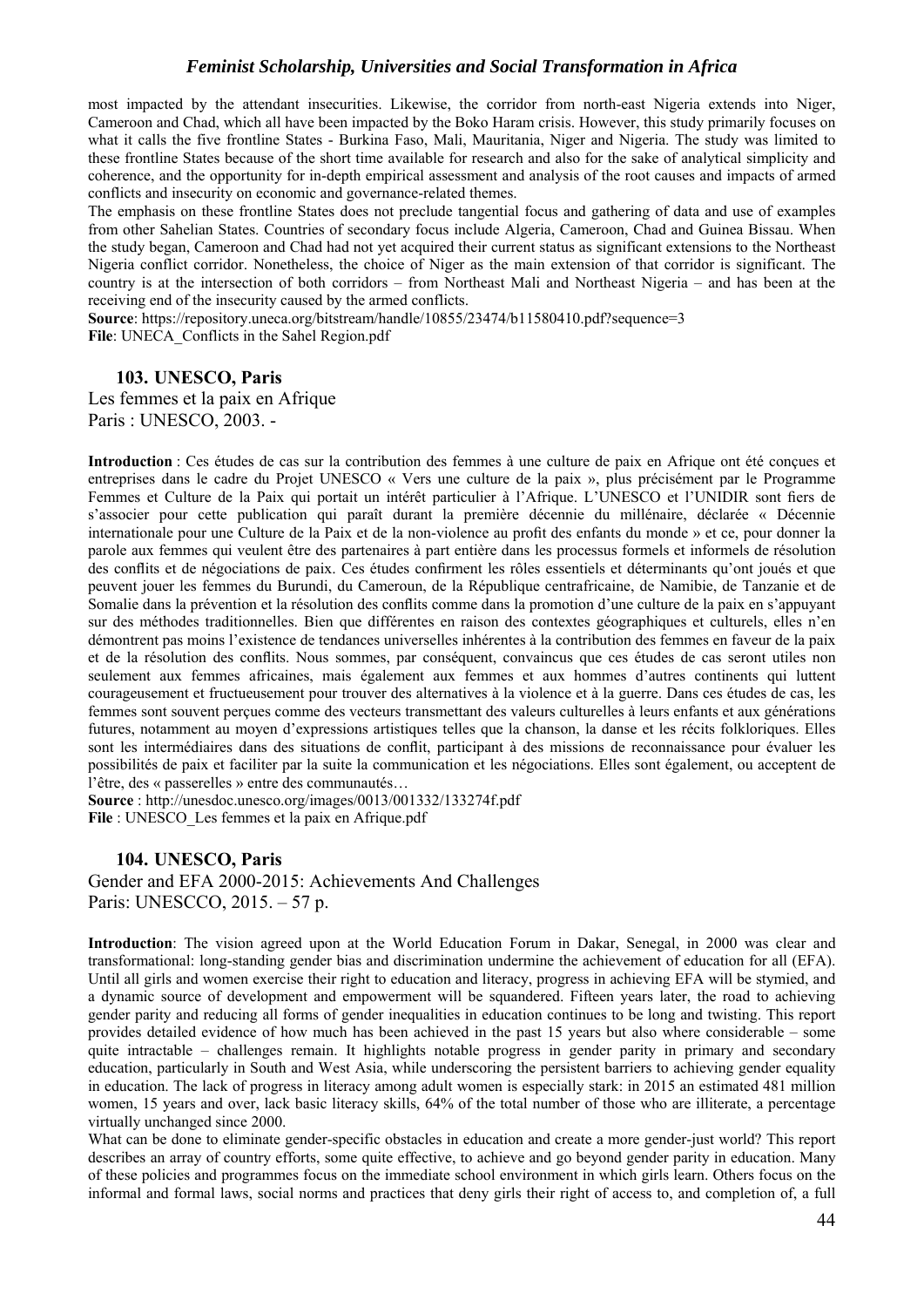cycle of quality basic education. The analyses and key messages in Gender and EFA 2000–2015 deserve careful scrutiny as the world embarks on a universal, integrated and even more ambitious sustainable development agenda in the years to come.

**Source**: http://unesdoc.unesco.org/images/0023/002348/234809E.pdf **File**:UNESCO\_Gender and EFA 2000–2015.pdf

## **105. VERSCHUUR, Christine ; DESTREMAU, Blandine**

Féminismes décoloniaux, genre et développement: histoire et récits des mouvements de femmes et des féminismes aux Suds

*Revue Tiers Monde*, N° 209, janvier-mars 2012, p. 7-18

**Introduction** : Les études postcoloniales désignent un domaine de pensée critique né surtout dans les universités étasuniennes dans les années 1980. Focalisées sur la constitution et l'institutionnalisation des savoirs, des énonciations, des catégories, des représentations et systèmes de pensée, leur essor s'inscrit dans le cadre d'une remise en cause des grands récits qui ont structuré et donné du sens à l'histoire mondiale des cinq derniers siècles, depuis les « découvertes » d'autres continents par des Occidentaux : la modernité, la race, le patriarcat et la famille, la lutte des classes, mais aussi la démocratie, la liberté (ou le libéralisme), l'universalisme.

Il s'agit d'un champ contesté, d'une nébuleuse aux frontières poreuses, qui se démarque de l'anticolonialisme par son orientation épistémique.

Si le livre d'E. Said, L'Orientalisme, paru en 1978, est fréquemment évoqué comme point de départ à ces courants, bien des pensées et philosophies antérieures ont « contesté à l'Europe et à l'Amérique leur intention de dominer le monde », déconstruit leurs discours de légitimation, et mis « en question leur prétention à l'universalisation » (Amselle, 2008, p. 7). Ces pensées et philosophies émanent de différents espaces intellectuels et politiques critiques, notamment le poststructuralisme et le postmodernisme, ce qui a été désigné comme French Theory…

**Source** : http://www.jstor.org/stable/23593739

**Fichier** : VERSCHUUR\_Christine\_Feminismes decoloniaux genre et developpement.pdf

## **106. WAGHID, Yusef**

Knowledge Production and Higher Education Transformation in South Africa: Towards Reflexivity in University Teaching, Research and Community Service *Higher Education*, Vol. 43, N° 4, Jun., 2002, p. 457-488

**Abstract**: The central question this article addresses is whether the emergent shift in knowl- edge production can transform higher education in South Africa to the extent that it becomes socially more relevant. It is my contention that higher education transformation in South Africa can become socially more relevant if guided by the idea of a reflexive praxis which allows for the integration of "Mode 1" and "Mode 2" forms of knowledge production. I argue that Mode 1 or disciplinary knowledge should be supplemented by Mode 2 socially distributed knowledge which would cause academics to engender community service which integrates their research at universities and its application in the broader community. In other words, a reflexive praxis needs to be charted out on the part of academics which would not cause their service to be disengaged from the real problems in society, but rather, opens up possibilities for greater social relevance - a matter of "Mode 2" supplementing "Mode 1".

**Topics**: *Higher Education, Volunteer Labor, Research Universities, College Instruction, Information Production, Educational Research, Communities, Academic Education, Social Reflexivity* **Source**: https://www.jstor.org/stable/pdf/3447535.pdf?refreqid=search%3A8360082cb15e90a1bc7d211bb5353892 File: WAGHID Yusef Knowledge Production and Higher Education.pdf

## **107. WENDOH, Senorina; WALLACE, Tina**

Re-Thinking Gender Mainstreaming in African NGOs and Communities *Gender and Development*, Vol. 13, N° 2, Jul., 2005, p. 70-79

**Abstract**: This article examines research on gender mainstreaming initiatives, undertaken by a sample of local NGOs in four African countries. This research explores where resistance to gender equality comes from in some African organisations and communities. It shows that for gender mainstreaming processes to be effective they need to address the complex realities of people, and be sensitive to the values of communities in their implementation. The more successful gender mainstreaming initiatives have worked with local people's beliefs and realities, and allowed sufficient time for attitudinal change in both local people and NGO staff.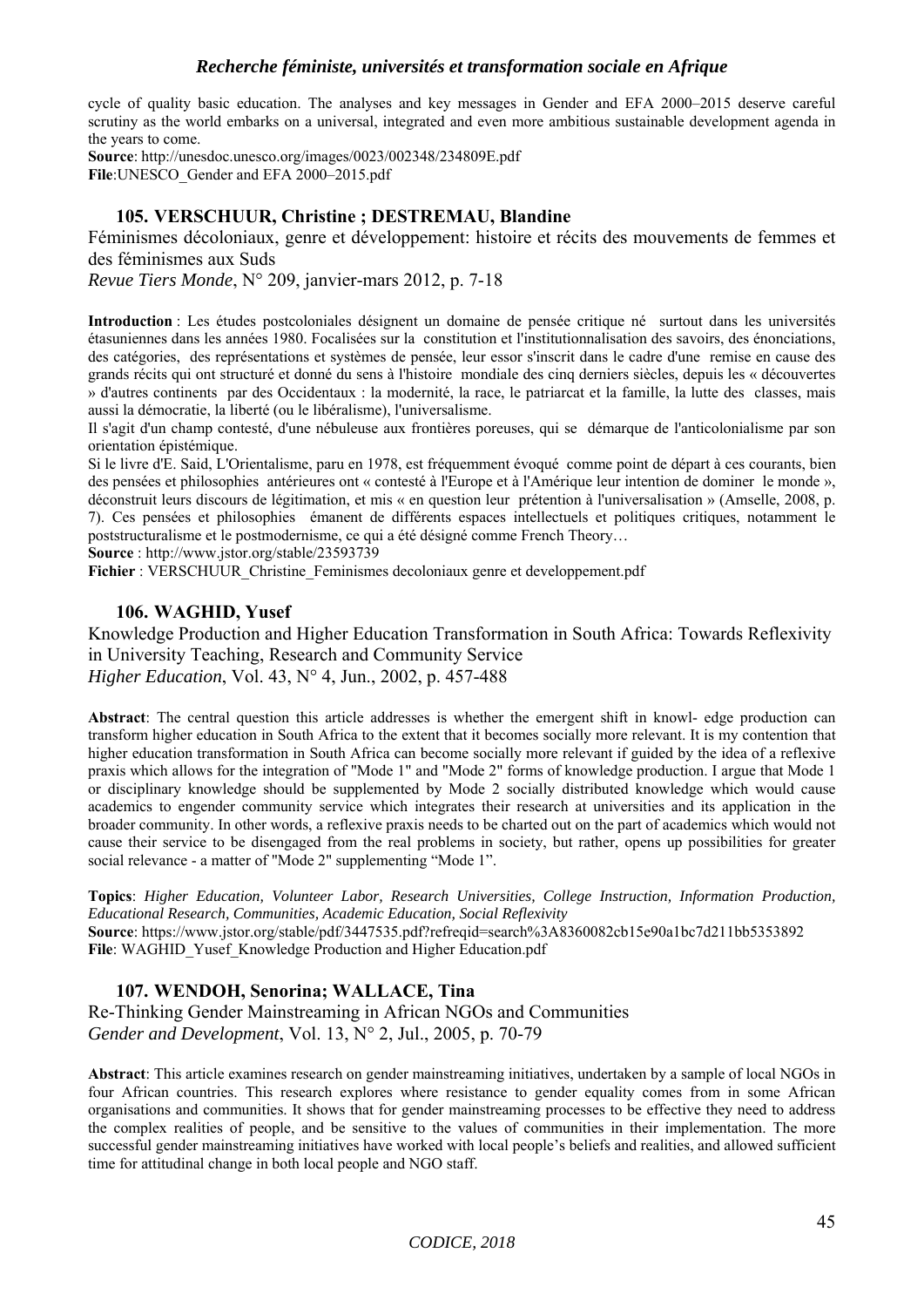**Topics**: *Nongovernmental Organizations, Gender Equality, Men, Communities, Women's Rights, Government Officials, Poverty, Community Associations, Funding, Gender Roles*

**Source**: https://www.jstor.org/stable/pdf/20053150.pdf?refreqid=search%3Ae104bcd3179d8d65028f97add7f96c05 File: WENDOH\_Senorina\_Re-Thinking Gender Mainstreaming in African Ngo.pdf

#### **108. WILSON-TAGOE, Nana**

'Representing culture and identity: African women writers and national cultures.' *Feminist Africa*, N° 2, 2003. – p. 25–41

**Introduction**: The problem with the notion of culture in African literature is that it is often embedded in representational narratives of the nation and shaped by the politics of national emergence. In such narratives, "culture" becomes part of a political process of constructing the distinctive identity of a national collective through the representation of its history and the creation of new knowledge about its place in world history. When culture is so determined by the exigencies of anti-colonial discourse, the linking of nation and culture runs the risk of presenting culture as coherent and homogenous, rather than as continually contested and renewed. As prominent twentieth-century commentators on African culture, both Frantz Fanon (1967: 166-199) and Amilcar Cabral (1993: 53-65) recognise this risk when they reject tendencies to define culture in terms of concrete behaviour patterns and customs, and focus instead on people's fluid movements throughout the course of their political and economic history. Fanon also anticipates the paradoxes that we confront in representing culture in literature. On the one hand, he sees culture as "the whole body of efforts made by a people in the sphere of thought to describe, justify and praise the action through which that people has created itself and keeps itself in existence" (1967: 188). On the other hand, he recognises that this "body of efforts" can never be stable and fixed, that it is from the "instability of cultural signification that the national culture comes to be articulated as a dialectic of various temporalities - modern, colonial, postcolonial, native" (Bhabha, 1994: 152). Fanon's warning against the reification of culture stems from his sense of culture's contemporariness and its continually transforming and contested aspects…

**Source**: http://www.agi.ac.za/agi/feminist-africa/02

File: WILSON-TAGOE\_Nana\_Representing culture and identity.pdf

## **109. ZALEWSKI, Marysia**

'I don't even know what gender is': a discussion of the connections between gender, gender mainstreaming and feminist theory

*Review of International Studies*, Vol. 36, N° 1, January 2010, p. 3-27

**Abstract**: In this article I discuss some of the connections between gender, gender mainstreaming and feminist theory. As a global initiative, gender mainstreaming is now established; but the role of feminism and feminists in achieving this success is questionable. Some, including Harvard Law Professor Janet Halley claim that feminists, particularly realm of governance feminism, have been extremely successful. Yet despite this Halley invites us to 'take a break from feminism'. I consider this political and intellectual invitation in this article in order to shed some light on the relationship between mainstreaming and feminism but also to probe what Robyn Wiegman refers to as incomprehension' around feminism. My discussion includes a brief analysis of the used in documentation relating to the United Kingdom's Gender Equality Duty Legislation; the latter a contemporary example of a legislative attempt to properly mainstream In conclusion I return to the Halley' s invitation to 'take a break from feminism' introduce, by way of contrast, Angela McRobbie's recent discussion of post-feminism ultimately suggesting that we might see Halley's call, as well as the popularity (and 'failures') of gender mainstreaming as examples of post-feminist

**Topics**: *Feminism, Gender Equality, Men, Feminist Theory, International Politics, Gender Discrimination, Governance, Feminist Literary Theory*

**Source**: https://www.jstor.org/stable/pdf/40588102.pdf?refreqid=search%3A8d49b82909d704153e9e691cd505f255 File: ZALEWSKI\_Marysia\_I dont even know what gender is.pdf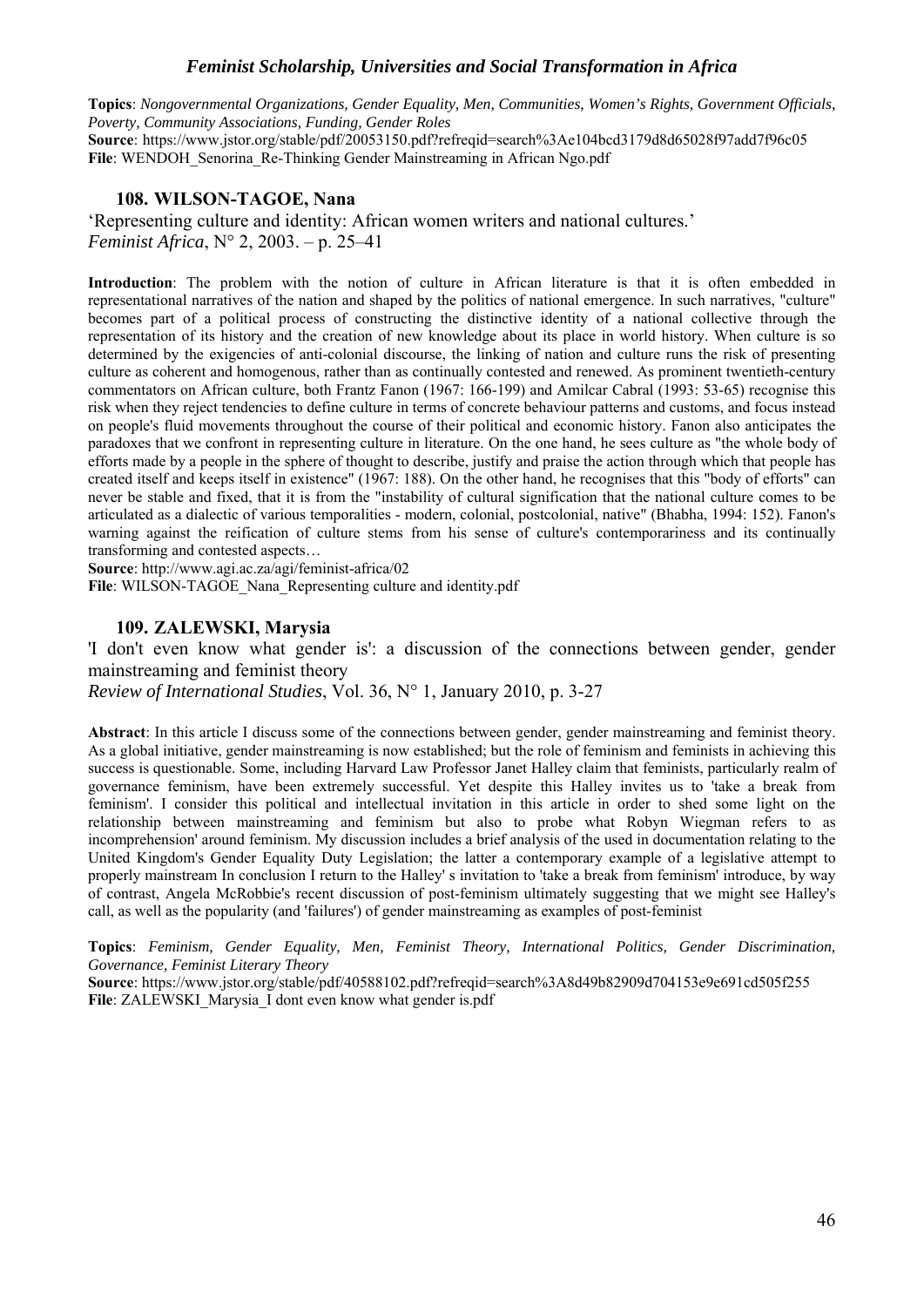# **PART III / 3 ème PARTIE**

# **CODESRIA's PUBLICATIONS ON GENDER**

# **PUBLICATIONS DU CODESRIA SUR LE**

## **GENRE**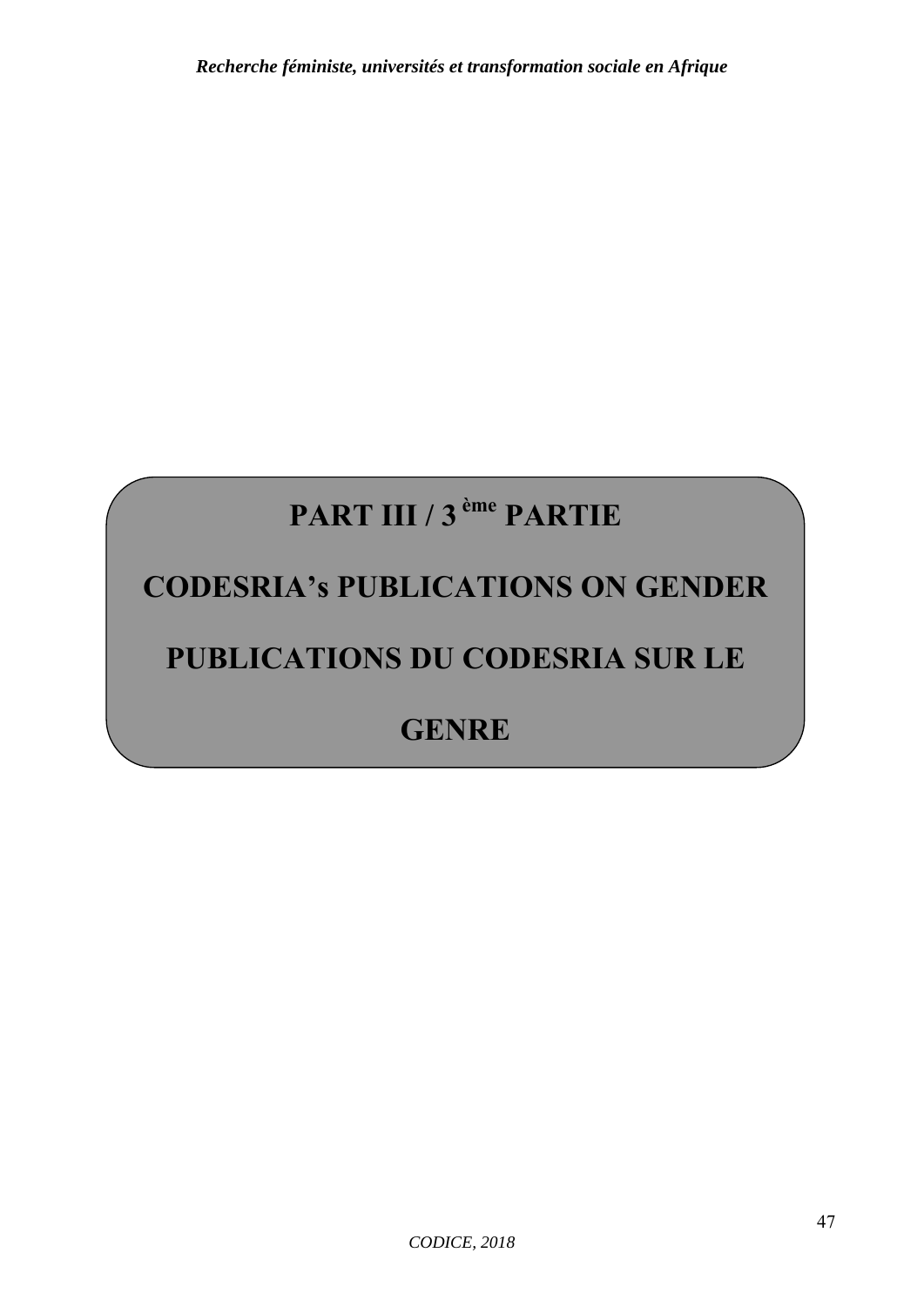## **III – CODESRIA's Publications on Gender – Publications du CODESRIA sur le genre**

## **1.AHONSI, Babatunde A.**

Gender Relations, Demographic Change and the Prospects for Sustainable Development in Africa *Africa Development / Afrique et Développement*, Vol. 20, N° 4, 1995, p. 85-114

**Résumé**: Cet article examine les interconnexions entre les relations de genre, les changements démographiques et les perspectives de l 'Afrique pour un développement durable dans un contexte plus large des forces écologiques, économiques et socio-politiques qui déterminent les conditions de vie en Afrique au sud du Sahara En commençant par censurer la critique du développement durable, il réfléchit sur la manière dont les aspects de l'actuelle crise économique et écologique africaine sont affectés par des facteurs démographiques, la subordination des femmes et les relations inégales de genre. Il termine par un ensemble de propositions comportant d'importantes démarches pour assurer un développement durable en Afrique basé principalement sur la transformation et l'amélioration des relations de genre existantes et d'autres inégalités

**Topics**: *Sustainable Development, Population Growth, Agricultural Land, Sustainable Agriculture, Food Crops, Ecological Sustainability, Men, Socioeconomics, Natural Resources, Population Density* **Source**: https://www.jstor.org/stable/pdf/43657993.pdf?refreqid=search%3A9cc1b7016ef75dabf67155e1ec0c920b File: AHONSI\_Babatunde A\_Gender Relations.pdf

## **2.AJAYI, Kunle**

The Concept of First Lady and Politics in Nigeria. Dakar, CODESRIA, 2010, 72 p. ISBN: 978-2-86978-304-1 **Source** : http://www.codesria.org/spip.php?article793

## **3.ALUBO, Ogoh**

The Public Space in Nigeria: Politics of Power, Gender and Exclusion *Africa Development / Afrique et Développement*, Vol. 36, N° 1, 2011, p. 75-95

**Abstract**: The public space often conveys a notion of *res publica*, owned by all members of the public, with equal access and participation. In reality, however, there are several publics, as indeed spaces at the local, state, national and international levels. Irrespective of levels, the public space is where decisions binding on all are taken, executed and evaluated. It is an arena where the various publics struggle to have control over and participate in. Access to and participation in the public space in Nigeria is frequently conceived as part of the national question and speak to the nature of integration in one country where all constituent units have a sense of belonging. It is here argued that Nigeria's public space is a contested terrain, access to which reflects all the known divides in society: gender, class, religion and ethnicity. These divides become the important determinants of access as well as the nature and quality of participation. Some of these contestations have led to explosions of violence, pitting indigenes against settlers, one ethnic group against the other(s), as well as Christians against Muslims. These experiences, including those of women's participation in the political process and struggles for a common citizenship in one Nigeria, are used as illustrations of the contest over public space. It is concluded that participation in and control of the public space must be recognized as part of the broader issues of citizenship rights and gender equality in society. The Nigerian experience has important lessons for the rest of the African continent which is stuck in several conflicts, most of them over access and control of nationalterritorial pub

**Résumé:** L'espace public véhicule souvent une notion de *res publica*, appartenant à tous les membres du public avec un accès et une participation sur un pied d'égalité. En réalité, cependant, il existe plusieurs publics, ainsi que plusieurs espaces, aux niveaux local, étatique, national et international. Indépendamment des niveaux, l'espace est le lieu où sont prises, exécutées et évaluées des décisions ayant obligatoire pour tous. C'est une arène dans laquelle les divers publics luttent pour le contrôle et la participation. L'accès et la participation l'espace public au Nigeria sont fréquemment conçus comme faisant de la question nationale et soutiennent la nature de l'intégration un pays où toutes les unités constituantes ont un sentiment d'appartenance. Il est ici soutenu que l'espace public nigérian est un terrain contesté dont l'accès reflète toutes les divisions connues de la société : le genre, la classe, la religion et l'ethnicité. Ces divisions deviennent les déterminants importants de l'accès, ainsi que de la nature et la qualité de la participation. Certaines de ces contestations se sont soldées par des explosions de violence, dressant les indigènes contre les colons, un groupe ethnique contre l'autre ou les autres, ainsi que les chrétiens contre les musulmans. Ces expériences, y compris celles de la participation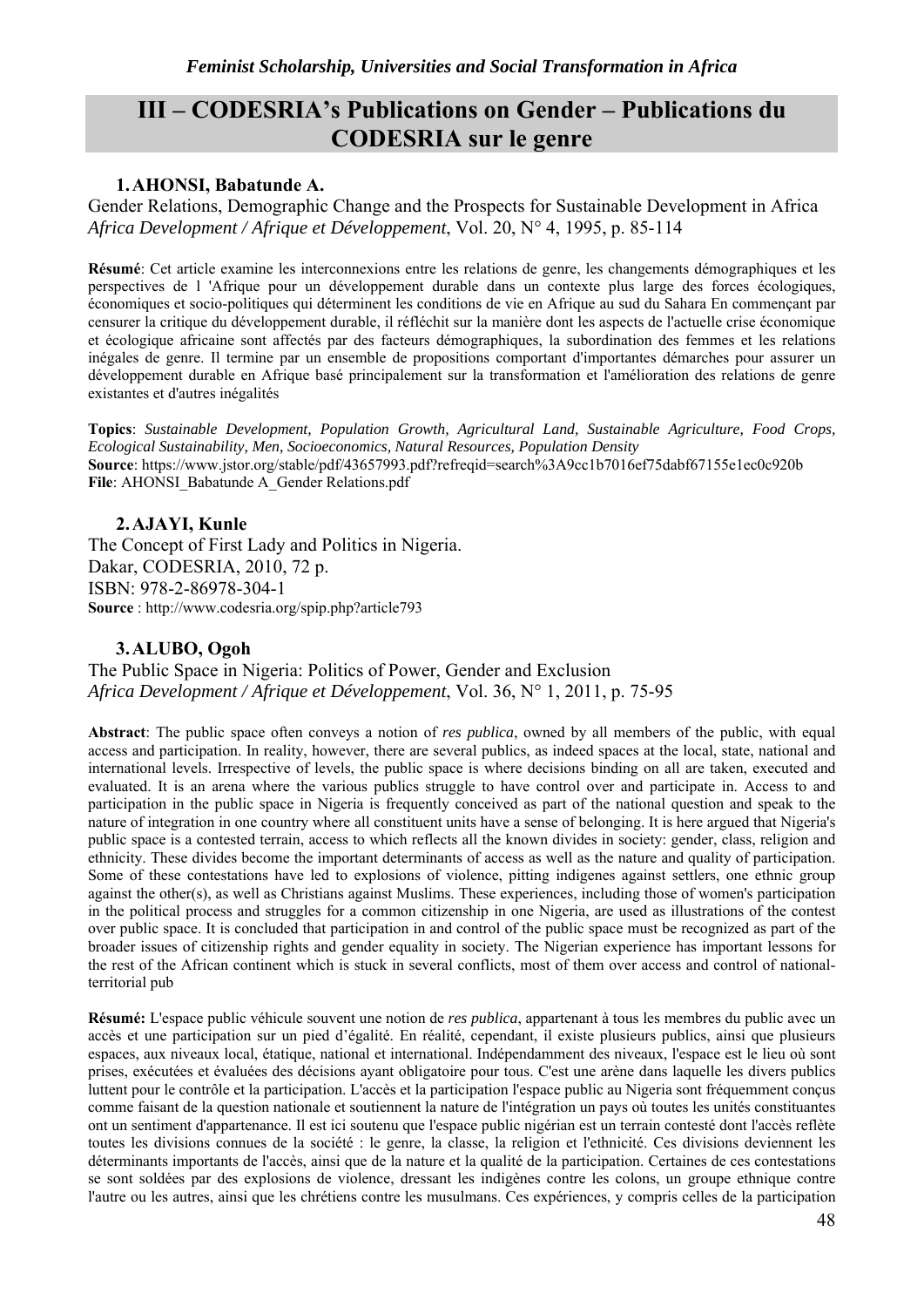des femmes au processus politique et aux luttes pour une citoyenneté commune au Nigeria, servent d'illustration à la contestation autour de l'espace public. En conclusion, nous disons que la participation à l'espace public et son contrôle doivent être reconnus comme faisant partie des questions plus larges de droits liés à la citoyenneté et d'égalité des sexes dans la société. L'expérience du Nigeria comporte des enseignements importants pour le reste du continent africain qui s'enlise dans plusieurs conflits, dont la plupart portent sur l'accès et le contrôle de l'espace public national/ territorial.

**Topics**: *Public Space, Christianity, Muslims, Islam, Councils, Political Identity, Identity Politics, Violence, Ethnic Identity*

**Source**: https://www.jstor.org/stable/pdf/24484042.pdf?refreqid=search%3A85a826df7c816e8b120ae30fcfc726b4 File: ALUBO Ogoh<sup>The Public Space in Nigeria.pdf</sup>

#### **4.ANNAN-YAO, Elizabeth, ed.**

Gender, Economies and Entitlements in Africa Dakar : CODESRIA, 2004. - ix-179 p. **Call N°**: 05.03.01/ANN/12900

#### **5.ARNFRED, Signe**

Gender Activism and Studies in Africa Dakar: CODESRIA, 2000 - ix-171 p. **Call N°**: 04.02.03/ARN/12902

#### **6.ARNFRED, Signe; BAKARE-YUSUF, Bibi; KISIANG'ANI, Edward Waswa; LEWIS, Desiree; OYEWUMI, Oyeronke**

African Gender Scholarship : Concepts, Methodologies and Paradigms. Dakar: CODESRIA, 2004. - vii-100 p. ISBN: 2869781385

**Subjects**: *gender analysis, feminism, scholarships, gender research, gender studies, feminist knowledge, Africa* **Call N°**: 05.01.02/ARN/12829

#### **7.BENDJABALLAH, Souad**

Quelles perspectives pour les femmes dans le cadre de la mondialisation In: L'Algérie face à la mondialisation / Ed. by Tayeb Chenntouf. – Dakar : CODESRIA, 2008. – p. 229-250 **Call N°**: 01.02.01/CHE/13946)

#### **8.BHANA, Deevia; PILLAY, Venitha**

How Women in Higher Education Negotiate Work and Home: A Study of Selected Women at a University in South Africa

*Journal of Higher Education in Africa / Revue de l'enseignement supérieur en Afrique*, Vol. 10, N° 2, 2012, p. 81-94

**Abstract**: The Council for Higher Education notes the lack of women doing research in South African universities. Focusing on the experiences of South African women academics, this article highlights the ways in which inequitable gender relations fuel women's marginalized position in higher education.

The findings reported here include the gendered dimensions of negotiating home and work, pointing both to obstacles that limit women's agency and to prospects for hope by elucidating new possibilities for the development of women's agency.

Being women in higher education and mothers is at the same time is regulated by restrictive understandings of gender. But women are not simply victims of this discourse. Hence, greater care must be taken in understanding women's gendered roles that inhibit their greater participation in research. Transforming gender relations and working towards equity are, therefore, crucial to women's success.

**Résumé** : Le Conseil de l'enseignement supérieur relève que très peu de femmes font de la recherche dans les universités sud-africaines. En se basant sur les expériences des femmes universitaires sud-africaines, ce document démontre la façon dont l'inégalité de genre augmente la marginalisation des femmes dans l'enseignement supérieur. Les résultats présentés ici comprennent les dimensions genre qui consistent à allier maison et travail tous deux démontrant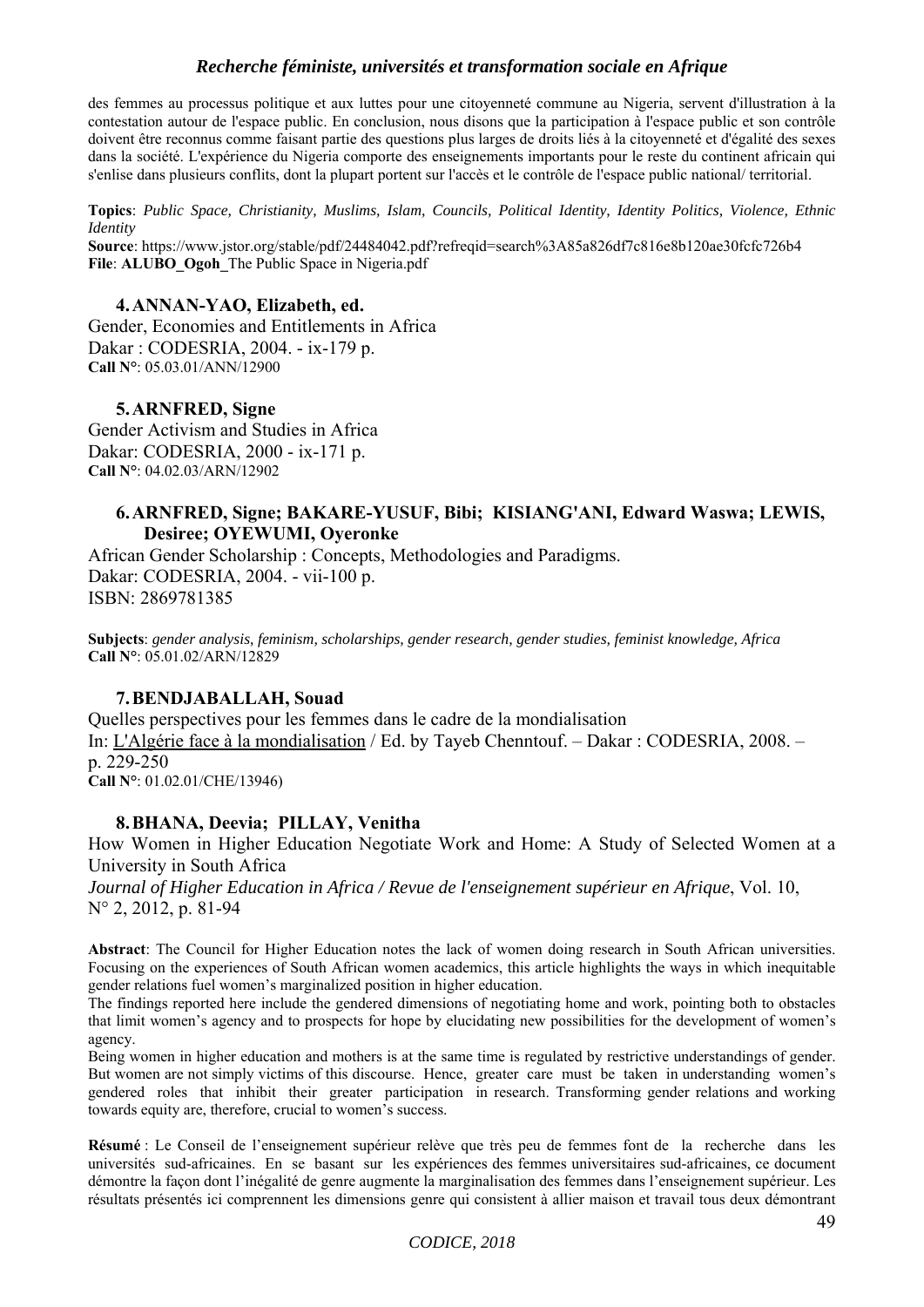les obstacles qui limitent l'activité des femmes et les espoirs qu'elles gardent en perspective en élucidant de nouvelles possibilités pour le développement de leur activité. Des compréhensions restrictives du genre réglementent les femmes qui sont à la fois dans l'enseignement supérieur et mères, mais les femmes ne sont pas simplement victimes de ce discours. Cependant une plus grande attention doit être prêtée pour comprendre le rôle des femmes dans le genre et ce qui les empêche à participer grandement à la recherche.

**Topics**: *Higher Education, Gender Equality, Mothers, Gender Roles, Research Universities, Children, Womens Education, Gender Relations, Academic Education, Educational Environment* **Source**:http://www.jstor.org/stable/jhigheducafri.10.2.8 File: BHANA Deevia How Women in Higher Education Negotiate.pdf

## **9.BAKARE-YUSUF, Bibi**

'Yorubas Don't Do gender: A Critical Review of Oyeronke Oyewumi's The Invention of Women: Making an African Sense of Western gender Discourses', p. 61-81 In: African Gender Scholarship: Concepts, Methodologies and Paradigms / Ed. Signe Arnfred; Bibi Bakare-Yusuf; Edward Waswa Kisiang'ani; Desiree Lewis; Oyeronke Oyewumi Dakar: CODESRIA, 2004. - vii-100 p. **Call N°**: 05.01.02/ARN/12829

## **10. DIOP, Rosalie A.**

Stratégie de survie et culture de jeunes dans les marchés urbains de Dakar : cas des adolescentes travailleuses (Sénégal).

*African Sociological Review / Revue africaine de sociologie*, Vol. 14, N° 1, 2010, p. 67-83

**Résumé**: Cet article porte sur la vie quotidienne des adolescentes travailleuses dans les marchés urbains et péri-urbains de Dakar, capitale du Sénégal. Elle vise à approfondir la compréhension et la connaissance sur les stratégies de survie et la socialisation des jeunes dans les rues des villes sénégalaises et sur les logiques de celles-ci dans un contexte social spécifique. Le travail des adolescentes recouvre des activités hétérogènes conçues sous l'angle des stratégies de survie Plusieurs facteurs socio-démographiques et éléments sociologiques expliquent l'insertion précoce des adolescentes dans les activités de production et dans le petit-commerce, en particulier. Les raisons, les motivations et les intérêts des adolescentes d'exercer ce travail sont pluriels mais une logique importante et rationnelle apparaît et réside dans leur contribution à la survie familiale.. Dans ce cadre, il représente pour elles une quête positive de sens construite autour de la recherche d'une survie instrumentale, de la satisfaction des besoins personnels et de la conquête d'un nouvel espace de réalisation. Les stratégies développées participent à la construction progressive de leur identité et permettent une reconnaissance sociale. Ces activités leur permettent aussi de se construire en tant qu'actrices et d'augmenter leur zone d'autonomie et de liberté. Cela exerce une influence positive sur la transformation de leur statut et sur la place qu'elles occupent dans la société.

**Source** : http://www.codesria.org/spip.php?article1254

File : DIOP\_Rosalie A. Stratégie de survie et culture de jeunes.pdf

## **11. ENGLUND, Harri**

Gender Relations in African-Language Literature: Interpretative Politics and Possibilities *African Sociological Review / Revue africaine de sociologie*, Vol. 8,N° 1, 2004, 18 p.

**Abstract**: African novels can provide insights into history and society, but the risk, particularly when using them as learning materials in classroom, is that novels become mere illustrations of themes and conclusions already established by other means. The post-authoritarian era in some African countries, for example, appears to impose its own truths on interpreting literature. This article examines gender relations in Willie Zingani's Chinyanja novels and in Francis Moto's recent criticism of these novels. An alternative reading, pointing out the novels' potential for complex interpretations, suggests that Moto's dismissal of their gender relations as stereotypes must itself be understood as a literary product of a particular period. It is a period when the rhetoric of gender equality has emerged to support a form of state feminism in Malawi. Against its dichotomous view of gender the article shows how the complexity conveyed in Zingani's novels can be used to highlight class and generational contradictions obscured by the current rhetoric. The article concludes by recommending attention to narrative details as a measure against interpretations becoming mere reflections of teachers' and critics' own political preferences. The problems highlighted in the article are particularly germane to teaching and interpreting African-language literature. It often enters classrooms through literary criticism in metropolitan languages. When students and teachers cannot access the novel itself, it is important that they base their discussions on those interpretations that take into account as many narrative details as possible.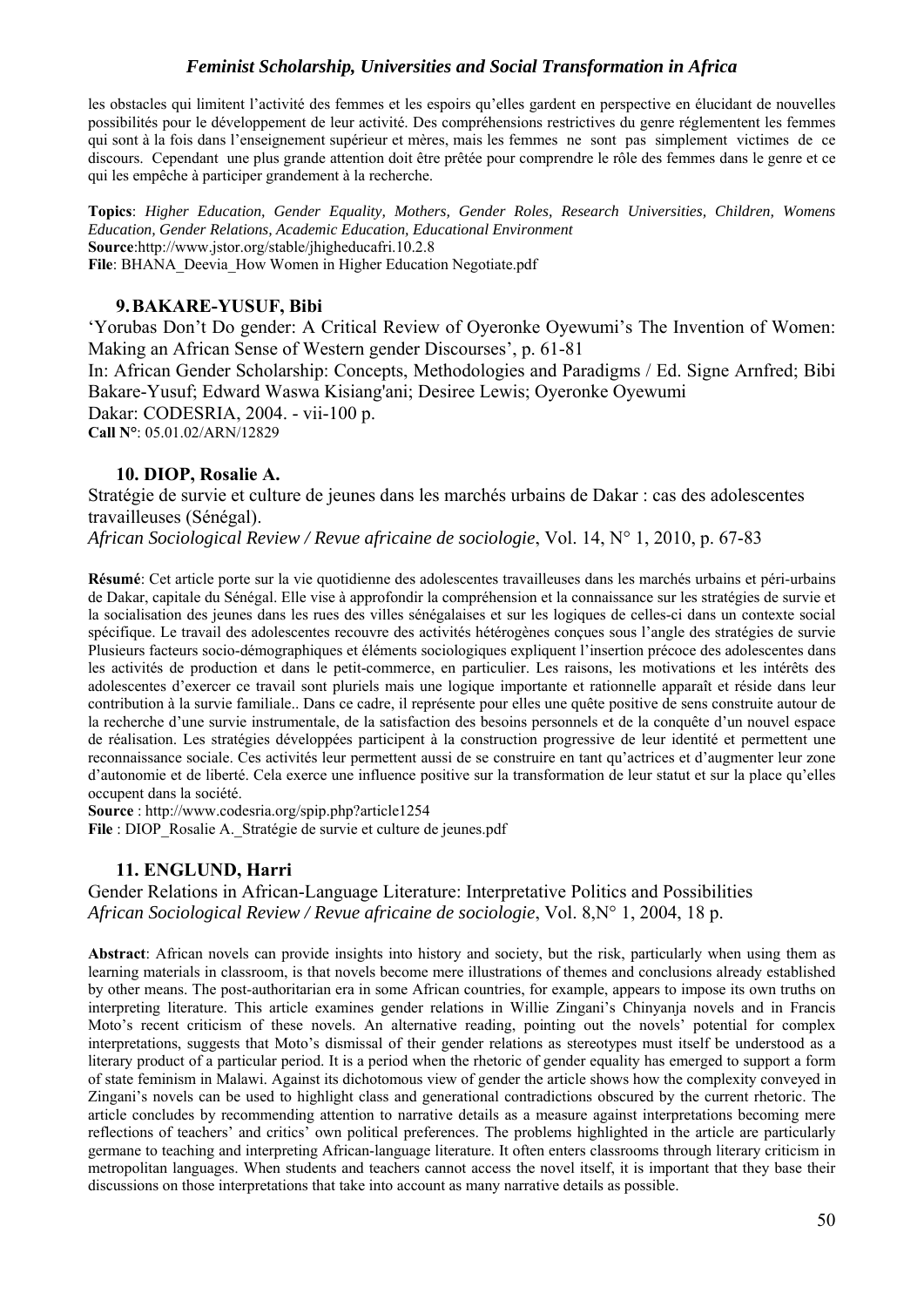**Source** : http://www.codesria.org/spip.php?article598 File: ENGLUND\_Harri\_Gender Relations in African-Language Literature.pdf

## **12. FONCHINGONG, Charles C.; VUBO, Emmanuel Yenshu; BESENG, Maurice Ufon**

Traditions of Women's Social Protest Movements and Collective Mobilisation: Lessons from Aghem and Kedjom Women In: Civil Society and the Search for Development Alternatives in Cameroon / Ed. By Emmanuel Yenshu Vubo. - Dakar : CODESRIA,2008. – p. 125-141 **Source**: http://www.codesria.org/spip.php?article222

**Call N°**: 05.03.07/VUB/14191

## **13. IMAM, Ayesha M.**

Gender Analysis and African Social Sciences in the 1990s *Africa Development / Afrique et Développement*, Vol. 15, N° 3/4, 1990, p. 241-257

**Introduction**: Since the mid-70s, there has been increasing interest in what some still call "the woman question". From the (more-or-less) complete ignoring of women we now have a spectrum of interests ranging from courses on women in society to specializations on women in sociology, political science, economics, history, agriculture and geography, with even a whole (sub?) specialization to itself, Women in Development. Robertson states in her review of African women's history that: Much of the literature on African women is in the form of articles, but since 1976 over 30 monographs on women from Morocco to South Africa and half again as many collections of articles in book form, as well as special issues of journals have been published1. As many commentators have noted, the situation has moved through several distinct phases: from the total neglect of women, or, (at most) treating women in brief asides or footnotes; to a sustained critique of this gap; to the "adding on" of women, and just occasionally to the recognition of gender relations as a category that requires not simply the tacking on of women at the end of analyses but the reconceptualization of other categories in order to be able to make adequate analyses of the whole…

**Topics**: *Men, Gender Roles, Farm Economics, Division of Labor, Gender Relations, Political Economy* **Source**: https://www.jstor.org/stable/pdf/24486825.pdf?refreqid=search%3A794cd81f7bfdc6f6597a6a31dd6ab128 **File**: IMAM\_Ayesha M\_Gender Analysis.pdf

## **14. IMAM, Ayesha M.**

Women and the Family in Nigeria Dakar: CODESRIA, 1985. – 165 p. **Call N°: 2.01.01/IMA/63** 

**15. IMAM, Ayesha M.; MAMA, Amina; SOW, Fatou, eds.**  Engendering African Social Sciences Dakar: CODESRIA, 1999. – 470 p. ISBN: 2-86978-063-X **Call N°**: 14.02.03/IMA/10258

**16. IMAM, Ayesha M.; MAMA, Amina; SOW, Fatou, eds.**  Sexe, genre et société : engendrer les sciences sociales africaines Dakar: CODESRIA, 2004. – 461 p. ISBN: 2-84586-111-7 **Call N°:** 14.02.03/IMA/12823

## **17. KAUDJHIS-OFFOUMOU, Françoise**

Les Droits de la Femme en Côte d'Ivoire Dakar: CODESRIA, 1996. - XI-230 p. ISBN: 2-86978-058-3 **Call N°**: 04.02.01/KAU/9304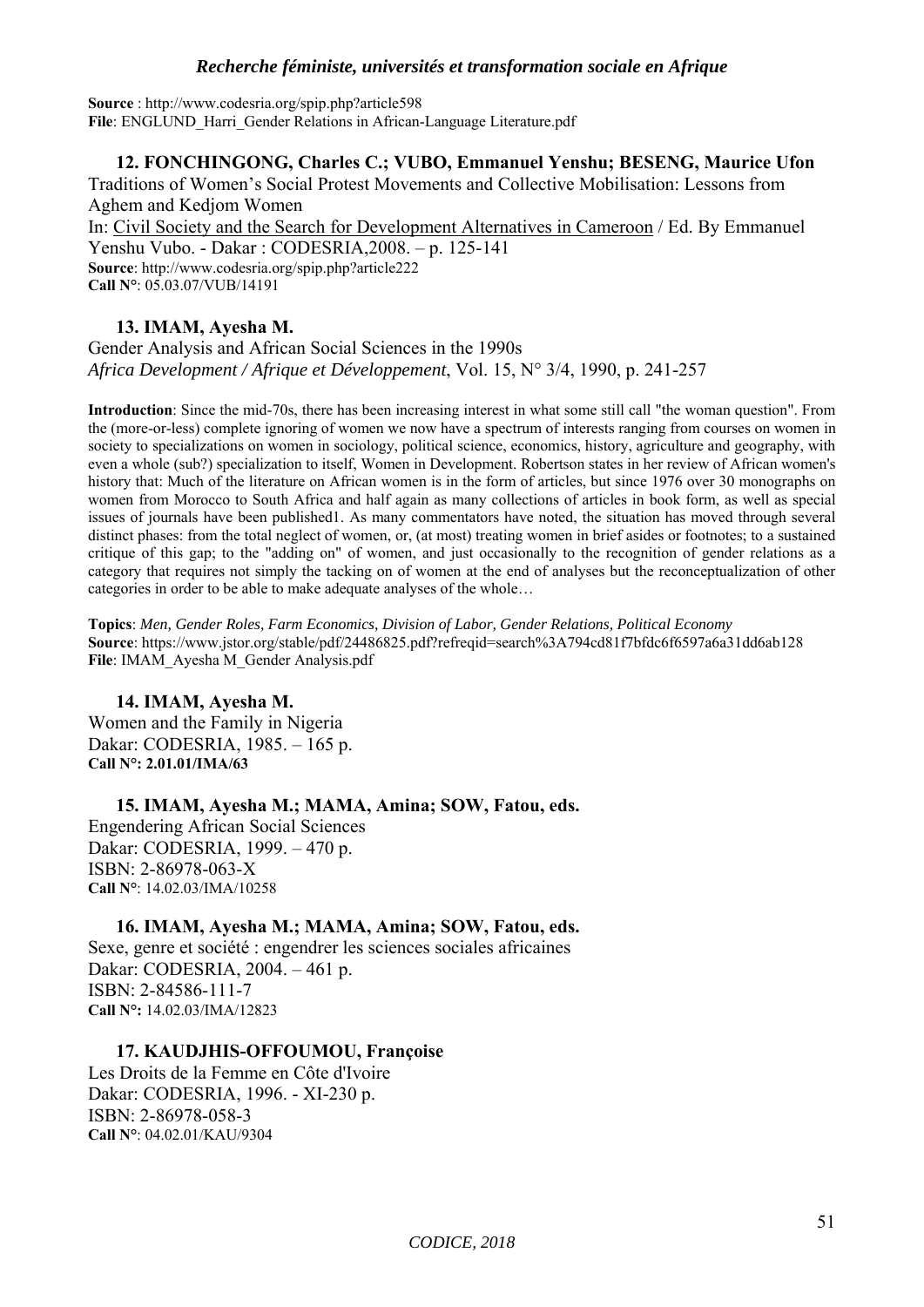## **18. KAZEMBE, Joyce L.**

The Women Issue In: Zimbabwe: the Political Economy of Transition: 1980-1986 / Ed. by Ibbo Mandaza. – Dakar: CODESRIA Dakar – p. 377-404 **Call N°**: 04.03.01/MAN/5873

## **19. KITETU, Catherine Wawasi**

Gender, Science and Technology: Perspectives from Africa Dakar: CODESRIA, 2008. -177 p. ISBN: 2-86978-221-1 **Call N°**: 05.03.03/KIT/14189

## **20. LACHHEB, Monia, ed.**

Genre et Sport en Afrique : entre pratiques et politiques publiques Dakar : CODESRIA, 2010. - vii-95 p. **Source**: http://www.codesria.org/spip.php?article1294&lang=fr **Call N°**: 13.08.01/LAC/14907

## **21. LE ROUX, Elizabeth; NDEDA, Mildred A.J.; NYAMNDI, George; SENKORO, F.E.M.K.; SSETUBA, Isaac**

Gender, Literature and Religion in Africa. Dakar : CODESRIA, 2005. – 108 p. ISBN: 2-86978-157-1 (CODESRIA Gender Series, Vol. 4) **Source** : http://www.codesria.org/spip.php?article933

## **22. LEWIS, Desiree**

African gender research and post-coloniality: Legacies and challenges, p. 27-41 In: *African Gender Scholarship: Concepts, Methodologies and Paradigms* / Ed. Signe Arnfred; Bibi Bakare-Yusuf; Edward Waswa Kisiang'ani; Desiree Lewis; Oyeronke Oyewumi Dakar: CODESRIA, 2004. - vii-100 p. **Call N°**: 05.01.02/ARN/12829

## **23. MAMA, Amina**

The Challenges of Feminism: Gender, Ethics and Responsible Academic Freedom in African Universities *Journal of Higher Education in Africa / Revue de l'enseignement supérieur en Afrique,* Vol. 9, N° 1-2, 2011, p. 1-23

**Abstract**: Feminist theory and ethics have enormous potentials to transform and energize the discourse on academic freedom and social responsibility. As a theory of knowledge and an intellectual practice, feminism deconstructs the epistemological foundations of patriarchy and contributes to the emancipation of women as subjects and studies on and about women as critical intellectual engagements. Despite this potential, the discourse on academic freedom and intellectual responsibility in African universities has rarely yielded ground for feminist ethics, and feminist intellectuals within the universities have had to struggle for space. This article discusses these struggles to insert feminism as part of the intellectual discourse on academic freedom within Africa's scholarly community between 1990 – the year of the Academic Freedom Conference in Kampala – and 2010. The institutional and intellectual challenges that have been encountered by feminist-inspired academics are highlighted. Finally, the author discusses the imperatives to move the discourse on gender in African scholarly communities beyond the normative policy rhetoric to tackling the gendered configuration of academic institutions.

**Résumé** : La théorie et l'éthique féministes ont un potentiel énorme pour transformer et animer le débat sur les libertés académiques et la responsabilité sociale. En tant que théorie de la connaissance et pratique intellectuelle, le féminisme déconstruit les fondations épistémologiques de la patriarchie et contribue au discours de l'émancipation de la femme tout en étudiant son engagement intellectuel critique. En dépit de cette potentialité, le débat sur les libertés académiques et la responsabilité intellectuelle dans les universités africaines a à peine généré les fondements de l'éthique féministe,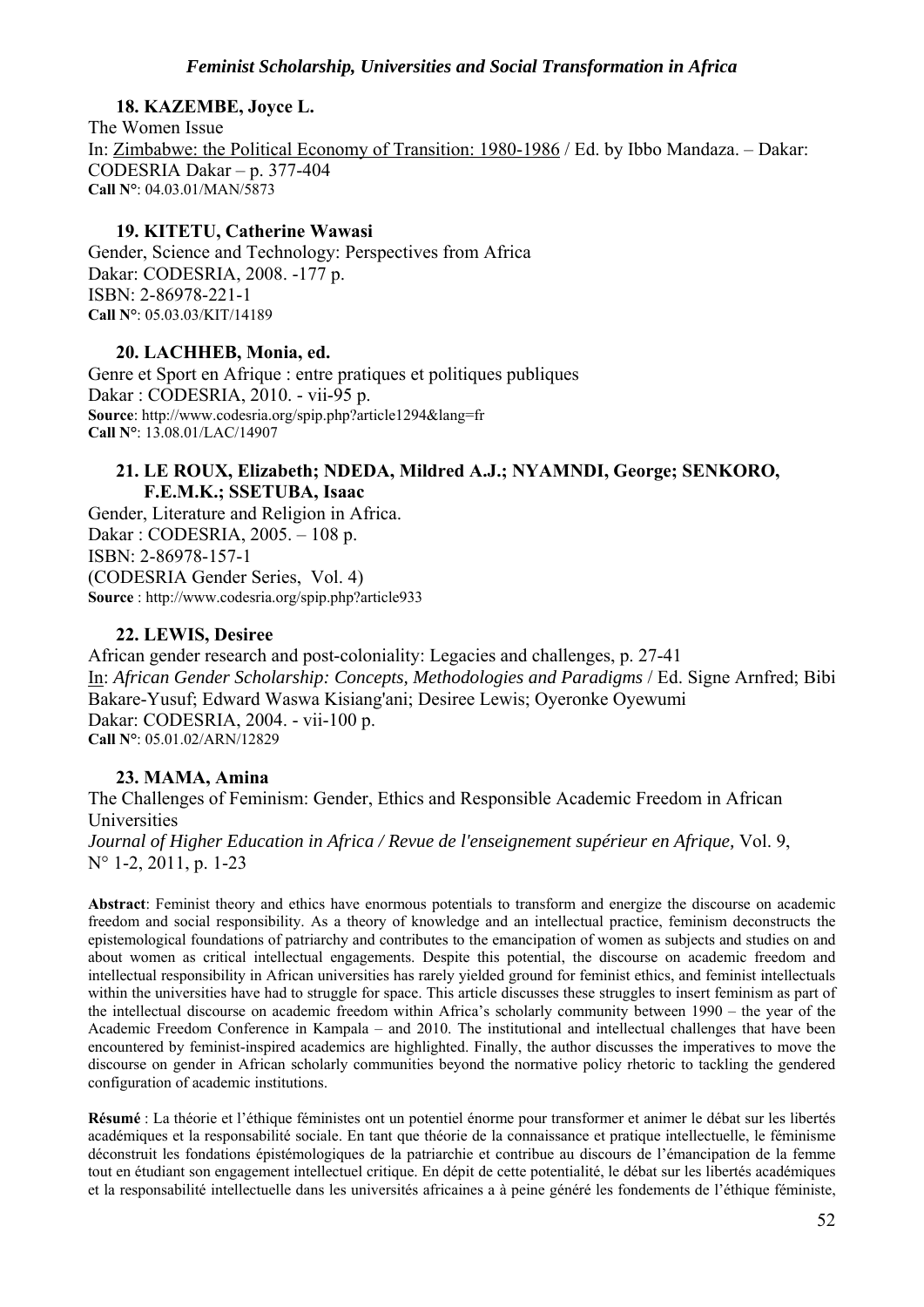et les intellectuels féministes ont dû batailler dur pour trouver leur espace. Cet article discute de ces luttes pour la cause de l'insertion du féminisme dans le discours intellectuel sur les libertés académiques au sein de la communauté intellectuelle africaine entre 1990 – année de la Conférence académique sur les libertés académiques tenue à Kampala – et 2010. L'article met donc en relief les défis que les intellectuels féministes ont eu à confronter. In fine, l'article discute des impératives dictées par la nécessité de placer le débat sur le genre en milieu académique africain au-delà de la rhétorique politique normative pour la matérialisation d'une configuration basée sur le genre dans les institutions académiques.

**Topics**: *Feminism, Academic Freedom, Higher Education, Women's Rights, Universities, Feminist Ethics, Gendered Discourse, African Culture, Cultural Institutions, Feminist Cultural Studies* **Source**: http://www.jstor.org/stable/jhigheducafri.9.1-2.1 **File**: MAMA\_Amina\_Challenges of Feminism.pdf

## **24. MAMA, Amina**

Challenging Subjects: Gender and Power in African Contexts *African Sociological Review / Revue africaine de sociologie*, Vol. 5, N° 2, 2001, 9 p.

**Introduction**: There is no word for 'identity' in any of the African languages with which I can claim any degree of familiarity. Perhaps there is good reason for this. In English the word 'identity' implies a singular, individual subject with clear ego boundaries. In Africa, if I were to generalise, ask a person who he or she is and his and a name will quickly be followed by a qualifier, a communal term that will indicate ethnic or clan origins (See Omoregbe 1999:6). To this day, African bureaucracies use forms which require the applicant (for a passport, a driving license, to gain to access to public education, housing or health services) to specify 'tribe'. The idea of identity is an interesting one to most Africans, largely because it has remained so vexed. We seem to be constantly seeking the integrity and unity that the notion implies, without succeeding in securing it, or coming to terms with it. We are being asked to think 'beyond identity', when for many of us, identity remains a quest, something in-the-making. I think that the reason that African thinkers - or indeed other postcolonial subjects - may balk at the prospect of working 'beyond identity' is clear. It relates to the contentious nature of the term in our upbringing, as a site of oppression and resistance. We recall distasteful colonial impositions that told us who we were: a race of kaffirs, natives, negroes and negresses... **Source** : http://www.codesria.org/spip.php?article687

**File** : MAMA\_Amina\_Challenging Subjects.pdf

#### **25. MAMA, Amina**

Etudes par les femmes et études sur les femmes en Afrique durant les années 1990 Dakar: CODESRIA, 1997. -131 p. **Call N°**: 14.02.03/MAM/9924

#### **26. MAMA, Amina**

Gender Studies for Africa's Transformation, Amina Mama In : African Intellectuals: Rethinking Politics, Language, Gender and Development / Ed. by Thandika MKANDAWIRE. – Dakar : CODESRIA, 2005, p. 94-116 **Call N°** : 05.03.05/MKA/12942

#### **27. MAMA, Amina**

Restore, Reform but do not Transform: The Gender Politics of Higher Education in Africa *Journal of Higher Education in Africa / Revue de l'enseignement supérieur en Afrique*, Vol. 1, N° 1, 2003, p. 101-125

**Abstract**: This paper uses gender analysis to reflect on the emergence and development of higher education in Africa. The available statistical picture indicates that despite the absence of formal exclusions, women's entry into higher educational institutions—as students and as employees—has remained slow and uneven, suggesting the need to look beyond the numbers. The overall pattern of exclusion and marginalization is true for both administrative and academic tracks but is at its most extreme for senior academic and research positions. The persistence of extreme gender inequality is most easily and often attributed to external social and familial factors. Here, however, it is argued that there is sufficient evidence to suggest that, despite institutional and managerial claims of administrative neutrality, the institutional and intellectual cultures of African institutions are, in fact, permeated with sexual and gender dynamics.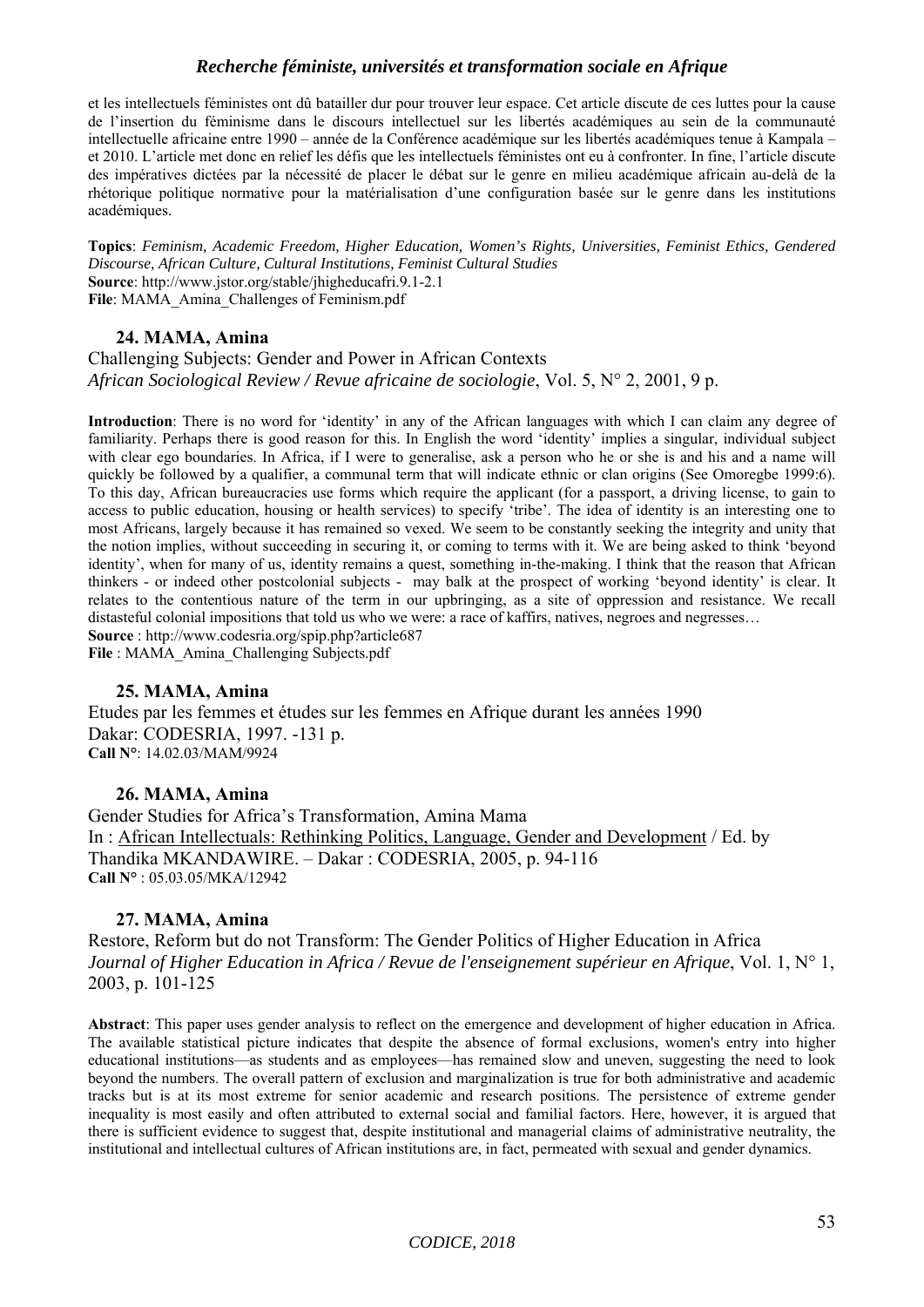**Résumé** : Ce papier utilise l'analyse sur le genre pour montrer l'urgence du développement de l'enseignement supérieur en Afrique. Les statistiques existantes montrent que malgré l'absence d'exclusions formelles, l'insertion de la femme dans les institutions de l'enseignement supérieur—comme étudiants ou comme employés—est encore lente et inégale, d'où l'a nécessité de voir au-delà des chiffres. Toute forme d'exclusion et de marginalisation existe dans l'administration et dans le cursus universitaire mais c'est pire à un niveau supérieur universitaire et en position de chercheurs. Cette persistance d'une extrême inégalité du genre est pour la plupart du temps facilement et souvent attribuée aux facteurs socio familiaux externes. Il est cependant démontré ici, qu'il y a suffisamment de preuve pour dire que malgré les demandes institutionnelles et directoriales pour la neutralité dans l'administration, la culture institutionnelle et intellectuelle des institutions africaines est en fait, filtrer à travers une dynamique sexuelle et du genre.

**Topics**: *Higher Education, Universities, Gender Equality, Women's Rights, Working Women, School Enrollment, Academic Education, Countries, School Campuses* **Source**: http://www.jstor.org/stable/24486116 **File**: MAMA\_Amina**\_**Restore Reform but do not Transform.pdf

## **28. MAMA, Amina**

Women's Studies and Studies of Women in Africa during the 1990s Dakar: CODESRIA, 1996. – 96 p. **Call N°**: 14.02.03/MAM/9848

## **29. MBOW, Penda, Ed.**

Men and Women between the Public and Private Spheres Dakar: CODESRIA, 2005 - x-178 p. ISBN: 9782869781412 **Source**: http://www.codesria.org/spip.php?article1383 **Call N°**: 05.03.01/MBO/12966

## **30. MANUH, Takyaiwaa**

Women, the State and Society under the PNDC In: Ghana Under PNDC Rule / Ed. by E. Gyimah-Boadi. – Dakar: CODESRIA, 1993. – p. 176-195 **Call N°**: 05.03.04/GYI/6354

## **31. NASONG'O, Shadrack W. ; AYOT, Theodora O.**

Women in Kenya's Politics of Transition and Democratisation In: Kenya: the Struggle for Democracy / Ed. by Godwin R. Murunga; Shadrack W. Nasong'o . - Dakar: CODESRIA, 2007.- p. 164-196 **Call N°**: 04.02.02/MUR/13287

## **32. NIANG, Oumoul Khairy**

Emploi des femmes dans les entreprises de transformation des produits halieutiques In : Ajustement Structurel et Emploi au Sénégal / Ed. by Babacar FALL. – Dakar: CODESRIA, 1997. – p. 201-231 Call N°: 03.02.01/FAL/9846

## **33. NKENKANA, Akhona**

No African Futures without the Liberation of Women: A Decolonial Feminist Perspective *Africa Development / Afrique et Développement*, Vol. 40, N° 3, 2015, p. 41-57

**Abstract**: Coloniality of gender speaks to the perennial question of the liberation of women from various forms of oppression. The 'modern' world system and its global order have remained fundamentally patriarchal. This implies that any initiative aimed at creating African futures has to address the fundamental question of the liberation of women. Liberation of women does not speak to the incorporation of women within the patriarchal system. The first step, as Thomas Sankara said in his 1987 speech, is to understand how the patriarchal system functions, to grasp its real nature in all its subtlety, in order to work out a line of action that can lead to women's genuine emancipation. Decolonising gender therefore becomes a necessary task so that answers to what should be done are formulated from the perspective of asking correct questions. Decolonising gender is to enact a critique of racialized, colonial, and capitalist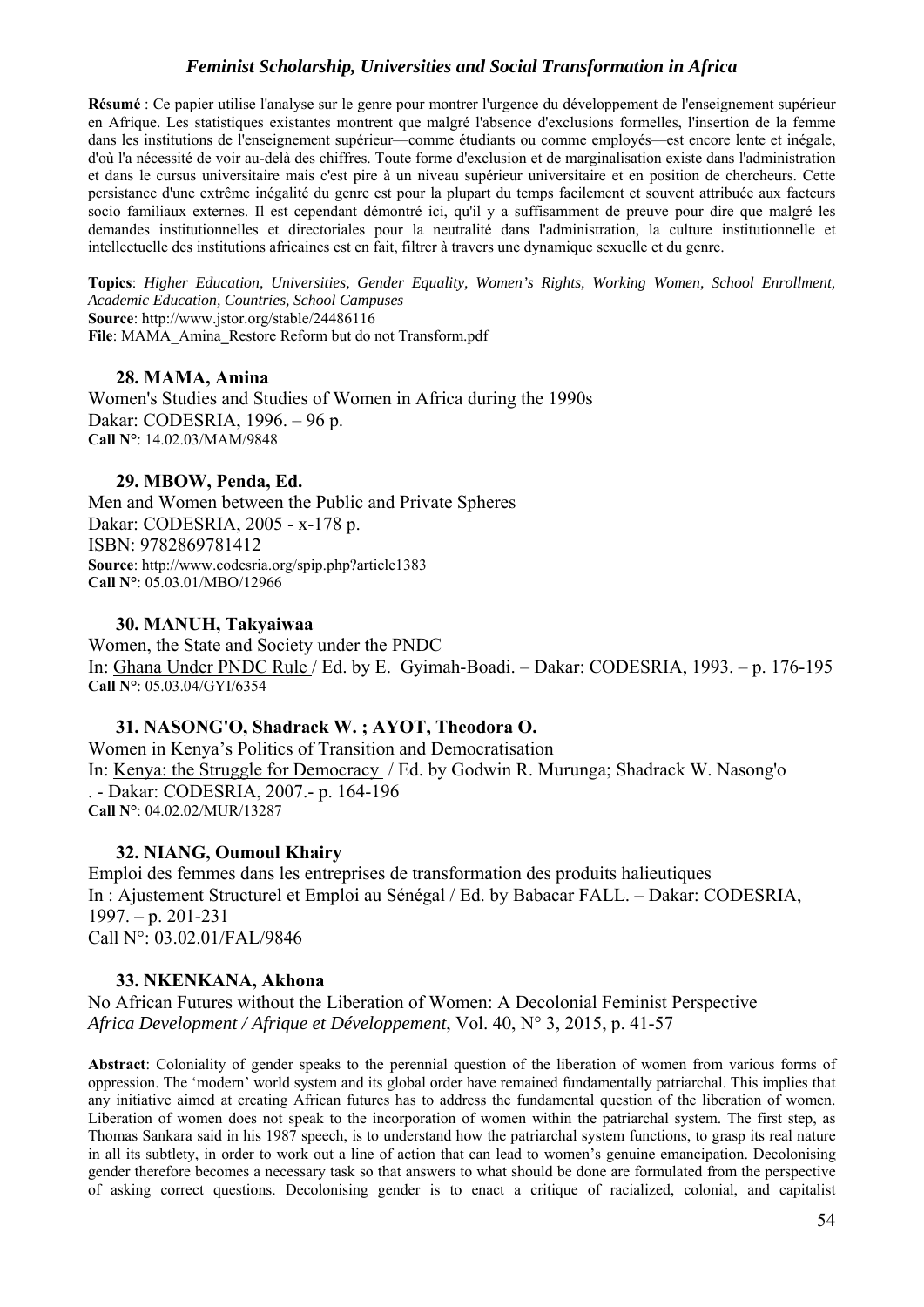heterosexualist gender oppression as a lived transformation of the social (Lugones 2010). As such, decolonizing gender places the scholar in the midst of people in a historical, peopled, subjective/intersubjective understanding of the oppressing-resisting relation at the intersection of complex systems of oppression. To a significant extent, it has to be in accord with the subjectivities and intersubjectivities that construct and in part are constructed by the situation. This article deploys decolonial feminist ideas of Thomas Sankara, among others, to push forward the frontiers of the struggle for the liberation of women as a constitutive part of initiatives of creating African futures. Its central argument is that women's liberation struggle should not be reduced to efforts of incorporation of women within the patriarchal, colonial and imperial modern system/s women seek to reject. Making use of Maria Lugones' theoretical framework, we should be able to understand that the instrumentality of the colonial/modern gender system is subjecting both men and women of colour in all domains of existence and therefore allows us to reveal that the gender transformation discourse is not just a women's emancipation discourse but rather efforts of both men and women to overcome the colonial global structure that is subjectifying in different ways.

The change of the system and its structures, which are essentially patriarchal, is the main mechanism that will bring about possible equal futures for women in Africa, as case studies of Rwanda and South Africa show in the article.

**Résumé**: La colonialité du genre traite de la lancinante question de la libération de la femme des différentes formes d'oppression. Le système du monde « moderne » et son ordre mondial sont restés fondamentalement patriarcaux.

Cela implique que toute initiative visant la création d'un futur africain devra régler la question fondamentale de la libération de la femme. La libération de la femme ne prend pas en compte l'incorporation de la femme dans le système patriarcal. La première étape, comme le disait Thomas Sankara dans son discours de 1987, consiste à comprendre comment le système patriarcal fonctionne, pour appréhender sa véritable nature dans toute sa subtilité, afin de mettre au point une ligne d'action qui conduirait à la véritable émancipation de la femme. Décoloniser le genre devient donc une tâche essentielle devant permettre que les réponses à la question relative aux mesures à prendre soient formulées dans l'optique de poser des questions correctes. Décoloniser le genre c'est promulguer une critique de l'oppression sexiste hétérosexualiste, racialisée, coloniale et capitaliste en tant que transformation vécue du social (Lugones 2010). Ainsi, décoloniser le genre place le chercheur au cœur de la population suivant une interprétation subjective/intersubjective historique et variée de la relation oppression-résistance à la croisée de systèmes complexes d'oppression. Dans une large mesure, il doit être en accord avec les subjectivités et les intersubjectivités qui construisent et sont en partie occasionnées par la situation. Cet article déploie, entre autres, les idées féministes anticoloniales de Thomas Sankara, afin d'étendre les frontières de la lutte pour la libération de la femme comme étant un élément constitutif des initiatives en faveur de la création d'un avenir africain. Son argument de fond est que la lutte pour la libération de la femme ne doit pas être réduite aux efforts d'incorporation de la femme dans le/les systèmes patriarcaux, coloniaux et impériaux modernes que les femmes rejettent. Faisant appel au cadre théorique de Maria Lugones, l'on devrait être en mesure de comprendre que l'instrumentalité du système de genre colonial/moderne est en train d'assujettir les hommes et les femmes de couleur dans tous les domaines de la vie. Par conséquent, il nous révèle que le discours sur la transformation sociale n'est pas seulement axé sur l'émancipation de la femme mais plutôt sur les efforts conjoints à la fois des hommes et des femmes à surmonter la structure coloniale globale qui est subjectivante de différentes manières. Le changement de système et ses structures, qui sont essentiellement patriarcales est le principal mécanisme qui entrainera un avenir juste pour la femme Africaine, comme l'ont démontré dans l'article les études de cas au Rwanda et en Afrique du Sud.

**Topics**: *Gender Equality, Gender Roles, Gender Systems, Men, Oppression, Emancipation, Patriarchies, Capitalism, Political Power*

#### **Source**:

https://www.jstor.org/stable/pdf/afrdevafrdev.40.3.41.pdf?refreqid=search%3A5745a612afd873e865dafc0bc6ac2661 **File**: NKENKANA\_Akhona\_No African Futures without the Liberation of Women.pdf

#### **34. OANDA, Ibrahim Ogachi**

New Frontiers of Exclusion: Private Higher Education and Women's Opportunities in Kenya *Journal of Higher Education in Africa / Revue de l'enseignement supérieur en Afrique*, Vol. 3, N° 3, 2005, p. 87-105

**Abstract**: The semi-privatisation of public universities and the growth of private universities have been two important developments affecting higher education in Kenya in the last decade. The trend towards the privatisation of university education has been in tune with global neo-liberal policies that Kenya embraced from 1986. The policies were promoted for their potential to broaden opportunities for previously excluded groups. In higher education, private universities and programmes claim to offer more opportunities for women and a higher transition from college to employment. A close analysis however reveals that these claims are of limited validity. Rather than expanding opportunities for women, private universities in Kenya tend to cre- ate new subtle arenas for exclusion. This article analyses the ways in which the logic and practical working of private universities accentuate women's marginalisation in terms of access policies, academic cultures and disciplinary orientations.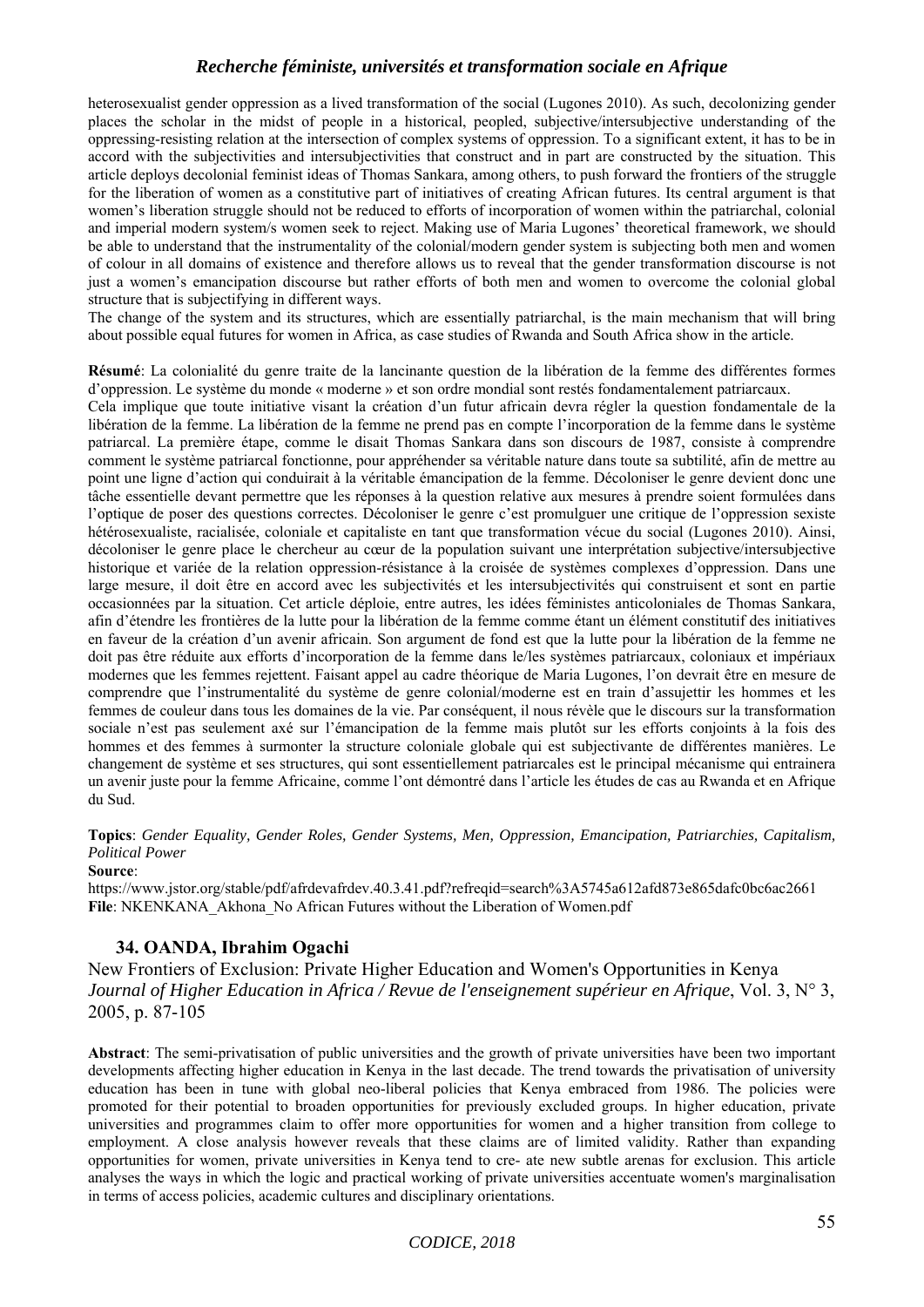**Résumé** : Au cours de la décennie passée, l'enseignement supérieur kenyan a été affecté par deux éléments majeurs : la semi-privatisation des universités publiques et l'essor des universités privées. Cette tendance à la privatisation de l'éducation universitaire est dans la logique des politiques globales néo-libérales menées par le Kenya dès 1986. Les politiques ont été vantées, entre autres, pour leur capacité potentielle à offrir davantage d'opportunités aux groupes jusque-là exclus. Au niveau de l'enseignement supérieur, les universités et programmes privés prétendent proposer davantage d'opportunités aux femmes ainsi qu'une meilleure transition de l'université au monde du travail. En effectuant une analyse précise, l'on réalise que ces affirmations sont d'une validité des femmes, les universités privées subtils domaines d'exclusion. Cet article analyse le fonctionnement pratique des femmes, en termes de politiques disciplinaires

**Topics**: *Private Colleges, College Students, Higher Education, Universities, Gender Equality, Personal Empowerment, Women's Studies, Women's Education, Working Women*

**Source**: https://www.jstor.org/stable/pdf/43661439.pdf?refreqid=search%3A794cd81f7bfdc6f6597a6a31dd6ab128 **File**: OANDA\_Ibrahim Ogachi\_New Frontiers of Exclusion.pdf

#### **35. OBI, Regina**

Women's Participation at Executive Level in Trade Unions in Nigeria (1985-1990) *Africa Development / Afrique et Développemen*t, Vol. 23, N° 3/4, 1998, p. 163-182

**Introduction**: Gender issues are concepts which incorporate wage labour and domestic labour (Sow 1994:6). Most traditional societies, world-wide, perceive women as 'inferior' to men and men as 'superior' to women. In other words, women are seen as the weaker sex than men biologically. According to Berger (1986:216) the relationship between household labour, wage labour, and capitalism has been increasingly used scholars as part of feminist efforts to explain economic activities carried out by women. This has led to awareness of how household labour sustains the capitalist system of economic production and to depth understanding of the complexities in the relationships between women's dual spheres of experience as household workers and as wage earners. Despite the high level of concern this issue has raised, certain ideas continue to be accepted with insufficient examinations. One of these is the notion that because of the split in their lives, women industrial workers do not experience proletarianisation as totally or intensely as men do…

**Topics**: *Labor Unions, Men, Business Executives, Working Women, Obis, Women's Rights, Gender Equality, Gender Discrimination, Gender Roles*

**Source**: https://www.jstor.org/stable/pdf/24482737.pdf?refreqid=search%3A794cd81f7bfdc6f6597a6a31dd6ab128 File: OBI\_Regina\_Womens Participation at Executive Level in Trade Unions.pdf

#### **36. OCHWADA, Hannington**

Gender Analysis: The Stunted Discourse in Kenya's Historiography *Africa Development / Afrique et Développement*, Vol. 20, N° 4, 1995, p. 11-28

**Résumé**: Dans cet article une critique et une analyse de l'historiographie récente du Kenya ont été amorcées à propos de l'ignorance apparente ou de la déformation des relations de genre. L'analyse des relations de genre dans l'historiographie kenyane est un discours controversé résultant non pas de l'absence de relations de genre ou d'importantes réalisations et contributions de femmes, mais de préoccupations, de traditions, de précédents et de méthodologies pleins de préjugés. L'auteur termine en rejetant l'historiographie «mâle» et en appelant à une historiographie basée sur les relations de genre dont il trace les grandes lignes.

**Topics**: *Gender Roles, Historiography, African History, Men, Capitalism, Literary History, Gender Relations, Marxian Economics, Nationalism* 

**Source**: https://www.jstor.org/stable/pdf/43657989.pdf?refreqid=search%3A794cd81f7bfdc6f6597a6a31dd6ab128 **File**: OCHWADA, Hannington\_Gender Analysis.pdf

## **37. ODIEMO-MUNARA, Lennox**

Women Engagement with Power and Authority in Re-writing East Africa *Africa Development / Afrique et Développement*, Vol. 35, N° 4, 2010, p. 1-18

**Abstract**: From the relative absence of serious women writing in the early mainstream East African literature in English, starting the last quarter of the twentieth century, women writing has flourished to gain deserved space in the East African literary canon. In the writing of Kenya's Marjorie Oludhe Macgoye, Uganda's Mary Karooro Okurut, and Tanzania's Elieshi Lema, literature in English by women has exponentially broadened, thematically and aesthetically, to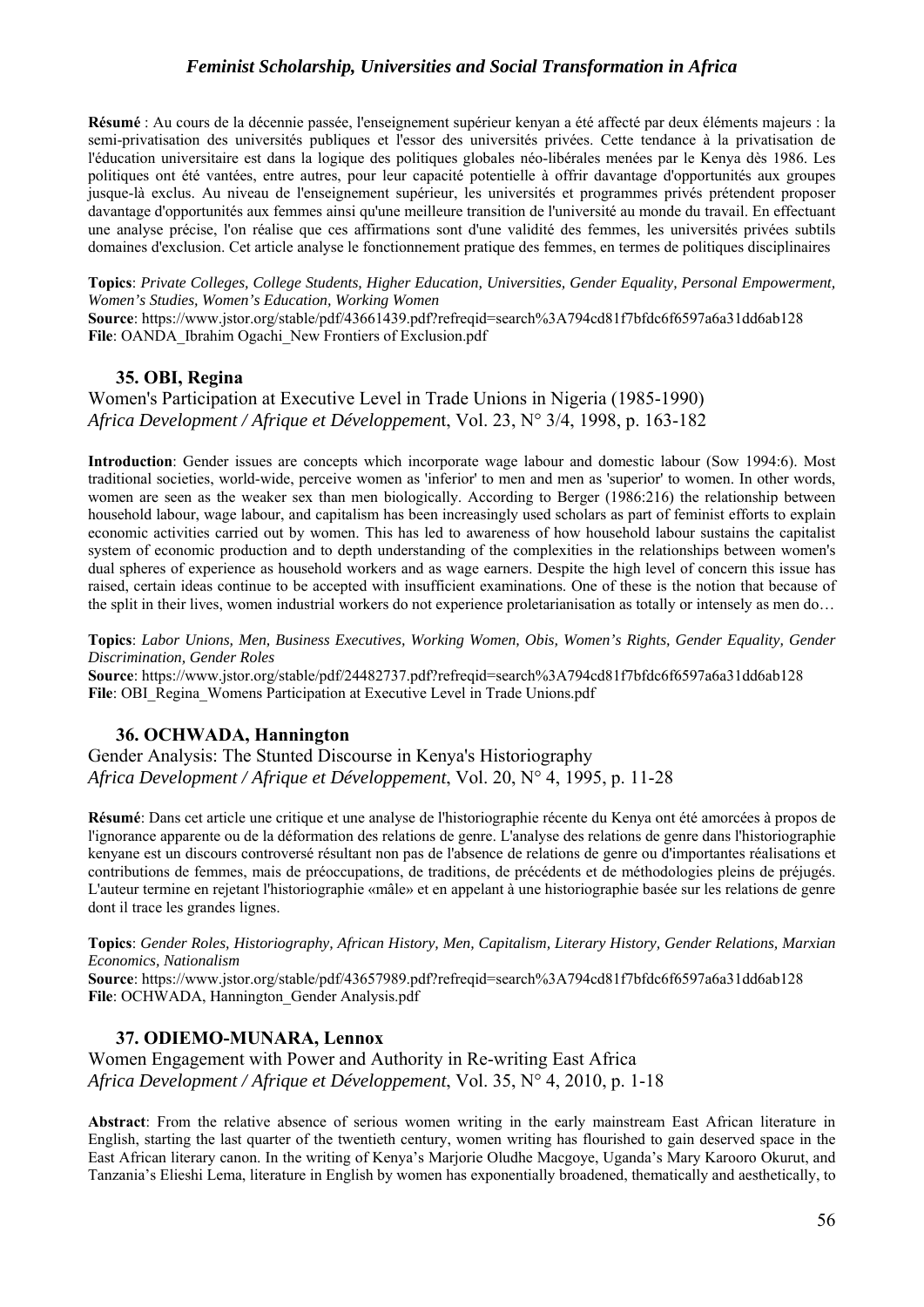adequately carry and represent the East African woman person's so cio-historical and economic experiences as well as her private/public narratives.

This literature perceives the woman in both the specific and broader historical and cultural realms of the East African society. It shows how she, with intellectual and emotional maturity, interrogates practices and institutions that are, in most cases, patriarchally constructed, in order to evolve a gender inclusivist and all-encompassing human space. Three works by these authors – Macgoye's The Present Moment (1987), Okurut's The Invisible Weevil (1998), and Lema's Parched Earth: A Love Story (2001) – clearly stand out in their contribution to the mapping of unique paradigms in (re)defining the East African woman's experience in her relation and engagement with the public sphere. This article demonstrates how these writers, through the women figures in the texts, subvert, actively resist, and engage with power/authority and, in the process, manage to re-evaluate the dominant zeitgeist, oppositionally establishing the East African woman as an active and speaking subject in the ongoing re-imagining and re-writing of the East African postcolonies.

**Résumé**: Partant de l'absence relative d'une écriture féminine sérieuse dans les premiers textes de la littérature anglaise dominante en Afrique de l'Est qui commence au dernier quart du XXIe siècle, la littérature d'expression féminine a proliféré pour se faire une place méritée dans le canon littéraire est-africain. Dans l'écriture de la kenyane Marjorie Oludhe Macgoye, de l'ougandaise Mary Karooro Okurut et de la tanzanienne Elieshi Lema, la littérature féminine d'expression anglaise s'est beaucoup élargie, aux plans thématique et esthétique, pour porter et représenter dûment les expériences sociohistoriques et économiques de la femme est-africaine ainsi que ses récits privés/publics. Cette littérature perçoit la femme dans les domaines historiques et culturels, à la fois spécifiques et plus larges, de la société est-africaine. Elle montre comment, avec sa maturité intellectuelle et affective, elle interroge les pratiques et les institutions qui, dans la plupart des cas, sont construites de façon patriarcale, afin de développer un espace humain inclusiviste du genre et global. Trois ouvrages de ces auteurs – The Present Moment de Macgoye (1987), The Invisible Weevil d'Okurut (1998), et Parched Earth: A Love Story de Lema (2001) – se détachent clairement de par leur contribution à la cartographie de paradigmes uniques dans la (re)définition de l'expérience de la femme est-africaine dans sa relation et son engagement avec la sphère publique. Cet article montre comment ces auteurs, à travers les personnages féminins des textes, subvertissent, résistent activement, et discutent avec le pouvoir/l'autorité et, ce faisant, parviennent à réévaluer le zeitgeist (esprit de l'époque) dominant, en établissant oppositionnellement la femme estafricaine comme un sujet actif et parlant dans la ré-imagination et la réécriture en cours des postcolonies est-africaines.

**Topics**: *African Literature, Narratives, Aunts, Novels, Mothers, Public Sphere, Men, Postcolonial Literature, Children* **Source**:

https://www.jstor.org/stable/pdf/afrdevafrdev.35.4.1.pdf?refreqid=search%3A4859368b2783101f7e551b62c4dda5f1 **File**: **ODIEMO-MUNARA\_Lennox\_**Women Engagement.pdf

#### **38. OGBUAGU, Stella C.**

Family Planning: A Human Right for Women *Africa Development / Afrique et Développement*, Vol. 15, N° 2, 1990, p. 45-56

**Résumé**: D'après les résultats de la recherche menée dans ce domaine, le taux d'acception du planning familial est relativement bas en Afrique au Sud du Sahara en général et au Nigéria en particulier parce que les femmes n'ont pas conscience qu'il contribue un droit pour elles. Dans cet article, l'auteur cherche à déterminer les facteurs socioéconomiques qui expliquent une telle situation (l'éducation, les revenus, la place des femmes dans les emplois rémunérés, la connaissance et l'abolition de la contraception, la prise de décision, etc). Le corpus qui a servi è l'analyse est le résultat d'une interview menée auprès de 164 femmes choisis au hasard à Cross-River State au Nigéria, site de la recherche. Les résultats indiquent que c'est parce que les femmes n'exercent pas librement leur droit & d'autres choses telles que l'éducation, l'emploi, la participation totale aux affaires de la communauté, etc.) qu'elles ont également des difficultés) exercer leur droit au planning familial car les droits de l'homme ne sont mieux exercés que s'ils sont considérés globalement et non pris isolement. En conclusion, l'auteur suggère, entre autres stratégies, que la position de la femme soit renforcer dans la société par le biais de l'emploi, de l'éducation et de la reconnaissance sociale afin, qu'elle puisse venir à bout de leur marginalité et ainsi jouir de tous les droits en tant que citoyennes de leur pays.

**Topics**: *Children, Birth Control, Female Fertility, Fertility Rates, International Cooperation, Working Women, Womens Rights, Men* 

**Source**: https://www.jstor.org/stable/pdf/24486768.pdf?refreqid=search%3A9cc1b7016ef75dabf67155e1ec0c920b **File**: OGBUAGU\_Stella C\_Family Planning.pdf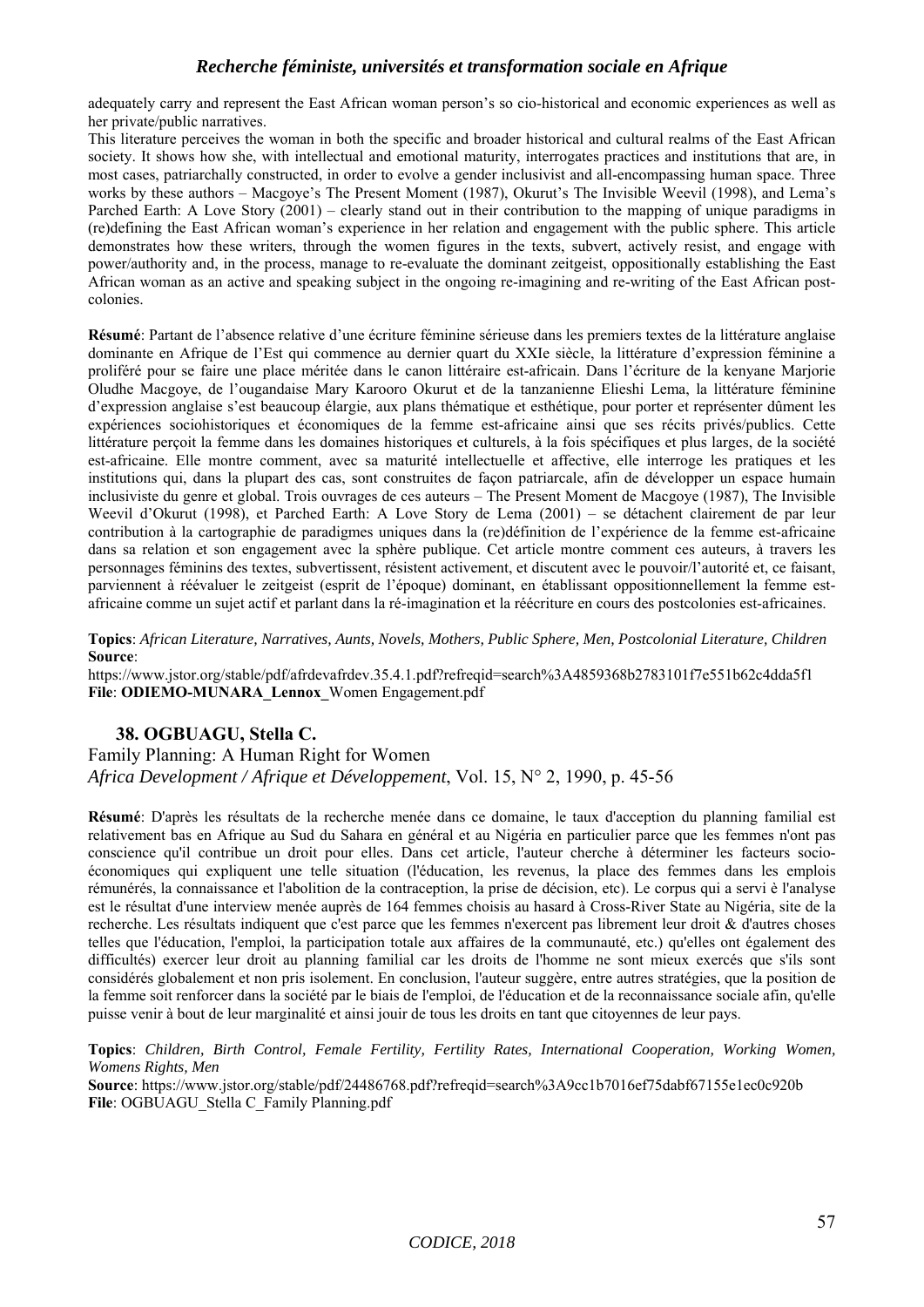#### **39. OGBUAGU, Stella C.**

The Deteriorating Condition of Women in Nigeria In: Dead-End to Nigerian Development / Ed. by Okwudiba Nnoli. - Dakar, CODESRIA, 1993. – p. 203-218

#### **40. OKOYE, Chukwuemeka U.; OKOYE, Uzoma O.**

Globalization, Women's Work Intensity and Household Well-Being in Nigeria In: Globalization and Social Policy in Africa / Ed. By Tade Akin Aina; Chachage Seithy L. Chachage; Elizabeth Annan-Yao. - Dakar, CODESRIA, 2004. – p. 162-190 **Call N°**: 02.02.01/AIN/12822

## **41. OLURODE, Lai**

Gender, Globalisation and Marginalisation in Africa *Africa Development / Afrique et Développement*, Vol. 28, N° 3/4, 2003, p. 67-88

**Abstract**: Abstract Globalisation is discussed as an all-encompassing historical process of change that has been with humanity for generations. Yet, it is a system of domination and disempowerment which impacts social groups differently and some detrimentally. Globalisation is altering gender relations in societies as well as distancing people from the very cultural resources within their societies. In the latter sense, globalisation deepens dependency in all its facets. The paper's main objective is to demonstrate how globalisation is producing marginalisation between gender groups. In its recent ramification, globalisation is portrayed as liberalisation of the economy (structural adjustment programmes) and of politics (démocratisation). But men and women differ in their responses to globalisation and in the strategies that are being employed to smuggle gender specific agendas into the state arena. As its methodology, the paper employs content analysis, observation, and personal interview to enrich the analysis. The paper, in its conclusion, cautions against an undiscriminatory consumption of the products (whether material or immaterial) of globalisation. It also describes the forms of resistance women have deployed in the face of globalization.

**Résumé :** La mondialisation est ici considérée comme un processus historique et global de changement, présent au sein de l'humanité depuis des générations. Il s'agit d'un système e domination et de dés-autonomisation qui agit différemment sur les groupes sociaux. En effet, la mondialisation transforme les relations de genre au sein de la société, et éloigne les individus des ressources culturelles de leur société. Dans ce sens, ce phénomène accentue la dépendance sous toutes ses formes. L'objectif principal de cette présentation est de montrer comment la mondialisation produit une certaine forme de marginalisation entre les genres. Une des récentes ramifications de ce phénomène est la libéralisation de l'économie (programmes d'ajustement structurel) et de la politique (démocratisation). Les hommes et les femmes ont des réactions différentes envers la mondialisation ; ces derniers déploient également des stratégies différentes de dissimulation de programmes de genre spécifiques, au niveau guise de méthodologie, cet article utilise l'analyse de contenu, la méthode l'observation, ainsi que les interviews personnelles, afin d'enrichir effectuée. Dans sa conclusion, cette contribution met en garde le lecteur une consommation discriminatoire des produits (matériels ou immatériels) mondialisation. Elle décrit également les différentes formes de résistance phénomène, déployées par les femmes.

**Topics**: *Globalization, Men, Marginalization, Crop Economics, Food Crops, Gender Roles, Subsistence Farming, Peasant Agriculture, Gender Relations, Farm Exports*

**Source**: https://www.jstor.org/stable/pdf/24482695.pdf?refreqid=search%3A5745a612afd873e865dafc0bc6ac2661 File: OLURODE\_Lai\_Gender Globalisation and Marginalisation.pdf

## **42. ONSONGO, Jane**

The Growth of Private Universities in Kenya: Implications for Gender Equity in Higher Education *Journal of Higher Education in Africa / Revue de l'enseignement supérieur en Afrique*, Vol. 5, N° 2-3, N° 2007, p. 111-133

**Abstract**: The establishment of private universities in Kenya and Africa is relatively new. At independence (1960s) there were about seven universities on the continent. However, by 2005 there were 85 private and 316 public universities in Africa (Kihara 2005). Kenya is leading in this expansion of private higher education in East Africa with 16 in 2006 compared to three in 1980. This article examines the implications of the growth of private universities on gender equity in higher education in Kenya. The article is based on two studies conducted in Kenya in 2002 and 2004 on the participation of women in university management. These two studies and a survey of literature on student enrolment in private and public universities reveal that private universities are providing increased opportunities for women to access higher education both as students and staff. Increased opportunities are provided through flexible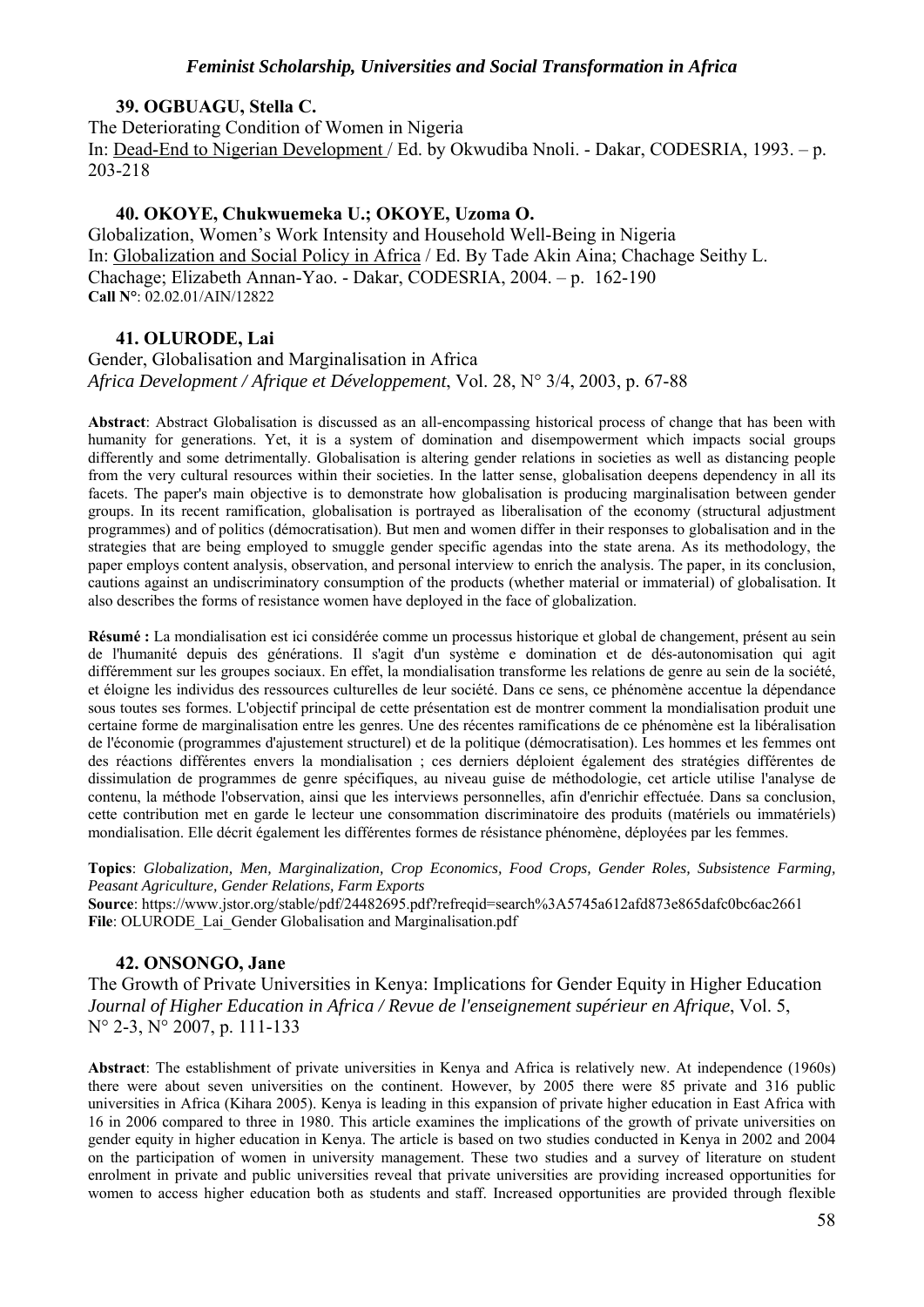admission and recruitment criteria, a conducive working environment and the appointment of more women into senior management positions.

**Résumé** : La création d'universités privées au Kenya et en Afrique est relativement quelque chose de nouveau. Au moment de l'indépendance (1960), il y'avait environ sept universités sur le continent. Cependant, en 2005 il y'avait 85 universités privées et 316 universités publiques en Afrique (Kihara 2005). Le Kenya est à la tête de cette expansion de l'enseignement supérieur privé en Afrique de l'Est avec 16 universités privées en 2006 contre trois en 1980. Cet article examine les implications de la croissance des universités privées sur l'équité des genres dans l'enseignement supérieur au Kenya. L'article est fondé sur deux études menées au Kenya en 2002 et 2004 sur la participation des femmes dans la gestion des universités. Ces deux études ainsi qu'une enquête littéraire sur le nombre d'étudiants inscrits dans les universités privées et publiques montrent que les universités privées offrent aux femmes de plus en plus de possibilités d'accès à l'enseignement supérieur, en tant qu'étudiantes et membres du personnel. Ces possibilités sont offertes à travers des critères flexibles d'admission et de recrutement, un environnement de travail propice et la nomination de plus de femmes à des postes de direction.

**Topics**: *Private Colleges, Higher Education, Educational Administration, College Students, Men, Womens Education, Research Universities, Working Women* **Source**:https://www.jstor.org/stable/pdf/jhigheducafri.5.2-3.111.pdf?refreqid=search%3 A8d49b82909d704153e9e691cd505f255 File: ONSONGO\_Jane\_The Growth of Private Universities in Kenya.pdf

## **43. ONYENECHERE, Emmanuella Chinenye**

The Constraints of Rural Women in Informal Economic Activities in Imo State, Nigeria *Africa Development / Afrique et Développement*, Vol. 34, N° 1, 2009, p. 83-101

**Abstract**: The paper analyzes the constraints on rural women in the informal sector of Imo State, Nigeria. Lack of access roads, irregular means of transportation, inadequate credit facilities, inaccessibility to socio-economic facilities and land tenure are identified as among the factors that have adverse effects on the participation/activities of rural women engaged in informal economic activities in the rural areas of Imo State. The paper further reveals that a majority of rural women in Imo State, engaged in informal economic activities, do not have significant access to institutional finance, neither do they for socio-economic services that could enhance women's informal economic activities. The paper eventually makes policy recommendations to help alleviate women's difficulties in the informal sector.

**Résumé** : Cet article analyse les contraintes des femmes rurales dans le secteur informel de l'État d'Imo au Nigeria. Le manque de routes d'accès, l'irrégularité des moyens de transport, l'insuffisance des structures de crédit, l'inaccessibilité des structures socio-économiques et le régime foncier ont été identifiés comme étant parmi les facteurs qui ont des effets néfastes sur la participation/les activités des femmes rurales engagées dans des activités économiques au niveau des zones rurales de l'État d'Imo. L'article révélé aussi que la majorité des femmes rurales dans l'État d'Imo engagées dans des activités économiques informelles n'ont pas un accès considérable à des financements institutionnels ni à des services socio-économiques qui pourraient améliorer leurs activités économiques informelles. Cet article donne aussi des recommandations politiques quant aux moyens d'alléger les difficultés rencontrées par les femmes dans le secteur informel.

**Topics**: *Informal Sector, Communities, Socioeconomics, Farm Economics, Rural Areas, Finance, Computer Analysis, Women's Rights, Rural Economics, Proportions* **Source**: https://www.jstor.org/stable/pdf/24484648.pdf?refreqid=search%3A9cc1b7016ef75dabf67155e1ec0c920b **File**: ONYENECHERE\_Emmanuella\_Chinenye.pdf

## **44. OYEKANMI, Felicia, ed.**

Men, Women and Violence Dakar: CODESRIA, 2000. - viii-187 p. **Call N°**: 14.02.03/OYE/12067

## **45. PARSITAU, Damaris S. (191-200)**

The Impact of Structural Adjustment Programmes (SAPs) on Women's Health in Kenya In: Governing Health Systems in Africa / Ed. by Martyn Sama; Vinh-Kim Nguyen. – Dakar: CODESRIA, 2008. – p. 191-200 **Source**: http://www.codesria.org/spip.php?article1299 **Call N°**: 02.05.02/SAM/14384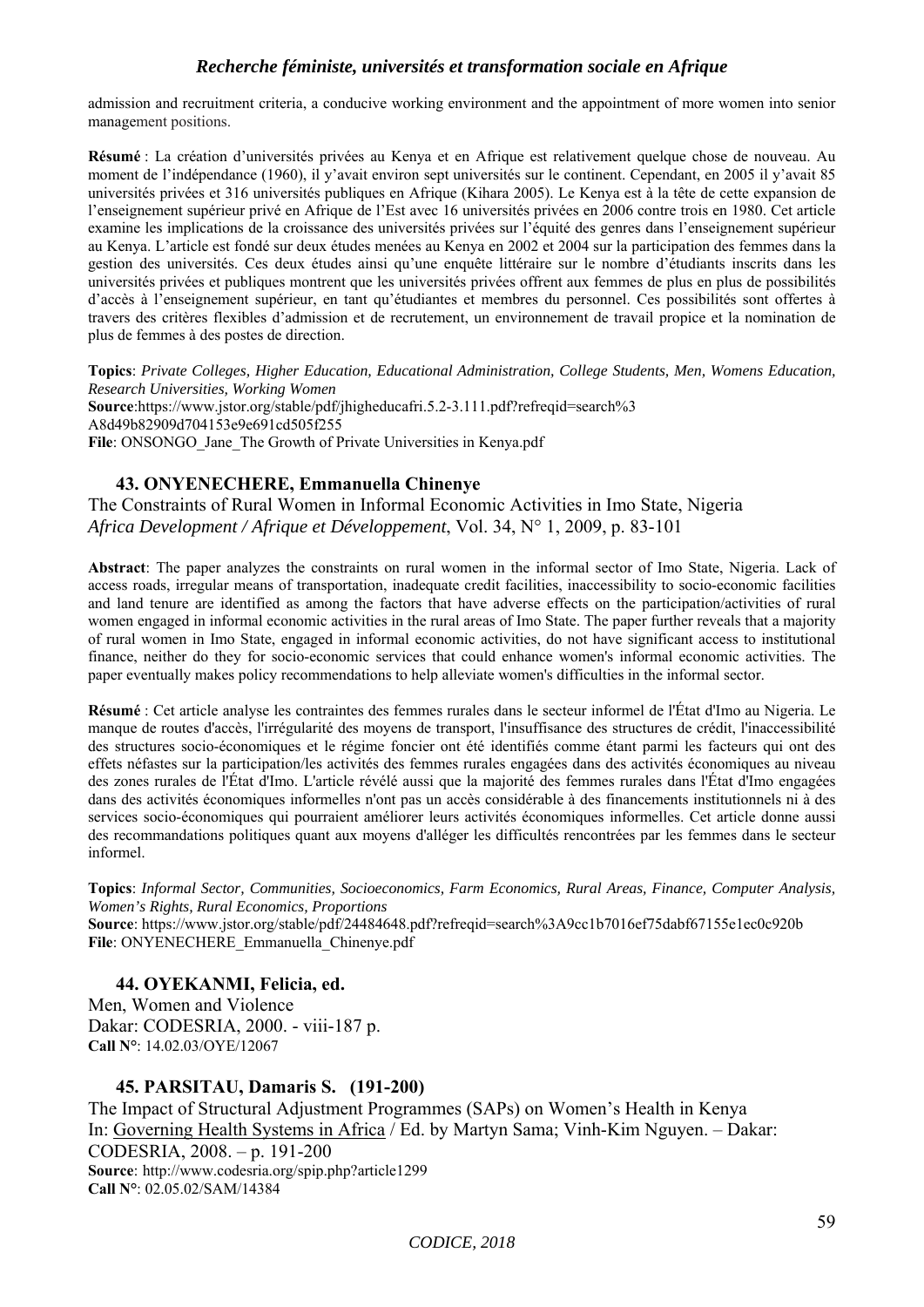## **46. PHALANE, Manthiba M.; OKOOSI-SIMBINE, Antonia T., eds**

Gender Alternatives for Africa's Development: Method and Evidence Dakar: CODESRIA, 2012. - xvi-138 p. **Call N°**: 05.03.03/PHA/16008

## **47. RUTANGA, Murindwa**

The Role of Women in Anti-Colonial Struggles In: Politics, Religion and Power in the Great Lakes Region / Murindwa-Rutanga. – Dakar; Kampala, CODESRIA; Fountain Publisher, 2011. – p. 165-188 **Source**: http://www.codesria.org/spip.php?article1416 **Call N°**: 04.04.02/RUT/15641

## **48. SAFFITZ, Jane**

Understanding Gender-based Violence: Evidence from Kilmanjaro Assessment of Rombo and Moshi Rural

*African Sociological Review / Revue africaine de sociologie*, Vol. 14, N° 1, 2010, p. 84-101

**Abstract**: This paper presents findings from an empirical study on the prevalence and beliefs surrounding gender-based violence (GBV) in the Kilimanjaro region. The analysis and ensuing discussion is the result of a representative sample of adults (n=384) surveyed in two districts, Rombo and Moshi Rural, in Kilimanjaro, Tanzania. In contrast to previous research of a similar nature, which has focused primarily on the frequency of violence, this study devotes significant attention discerning the level of social acceptability among its victims and perpetrators situated in a legal and cultural framework. I find that alcohol consumption and the number of deceased children within a household have a direct correlation to incidences of GBV while an individual's level of education and degree of financial independence are inversely related to rates of violence. The influence of bride price and polygamy is inconclusive. finally, I find that although a portion of the population believes women should have decision-making capabilities, patriarchal institutions and a culture that relegates women as inferior have a significant impact on individual attitudes among men and women to preserve the status quo. These results suggest a greater need to promote a culture of egalitarianism in a sensitive and relevant manner.

**Source** : http://www.codesria.org/spip.php?article1254 File : SAFFITZ\_Jane\_Understanding Gender-based Violence.pdf

## **49. SAI, Fatima-Zohra**

Les associations féminines en Algérie entre le politique et le socio-culturel In: L'Algérie face à la mondialisation / Ed. by Tayeb Chenntouf. – Dakar : CODESRIA, 2008. – p. 251-277 **Call N°**: 01.02.01/CHE/13946)

## **50. SALL, Ebrima, ed.**

Women in Academia: Gender in Academic Freedom in Africa Dakar: CPDESRIA, 2000. - xix-154 p. ISBN: 2-86978-078-8 (The State of Academic Freedom in Africa Series) **Call N°**: 14.02.03/SAL/12582

## **51. SHETTIMA, Kole Ahmed**

Women's Movement and Visions: the Nigeria Labour Congress Women's Wing *Africa Development / Afrique et Développement*, Vol. 14, N° 3, 1989, p. 81-98

**Résumé** : Dans les travaux de recherche, le rôle de la nigériane dans le développement économique, politique et social du pays est négligé. La lacune est encore plus évidente dans le cas de l'histoire du syndicalisme qui insiste surtout sur le syndicat des hommes au détriment des ouvrières. Cela ne fait que refléter l'idéologie patriarcale concernant la place de l'homme et de la femme dans la société. Le secteur public qui est le plus gros employeur des hommes au Nigéria l'est aussi pour les femmes. La plupart des nigérianes se sont auto-employées ou sont employées dans le secteur informel. Dans ce secteur les salaires sont bas et elles ne disposent pas de syndicats pour s'occuper des problèmes spécifiques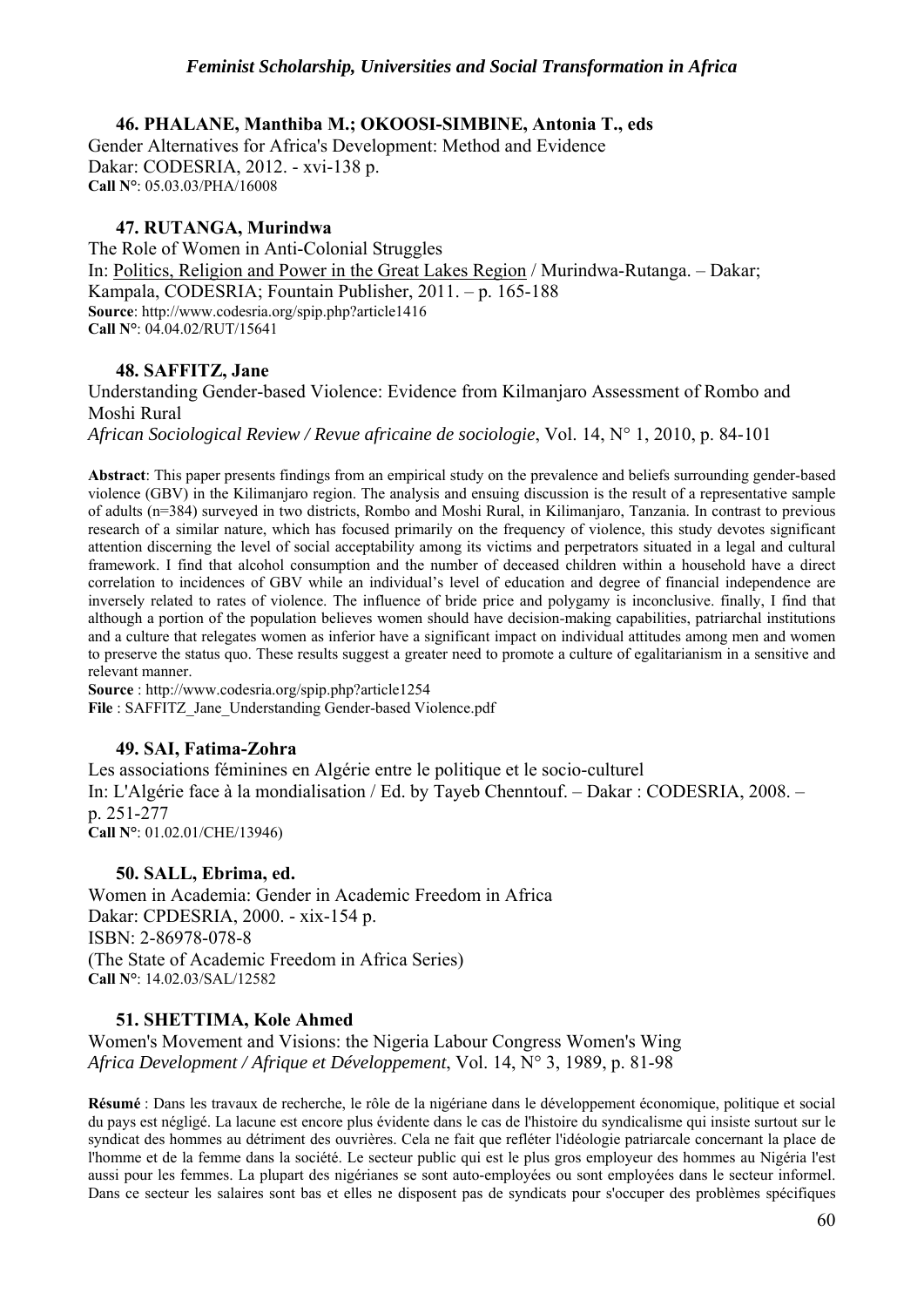auxquelles elles ont à faire face et mobiliser les femmes dans le syndicalisme. La création de l'aide pour les femmes de la Nigerian Labour Congress (NLCWA) cherche à s'attaquer aux problèmes spécifiques auxquels les ouvrières doivent faire face ainsi qu'à d'autres problèmes d'envergure nationale comme la privatisation et les programmes d'ajustements structurels. La discrimination dans le travail, l'éducation, les bourses, les tracasseries sexuelles, la discrimination sexuelle dans le ménage, l'absence ou l'insuffisance de congés de maternité, la discrimination dans la distribution des compléments de salaire, des pensions, avancement et formation sont autant de problèmes qui se posent aux femmes. Les responsabilités familiales, les temps de réunions, les attitudes négatives des collègues hommes et les traditions sociales plus larges empêchait les femmes d'assister régulièrement aux activités syndicales. Cependant, actuellement, le NLCWA n'a ni protection constitutionnelle ni autonomie financière.

**Topics**: *Labor Unions, Working Women, Gender Discrimination, Men, Employment Discrimination, Employment, Women's Rights*

**Source**: https://www.jstor.org/stable/pdf/43657816.pdf?refreqid=search%3A6a841854b4b0786e3700be318bef7f08 **File**: SHETTIMA\_Kole Ahmed\_Womens Movement and Visions.pdf

## **52. SIKOD, Fondo**

Gender Division of Labour and Women's Decision-Making Power in Rural Households in Cameroon

*Africa Development / Afrique et Développement*, Vol. 32, N° 3, 2007, p. 58-71

**Abstract**: In most rural areas of Cameroon, women are incorporating a market-oriented dimension to their farming activities. This is an improvement from years before when food crop farming was almost exclusively for household consumption. This additional focus on food crop farming is mainly as a result of the need to supplement household incomes following the drop in salaries which came as a result of the economic crisis Cameroon and many African countries have been facing since the 1980s. Nominal incomes for salary earners in Cameroon, mostly men, were slashed by over 60 per cent in the early 1990s (Tehoungui et al., 1995). The agricultural sector was not spared either. Most of Cameroon's foreign earnings come from agricultural commodities - cocoa, coffee, cotton, whose production is largely in small-holdings owned mostly by men. In the 1980s, world prices for these commodities collapsed, and of course, the incomes of the small-holders dropped drastically. The burden of making up for this shortfall within households was placed on the backs of women. Considering that decision-making seems to be based on, among other factors, economic power, income earnings is likely to confer a certain degree of decision-making power on women (Ngome 2003). This paper looks at how change in the gender division of labour impacts women's decision-making power, and whether the traditional division of labour, which gives women very little access to labour-augmenting resources, leads to an inefficient allocation of resources that retard develop.

**Résumé** : Dans la plupart des zones rurales du Cameroun, les femmes ajoutent une dimension axée sur le marché à leurs activités agricoles. Cela constitue une amélioration par rapport aux années précédentes pendant lesquelles l'agriculture était presque exclusivement destinée à la consommation des ménages. Ce nouvel éclairage sur l'agriculture vivrière résulte essentiellement de la crise économique frappant le Cameroun et plusieurs autres pays africains depuis les années 1980. Des coupes sombres ont diminué les salaires nominaux des Camerounais de plus de soixante pour cent au début des années 1990 (Tchoungui et al., 1995). Les hommes constituent la majorité des salariés. Le secteur agricole n'a pas été épargné non plus. La plupart des recettes en devises du Cameroun proviennent des produits agricoles de base (cacao, café, coton). La production de ces denrées se fait principalement dans les petites exploitations détenues en majorité par des hommes. Dans les années 1980, l'effondrement des cours de ces produits sur les marchés mondiaux a évidemment entraîné une dégringolade des revenus des petits exploitants. La lourde charge de contrebalancer ce déficit a été déposée sur les épaules des femmes. Etant donné que la prise de décision semble reposer entre autres facteurs sur le pouvoir économique, gagner des revenus confère vraisemblablement aux femmes un certain degré de pouvoir décisionnel (Ngome 2003). Le changement intervenu en matière de division du travail est l'une des variables influant sur la prise de décision. Il s'agit ici de se pencher sur la manière dont la division sexospécifique du travail influe sur le pouvoir de décision des femmes, et de voir si la division traditionnelle du travail conduit à une affectation inefficace qui retarde le développement. Dans le contexte traditionnel, les femmes ont très peu accès aux ressources augmentées par le travail.

**Topics**: *Men, Division of Labor, Food Crops, Agricultural Land, Crop Economics, Economic Resources, Subsistence Farming, Sustainable Agriculture*

**Source**: https://www.jstor.org/stable/pdf/24483895.pdf?refreqid=search%3A794cd81f7bfdc6f6597a6a31dd6ab128 **File**: SIKOD\_Fondo\_Gender Division of Labour.pdf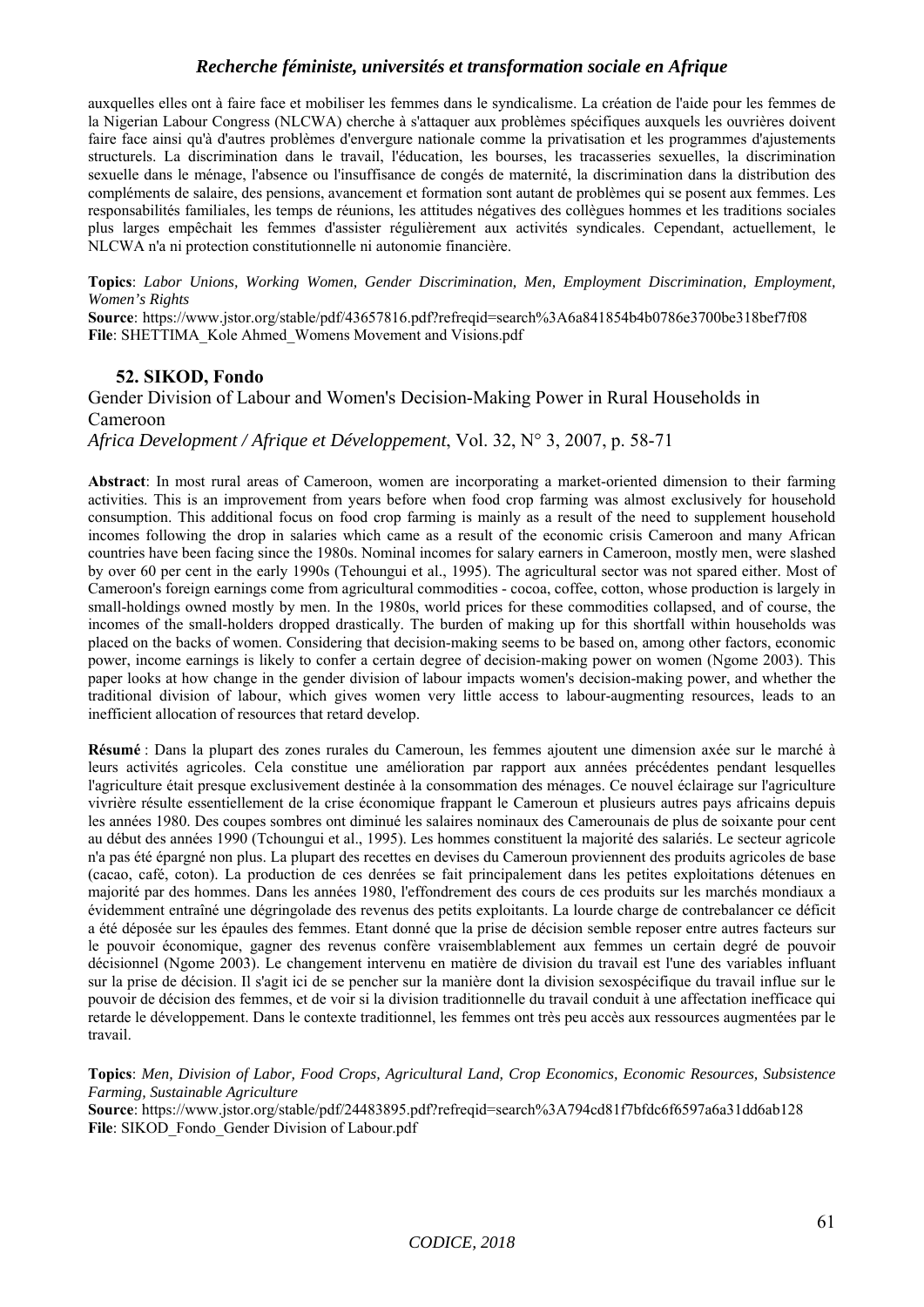## **53. SIMSA'A, Layla El Awad**

Structural Adjustment Policies and Women in the Rural Areas in Africa: A Review of Some Major Issues

*Africa Development / Afrique et Développement*, Vol. 23, N° 3/4, 1998, p. 135-147

**Introduction**: Since the early 1970s most African countries have faced extremely unfavourable economic conditions. These countries have suffered from external imbalances (large deficits in the balance of payment), internal imbalances (large government budget deficits), high inflation rates, sluggish and very low growth rate of output and deteriorating living conditions. These problems were caused by a mixture of external and internal factors, e.g. rise in oil prices and manufactured imports, fall in prices of primary export, prolonged fall in terms of trade, drought and environmental degradation, civil wars, etc. To solve these problems these countries have resorted to foreign financing (borrowing on a large scale). However, in the face of a harsh external environment (continuous rise in oil prices, high interest rates on loans and increasing protectionism from the developed countries), the small-structured, dependent economies of these countries have become increasingly incapable of solving their problems. In fact, the massive borrowing of the early 1970s failed to increase productive capacity sufficiently and as a result, a huge external debt was accumulated. These countries, thus, have become more dependent on outside help and become less creditworthy. In such a position, these countries resorted to the International Monetary Fund (IMF) and World Bank (WB) for assistance. The assistance from these international institutions takes two forms: direct loan disbursement and giving seal of approval for other lend…

**Topics**: *Prices, Food Economics, Rural Areas, Economic Resources, Gender Roles, Agricultural Policy, Crop Economics, Men, Economic Costs* **Source**: https://www.jstor.org/stable/pdf/24482735.pdf?refreqid=search%3A9cc1b7016ef75dabf67155e1ec0c920b **File**: SIMSAA\_Layla El Awad\_Structural Adjustment Policies and Women.pdf

## **54. SINDJOUN, Luc**

La biographie sociale du sexe: genre, société et politique au Cameroun Dakar: CODESRIA, 2000. – 334 p. ISBN: 2-84586-041-2 **Call N°**: 05.01.02/SIN/12380

#### **55. SOW, Fatou ; GUEYE, Ndèye Sokhna, Ed.**

Genre et dynamiques socio-économiques et politiques en Afrique Dakar : CODESRIA, 2011. - 126 p. ISBN: 9782869782976

**Introduction** : Cet ouvrage s'inscrit dans la Série sur le genre initiée par le CODESRIA, à partir du premier Symposium sur le Genre du Caire, en 2002. C'est un nouveau jalon, parmi les diverses activités et publications autour de ces questions, avec pour objectif de « capturer l'essence des débats actuels et élargir la contribution africaine aux réflexions sur les thèmes portant sur le genre, le féminisme et la société en général », comme l'indique la note de présentation de la série. Les débats couvrent un large spectre de thèmes touchant aux femmes et aux rapports sociaux entre les sexes, et expriment des opinions très variées, témoignage d'une grande liberté d'expression des intervenant(e)s. Cette liberté est certes indispensable pour que chaque protagoniste puisse créer/s'approprier, construire/déconstruire, accepter/ rejeter tout un corpus de savoirs, de stratégies et d'actions produit autour des femmes, de leurs situations et rôles dans leur société et dans le monde. Les Africaines ont longuement critiqué les perspectives féministes occidentales1, d'où la mise en garde permanente dans la note d'introduction, mais aussi par de nombreux collègues, femmes et hommes, « d'encourager la production des connaissances basées sur le genre qui s'inspirent des réalités africaines ». Si cette observation est utile, elle devient à force problématique, comme l'ont montré les premières publications de cette série…

**Subjects**: *analyse des rôles sexuels, artisanat, céramique, droits de l'homme, gouvernance, comportement politique, changement économique, changement social, développement politique, mondialisation, Maroc, Sénégal, Afrique de l'Ouest, Afrique*  **Source** : http://www.codesria.org/spip.php?article1263

**Call N°**: 05.01.02/SOW/15061

## **56. TAMALE, Sylvia; OLOKA-ONYANGO, J.**

Bitches at the Academy: Gender and Academic Freedom at the African University *Africa Development / Afrique et Développement*, Vol. 22, N° 1, 1997, p. 13-37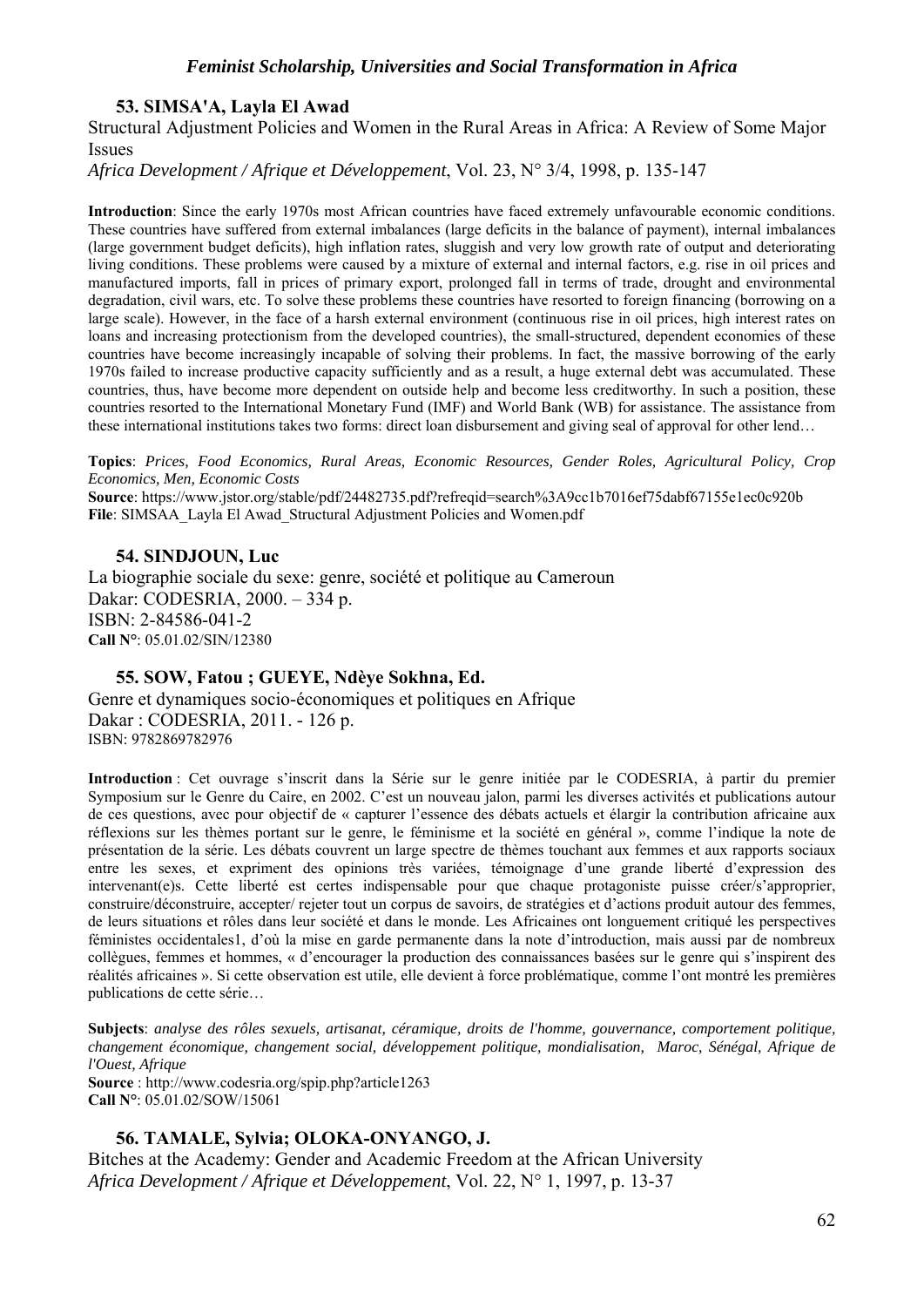**Introduction**: Who are these Bitches? The Title to this Essay is derived from an anonymous letter to one of the authors of this paper. Addressed to: 'You Bitch!!!!!', and castigating her for being a bad role model, the letter was clearly a response to several recent critiques of gender insensitive articles in the local media: 'We don't need your views in the press or on the (sic!) radio', the nameless author wrote. The letter demanded that the author '... keep whatever nonsense you have in your head to yourself. Such a dispatch reflects the stark reality of gender struggles that continue to pervade the intellectual arena even in a relatively gender-progressive society such as Uganda has recently become (Boyd 1991; Harries 1994; Tamale 1996). Although the language of the protagonists within the staid walls of academia may be somewhat more civil, the antagonism towards issues relating to gender parity and feminism still abounds

**Topics**: *Academic Freedom, Women's Rights, Men, Gender Roles, Universities, Gender Discrimination, Women's Studies, College Students, Violence Against Women*

**Source**: https://www.jstor.org/stable/pdf/24482781.pdf?refreqid=search:794cd81f7bfdc6f6597a6a31dd6ab128 File: TAMALE\_Sylvia\_Bitches at the Academy.pdf

#### **57. TSIKATA, Edzodzina**

Women's Political Organisatios: 1951-1987 The State Development and Politics in Ghana / Ed. By Emmanuel Hansen. – Dakar: CODESRIA, 1989. – p. 73-93 **Call N°**: 02.01.01/HAN/397

## **58. TOURE, Maréma**

La recherche sur le genre en Afrique : quelques aspects épistémologiques, théoriques et culturels In : Genre et dynamiques socio-économiques et politiques en Afrique / Ed. by Fatou Sow et Ndèye Sokhna Gueye, Dakar : CODESRIA, 2011, p. 105-128

**Introduction** : Les préoccupations philosophiques sur le statut secondaire assigné à la femme dans la société, ou humanistes sur les modalités relatives à son amélioration ont longtemps été au cœur des thématiques qui alimentent les sciences anthropo-sociales. Mais ce sont les publications des féministes qui, en produisant les fondements de la légitimité d'une problématique spécifique à l'analyse des « rapports sociaux de sexes » ont favorisé l'émergence et la reconnaissance de la nouvelle région épistémologique, fédératrice de théories et de pratiques, que constitue « la recherche sur le genre ». Ce passage heuristique est intrinsèquement lié au saut qualitatif qui a permis de dépasser les études féminines, au centre desquelles se trouvaient la femme et la description de sa condition sociale, pour interroger les causes profondes, les manifestations et les conséquences des relations de domination et de subordination qui unissent les femmes et les hommes dans toutes les sphères sociale, économique, culturelle et politique…

**Call N°**: 05.01.02/SOW/15061

**Source** : http://www.genreenaction.net/IMG/pdf/6-Marema\_Toure.pdf File : TOURE\_Marema\_La recherche sur le genre en Afrique.pdf

## **59. USMAN, Hajara**

Reproductive Health and Rights: The Case of Northern Nigerian Hausa Women *Africa Development / Afrique et Développement*, Vol. 22, N° 1, 1997, p. 79-94

**Introduction**: This paper looks at some of the socio-cultural and political factors that impact on women's reproductive health and rights and the context in which they can be exercised in Nigeria, with special emphasis on Northern Hausa women. The United Nations defines reproductive health as: a state of complete physical, mental and social well-being and not merely the absence of disease or infirmity, in all matters relating to reproductive system and to its functions and processes. Reproductive health therefore implies that people are able to have a satisfying and safe sex life and that they have capability to reproduce and the freedom to decide if, when and how often to do so. Implicit in this definition is the right of men and women to be informed and to have access to safe, effective, affordable and acceptable methods of family planning of their choice, as well as other methods of their choice for regulation of fertility which are not against the law, and the right of access to appropriate health care services that will enable women to go safely through pregnancy and child birth and provide couples with the best chance of having a healthy infant (ICPD para. 7:2)…

**Topics**: *Women's Health, Women's Rights, Reproductive Rights, Female Genital Mutilation, Female Fertility, Imams, Muslims, Women, Children*

**Source**: https://www.jstor.org/stable/pdf/24482784.pdf?refreqid=search%3Ad5c006b3f337e40956701cafa3aecea8 **File**: **USMAN\_Hajara\_**Reproductive Health and Rights.pdf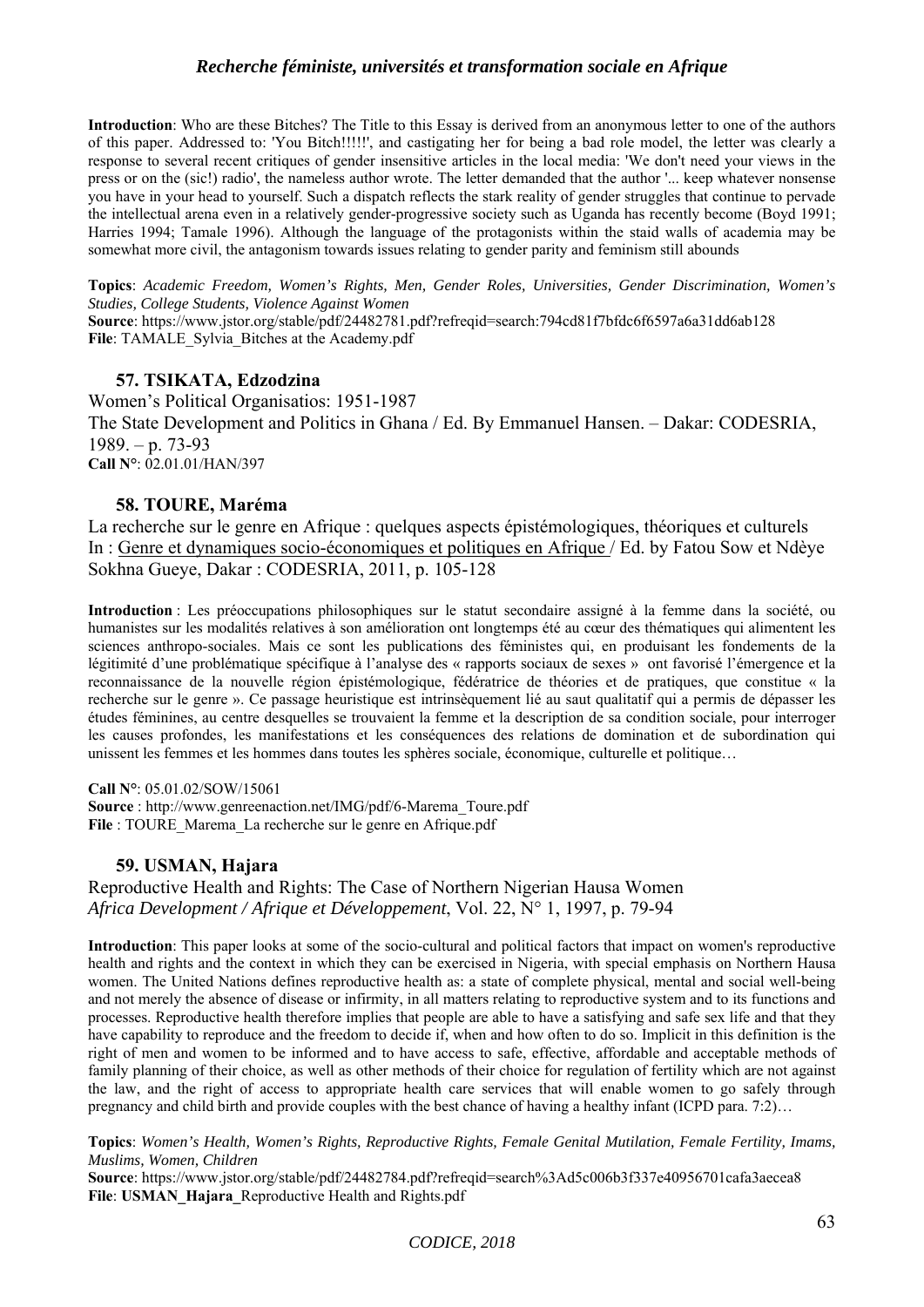## **60. WILLIAMS, Pat**

State, Women and Democratisation in Africa: The Nigerian Experience (1987-1993) *Africa Development / Afrique et Développement*, Vol. 22, N° 1, 1997, p. 141-182

**Preliminaries**: For some people, it is presumptuous or, to be mildly put, too ambitious for one study to attempt to examine the position of African women in the on-going démocratisation processes in the continent. To some extent, one could agree with the above observation given the vastness of the continent. But in terms of the actual recording of events, one would not be taking on too much once the general pattern of 'non-event' within the continent with regard to women's empowerment has been established. Hence, one dares say without any fear of contradiction, that having observed the chain of events unfold in one state, one could claim to have seen it all and therefore, one could safely employ the data used to discuss a few states to discuss the rest of the states in Africa. From findings, African women have been playing the role they have\*always played from time in memorial, whether it was in the case of countries like Ghana and Nigeria which got 'flag' independence on a platter of gold, or those like Algeria and Kenya which won theirs through sweat and blood, they are the producers and reproducers of the society. The out-come for women remains the same (Arnfred 1988; Urdang 1984; Rudebeck 1988). In times of dire need such as in independence, women are allowed to participate in public matters. However, as soon as the objectives have been achieved, women were discarded like a bad penny.

**Topics**: *Democracy, Civil Society, Men, Oppression, Women's Rights, Feminism, Gender Roles, Political Parties, Women's Studies, Political Power* 

**Source:** https://www.jstor.org/stable/pdf/24482787.pdf?refreqid=search%3A794cd81f7bfdc6f6597a6a31dd6ab128 **File:** WILLIAMS\_Pat\_State Women and Democratisation in Africa.pdf

## **61. ZANGAOU, Moussa**

Femmes en uniforme dans les secteur militaire et para-militaire au Niger In : Armée et politique au Niger / Sous la direct. de Kimba Idrissa. – Dakar : CODESRIA, 2008. – p. 255-284 **Call N°**: 01.02.06/IDR/14153

## **62. ZELEZA, Paul Tiyambe**

Academic Freedom in the Neo-Liberal Order: Governments, Globalization, Governance, and Gender

*Journal of Higher Education in Africa / Revue de l'enseignement supérieur en Afrique*, Vol. 1, N° 1, 2003, p. 149-194

**Abstract**: This paper seeks to examine the meanings and challenges of academic freedom for African universities and intellectuals as they confront old and new pressures from globalization, governments, and the general public. It is argued that as the "development" university of the 1960s and 1970s shifted to the "market" university of the 1980s and 1990s, threats to academic freedom became less political and more economic. The essay begins by discussing various definitions of academic freedom in Western and African contexts, then proceeds to explore the role of governments, the impact of globalization, the dynamics of internal governance, and finally the gender dimensions of academic freedom.

**Résumé**: Ce texte cherche à circonscrire la signification et les défis que pose la liberté académique pour les universitaires et les intellectuels africains. Ces derniers subissent des pressions de tout genre et de tout âge nées de la mondialisation, des gouvernements ou de l'autorité publique. L'argument de taille qui est mis en avant ici consiste à reconsidérer la nature de ces pressions: sachant que la notion d'université de « développement » des années 1960 et 1970 a cédé la place à la notion d'université de « marché » au cours des années 1980 et 1990, les menaces qui pèsent sur la liberté académique sont devenues moins politiques et plus économiques. Le texte débute sur une revue critique de plusieurs définitions de la liberté académique selon qu'elles sont produites dans des contextes occidental et africain. Dans un deuxième temps, on assiste à une analyse du rôle des gouvernements, de l'impact

**Topics**: *Academic Freedom, Higher Education, Universities, College Students, Human Rights, University Administration, Academic Education, State Universities, School Campuses, Student Movements* **Source**: https://www.jstor.org/stable/pdf/24486118.pdf?refreqid=search%3A794cd81f7bfdc6f6597a6a31dd6ab128 File: ZELEZA\_Paul Tiyambe\_Academic Freedom in the Neo-Liberal Order.pdf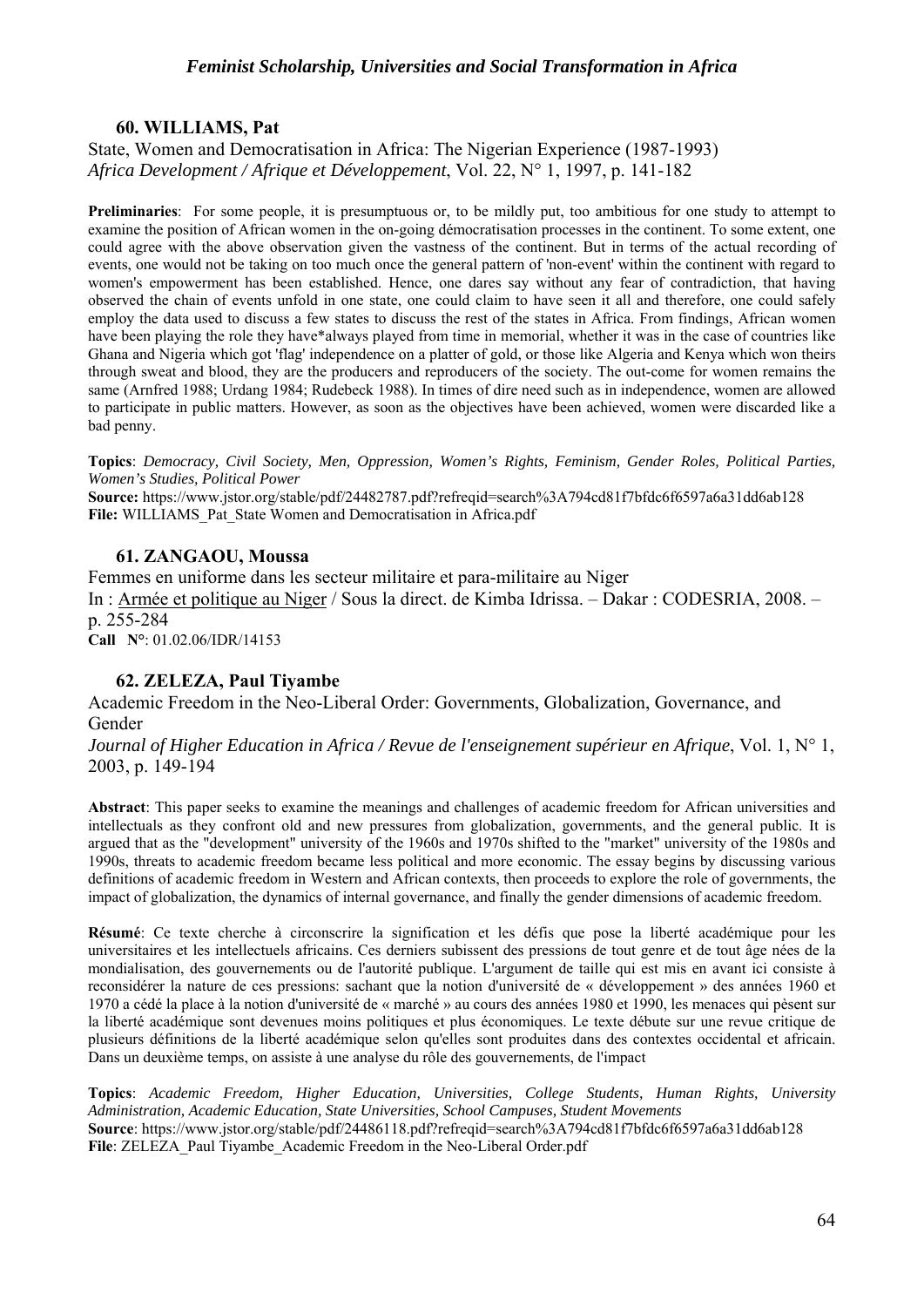# **PART IV / 4ème PARTIE**

# **ANNEXES**

# **Announcement / Annonce**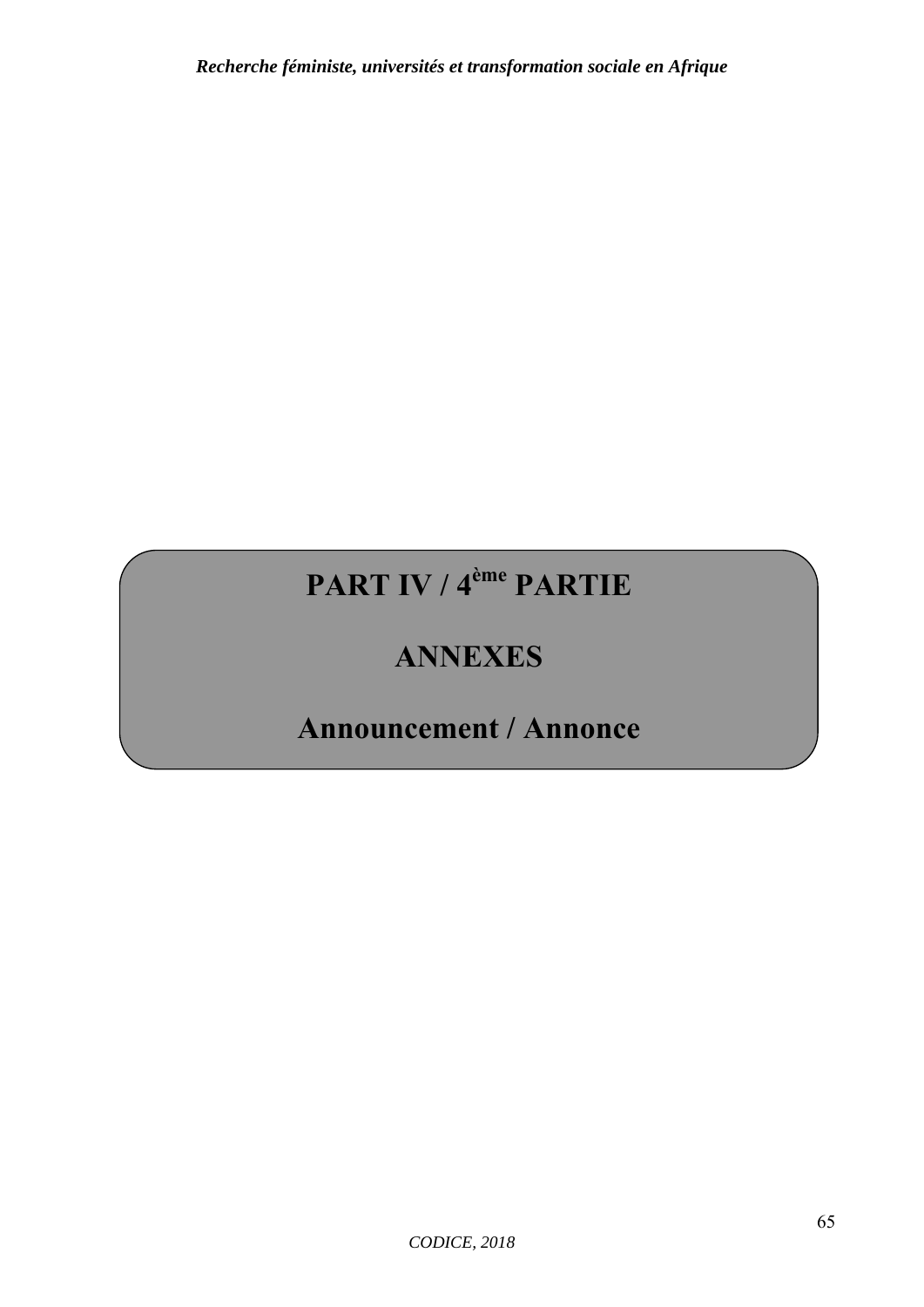## **IV - Annexes: Announcement/Annonce**

#### **CODESRIA 2017 GENDER INSTITUTE Theme: Feminist Scholarship, Universities and Social Transformation in Africa**  Date: **14-25 May, 2018**  Venue: Dakar, Senegal

#### **Call for Applications**

The Council for the Development of Social Science Research in Africa, CODESRIA, invites applications from academics and researchers from African universities and research centers to participate in the 2017 session of the Gender institute, which will take place in Dakar, Senegal from May 14-25, 2018.

Over the last two decades, CODESRIA has convened an annual gender institute to fortify efforts at integrating gender research and scholarship into the mainstream of social science in Africa. The overall objective of the gender institute continues to be to contribute to a greater awareness about gender issues in African social research milieus, the integration of gender analysis into social research undertaken in Africa, and the inclusion of gender approaches in the agenda of social science debates on methodology. Besides, the institute has served as a strategy to catalyze efforts by feminist academics in the universities to create space for women's studies as a new epistemology in the study of the disciplines and challenge the prevailing androcentric view of society and culture. Ultimately, these efforts were not meant to be ends in themselves. They were part of the broader efforts to make universities in the continent much better and entrench them as critical spaces for the continent's transformation.

After slightly over two decades of CODESRIA's engagement with issues of gender scholarship using various fora, including the Gender Institute, the 2017 session of the institute seeks to provide an opportunity for participants to reflect on gains made and persisting challenges. This is especially in respect to the ways in which the engagements have made universities in Africa better institutions to spearhead the project of social transformation.

Universities in the continent have grown tremendously. New continental, regional and national level development blueprints such as the African Union's vision 2063 place higher education and gender dimensions as central to realizing the visions articulated in different policy documents. At the institutional levels, enrollments are surging, institutional diversity is growing and missions have been reviewed to refocus the teaching and research functions of universities to better address societal needs. Feminist scholarship now flourishes in a number of institutions compared to the situation two decades ago. Revised curricular, new access policies and funding interventions have increased the number of women participating in the institutions.

At the same time, there is a sense that the institutions continue to operate in a manner that does not engage more organically with emerging problems in society. Increased graduate unemployment has, for example, been blamed on lack of better preparation at the institutions; growing pressures for curriculum reform and decolonization, including pressures to decolonize feminist scholarship abound; new challenges in graduate education are emerging, including the urging to connect graduate level teaching and research to global trends; among others. These issues bring into focus the need to re-examine how the various developments, including a greater embracement of feminist and gender scholarship, have contributed or limited the potential of the institutions to connect more organically with society.

Universities have since their establishment been conceived as critical drivers of social transformation and change. At the very least, this conception implies that universities have to work in ways that trigger fundamental changes in society's core institutions, the polity and the economy, with major implications for relationships between social groups or classes, and for the means of the creation and distribution of wealth, power and status. This means going beyond the reproduction outcomes that have often been more apparent to examining the potentials that academic discourse creates to fundamentally reshape social relations for the common good. The immersion of feminist scholarship into all aspects of university life in Africa therefore logically creates an expectation of alternative outcomes. Indeed, transformation is at the very core of feminist praxis. As a theory of knowledge and an intellectual practice, feminism deconstructs the epistemological foundations of patriarchy and contributes to the emancipation of women as subjects, but also in the transformation of institutions as sites for critical intellectual engagements.

Feminism and gender discourses have potential to create alternative visions of society by challenging structural obstacles to progressive social change. While past scholarship has focused on examining how the institutions have been made receptive to feminist scholarship and to the female gender in a physical and epistemological sense, it is time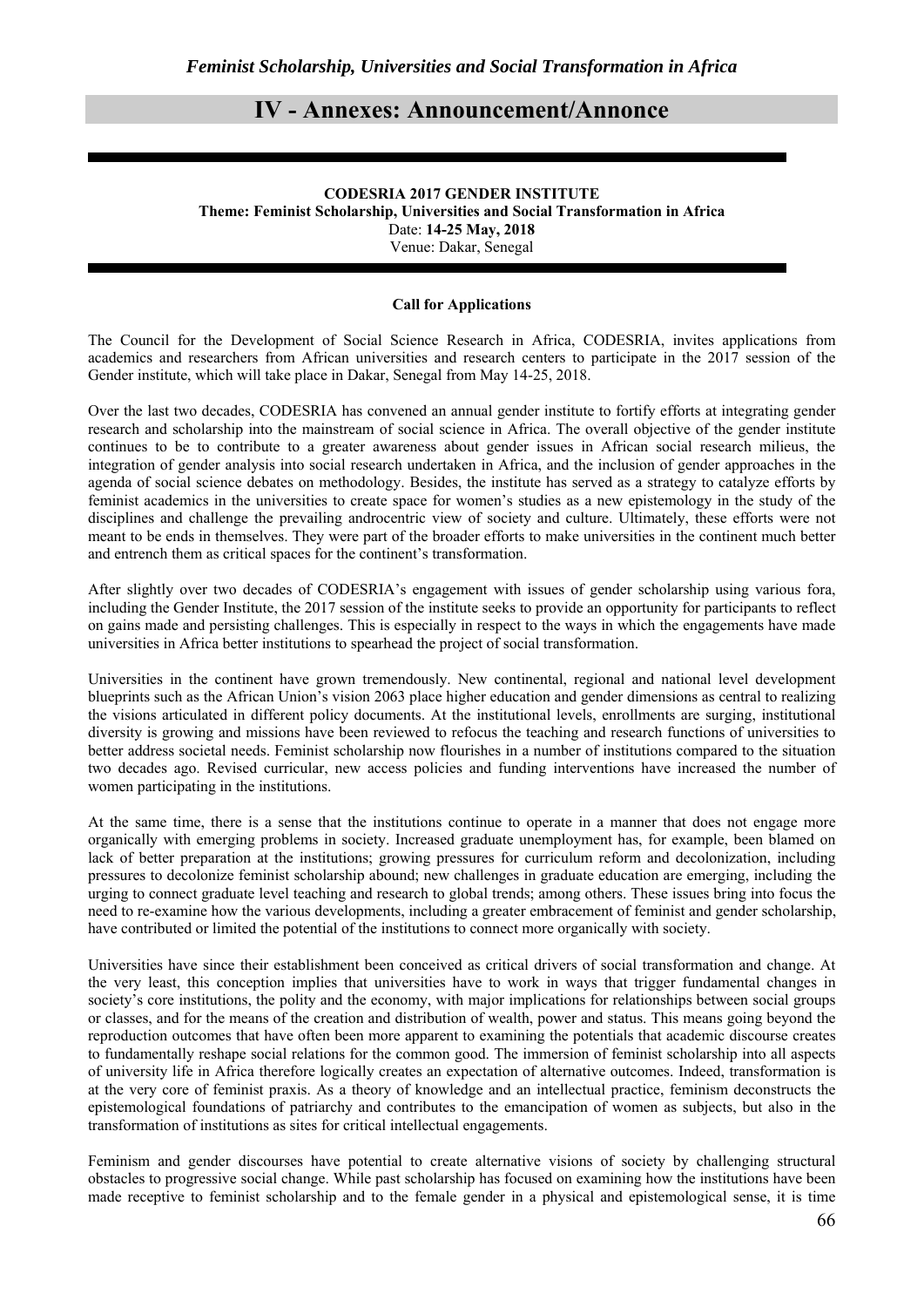reflections were made on the extent that feminist scholarship has made universities in Africa better institutions for society; for the transformation project. How empowering has gender scholarship been in imagining better approaches to studying and producing knowledge on and about Africa?

Candidates submitting proposals for consideration as laureates should critically interrogate the outcomes of feminist and gender scholarship in connection to the broad debate on the role of higher education in social transformation; understood more generally as the radical and fundamental changes in society's core institutions, the polity and the economy, with major implications for relationships between social groups or classes, and for the means of the creation and distribution of wealth, power and status. Proposals should more specifically interrogate issues revolving around trends in knowledge production and consumption, its content, quality, utility and demand for Africa's transformation and its fit with regards to sustainable development concerns in Africa.

#### **Laureates**

Candidates submitting proposals for consideration should be PhD students or early career academics in the social sciences and humanities and those working in the broad field of gender and women studies. Scholars outside universities but actively engaged in the area of policy process and/or social movements and civil society organizations are also encouraged to apply. The number of places available for laureates of this Institute is only twenty (20). Africabased academics and non-African scholars who are able to support their participation are also encouraged to submit proposals for consideration.

#### **Applications for Laureates**

Applications for consideration as laureates for the Institute should include:

1. One duly completed application form in a World format (see attached document);

2. An application letter indicating institutional or organizational affiliation;

3. A curriculum vitae;

4. A research proposal of not more than ten (10) pages, including a descriptive analysis of the work the applicant intends to undertake, an outline of the theoretical interest of the topic chosen by the applicant, and the relationship of the topic to the problematic and concerns of the theme of the Institute;

5. Two (2) reference letters from scholars or researchers known for their competence and expertise in the candidate's research area (geographic and disciplinary), including their names, addresses, telephone numbers and e-mail addresses; 6. Copy of the Applicant's passport.

#### **Deadline**

The deadline for the submission of applications is 15 March 2018. All applications should be sent by email to: gender.institute@codesria.sn

> **CODESRIA** Gender Institute Tel. (221) 33 825 98 21/22/23 E-mail: gender.institute@codesria.sn Website: http://www.codesria.org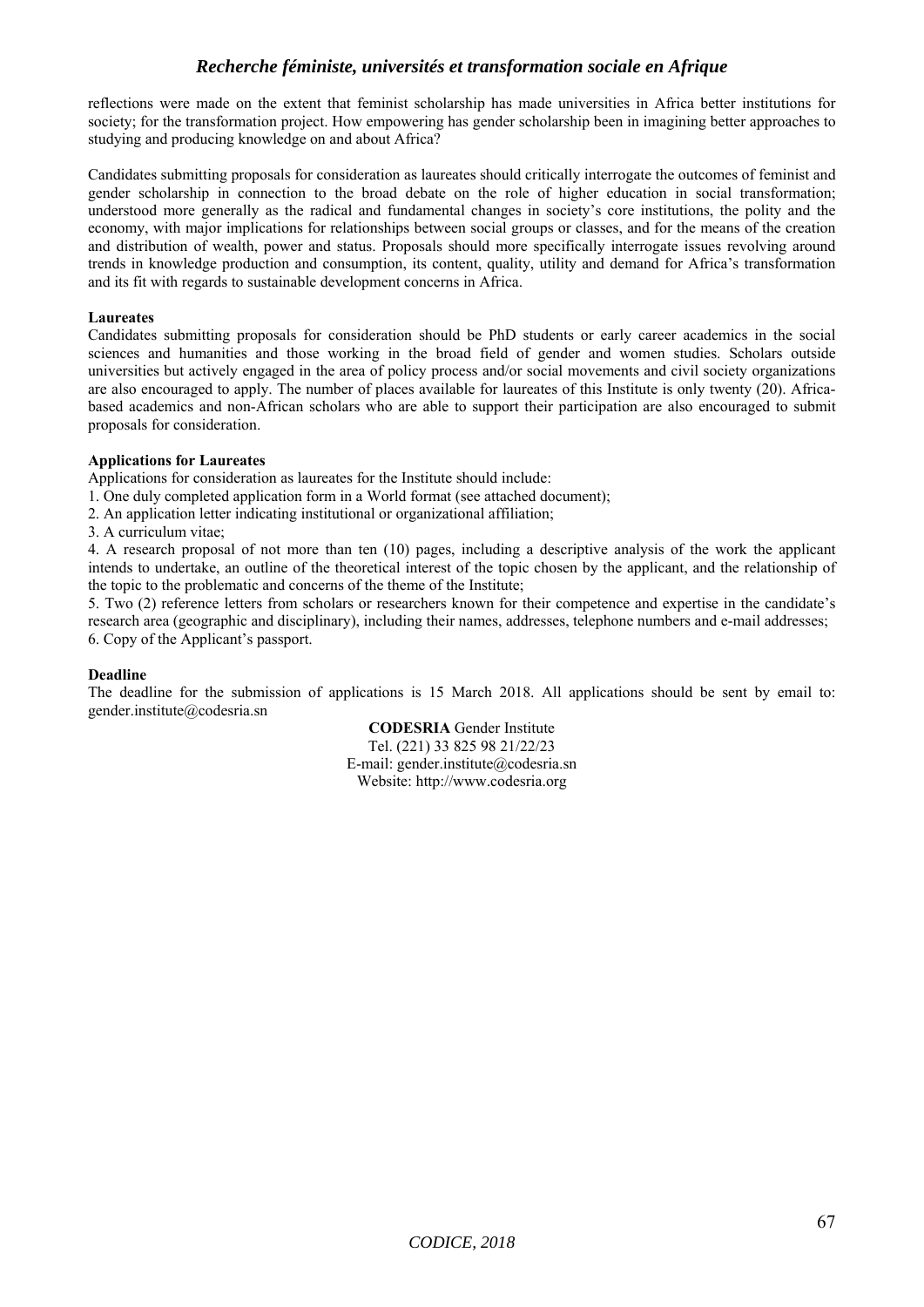#### **INSTITUT SUR LE GENRE DU CODESRIA, session 2017 Thème : Recherche féministe, universités et transformation sociale en Afrique**  Date : **14-25 mai 2018**  Lieu : Dakar, Sénégal

#### **Appel à candidatures, session 2017**

Le Conseil pour le développement de la recherche en sciences sociales en Afrique (CODESRIA) invite les candidatures d'universitaires et chercheurs africains à la session 2017 de l'Institut sur le Genre qui se tiendra du 14 au 25 mai 2018 à Dakar, Sénégal.

Au cours des deux dernières décennies, le CODESRIA a organisé un Institut annuel sur le Genre afin de renforcer les efforts d'intégration de la recherche et des études sur le genre dans les sciences sociales en Afrique. L'objectif général de l'Institut sur le Genre reste de contribuer en Afrique à une meilleure prise de conscience des questions de genre dans les milieux de recherche ; à l'intégration de l'analyse de la problématique du genre dans la recherche sociale menée ; et l'inclusion des approches de genre dans les débats sur la méthodologie. En outre, l'Institut est un catalyseur des efforts de féministes dans les universités afin de créer un espace d'études féministes en tant que nouvelle épistémologie, et remettre en question la vision androcentrique dominante de la société et de la culture. En fin de compte, ces efforts ne sont pas une fin en soi. Ils participent d'efforts plus larges d'amélioration des universités du continent et leur ancrage comme espaces de réflexion critique pour la transformation du continent.

Après un peu plus de deux décennies d'engagement du CODESRIA sur le genre à travers divers fora, notamment l'Institut sur le Genre, la session 2017 dudit Institut permettra aux participants de réfléchir aux progrès réalisés et les défis persistants. Un accent particulier est porté sur la manière dont c cet engagement a fait des universités en Afrique de meilleures institutions dans la direction du projet de transformation sociale.

En effet, le nombre d'universités sur le continent a considérablement augmenté. De nouveaux plans continentaux, régionaux et nationaux de développement tels que la Vision 2063 de l'Union africaine placent l'enseignement supérieur et les dimensions sexospécifiques au centre de la réalisation des visions de divers documents de politique. Au niveau institutionnel, les effectifs augmentent, la diversité institutionnelle croît et les missions sont revues et recentrent les fonctions d'enseignement et de recherche des universités afin de mieux répondre aux besoins de la société. Par comparaison à la situation d'il y a deux décennies, la recherche féministe se développe actuellement dans un certain nombre d'institutions. La révision des programmes d'études, les nouvelles politiques d'accès et les interventions de financement ont augmenté le nombre de femmes participant aux institutions de recherche.

Dans le même temps, on a le sentiment que ces institutions continuent à fonctionner d'une manière qui ne répond pas, de façon plus organique, aux problèmes émergents dans la société. Par exemple, la hausse du chômage des diplômés a été attribuée à une mauvaise préparation des institutions. Les pressions croissantes pour la réforme et la décolonisation des programmes d'études, y compris celles de décolonisation des recherches féministes abondent. De nouveaux défis se posent dans l'enseignement supérieur, notamment la nécessité de connecter l'enseignement supérieur et la recherche aux tendances mondiales, entre autres. Ces questions mettent en lumière la nécessité de réexaminer la façon dont les différentes évolutions, notamment plus d'adhésion à la recherche féministe et sur le genre, ont accru ou limité le potentiel des institutions à brancher plus organiquement à la société.

Depuis leur création, les universités sont conçues comme des moteurs essentiels de la transformation et du changement social. À tout le moins, cette conception implique que les universités travaillent à susciter des changements fondamentaux dans les principales institutions de la société, notamment les institutions politiques et économiques, avec des implications majeures pour les relations entre groupes ou classes sociales, et pour les moyens de création et de distribution de la richesse, du pouvoir et du statut. Cela signifie de transcender les résultats de la reproduction, souvent plus apparents que l'examen du potentiel créé par le discours académique dans le remodelage fondamental des relations sociales pour le bien commun. L'immersion de la recherche féministe dans tous les aspects de la vie universitaire en Afrique crée donc logiquement une attente de résultats alternatifs. En effet, la transformation est au cœur même de la praxis féministe. En tant que théorie de la connaissance et de la pratique intellectuelle, le féminisme déconstruit les fondements épistémologiques du patriarcat et contribue à l'émancipation des femmes en tant que sujets. Il transforme également les institutions en milieu d'engagement intellectuel critique.

Les discours sur le féminisme et sur le genre ont le potentiel de créer des visions alternatives de la société en défiant les obstacles structurels au changement social progressif. Alors que les recherches antérieures ont porté sur la manière dont les institutions ont été rendues réceptives à la recherche féministe et au genre féminin au sens physique et épistémologique, il est temps d'analyser dans quelle mesure les études féministes ont fait des universités en Afrique de